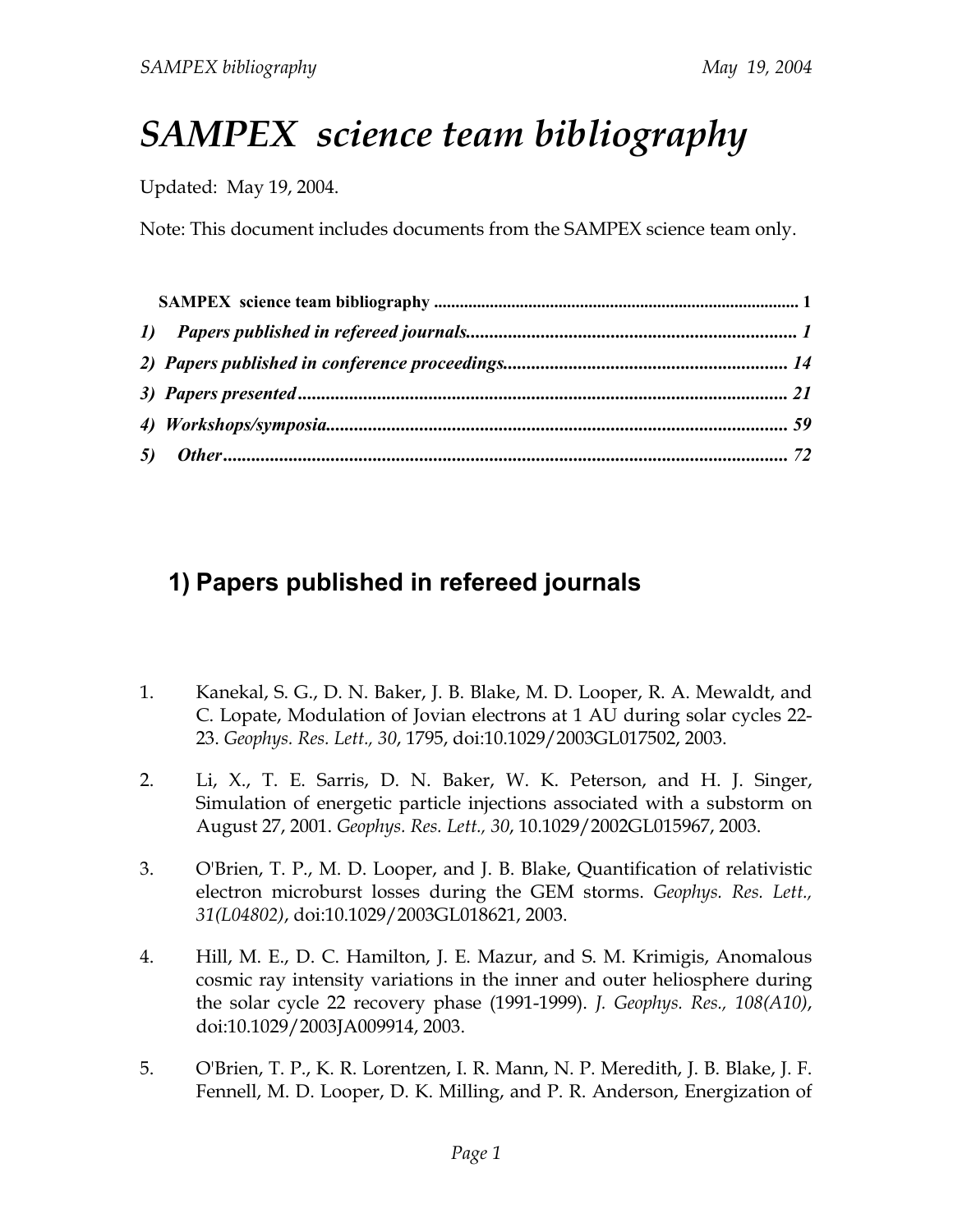Relativistic Electrons in the Presence of ULF Power and MeV Microbursts: Evidence for Dual ULF and VLF Acceleration. *J. Geophys. Res., 108(A8)*, DOI 10.1029/2002JA009784, 2003.

- 6. Vassiliadis, D., R. S. Weigel, A. J. Klimas, S. G. Kanekal, and R. A. Mewaldt, Modes of energy transfer from the solar wind to the inner magnetosphere. *Phys. Plasmas, 10*, 463, 2003.
- 7. Baker, D. N., Telescopic and microscopic views of the magnetosphere. *Space Sci. Rev., 109*, 133-153, 2003.
- 8. Mewaldt, R. A., C. M. S. Cohen, R. A. Leske, E. R. Christian, A. C. Cummings, E. C. Stone, T. T. von Rosenvinge, and M. E. Wiedenbeck, Fractionation of solar energetic particles and solar wind according to first ionization potential. *Adv. Space Res., 30(1)*, 79-84, 2002.
- 9. Nakamura, R., J. B. Blake, S. R. Elkington, D. N. Baker, W. Baumjohann, B. Klecker, Relationship between ULF waves and radiation belt electrons during the March 10, 1998, storm. *Adv. Space. Res., 30*, 2163-2168, 2002.
- 10. Rigler, E. J., D. N. Baker, and D. Vassiliadis, Solar wind-driven electron radiation belt response functions at 100-min time scales. *Adv. Space. Res., submitted*, 2002.
- 11. Mazur, J. E., G. M. Mason, and R. A. Mewaldt, Charge states of energetic particles from corotating interactions regions as constraints on their source. *Astrophys. J., 566*, 555-561, 2002.
- 12. Baker, D. N., R. E. Ergun, J. L. Burch, J.-M. Jahn, P. W. Daly, R. Friedel, G. D. Reeves, R. A. Fritz, and D. G. Mitchell, A Telescopic and microscopic view of a magnetospheric substorm on 31 March 2000. *Geophys. Res. Lett., 29*, 1862, doi: 10.1029/2001GL014491, 2002.
- 13. Baker, D. N., W. K. Peterson, S. Eriksson, X. Li, J. B. Blake, J. L. Burch, P. W. Daly, M. W. Dunlop, A. Korth, E. Donovan, R. Friedel, T. A. Fritz, H. U. Frey, S. B. Mende, J. Roeder, and H. J. Singer, Timing of magnetic reconnection initiation during a global magnetospheric substorm onset. *Geophys. Res. Lett., 29*, 2190, doi:10.1029/2002GLO15539, 2002.
- 14. Millan, R., R. P. Lin, D. M. Smith, K. R. Lorentzen, and M. P. McCarthy, Xray observations of MeV electron precipitation with a balloon-borne germanium spectrometer. *Geophys. Res. Lett., 29*, 47/1-47/4, 2002.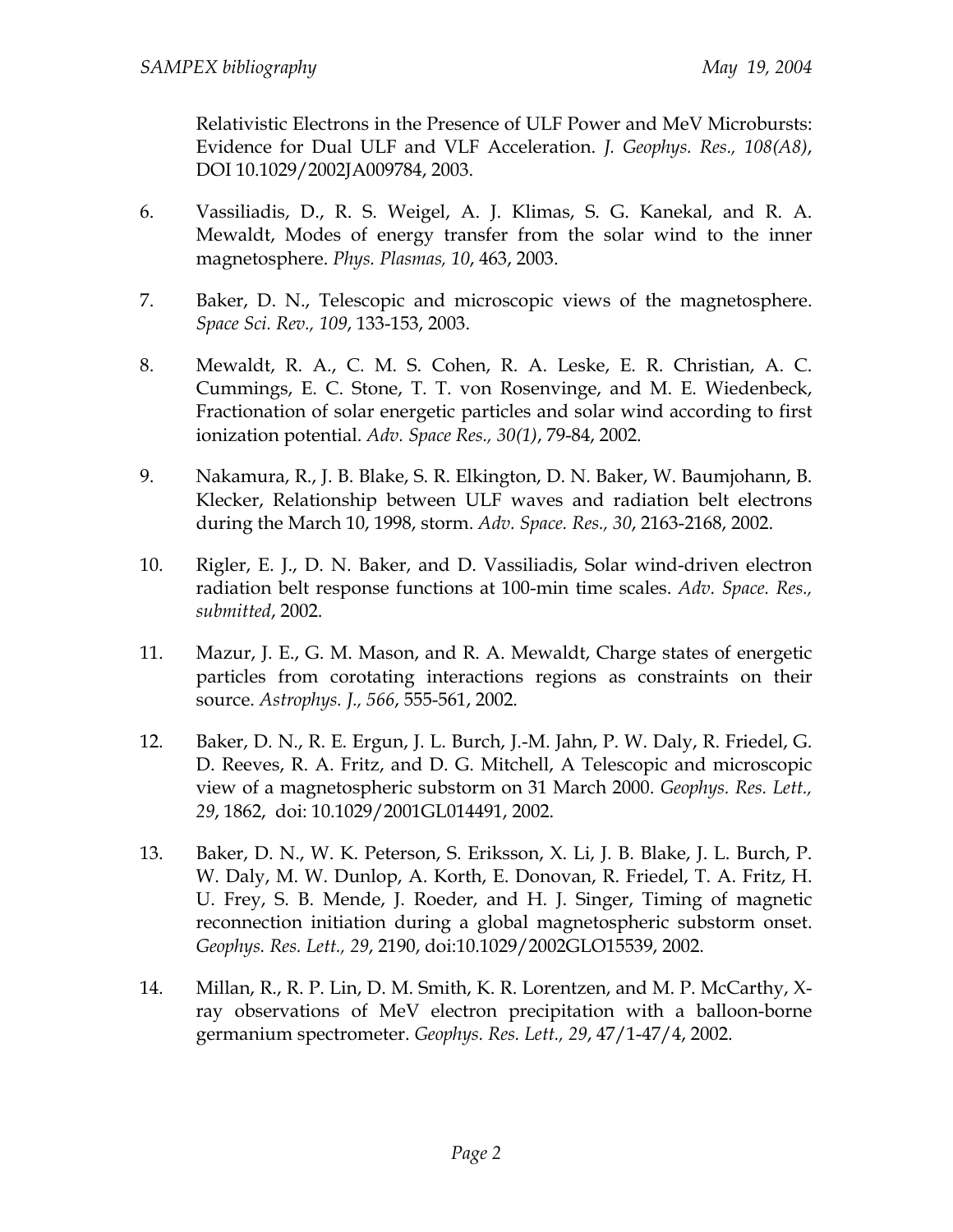- 15. Lorentzen, K. R., J. E. Mazur, M. D. Looper, J. F. Fennel, and J. B. Blake, Multi-satellite observations of MeV ion injections during storms. *J. Geophys. Res., 107(A9)*, 1231, doi:10.1029/2001JA000276, 2002.
- 16. McDonald, F. B., B. Klecker, R. E. McGuire, and D. V. Reames, Relative recovery of galactic and anomalous cosmic rays at 1 AU: Further evidence for modulation in the heliosheath. *J. Geophys. Res., 107*, SSH 2-1 to SSH 2-9, 2002.
- 17. Vassiliadis, D., A. J. Klimas, S. G. Kanekal, D. N. Baker, and R. S. Weigel, Long-term average, solar-cycle, and seasonal response of magnetospheric energetic electrons to the solar wind speed. *J. Geophys. Res., 106(2002)*, 2002.
- 18. Vassiliadis, D., R. S. Weigel, A. J. Klimas, D. N. Baker, E. J. Rigler, S. G. Kanekal, R. A. Mewaldt, S. F. Fung, R. W. H. Friedel, and T. E. Cayton, Structure of the electron radiation belt's outer zone. *Nature, submitted*, 2002.
- 19. Blake, J. B., M. C. McNab, and J. E. Mazur, Solar-proton polar-cap intensity structures as a test of magnetic field models. *Adv. Space. Res., 28(12)*, 1753-1757, 2001.
- 20. Kocharov, L., G. A. Kovlatsov, A. F. Barghouty, and J. Torsti, Charge states of iron accelerated in a hot plasma. I. Formulation of chargechanging processes. *Astron. and Astrophys., submitted*, 2001.
- 21. Kovaltsov, G. A., A. F. Barghouty, L. Kocharov, V. M. Ostryakov, and J. Torsti, Charge-equilibration of Fe ions accelerated in a hot plasma. *Astron. and Astrophys., 375*, 1075-1081, 2001.
- 22. Mazur, J. E., G. M. Mason, and R. A. Mewaldt, Charge states of energetic particles from corotating interaction regions as constraints on their source. *Astrophys. J., 566*, 555-561, 2001.
- 23. Li, X., D. N. Baker, S. G. Kanekal, M. Looper, and M. Temerin, Long term measurements of radiation belts by SAMPEX and their variations. *Geophys. Res. Lett., 28*, 3827-3830, 2001.
- 24. Li, X., M. Temerin, D. N. Baker, G. D. Reeves, and D. Larson, Quantitative Prediction of Radiation Belt Electrons at Geostationary Orbit Based on Solar Wind Measurements. *Geophys. Res. Letters, 28*, 1887, 2001.
- 25. Lorentzen, K. R., M. D. Looper, and J. B. Blake, Relativistic electron microbursts during the GEM storms. *Geophys. Res. Letters, 28*, 2573, 2001.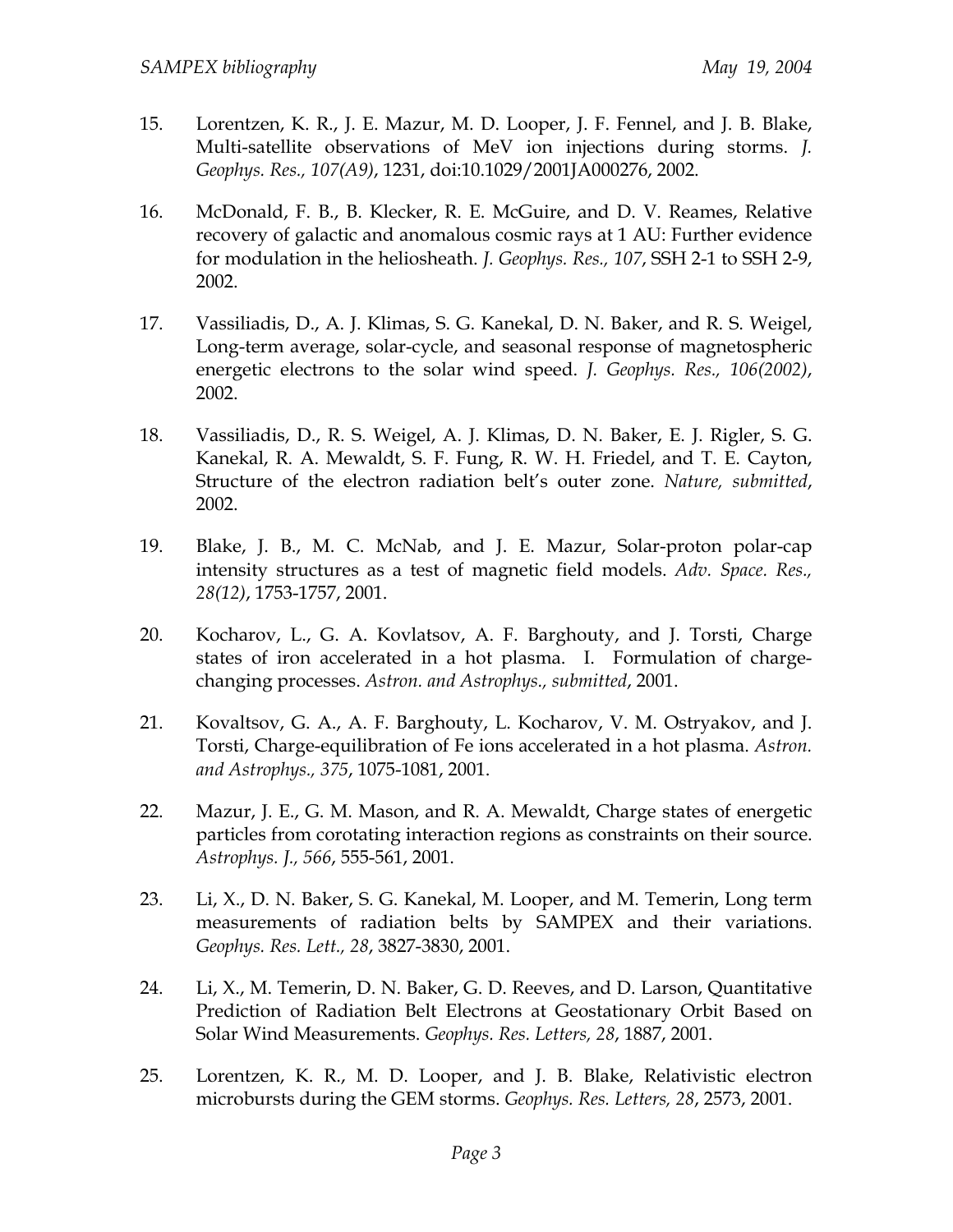- 26. Selesnick, R. S., Simulation of the anomalous cosmic ray radiation belt with atmospheric production and decay. *Geophys. Res. Letters, 28*, 3417, 2001.
- 27. Baker, D. N., N. E. Turner, and T. I. Pulkkinen, Energy transport and dissipation in the magnetosphere during geomagnetic storms. *J. Atmos. and Solar-Terr. Phys., 63*, 421-429, 2001.
- 28. Baker, D. N., C. A. Barth, K. E. Mankoff, S. G. Kanekal, S. M. Bailey, G. M. Mason, and J. E. Mazur, Relationships between precipitating auroral zone electrons and lower thermospheric nitric oxide densities: 1998-2000. *J. Geophys. Res., 106*, 24465-24480, 2001.
- 29. Baker, D. N., S. G. Kanekal, J. B. Blake, and T. Pulkkinen, The global efficiency of relativistic electron production in the Earth's magnetosphere. *J. Geophys. Res., 106*, 19169-19178, 2001.
- 30. Baker, D. N., S. G. Kanekal, J. B. Blake, and T. I. Pulkkinen, The global efficiency of relativistic electron production in the Earth's magnetosphere. *J. Geophys. Res., 106*, 19169-19178, 2001.
- 31. Blake, J. B., U. S. Inan, M. Walt, T. F. Bell, J. Bortnik, D. L. Chenette, and H. J. Christian, Lightening-induced energetic electron flux enhancements in the drift loss cone. *J. Geophys. Res., 106*, 29733-29744, 2001.
- 32. Blake, J. B., R. S. Selesnick, D. N. Baker, and S. Kanekal, Studies of relativistic electron injection events in 1997 and 1998. *J. Geophys. Res., 106*, 19157-19168, 2001.
- 33. Callis, L. B., M. Natarajan, and J. D. Lambeth, Solar-atmospheric coupling by electrons (SOLACE): 3. Comparisons of simulations and observations, 1979-1997, issues and implications. *J. Geophys. Res., 106*, 7523-7540, 2001.
- 34. Kanekal, S. G., D. N. Baker, and J. B. Blake, Multi-satellite measurements of relativistic electrons: global coherence. *J. Geophys. Res., 106*, 29721- 29732, 2001.
- 35. Leske, R. A., R. A. Mewaldt, E. C. Stone, and T. T. von Rosenvinge, Observations of geomagnetic cutoff variations during solar energetic particle events and implications for the radiation environment at the Space Station. *J. Geophys. Res., 106*, 30011-30022, 2001.
- 36. Lorentzen, K. R., J. B. Blake, U. S. Inan, and J. Bortnik, Observations of relativistic electron microbursts in association with VLF chorus. *J. Geophys. Res., 106*, 6017-6028, 2001.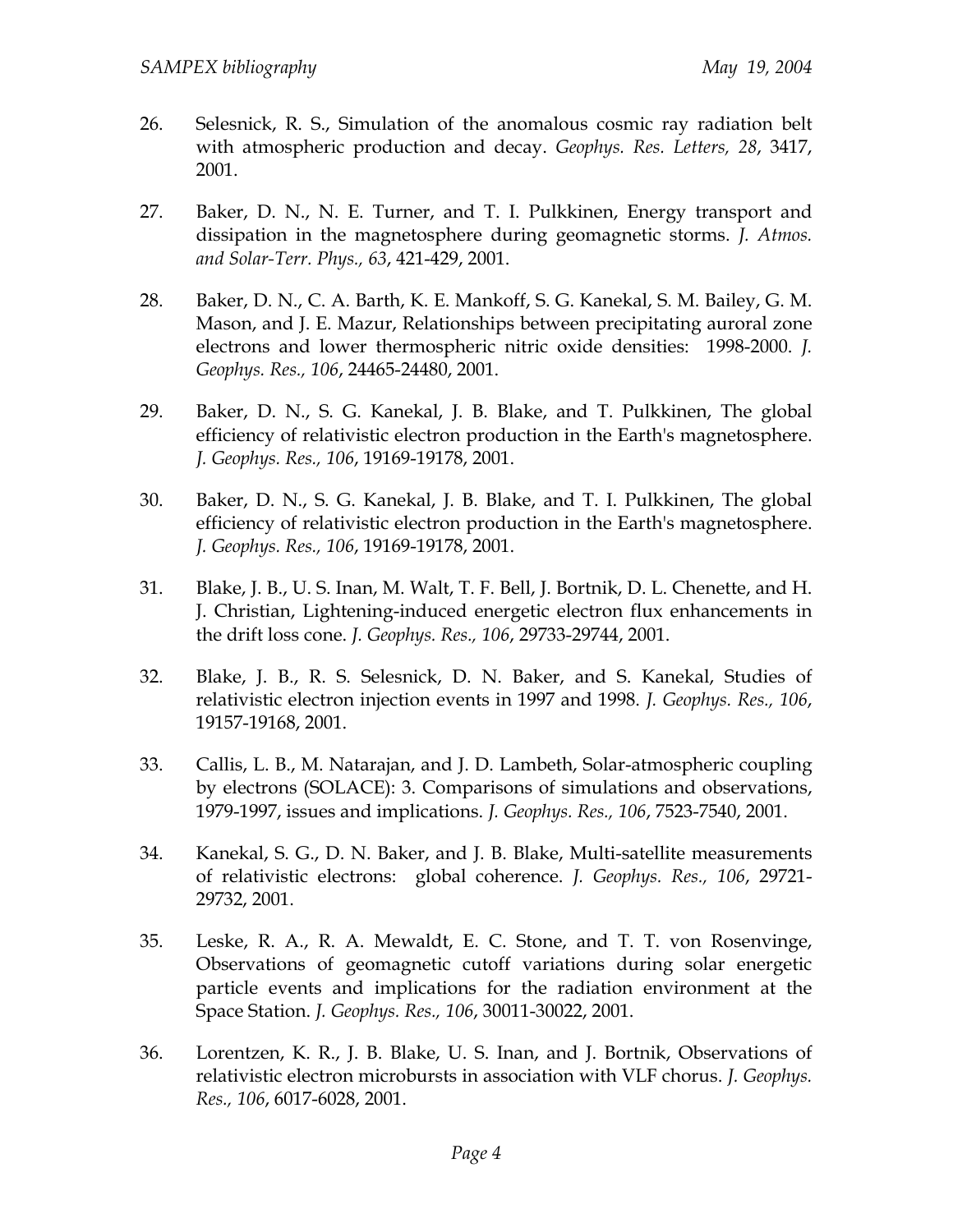- 37. Vassiliadis, D., A. J. Klimas, S. G. Kanekal, and D. N. Baker, The magnetospheric energetic electron disappearance of May-July 1999: linear moving-average filter analysis. *J. Geophys. Res., submitted*, 2001.
- 38. Li, X. and M. Temerin, The electron radiation belt. *Space Sci. Rev., 95*, 569- 580, 2001.
- 39. Baker, D. N., S. G. Kanekal, J. B. Blake, B. Klecker, G. M. Mason, and R. A. Mewaldt, Magnetospheric electron response to magnetic cloud events of 1997. *Adv. Space Res., 25*, 1387-1392, 2000.
- 40. Friedel, R. H. W., G. Reeves, D. Belian, T. Cayton, C. Moukis, A. Korth, J. B. Blake, J. Fennell, R. S. Selesnick, D. N. Baker, T. Onsager, and S. G. Kanekal, A multi-spacecraft synthesis of relativistic electrons in the inner magnetosphere using LANL, GOES, SAMPEX, HEO, and POLAR. *Adv. Space Res., 26*, 93-98, 2000.
- 41. Kanekal, S. G., D. N. Baker, J. B. Blake, B. Klecker, G. M. Mason, and R. A. Mewaldt, Magnetospheric relativistic electron response to magnetic cloud events of 1997. *Adv. Space Res., 25*, 1387-1392, 2000.
- 42. Callis, L. B., M. Natarajan, and J. D. Lambeth, Calculated upper stratospheric effects of solar UV flux and NOy variations during the 11 year solar cycle. *Geophys. Res. Letters, 27*, 3869, 2000.
- 43. Selesnick, R. S., A. C. Cummings, R. A. Leske, R. A. Mewaldt, E. C. Stone, and J. R. Cummings, Solar cycle dependence of the geomagnetically trapped anomalous cosmic rays. *Geophys. Res. Letters, 27*, 2349-2352, 2000.
- 44. Baker, D. N., The occurrence of operational anomalies in spacecraft and their relationship to space weather. *IEEE Trans. Plasma Sci., 28*, 2007-2016, 2000.
- 45. Baker, D. N., Effects of the Sun on the Earth's environment. *J. Atmos. and Solar-Terr. Phys., 62*, 1669-1681, 2000.
- 46. Baker, D. N., R. Friedel, S. G. Kanekal, A. J. Klimas, X. Li, H. J. Singer, N. E. Turner, and D. Vassiliadis, Nonlinear dynamical feedback and outer radiation belt electron depletion following the May 1999 solar wind disappearance event. *J. Geophys. Res., submitted*, 2000.
- 47. Mazur, J. E., G. M. Mason, J. B. Blake, B. Klecker, R. A. Leske, M. D. Looper, and R. A. Mewaldt, Anomalous cosmic ray argon and other rare elements at 1-4 MeV/nucleon trapped within the Earth's magnetosphere. *J. Geophys. Res., 105*, 21015-21023, 2000.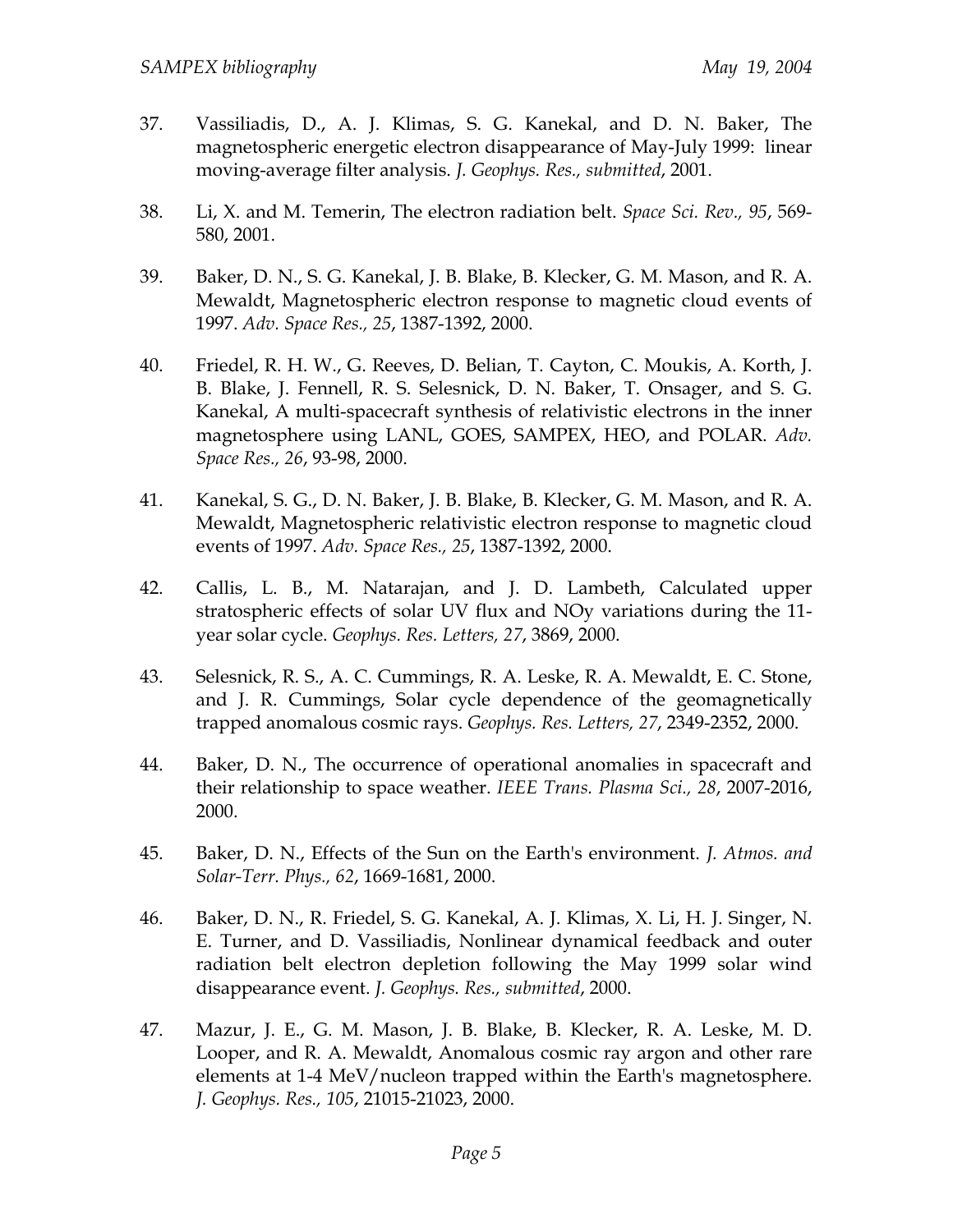- 48. Nakamura, R., M. Isowa, Y. Kamide, D. N. Baker, J. B. Blake, and M. Looper, SAMPEX observations of precipitation bursts in the outer radiation belt. *J. Geophys. Res., 105(15875)*, 2000.
- 49. Pierrard, V., J. Lemaire, D. Heynderickx, M. Kruglanski, M. D. Looper, and J. B. Blake, Statistical analysis of SAMPEX PET proton measurements. *Nucl. Instr. and Methods in Phys. Res. A, 449*, 378-382, 2000.
- 50. Barghouty, A. F., Robust estimates of hydrogen-impact ionization cross sections over a wide energy range. *Phys. Rev., A61*, 052702(3), 2000.
- 51. Klecker, B., Anomalous cosmic rays: our present understanding and open questions. *Adv. Space Res., 23(521-530)*, 1999.
- 52. Mewaldt, R. A., Solar and interplanetary particles re-accelerated at the solar wind termination shock. *Adv. Space Res., 23*, 541-546, 1999.
- 53. Barghouty, A. F. and R. A. Mewaldt, Charge states of solar energetic iron: nonequilibrium calculation with shock-induced acceleration. *Astrophys. J. (Letters), 520*, L127-L130, 1999.
- 54. Mazur, J. E., G. M. Mason, M. D. Looper, R. A. Leske, and R. A. Mewaldt, Charge states of solar energetic particles using the geomagnetic cutoff technique: SAMPEX measurements in the 6 November 1997 solar particle event. *Geophys. Res. Lett., 26*, 173-176, 1999.
- 55. Baker, D. N., S. G. Kanekal, T. I. Pulkkinen, and J. B. Blake, Equinoctial and solstitial averages of magnetospheric relativistic electrons: A strong semiannual modulation. *Geophys. Res. Letters, 26*, 3193-3196, 1999.
- 56. Heyndricks, D., M. Kruglanski, V. Pierrard, J. Lemaire, M. D. Looper, and J. B. Blake, A low altitude trapped proton model for solar minimum conditions based on SAMPEX/PET data. *IEEE Trans. Nucl. Science, 46*, 1475-1480, 1999.
- 57. Greenspan, M. E., G. M. Mason, and J. E. Mazur, Low altitude equatorial ions: a new look with SAMPEX. *J. Geophys. Res., 104*, 19911-19922, 1999.
- 58. Kanekal, S. G., D. N. Baker, J. B. Blake, B. Klecker, R. A. Mewaldt, and G. M. Mason, Magnetospheric response to magnetic cloud (coronal mass ejection) events: relativistic electron observations from SAMPEX and Polar. *J. Geophys. Res., 104*, 24,885-24,894, 1999.
- 59. Li, X., D. N. Baker, M. Temerin, T. Cayton, G. Reeves, R. Selesnick, J. B. B. lake, G. Lu, S. G. Kanekal, and H. Singer, Rapid enhancements of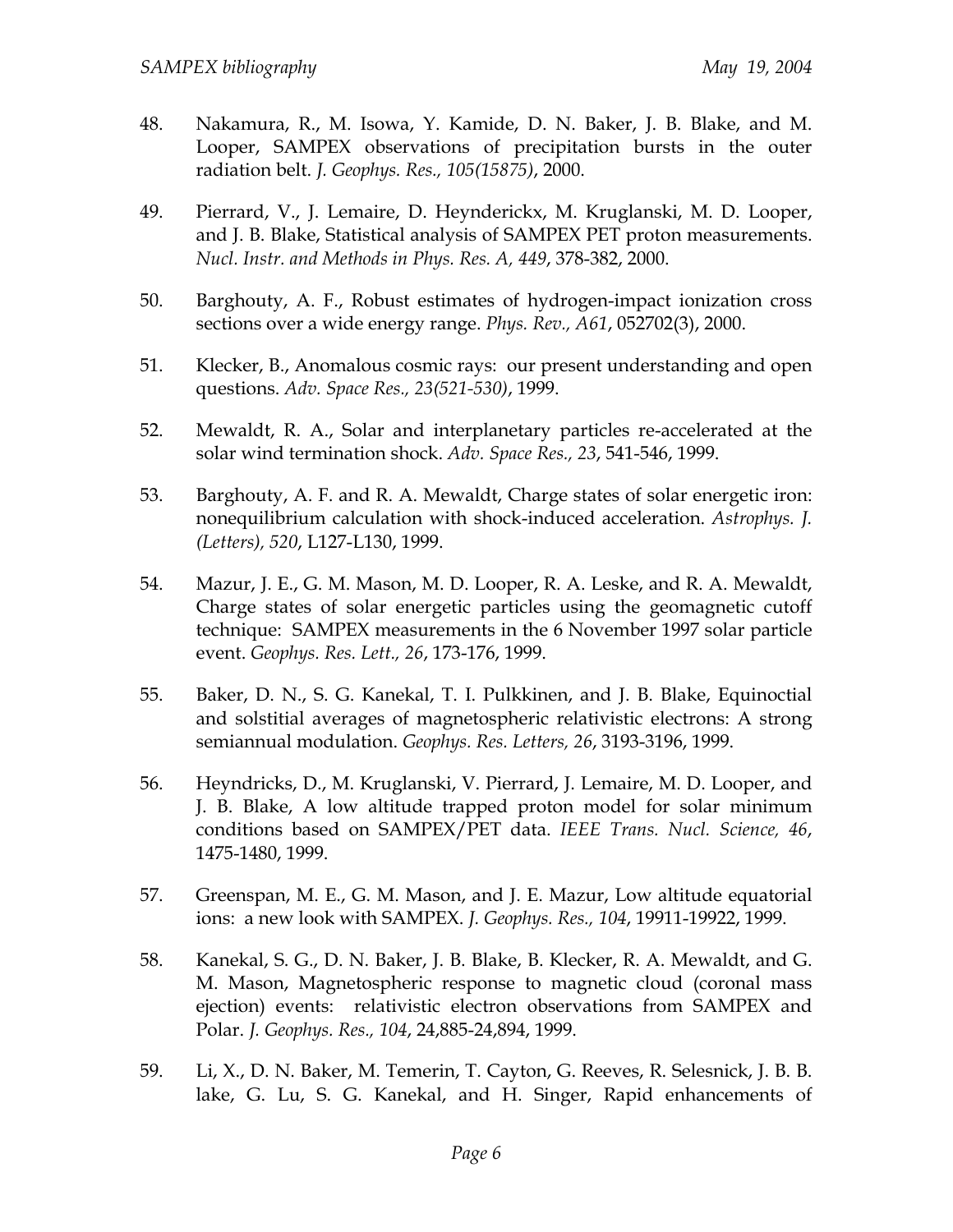relativistic electrons deep in the magnetosphere during the May 15, 1997 magnetic storm. *J. Geophys. Res., 104*, 4467-4476, 1999.

- 60. Baker, D. N., The Inter-Agency consultative group scientific campaigns. *Phys. Chem. Earth (C), 24*, 29-36, 1999.
- 61. Baker, D. N., Critical issues in space plasma physics. *Phys. of Plasmas, 6(5)*, 1700-1708, 1999.
- 62. Baker, D. N., S. G. Kanekal, A. J. Klimas, D. Vassiliadis, and T. I. Pulkkinen, Collective phenomena in the inner magnetosphere. *Phys. Plasmas, 6*, 4195-4199, 1999.
- 63. Mason, G. M., R. von Steiger, R. B. Decker, M. I. Desai, J. R. Dwyer, L. A. Fisk, G. Gloeckler, J. T. Gosling, M. Hilchenbach, R. Kallenbach, E. Keppler, B. Klecker, H. Kunow, G. Mann, I. G. Richardson, T. R. Sanderson, G. M. Simnett, Y.-M. Wang, R. F. Wimmer-Schweingruber, M. Fränz, and J. E. Mazur, Origin, injection, and acceleration of CIR particles: observations. *Space Sci. Rev., 89*, 327-367, 1999.
- 64. Baker, D. N., What is space weather? *Adv. Space Res., 22*, 7-16, 1998.
- 65. Baker, D. N., X. Li, J. B. Blake, and S. Kanekal, Strong electron acceleration in the Earth's magnetosphere. *Adv. Space Res., 21*, 609-613, 1998.
- 66. Looper, M. D., J. B. Blake, and R. A. Mewaldt, Maps of hydrogen isotopes at low altitudes in the inner zone from SAMPEX observations. *Adv. Space Res., 21(12)*, 1679-1682, 1998.
- 67. Baker, D. N., T. I. Pulkkinen, X. Li, S. G. Kanekal, K. W. Ogilvie, R. P. Lepping, J. B. Blake, L. B. Callis, G. Rostoker, H. J. Singer, and G. D. Reeves, A strong CME-related magnetic cloud interaction with the Earth's magnetosphere: ISTP observations of rapid relativistic electron acceleration on May 15, 1997. *Geophys. Res. Letters, 25*, 2975-2978, 1998.
- 68. Callis, L. B. and J. D. Lambeth, NOy formed by precipitating electron events in 1991 and 1992: Descent into the stratosphere as observed by ISAMS. *Geophys. Res. Letters, 25*, 1875, 1998.
- 69. Li, X., D. N. Baker, M. Temerin, T. Cayton, G. C. Reeves, T. Araki, H. Singer, D. Larson, R. P. Lin, and S. G. Kanekal, Energetic electron injections into the inner magnetosphere during the January 10-11, 1997 magnetic cloud event. *Geophys. Res. Letters, 25*, 2561-2564, 1998.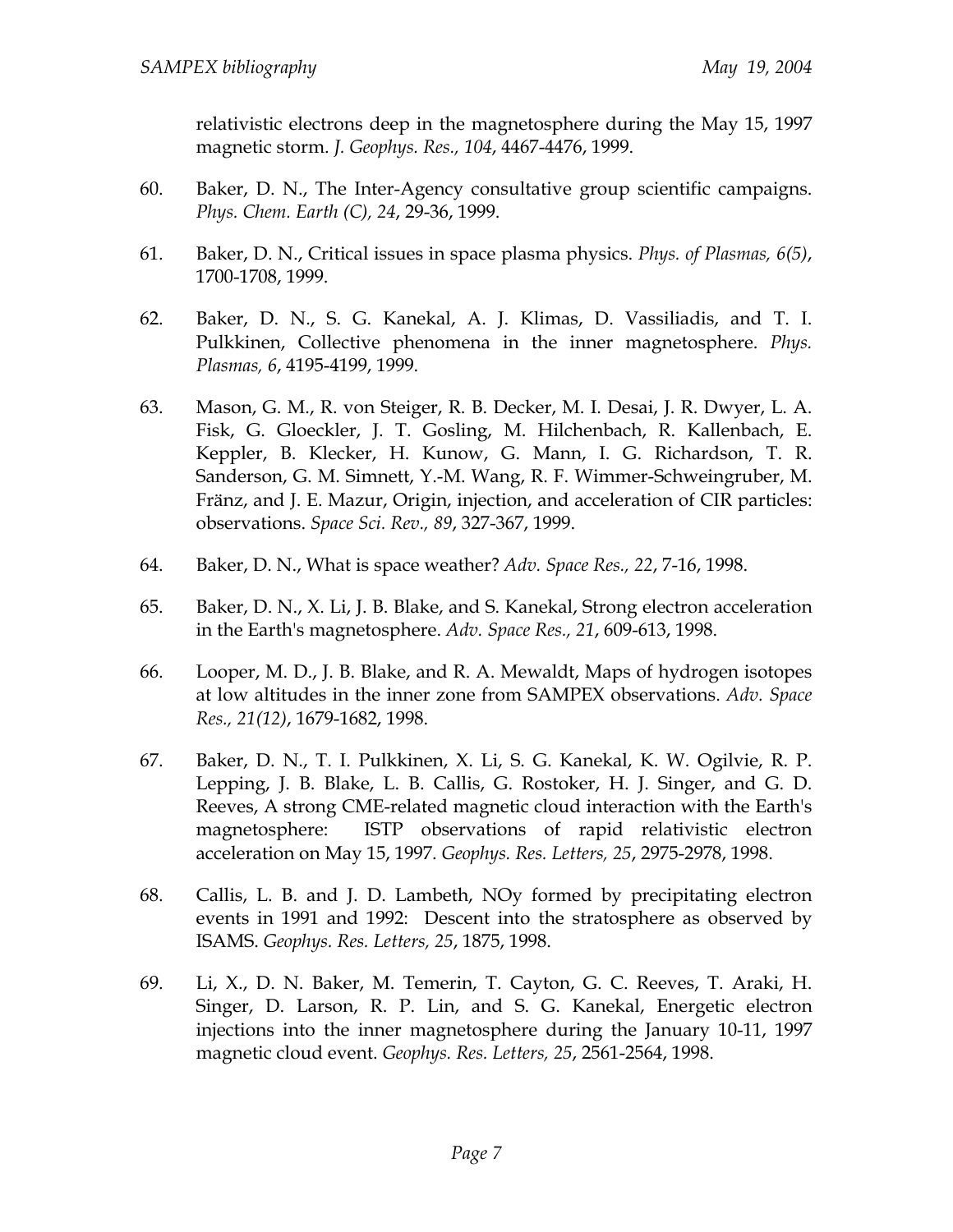- 70. Mazur, J. E., G. M. Mason, and M. E. Greenspan, The elemental composition of low altitude 0.5 MeV/nucleon trapped equatorial ions. *Geophys. Res. Letters, 25(6)*, 849-852, 1998.
- 71. Nakamura, R., K. Kamei, Y. Kamide, D. N. Baker, J. B. Blake, and M. D. Looper, SAMPEX observations of storm-associated flux variations in the outer radiation belt. *J. Geophys Res., 103*, 26261-26269, 1998.
- 72. Baker, D. N., T. Pulkkinen, X. Li, S. G. Kanekal, J. B. Blake, R. S. Selesnick, M. G. Henderson, G. D. Reeves, H. E. Spence, and G. Rostoker, Coronal mass ejections, magnetic clouds, and relativistic magnetospheric electrons: ISTP. *J. Geophys. Res., 103*, 17279-17291, 1998.
- 73. Blanchard, G. T., L. R. Lyons, J. B. Blake, and F. J. Rich, SAMPEX Observations of Energetic Electron Precipitation in the Dayside Low-Latitude Boundary Layer. *J. Geophys. Res., 103*, 191-198, 1998.
- 74. Callis, L. B., M. Natarajan, D. Evans, and J. D. Lambeth, Solar atmospheric coupling by electrons (SOLACE) 1. Effects of the May 12, 1997 solar event on the middle atmosphere. *J. Geophys. Res., 103*, 28405-28419, 1998.
- 75. Callis, L. B., M. Natarajan, J. D. Lambeth, and D. N. Baker, Solar atmospheric coupling by electrons (SOLACE) 2. Calculated stratospheric effects of precipitating electrons, 1979-1988. *J. Geophys. Res., 103*, 28421- 28438, 1998.
- 76. Kanekal, S. G., D. N. Baker, J. B. Blake, B. Klecker, J. R. Cummings, R. A. Mewaldt, G. M. Mason, and J. E. Mazur, High-latitude energetic particle boundaries and the polar cap: a statistical study. *J. Geophys. Res., 103*, 9367-9372, 1998.
- 77. Lu, G., D. N. Baker, and X. Li, Global energy deposition during the January 1997 magnetic cloud event. *J. Geophys. Res., 103*, 11685, 1998.
- 78. Richardson, I. G., J. E. Mazur, and G. M. Mason, A comparison of recurrent energetic ion enhancements observed at *Ulysses* and at 1 AU by IMP-8 and SAMPEX: *Ulysses* launch until following the first north polar passage. *J. Geophys. Res., 103*, 2115-2129, 1998.
- 79. Callis, L. B. and M. Natarajan, Calculations of rates of  $O<sub>3</sub>$  destruction by NOy using SAGE and SAGE II data. *Proc. XVIIII Quadrennial Ozone Symposium, Parco Scientifico e Technologico d'Abruzzo*, 481, 1998.
- 80. Klecker, B., R. A. Mewaldt, M. Oetliker, and R. A. Leske, A search for minor ions in anomalous cosmic rays. *Space Sci. Rev, 83*, 299-303, 1998.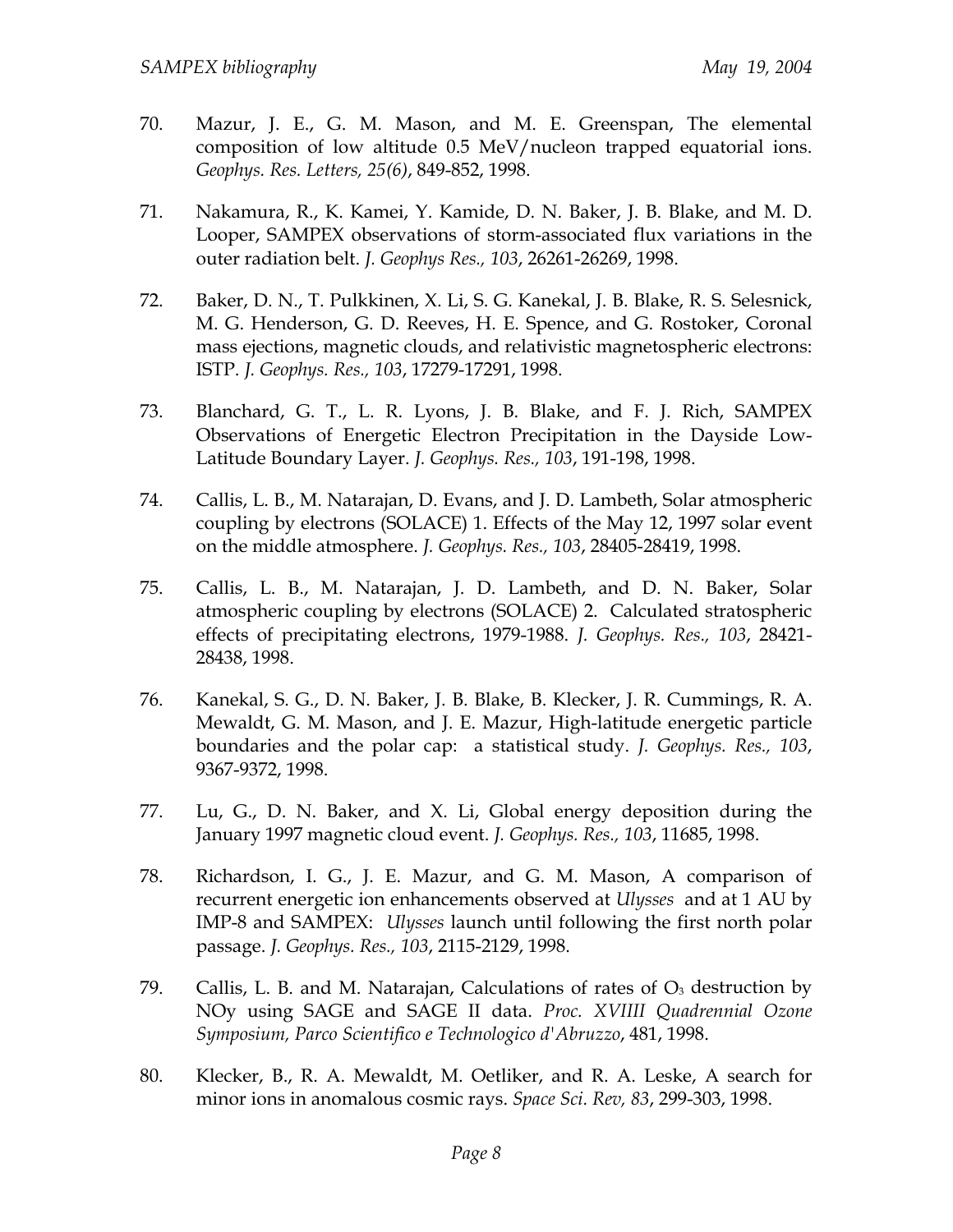- 81. Cummings, A. C. and E. C. Stone, Anomalous cosmic rays and solar modulation. *Space Sci. Rev., 83*, 51-62, 1998.
- 82. Klecker, B., R. A. Mewaldt, M. Oetliker, R. S. Selesnick, and J. R. Jokipii, The ionic charge composition of anomalous cosmic rays. *Space Sci. Rev., 83*, 294-299, 1998.
- 83. Williams, D. L., R. A. Leske, R. A. Mewaldt, and E. C. Stone, Solar energetic particle isotopic composition. *Space Sci. Rev., 85*, 379-386, 1998.
- 84. Baker, D. B. and R. Carovillano, ISTP and solar-terrestrial physics. *Adv. Space Res., 20*, 531-538, 1997.
- 85. Baker, D. N., Clementine particle measurements in lunar orbit. *Adv. Space Res., 19*, 1587-1591, 1997.
- 86. Baker, D. N., X. Li, J. B. Blake, L. B. Callis, D. Hovestadt, B. Klecker, and S. Kanekal, Strong electron acceleration in the Earth's magnetosphere. *Adv. Space Res.*, 1997.
- 87. Baker, D. N., H. E. Spence, and J. B. Blake, ISTP: relativistic particle acceleration and global energy transport. *Adv. Space Res., 20*, 1075-1080, 1997.
- 88. Oetliker, M., B. Klecker, D. Hovestadt, G. M. Mason, J. E. Mazur, R. A. Leske, R. A. Mewaldt, J. B. Blake, and M. D. Looper, The ionic charge of solar energetic particles with energies of 0.3-70 MeV/nucleon. *Astrophys. J., 477*, 495-501, 1997.
- 89. Mason, G. M., J. E. Mazur, J. R. Dwyer, D. V. Reames, and T. T. von Rosenvinge, New spectral and abundance features of interplanetary heavy ions in corotating interaction regions. *Astrophys. J. (Letters), 486*, L149- L152, 1997.
- 90. Callis, L. B., Odd nitrogen formed by energetic electron precipitation as calculated from TIROS data. *Geophys. Res. Letters, 24*, 3237, 1997.
- 91. Li, X., D. N. Baker, M. Temerin, D. Larson, R. P. Lin, E. G. D. Reeves, M. Looper, S. G. Kanekal, and R. A. Mewaldt, Are energetic electrons in the solar wind the source of the outer radiation belt? *Geophys. Res. Letters, 24*, 923-926, 1997.
- 92. Baker, D. B., X. Li, N. Turner, J. H. Allen, J. B. Blake, R. B. Sheldon, H. E. Spence, R. D. Belian, G. C. Reeves, S. G. Kanekal, B. Klecker, R. P. Lepping, K. Ogilvie, R. A. Mewaldt, T. Onsager, H. J. Singer, and G.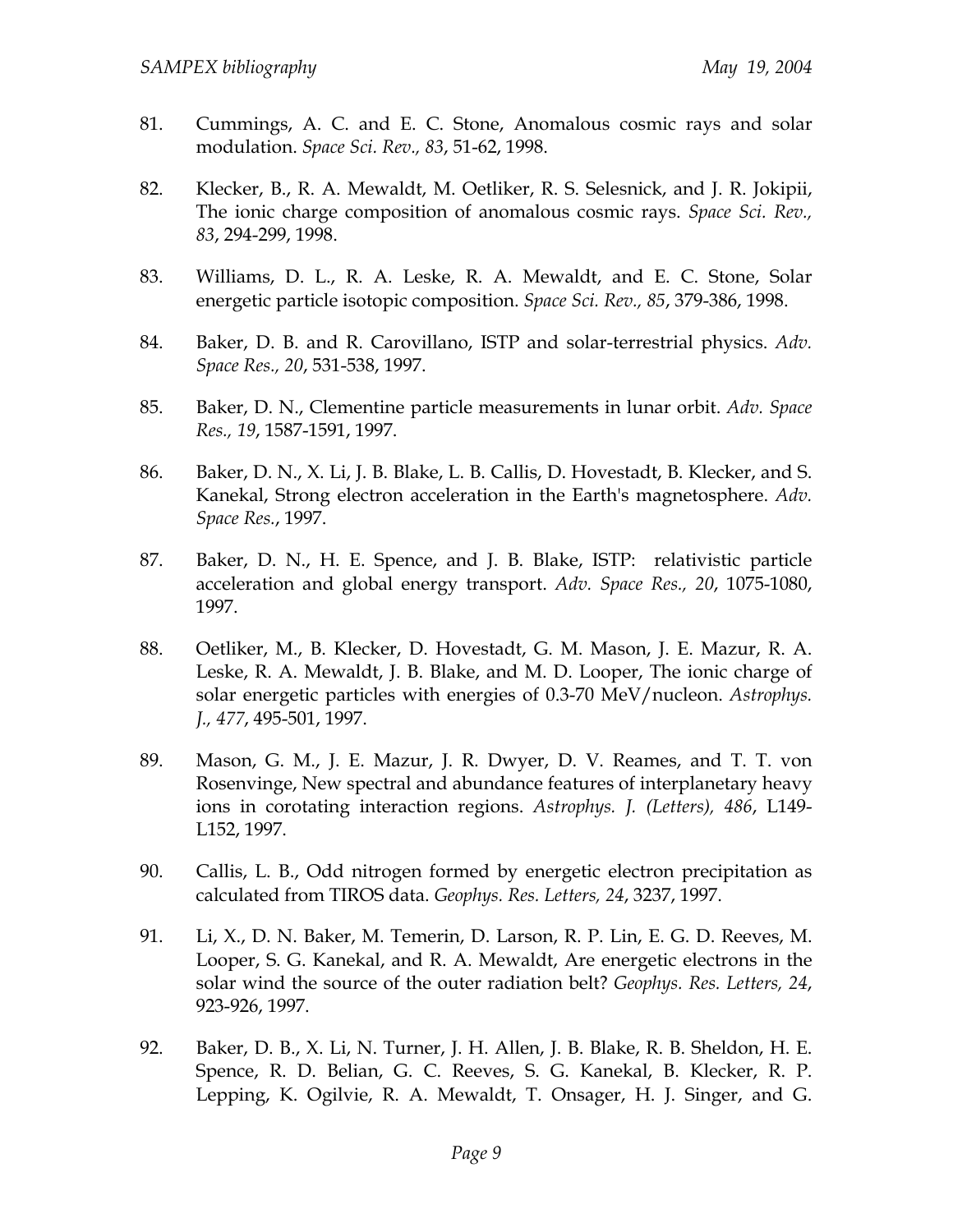Rostoker, Recurrent geomagnetic storms and relativistic electron enhancements in the outer magnetosphere: ISTP coordinated measurements. *J. Geophys. Res., 102*, 14141-14148, 1997.

- 93. Callis, L. B., M. Natarajan, and J. D. Lambeth, On the origin of midlatitude ozone changes: data analysis and simulations for 1979-1993. *J. Geophys. Res., 102*, 1215, 1997.
- 94. Li, X., D. N. Baker, M. Temerin, T. E. Cayton, E. G. D. Reeves, R. A. Christensen, J. B. Blake, R. Nakamura, and S. G. Kanekal, Multi-satellite observations of the outer zone electron variation during the 3-4 November 1993 magnetic storm. *J. Geophys. Res., 102(A7)*, 14123-14140, 1997.
- 95. Blake, J. B., M. D. Looper, D. N. Baker, R. Nakamura, B. Klecker, and D. Hovestadt, New high temporal and spatial resolution measurements by SAMPEX of the precipitation of relativistic electrons. *Adv. Space Res., 18(8)*, 171-186, 1996.
- 96. Klecker, B., Energetic particle environment in near-Earth orbit. *Adv. Space Res., 17*, 37-45, 1996.
- 97. Trattner, K. J., R. G. Marsden, V. Bothmer, T. R. Sanderson, K.-P. Wenzel, B. Klecker, and D. Hovestadt, Ulysses COSPIN / LET: Latitudinal gradients of anomalous cosmic ray O, N, and Ne. *Astr. Astrophys., 316*, 519-527, 1996.
- 98. Mewaldt, R. A., R. S. Selesnick, J. R. Cummings, E. C. Stone, and T. T. von Rosenvinge, Evidence for multiply-charged anomalous cosmic rays. *Astrophys. J. (Letters), 466*, L43-L46, 1996.
- 99. Callis, L. B., D. N. Baker, M. Natarajan, J. B. Blake, R. A. Mewaldt, R. S. Selesnick, and J. R. Cummings, A 2-d model simulation of downward transport of  $NO<sub>y</sub>$  into the stratosphere: effects on 1994 austral spring  $O<sub>3</sub>$ and NOy. *Geophys. Res. Letters, 23(15)*, 1905-1908, 1996.
- 100. Callis, L. B., R. E. Boughner, D. N. Baker, R. A. Mewaldt, J. B. Blake, R. S. Selesnick, J. R. Cummings, M. Natarajan, G. M. Mason, and J. E. Mazur, Precipitating relativistic electrons: evidence for effects on mesospheric odd nitrogen. *Geophys. Res. Letters, 23(15)*, 1901-1904, 1996.
- 101. Mewaldt, R. A., J. R. Cummings, R. A. Leske, R. S. Selesnick, E. C. Stone, and T. T. von Rosenvinge, A study of the composition and energy spectra of anomalous cosmic rays using the geomagnetic field. *Geophys. Res. Letters, 23(6)*, 617-620, 1996.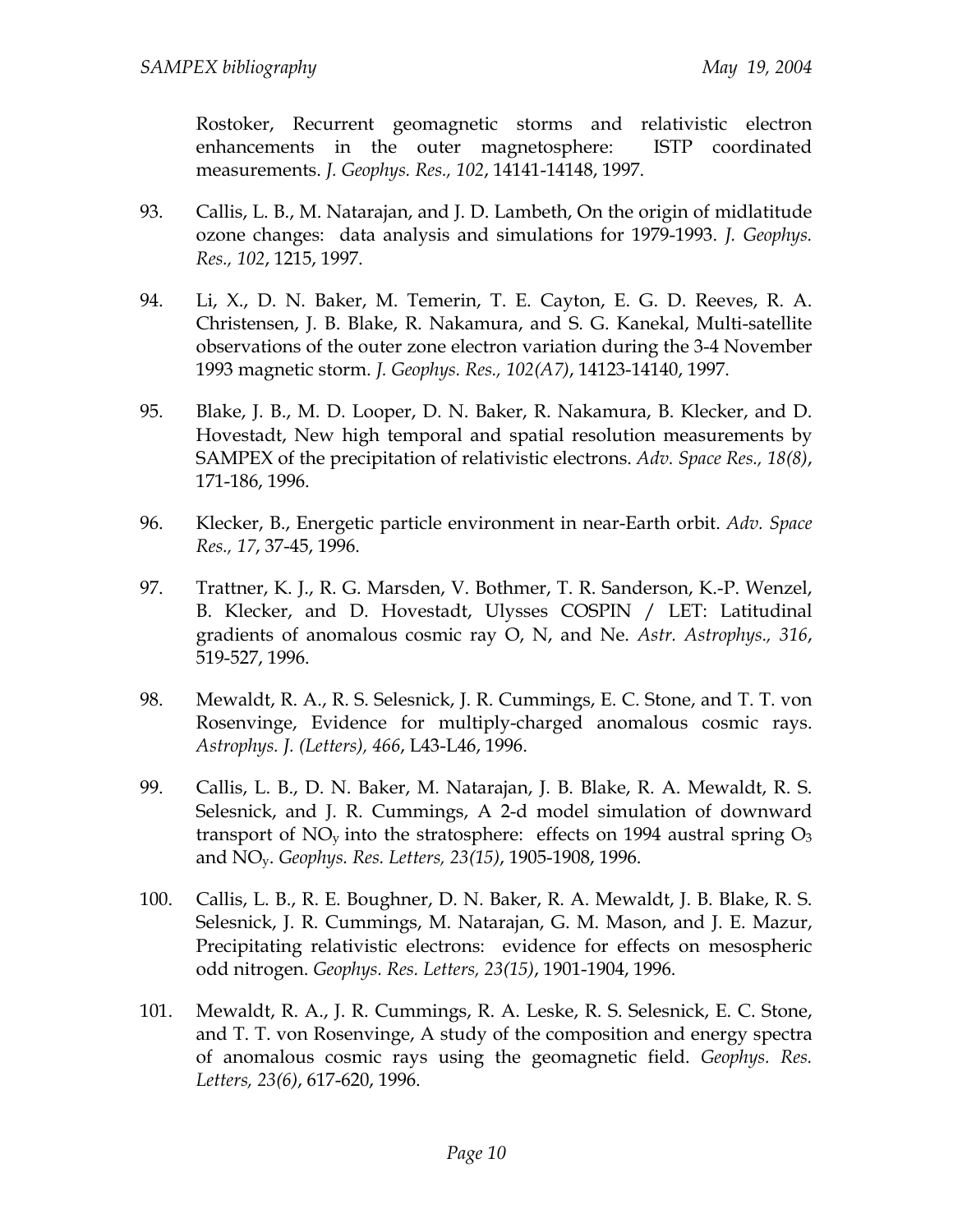- 102. Looper, M. D., J. B. Blake, B. Klecker, and D. Hovestadt, Trapped anomalous cosmic rays near the geomagnetic cutoff. *J. Geophys. Res., 101*, 24747-24753, 1996.
- 103. Selesnick, R. S. and R. A. Mewaldt, Atmospheric production of radiation belt light isotopes. *J. Geophys. Res., 101*, 19745-19757, 1996.
- 104. Baker, D. N., Solar wind-magnetospheric drivers of space weather. *Jour. Atmospheric and Terrestrial Phys., 58(14)*, 1509-1526, 1996.
- 105. Looper, M. D., J. B. Blake, J. R. Cummings, and R. A. Mewaldt, SAMPEX observations of energetic hydrogen isotopes in the inner zone. *Radiation Measurements, 26*, 967-978, 1996.
- 106. Leske, R. A., R. A. Mewaldt, A. C. Cummings, J. R. Cummings, E. C. Stone, and T. T. von Rosenvinge, The isotopic composition of anomalous cosmic rays from SAMPEX. *Space Sci. Rev., 78*, 149-154, 1996.
- 107. Mason, G. M., J. E. Mazur, M. D. Looper, and R. A. Mewaldt, Charge state measurements of solar energetic particles observed with SAMPEX. *Astrophys. J., 452*, 901-911, 1995.
- 108. Klecker, B., M. C. McNab, J. B. Blake, D. Hovestadt, H. Kästle, D. C. Hamilton, M. D. Looper, G. M. Mason, J. E. Mazur, and M. Scholer, Charge state of anomalous cosmic ray nitrogen, oxygen, and neon: SAMPEX observations. *Astrophys. J. (Letters), 442*, L69-L72, 1995.
- 109. Leske, R. A., J. R. Cummings, R. A. Mewaldt, E. C. Stone, and T. T. von Rosenvinge, Measurements of the ionic charge states of solar energetic particles using the geomagnetic field. *Astrophys. J. (Letters), 452*, L149-L152, 1995.
- 110. Mazur, J. E., G. M. Mason, and B. Klecker, Heavy-ion acceleration beyond 10 MeV per nucleon in impulsive solar flares. *Astrophys. J. (Letters), 448*, L53-L56, 1995.
- 111. Cummings, A. C., R. A. Mewaldt, J. B. Blake, J. R. Cummings, M. Fränz, D. Hovestadt, B. Klecker, G. M. Mason, J. E. Mazur, E. C. Stone, T. T. von Rosenvinge, and W. R. Webber, Anomalous cosmic ray oxygen gradients throughout the heliosphere. *Geophys. Res. Letters, 22*, 341-344, 1995.
- 112. Nakamura, R., D. N. Baker, J. B. Blake, S. Kanekal, B. Klecker, and D. Hovestadt, Relativistic electron precipitation enhancement near the outer edge of the radiation belt. *Geophys. Res. Letters, 22*, 1129-1132, 1995.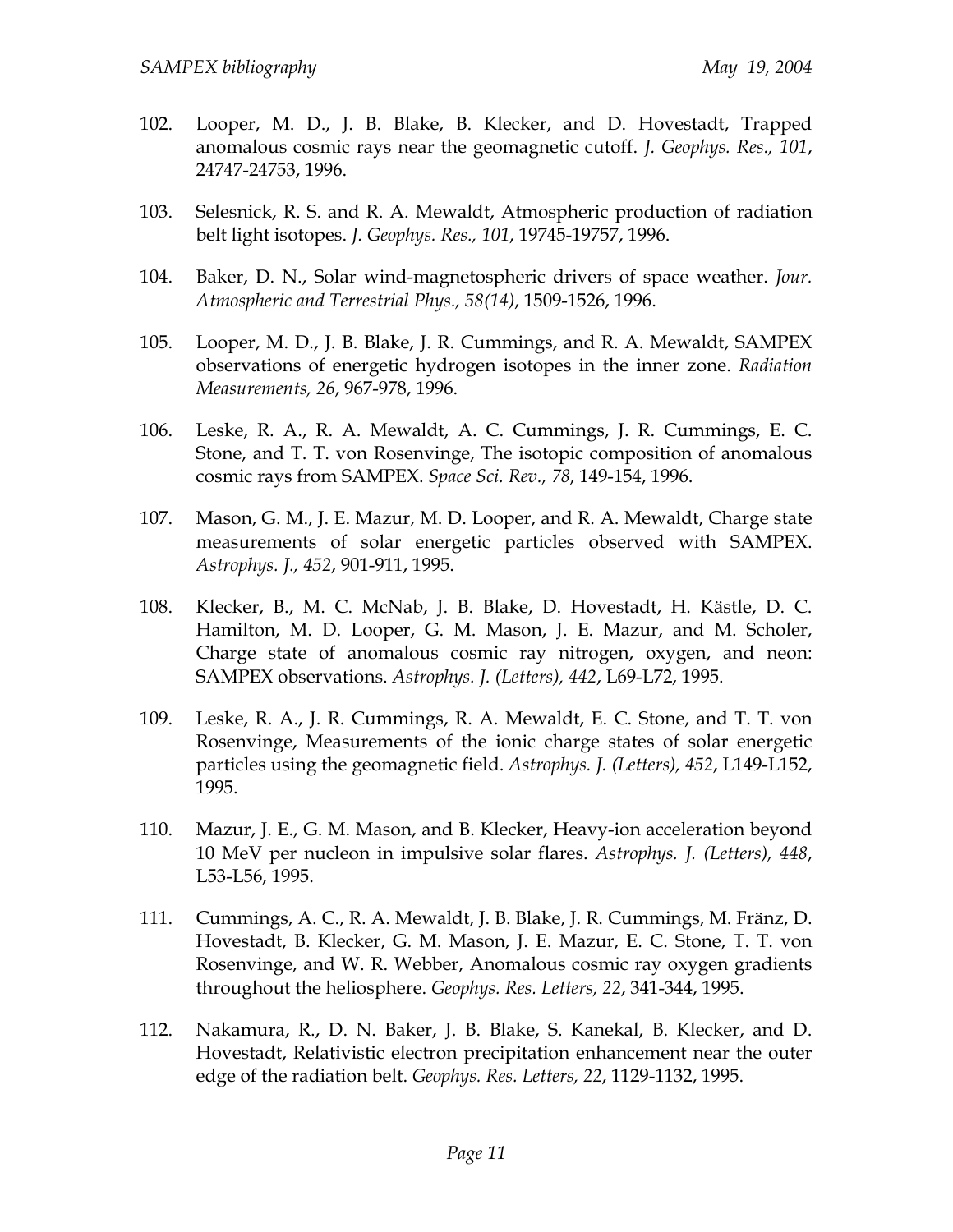- 113. Trattner, K. J., R. G. Marsden, V. Bothmer, T. R. Sanderson, K. -P. Wenzel, B. Klecker, and D. Hovestadt, The Ulysses south polar pass: anomalous component of cosmic rays. *Geophys. Res. Letters, 22*, 3349-3352, 1995.
- 114. Goldberg, R. A., D. N. Baker, F. A. Herrero, C. H. Jackman, S. Kanekal, and P. A. Twigg, Mesospheric heating during highly relativistic electron precipitation events. *J. Geomag. Geoelec., 47(11)*, 1237, 1995.
- 115. Selesnick, R. S., A. C. Cummings, J. R. Cummings, R. A. Mewaldt, E. C. Stone, and T. T. von Rosenvinge, Geomagnetically trapped anomalous cosmic rays. *J. Geophys. Res., 100(A6)*, 9503-9518, 1995.
- 116. Baker, D. N., J. B. Blake, S. Kanekal, and J. H. Adams, Jr., The charged particle telescope experiment on Clementine. *J. Rockets and Spacecraft, 32(6)*, 1060-1064, 1995.
- 117. Klecker, B., The anomalous component of cosmic rays: review and new results from SAMPEX. *Nucl Phys. B (Proc. Suppl.), 39 A*, 94-102, 1995.
- 118. Klecker, B., The anomalous component of cosmic rays in the 3-D heliosphere. *Space Science Rev., 72*, 419-430, 1995.
- 119. Baker, D. N., The inner magnetosphere: a review. *Surveys in Geophys., 16*, 331-363, 1995.
- 120. Mason, G. M., J. E. Mazur, and D. C. Hamilton, Heavy ion isotopic anomalies in 3He-rich solar particle events. *Astrophys. J., 425*, 843-848, 1994.
- 121. Baker, D. N., J. B. Blake, L. B. Callis, J. R. Cummings, S. Kanekal, B. Klecker, R. A. Mewaldt, and R. D. Zwickl, Relativistic electron acceleration and decay time scales in the inner and outer radiation belts: SAMPEX. *Geophys. Res. Letters, 21*, 409-412, 1994.
- 122. Looper, M. D., J. B. Blake, R. A. Mewaldt, J. R. Cummings, and D. N. Baker, Observations of the remnants of the ultrarelativistic electrons injected by the strong SSC of 24 March 1991. *Geophys. Res. Letters, 21(19)*, 2079-2082, 1994.
- 123. Trattner, K. J., R. G. Marsden, T. R. Sanderson, K. -P Wenzel, B. Klecker, and D. Hovestadt, The anomalous component of cosmic rays: oxygen latitudinal gradient. *Geophys. Res. Letters, 22*, 377-380, 1994.
- 124. Goldberg, R. A., D. N. Baker, F. A. Herrero, S. P. McCarthy, P. A. Twigg, C. L. Croskey, and L. C. Hale, Energy deposition and middle atmosphere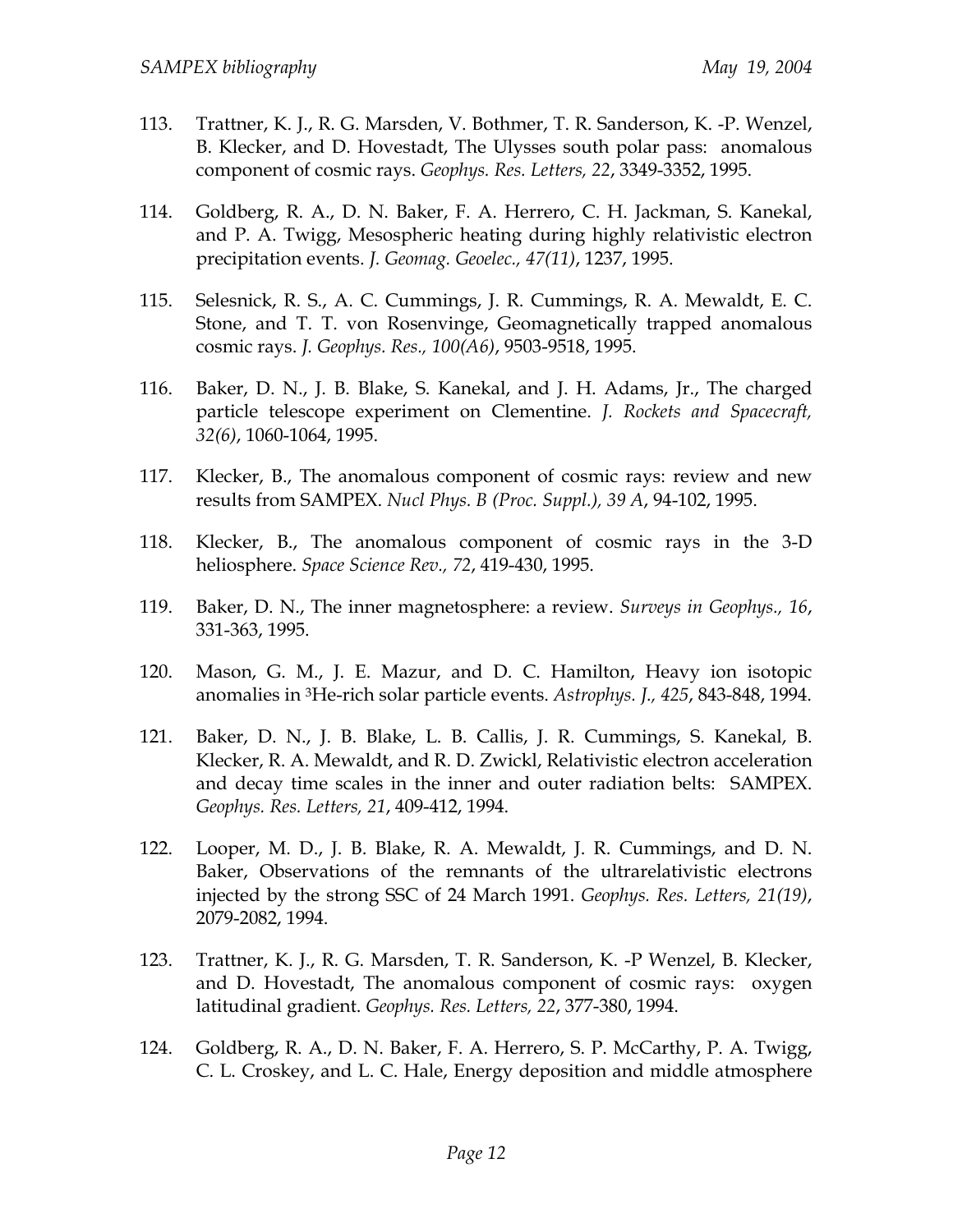electrodynamic response to a highly relativistic electron precipitation event. *J. Geophys. Res., 99*, 21071, 1994.

- 125. Selesnick, R. S., A. C. Cummings, J. R. Cummings, R. A. Leske, R. A. Mewaldt, E. C. Stone, and T. T. von Rosenvinge, Coronal Abundances of Neon and Magnesium Isotopes from Solar Energetic Particles. *Astrophys. J. (Letters), 418*, L45-L48, 1993.
- 126. Cummings, J. R., A. C. Cummings, R. A. Mewaldt, R. S. Selesnick, E. C. Stone, and T. T. von Rosenvinge, New evidence for geomagnetically trapped anomalous cosmic rays. *Geophys. Res. Letters, 20*, 2003-2006, 1993.
- 127. Mewaldt, R. A., A. C. Cummings, J. R. Cummings, E. C. Stone, B. Klecker, D. Hovestadt, M. Scholer, G. M. Mason, J. E. Mazur, D. C. Hamilton, T. T. von Rosenvinge, and J. B. Blake, The return of the anomalous cosmic ray component to 1 AU in 1992. *Geophys. Res. Letters, 20*, 2263-2266, 1993.
- 128. Baker, D. N., G. M. Mason, O. Figueroa, G. Colon, J. G. Watzin, and R. M. Aleman, An Overview of the Solar, Anomalous, and Magnetospheric Particle Explorer (SAMPEX) Mission. *IEEE Trans. Geosci. & Remote Sens., 31*, 531-541, 1993.
- 129. Klecker, B., D. Hovestadt, M. Scholer, H. Arbinger, M. Ertl, H. Kästle, E. Künneth, P. Laeverenz, E. Seidenschwang, J. B. Blake, N. Katz, and D. J. Mabry, HILT: A Heavy Ion Large Area Proportional Counter Telescope for Solar and Anomalous Cosmic Rays. *IEEE Trans. Geosci. and Remote Sens, 31*, 542-548, 1993.
- 130. Cook, W. R., A. C. Cummings, J. R. Cummings, T. L. Garrard, B. Kecman, R. A. Mewaldt, R. S. Selesnick, E. C. Stone, D. N. Baker, T. T. von Rosenvinge, J. B. Blake, and L. B. Callis, PET: A Proton/Electron Telescope for Studies of Magnetospheric, Solar, and Galactic Particles. *IEEE Trans. Geosci. and Remote Sens., 31*, 565-571, 1993.
- 131. Cook, W. R., A. C. Cummings, J. R. Cummings, T. L. Garrard, B. Kecman, R. A. Mewaldt, R. S. Selesnick, E. C. Stone, and T. T. von Rosenvinge, MAST: A Mass Spectrometer Telescope for Studies of the Isotopic Composition of Solar, Anomalous, and Galactic Cosmic Ray Nuclei. *IEEE Trans. Geosci. and Remote Sens., 31*, 557-564, 1993.
- 132. Mabry, D. J., S. J. Hansel, and J. B. Blake, The SAMPEX data Processing Unit (DPU). *IEEE Trans. Geosci. and Remote Sens., 31*, 572-574, 1993.
- 133. Mason, G. M., D. C. Hamilton, P. H. Walpole, K. F. Heuerman, T. L. James, M. H. Lennard, and J. E. Mazur, LEICA: A Low Energy Ion Composition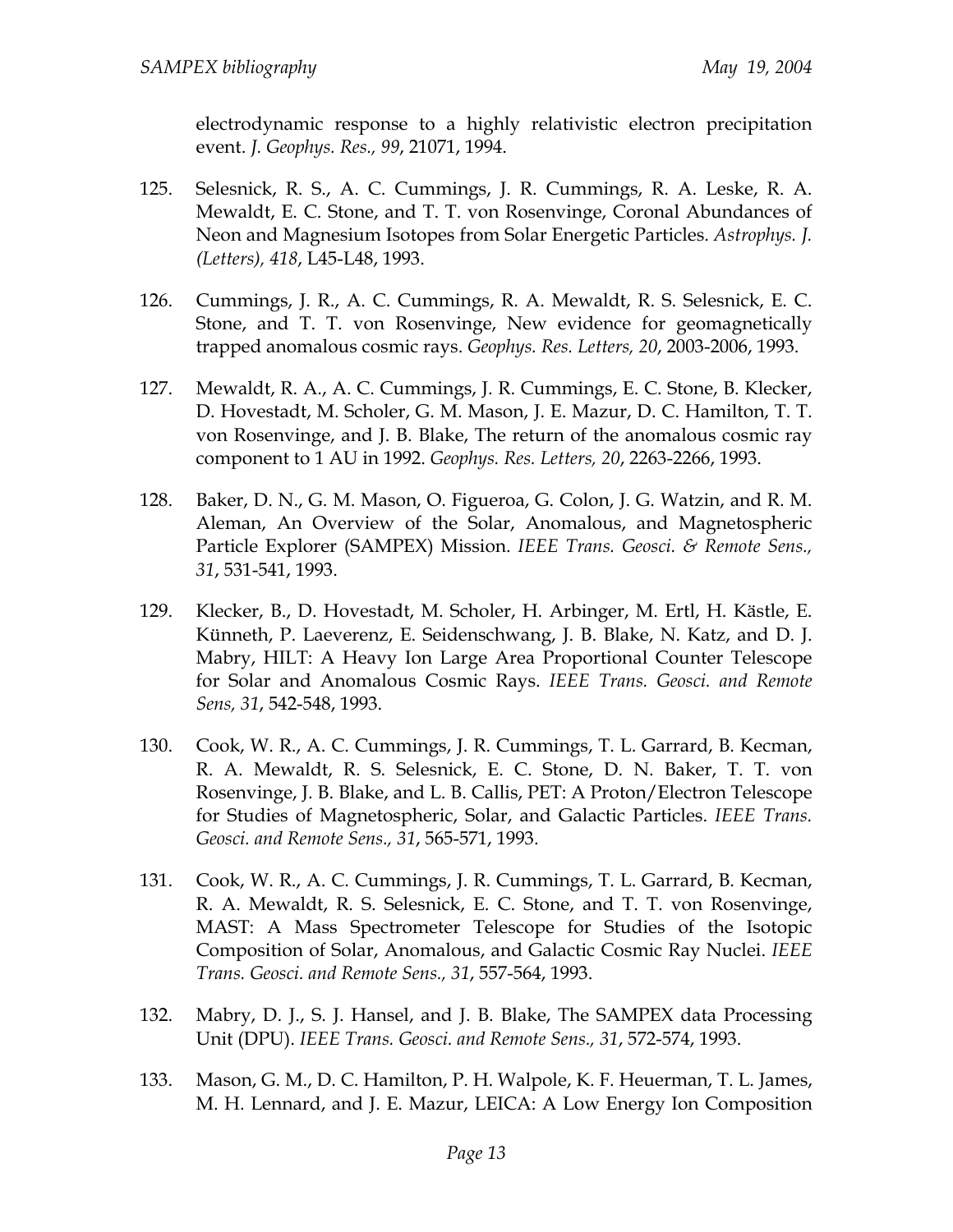Analyzer for the study of Solar and Magnetospheric Ions. *IEEE Trans. Geosci. and Remote Sens., 31*, 549-556, 1993.

- 134. Cummings, J. R., A. C. Cummings, R. A. Mewaldt, R. S. Selesnick, E. C. Stone, T. T. von Rosenvinge, and J. B. Blake, SAMPEX measurements of heavy ions trapped in the magnetosphere. *IEEE Trans. Nucl. Sci., 40(6)*, 1458-1462, 1993.
- 135. Callis, L. B., D. N. Baker, J. B. Blake, J. D. Lambeth, R. E. Boughner, M. Natarajan, R. W. Klebesadel, and D. J. Gourney, Precipitating relativistic electrons: their long-term effect on stratospheric odd nitrogen levels. *J. Geophys. Res., 96*, 2929, 1991.
- 136. Callis, L. B., R. E. Boughner, M. Natarajan, J. D. Lambeth, D. N. Baker, and J. B. Blake, Ozone depletion in the high latitude lower stratosphere, 1979- 1990. *J. Geophys. Res., 96*, 2921, 1991.

## **2) Papers published in conference proceedings**

- 1. Mazur, J. E. *The radiation environment outside and inside a spacecraft*. in *IEEE Nuclear and Space Radiation Effects Conference (NSREC), Short Course Notebook*. 2002. Phoenix, AZ.
- 2. Hill, M. E., D. C. Hamilton, J. E. Mazur, and S. M. Krimigis. *The 1992-2000 recovery of anomalous cosmic ray oxygen throughout the heliosphere*. in *27th Internat. Cosmic Ray Conf. (Hamburg, Germany)*. 2001. Hamburg, Germany.
- 3. Labrador, A. W., R. A. Leske, R. A. Mewaldt, A. C. Cummings, E. C. Stone, and T. T. von Rosenvinge. *High energy ionic charge state composition in large solar energetic particle events*. in *Proc. 26th Internat. Cosmic Ray Conf. (Hamburg, Germany)*. 2001. Hamburg, Germany.
- 4. Mewaldt, R. A., C. M. S. Cohen, R. A. Leske, E. R. Christian, A. C. Cummings, E. C. Stone, T. T. von Rosenvinge, and M. E. Wiedenbeck. *Are solar energetic particles an accelerated sample of solar wind?* in *Proc. 26th Internat. Cosmic Ray Conf. (Hamburg, Germany)*. 2001. Hamburg, Germany.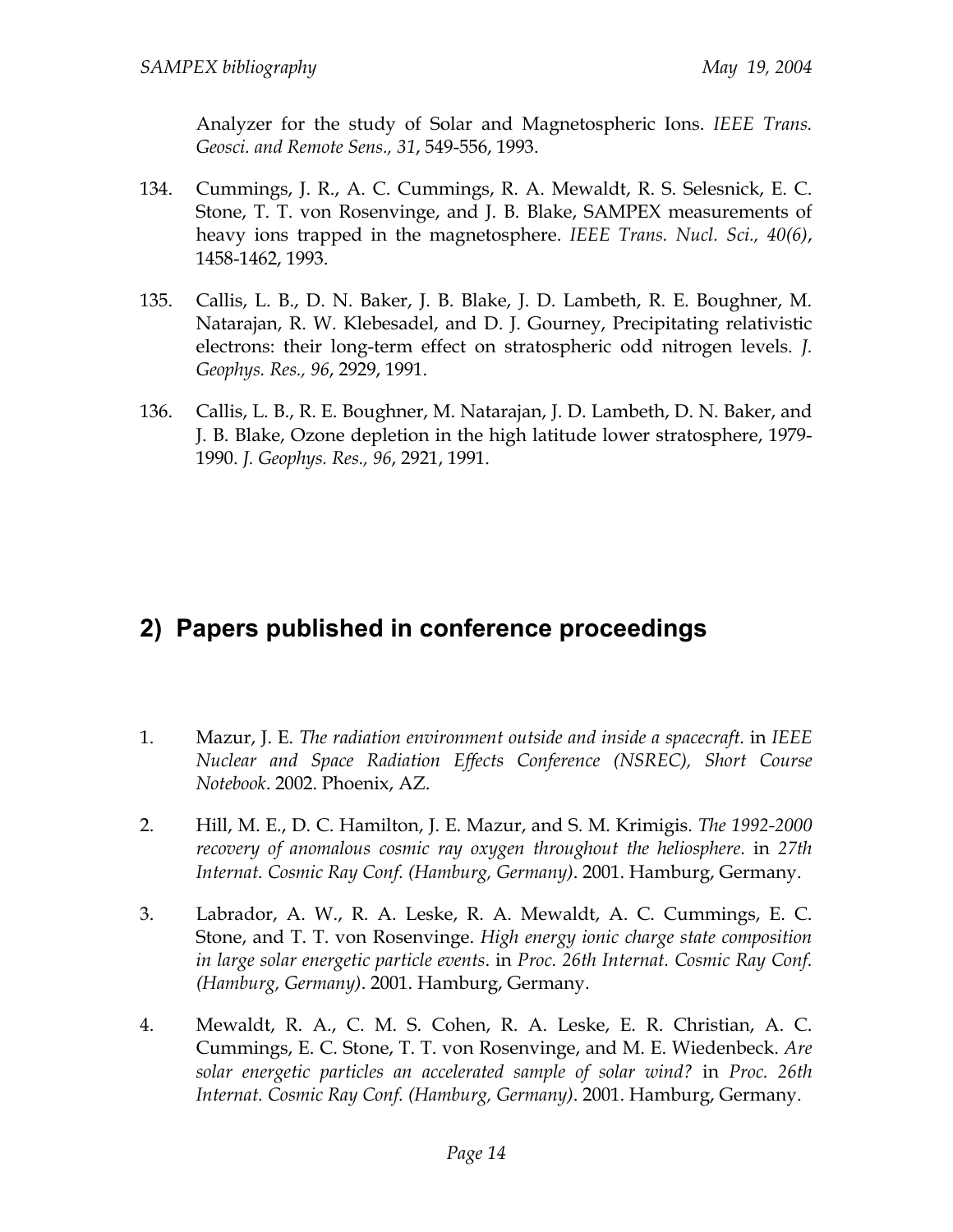- 5. Ogliore, R. C., R. A. Mewaldt, R. A. Leske, E. C. Stone, and T. T. von Rosenvinge. *A direct measurement of the geomagnetic cutoff for cosmic rays at space station latitudes*. in *Proc. 26th Internat. Cosmic Ray Conf. (Hamburg, Germany)*. 2001. Hamburg, Germany.
- 6. Mewaldt, R. A., R. A. Leske, E. C. Stone, and T. T. von Rosenvinge. *Ionic states of solar energetic particles using the geomagnetic method*. in *SOHO/ACE Conference of Solar and Galactic Abundances*. 2001. Bern, Switzerland: API Press: New York.
- 7. Leske, R. A., R. A. Mewaldt, A. C. Cummings, E. C. Stone, and T. T. von Rosenvinge. *The ionic charge state composition at high energies in large solar energetic particle events in solar cycle 23*. in *Solar and Galactic Composition: a joint SOHO/ACE workshop*. 2001. Bern, Switzerland: AIP Conf. Proc.: New York.
- 8. Klecker, B. *Anomalous cosmic rays and solar energetic particle composition (Rapporteur paper)*. in *Proc. 26th Internat. Cosmic Ray Conf.* 2000. Salt Lake City, Utah: American Inst. Physics; AIP Conf. Proc. 516.
- 9. Kucharek, H. *Messung relativistischer Elektronen auf SAMPEX*. in *Proc. Nationaler Workshop zum Weltraumwetter*. 2000. Neutrelitz, Germany.
- 10. Mazur, J. E., G. M. Mason, M. D. Looper, R. A. Leske, and R. A. Mewaldt. *Charge states of solar energetic particles using the geomagnetic cutoff technique: SAMPEX measurements in the 6 November 1997 solar particle event*. in *26th Internat. Cosmic Ray Conf. (Salt Lake City, Utah)*. 1999. Salt Lake City, Utah.
- 11. Stone, E. C. and A. C. Cummings. *A tilt model for anomalous cosmic rays and the location of the solar wind termination shock*. in *26th Internat. Cosmic Ray Conf. (Salt Lake City, Utah)*. 1999. Salt Lake City, Utah, USA: Department of Physics, Univ. of Utah.
- 12. Barghouty, A. F. *Hydrogen-impact ionization cross sections in the Bates-Griffing formalism*. in *26th Internat. Cosmic Ray Conf. (Salt Lake City, Utah)*. 1999. Salt Lake City, Utah, USA: Department of Physics, Univ. of Utah.
- 13. Barghouty, A. F. and R. A. Mewaldt. *Simulation of the charge state and energy spectra of solar energetic iron*. in *26th Internat. Cosmic Ray Conf. (Salt Lake City, Utah)*. 1999. Salt Lake City, Utah, USA: Department of Physics, Univ. of Utah.
- 14. Larson, D. J., R. A. Leske, R. A. Mewaldt, E. C. Stone, A. C. Cummings, and T. T. von Rosenvinge. *Ionic charge state measurements of solar energetic particles using SAMPEX/MAST*. in *26th Internat. Cosmic Ray Conf. (Salt Lake*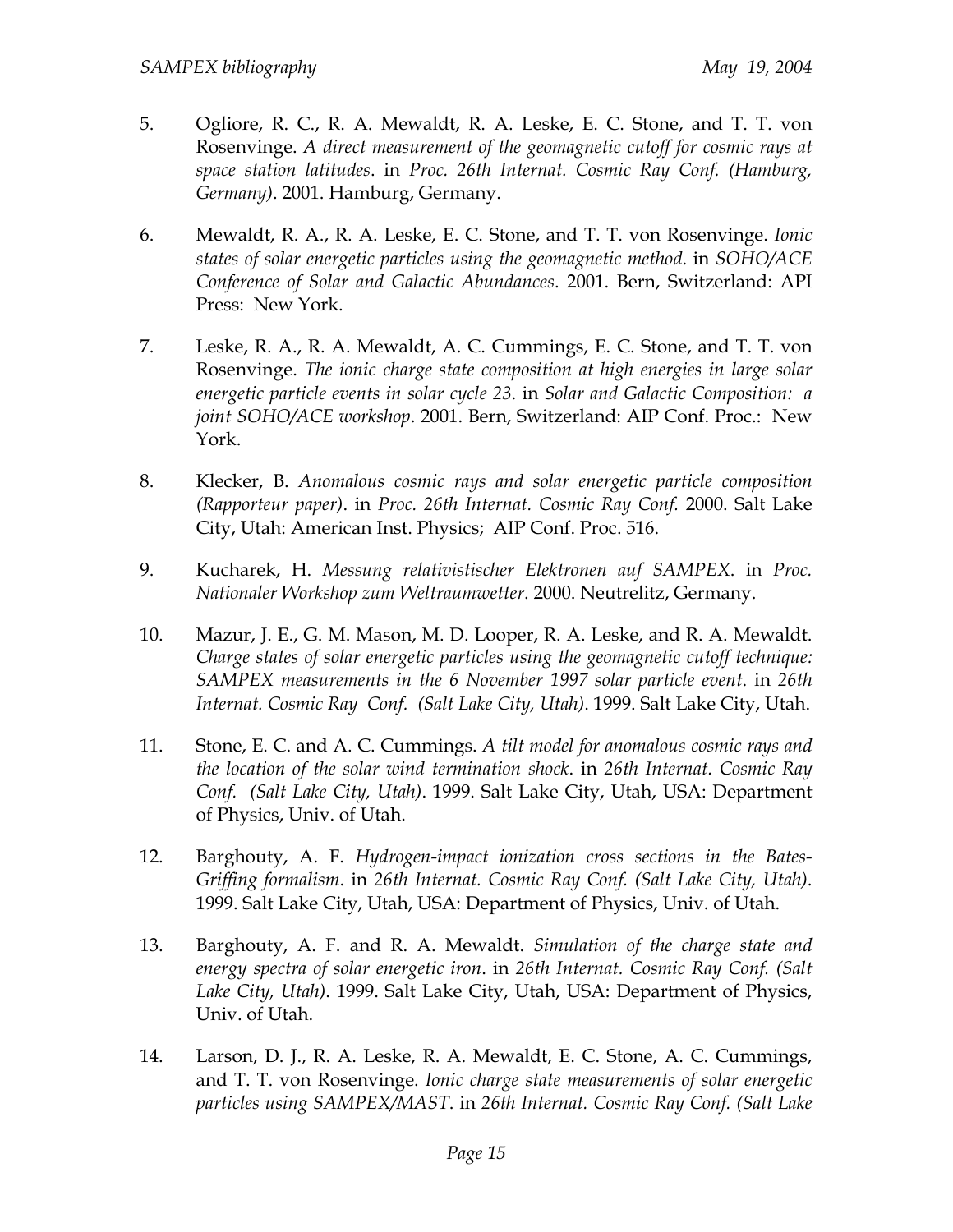*City, Utah)*. 1999. Salt Lake City, Utah, USA: Department of Physics, Univ. of Utah.

- 15. Leske, R. A., R. A. Mewaldt, R. S. Selesnick, A. C. Cummings, T. T. von Rosenvinge, E. C. Stone, and M. E. Wiedenbeck. *Long-term temporal behavior of interplanetary and trapped anomalous cosmic rays*. in *26th Internat. Cosmic Ray Conf. (Salt Lake City, Utah)*. 1999. Salt Lake City, Utah, USA: Department of Physics, University of Utah.
- 16. Mewaldt, R. A. *Re-accelerated solar wind -- a source of anomalous cosmic rays?* in *Proc. 26th Internat Cosmic Ray Conf.* 1999. Salt Lake City, Utah.
- 17. Christian, E. R., W. R. Binns, J. B. Blake, C. M. S. Cohen, A. C. Cummings, D. C. Hamilton, M. E. Hill, P. L. Link, E. Keppler, S. M. Krimigis, R. A. Leske, M. D. Looper, R. G. Marsden, G. M. Mason, J. E. Mazur, R. A. Mewaldt, T. R. Sanderson, E. C. Stone, T. T. von Rosenvinge, M. E. Wiedenbeck, and N. Yanasak. *Observations of the Solar Modulation of Galactic and Anomalous Cosmic Rays During Solar Minimum*. in *Proc. 26th Internat. Cosmic Ray Conf. (Salt Lake City, Utah)*. 1999. Salt Lake City, Utah.
- 18. Looper, M. D., J. B. Blake, and R. A. Mewaldt. *Continuing SAMPEX observations of shock-injected ultrarelativistic electrons*. in *Proc. 26th Internat. Cosmic Ray Conf. (Salt Lake City, Utah)*. 1999. Salt Lake City, Utah.
- 19. Mazur, J. E., G. M. Mason, J. B. Blake, and M. C. McNab. *Low energy anomalous cosmic rays trapped in the Earth's magnetosphere: 6 years of SAMPEX observations*. in *Proc. 26th Internat. Cosmic Ray Conf. (Salt Lake City, Utah)*. 1999. Salt Lake City, Utah.
- 20. Schmidt, D. K. and D. Weidow. *An Operational Test Bed for Research In Astrodynamics and Space Navigation*. in *AIAA/AAS Astrodynamics Specialists Conference*. 1998. Boston, MA.
- 21. Mason, G. M., D. N. Baker, J. B. Blake, R. E. Boughner, L. B. Callis, A. C. Cummings, J. R. Cummings, M. E. Greenspan, D. C. Hamilton, D. Hovestadt, S. G. Kanekal, B. Klecker, R. A. Leske, X. Li, M. D. Looper, J. E. Mazur, R. A. Mewaldt, M. Oetliker, M. Scholer, R. S. Selesnick, E. C. Stone, T. T. von Rosenvinge, and D. L. Williams. *SAMPEX: NASA's first Small Explorer satellite*. in *IEEE Aerospace Conference*. 1998. Snowmass, CO, March 21-25, 1988: IEEE.
- 22. Schmierman, J. and D. K. Schmidt. *Simultaneous Gyroless Attitude and Orbit Determination with Magnetometer*. in *Amer. Inst. Aero. & Astro./Am. Astro. Soc. (AIAA/AAS) Astrodynamics Conference*. 1997.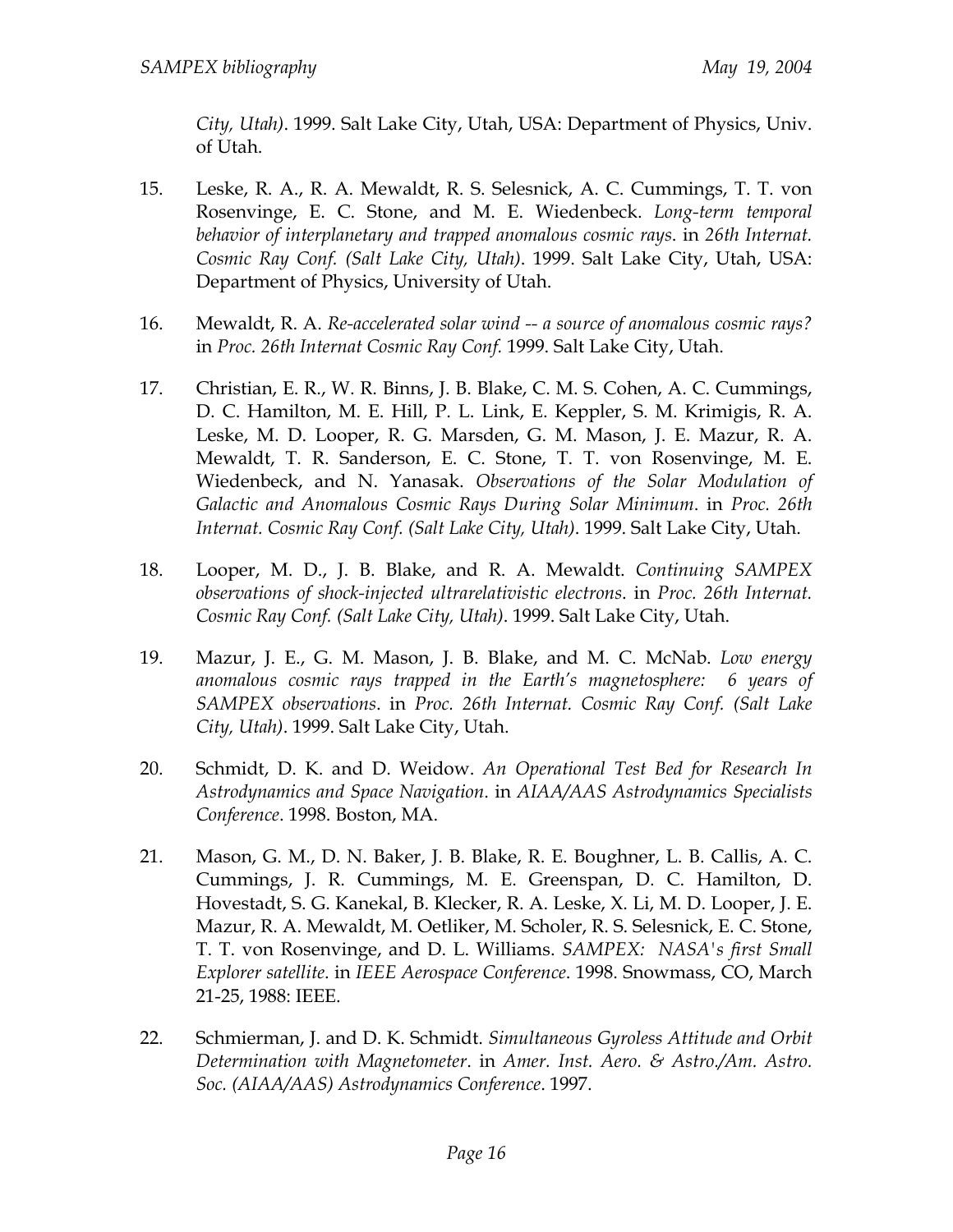- 23. Baker, D. N. and T. I. Pulkkinen. *Solar disturbances and correlated geospace responses: relativistic magnetospheric electron acceleration*. in *Correlated Phenomena at the Sun, in the Heliosphere and in Geospace*. 1997. Noordwijk, The Netherlands: ESA.
- 24. Blake, J. B., M. C. McNab, and M. Schulz. *Numerical studies of the geomagnetic trapping of anomalous cosmic rays*. in *Proc. 25th Internat. Cosmic Ray Conf. (Durban, South Africa)*. 1997. Durban, South Africa.
- 25. Cummings, A. C., E. C. Stone, B. Klecker, R. G. Marsden, R. A. Mewaldt, D. V. Reames, K. J. Trattner, T. T. von Rosenvinge, and W. R. Webber. *Intensity gradients of anomalous cosmic ray oxygen throughout the heliosphere*. in *Proc. 25th Internat. Cosmic Ray Conf. (Durban, South Africa)*. 1997. Durban, South Africa.
- 26. Klecker, B., M. Oetliker, J. B. Blake, D. Hovestadt, G. M. Mason, J. E. Mazur, and M. C. McNab. *Multiply charged anomalous cosmic ray N, O, and Ne: observations with HILT / SAMPEX*. in *Proc. 25th Internat. Cosmic Ray Conf. (Durban, South Africa)*. 1997. Durban, South Africa.
- 27. Leske, R. A., R. A. Mewaldt, A. C. Cummings, E. C. Stone, and T. T. von Rosenvinge. *Updated measurements of the isotopic composition of interplanetary and geomagnetically trapped anomalous cosmic rays*. in *Proc. 25th Internat. Cosmic Ray Conf. (Durban, South Africa)*. 1997. Durban, South Africa.
- 28. Leske, R. A., R. A. Mewaldt, E. C. Stone, and T. T. von Rosenvinge. *Geomagnetic cutoff variations during solar energetic particle events - implications for the space station*. in *Proc. 25th Internat. Cosmic Ray Conf. (Durban, South Africa)*. 1997. Durban, South Africa.
- 29. Oetliker, M., B. Klecker, D. Hovestadt, G. M. Mason, J. E. Mazur, J. B. Blake, M. D. Looper, R. A. Leske, and R. A. Mewaldt. *The ionic charge of solar energetic particles with energies of 0.3 - 70 MeV per nucleon*. in *Proc. 25th Internat. Cosmic Ray Conf. (Durban, South Africa)*. 1997. Durban, South Africa.
- 30. Oetliker, M., B. Klecker, G. M. Mason, M. C. McNab, and J. B. Blake. *The abundance of anomalous cosmic ray carbon in the inner heliosphere*. in *Proc. 25th Internat. Cosmic Ray Conf. (Durban, South Africa)*. 1997. Durban, South Africa.
- 31. Selesnick, R. S., R. A. Leske, R. A. Mewaldt, and J. R. Cummings. *Geomagnetically trapped anomalous cosmic rays at solar minimum*. in *Proc. 25th*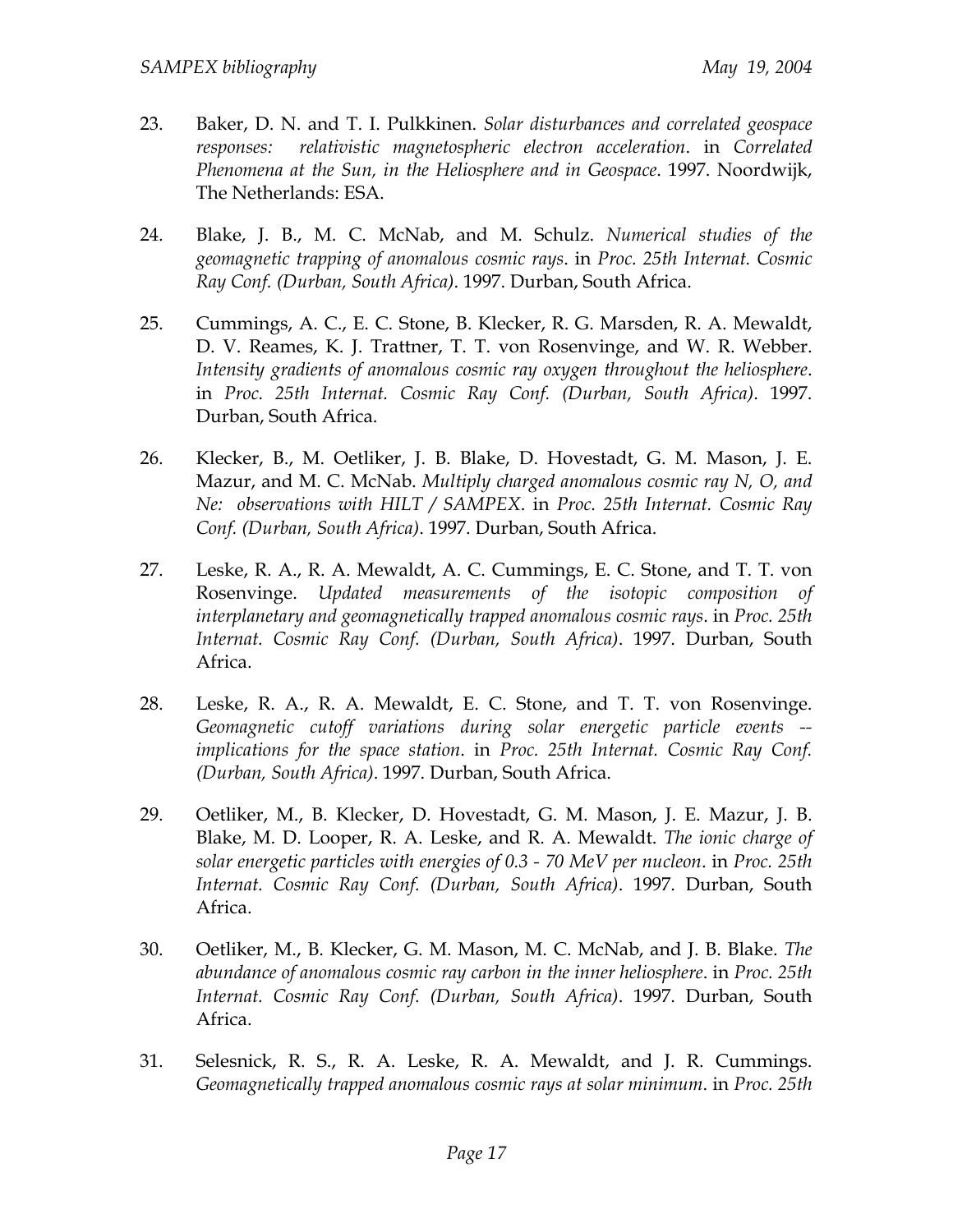*Internat. Cosmic Ray Conf. (Durban, South Africa)*. 1997. Durban, South Africa.

- 32. Selesnick, R. S., R. A. Mewaldt, and J. R. Cummings. *Multiply charged anomalous cosmic rays above 15 MeV/nucleon*. in *Proc. 25th Internat. Cosmic Ray Conf. (Durban, South Africa)*. 1997. Durban, South Africa.
- 33. Leske, R. A., J. R. Cummings, R. A. Mewaldt, E. C. Stone, and T. T. von Rosenvinge. *Measurements of the ionic charge state of solar energetic particles at 15-70 MeV/nucleon using the geomagnetic field*. in *High Energy Solar Physics*. 1996. Goddard Space Flight Center, Greenbelt Md.: AIP Press: New York.
- 34. Mewaldt, R. A., R. A. Leske, and J. R. Cummings. *Anomalous Cosmic Rays: A Sample of Interstellar Matter*. in *Maryland Conference on Cosmic Abundances*. 1996. College Park, Maryland: ASP Conference Series.
- 35. Baker, D. N., J. B. Blake, L. B. Callis, J. R. Cummings, D. Hovestadt, S. Kanekal, B. Klecker, R. A. Mewaldt, and R. Nakamura. *New magnetospheric results from SAMPEX*. in *Proc. of the 1994 Taos Workshop on the Earth's Trapped Particle Environment*. 1996. Taos, NM: AIP press.
- 36. Selesnick, R. S., J. R. Cummings, and R. A. Mewaldt. *Observations of Geomagnetically Trapped Anomalous Cosmic Rays by SAMPEX*. in *Proc. of the 1994 Taos Workshop on the Earth's Trapped Particle Environment*. 1996. Taos, NM: AIP press.
- 37. Mewaldt, R. A., R. S. Selesnick, and J. R. Cummings. *Anomalous Cosmic Rays: The Principal Source of High Energy Heavy Ions in the Radiation Belts*. in *Radiation Belts: Models & Standards*. 1996. Brussels, Belgium: American Geophysical Union.
- 38. Selesnick, R. S. and R. A. Mewaldt. *Modeling He and H Isotopes in the Radiation Belts*. in *Radiation Belts: Models & Standards*. 1996. Brussels, Belgium: American Geophysical Union.
- 39. Nakamura, R., D. N. Baker, J. C. Foster, Y. Kamide, S. Kokubun, and G. Reeves. *Role of substorm associated energetic particle injection during the initial growing phase of the November 3,4 storm*. in *IUGG XXI Assembly*. 1995. Boulder, CO.
- 40. Cummings, A. C., J. B. Blake, J. R. Cummings, M. Fränz, D. Hovestadt, B. Klecker, G. M. Mason, J. E. Mazur, R. A. Mewaldt, E. C. Stone, and W. R. Webber. *Radial and Latitudinal Gradients of Anomalous Cosmic Ray Oxygen*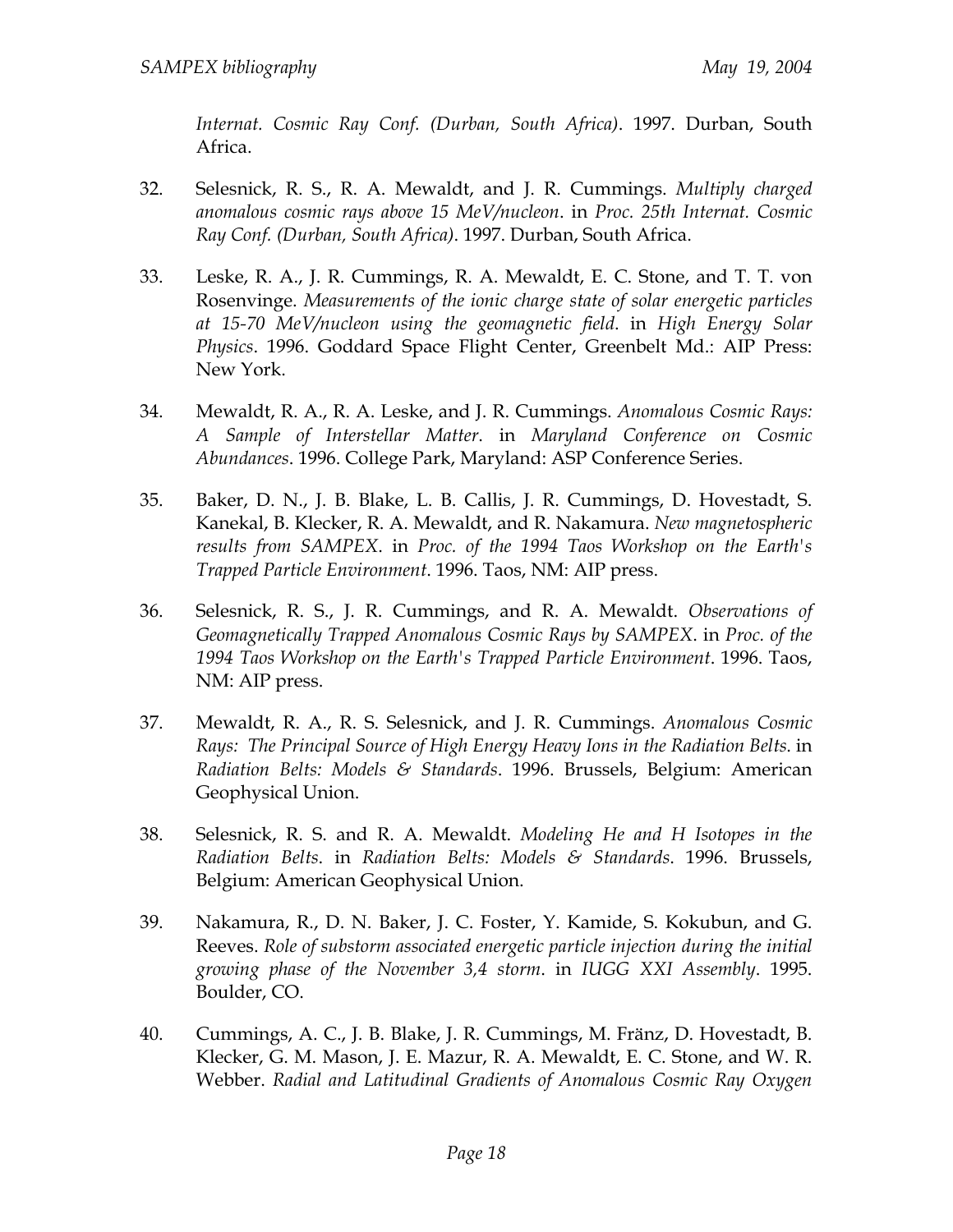*Throughout the Heliosphere*. in *Proc. 24th Internat. Cosmic Ray Conf. (Rome)*. 1995. Rome.

- 41. Klecker, B., M. C. McNab, J. B. Blake, D. C. Hamilton, D. Hovestadt, H. Kästle, M. D. Looper, G. M. Mason, J. E. Mazur, and M. Scholer. *Charge States of Anomalous Cosmic Rays: SAMPEX Observations*. in *Proc. 24th Internat. Cosmic Ray Conf. (Rome)*. 1995. Rome.
- 42. Leske, R. A., A. C. Cummings, J. R. Cummings, R. A. Mewaldt, E. C. Stone, and T. T. von Rosenvinge. *The isotopic composition of anomalous and galactic cosmic rays from SAMPEX*. in *Proc. 24th Internat. Cosmic Ray Conf. (Rome)*. 1995. Rome.
- 43. Leske, R. A., J. R. Cummings, R. A. Mewaldt, E. C. Stone, and T. T. von Rosenvinge. *Measurements of the ionic charge states of solar energetic particles at 15-70 MeV/nucleon*. in *Proc. 24th Internat. Cosmic Ray Conf. (Rome)*. 1995. Rome.
- 44. Looper, M. D., J. B. Blake, B. Klecker, and D. Hovestadt. *A search for molecular ions in the anomalous cosmic rays*. in *Proc. 24th Internat. Cosmic Ray Conf. (Rome)*. 1995. Rome.
- 45. Mewaldt, R. A., J. R. Cummings, R. A. Leske, R. S. Selesnick, E. C. Stone, and T. T. von Rosenvinge. *Studies of anomalous cosmic rays using the geomagnetic field*. in *Proc. 24th Internat. Cosmic Ray Conf. (Rome)*. 1995. Rome.
- 46. Oetliker, M., B. Klecker, D. Hovestadt, M. Scholer, J. B. Blake, M. Looper, and R. A. Mewaldt. *Charge states of heavy solar energetic particles: observations with the HILT sensor on SAMPEX*. in *Proc. 24th Internat. Cosmic Ray Conf. (Rome)*. 1995. Rome.
- 47. Selesnick, R. S., R. A. Mewaldt, E. C. Stone, G. M. Mason, J. E. Mazur, J. B. Blake, M. D. Looper, B. Klecker, and D. Hovestadt. *Observations of the geomagnetically trapped anomalous cosmic rays*. in *Proc. 24th Internat. Cosmic Ray Conf. (Rome)*. 1995. Rome.
- 48. Trattner, K., R. G. Marsden, T. R. Sanderson, K. -P. Wenzel, B. Klecker, and D. Hovestadt. *The latitudinal gradient of anomalous cosmic rays: Ulysses observations*. in *Proc. 24th Internat. Cosmic Ray Conf. (Rome)*. 1995. Rome.
- 49. Mewaldt, R. A., J. R. Cummings, R. A. Leske, R. S. Selesnick, and E. C. Stone. *Anomalous cosmic ray studies using the geomagnetic field*. in *Solar Wind Eight*. 1995. Dana Point, CA: American Institute of Physics.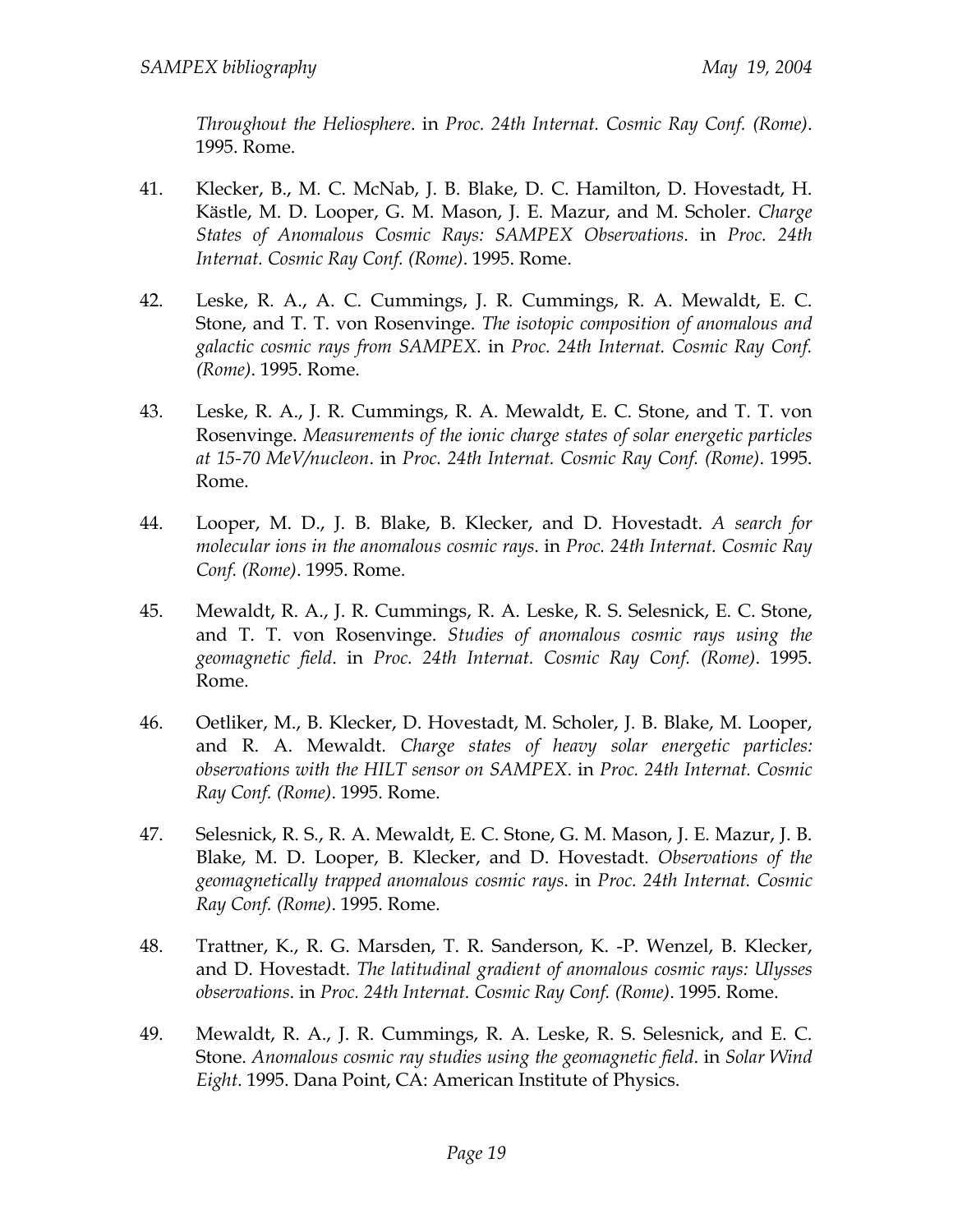- 50. LaBel, K. A., P. Marshall, C. Dale, C. M. Cabtree, E. G. Stassinopoulos, J. T. Miller, and M. M. Gates. *SEDS MIL-STD-1773 fiber optic data bus: proton irradiation test results and spaceflight SEU data*. in *IEEE NSREC*. 1993. Snowbird, UT: IEEE.
- 51. LaBel, K. A., S. Way, E. G. Stassinopoulos, C. M. Cabtree, J. Hengemihle, and M. M. Gates. *Solid state tape recorders: spaceflight SEU data for SAMPEX and TOMS/Meteor-3*. in *IEEE NSREC*. 1993. Snowbird, UT: IEEE.
- 52. Cummings, J. R., A. C. Cummings, R. A. Mewaldt, R. S. Selesnick, E. C. Stone, and T. T. von Rosenvinge. *New evidence for anomalous cosmic rays trapped in the magnetosphere*. in *Proc. 23rd Internat. Cosmic Ray Conf. (Calgary)*. 1993. Calgary.
- 53. Leske, R. A., A. C. Cummings, J. R. Cummings, R. A. Mewaldt, R. S. Selesnick, E. C. Stone, and T. T. von Rosenvinge. *Measurements of the Composition of Galactic Cosmic Rays on SAMPEX*. in *Proc. 23rd Internat. Cosmic Ray Conf. (Calgary)*. 1993.
- 54. Mewaldt, R. A., A. C. Cummings, J. R. Cummings, E. C. Stone, and T. T. von Rosenvinge. *The Return of the Anomalous Component in 1992*. in *Proc. 23rd Internat. Cosmic Ray Conf. (Calgary)*. 1993.
- 55. Selesnick, R. S., A. C. Cummings, J. R. Cummings, R. A. Leske, R. A. Mewaldt, E. C. Stone, and T. T. von Rosenvinge. *Isotopic Composition of Solar Energetic Particles Observed in the October/November, 1992 Solar Flares*. in *Proc. 23rd Internat. Cosmic Ray Conf. (Calgary)*. 1993.
- 56. LaBel, K. A., M. Flanegan, P. Marshall, C. Dale, and E. Stassinopoulos. *Spaceflight experiences and lessons learned with NASA's first fiber optic data bus*. in *RADECS*. 1993. St. Malo, France.
- 57. Crabtree, C., K. A. LaBel, E. G. Stassinopoulos, and J. T. Miller. *Preliminary SEU analysis of the SAMPEX MIL-STD-1773 spaceflight data*. in *SPIE Conf. 1953-15 on Photonics for Space Environments*. 1993. Orlando, Florida.
- 58. LaBel, K. A., E. G. Stassinopoulos, P. Marshall, E. Peterson, C. Dale, C. Crabtree, and C. Stauffer. *Proton irradiation SEU test results for the SEDS MIL-STD-1773 fiber optic data bus: integrated optoelectronics*. in *SPIE Conf. 1953-15 on Photonics for Space Environments*. 1993. Orlando, Florida.
- 59. Marshall, P. W., K. LaBel, C. J. Dale, J. Bristow, E. L. Petersen, and E. G. Stassinopoulos. *Physical interactions between charged particles and optoelectronic devices and the effects on fiber based data links*. in *SPIE Conf. 1953-15 on Photonics for Space Environments*. 1993. Orlando, Florida.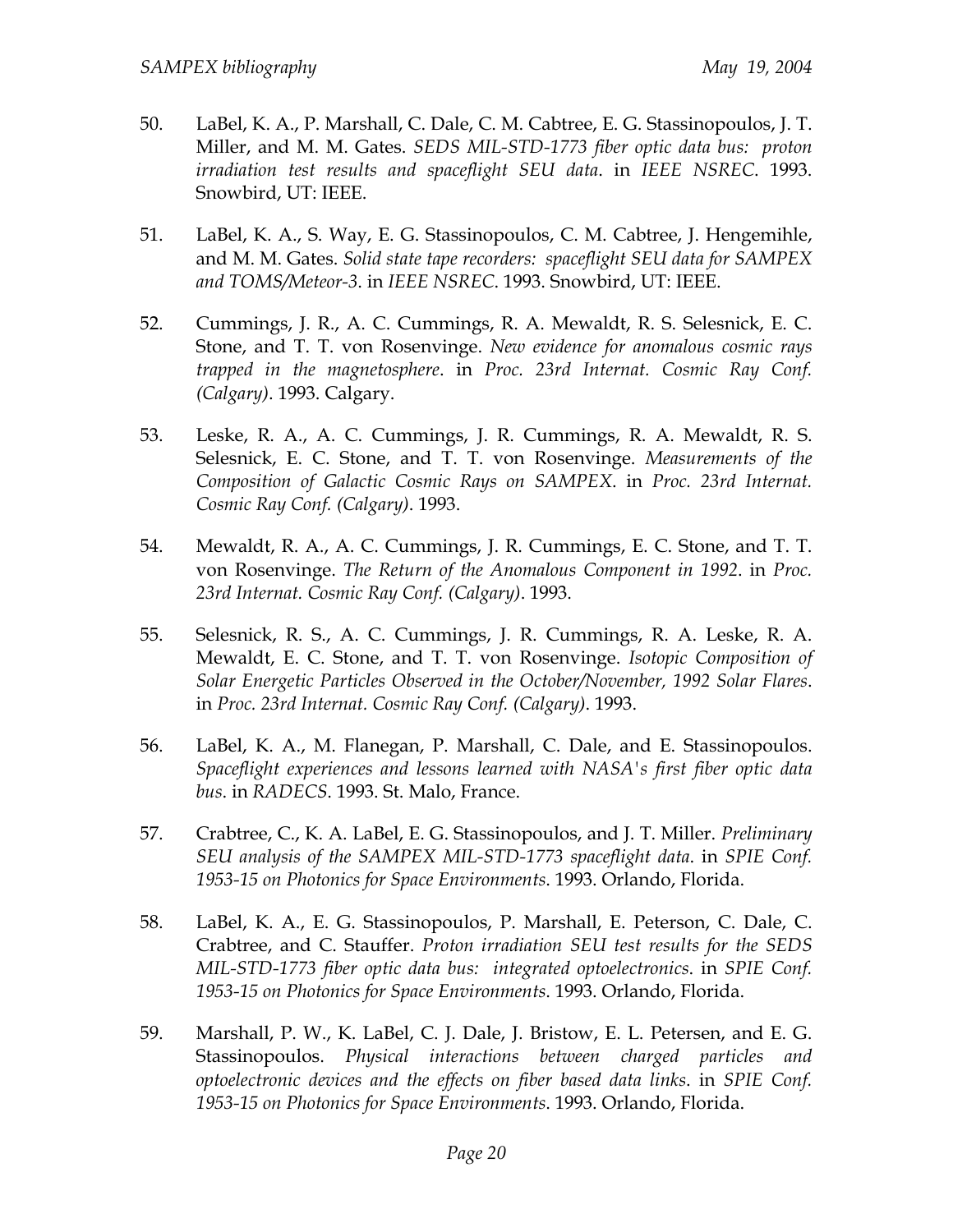60. Mason, G. M., D. N. Baker, J. B. Blake, L. B. Callis, D. C. Hamilton, D. Hovestadt, B. Klecker, R. A. Mewaldt, M. Scholer, E. C. Stone, and T. T. von Rosenvinge. *SAMPEX Mission Overview*. in *Particle Astrophysics: the NASA Cosmic Ray Program for the 1990s and Beyond*. 1990. New York: American Institute of Physics.

## **3) Papers presented**

- 1. Baker, D. N., S. G. Kanekal, J. B. Blake, and J. H. Allen, Radiation belt responses to the solar storms of October-November 2003. *Trans. Am. Geophys. U., 85(Jt. Assem. Suppl.)*, Abstract SM53C-02, 2004.
- 2. Blake, J. B., Violent Sun-Earth connection events of October-November 2003 and the Earth's radiation belts. *Trans. Am. Geophys. U., 85(Jt. Assem. Suppl.)*, Abstract SH42A-01 INVITED, 2004.
- 3. Farr, N., D. N. Baker, S. R. Elkington, S. Monk, M. Wiltberger, T. A. Fritz, and J. B. Blake, Cluster measurements in the context of global modeling and observations. *Trans. Am. Geophys. U., 85(Jt. Assem. Suppl.)*, Abstract SM43C-03, 2004.
- 4. Hill, M. E., G. B. Vieira, D. C. Hamilton, F. M. Ipavich, M. R. Collier, J. L. Green, M. Fok, T. E. Moore, and S. G. Kanekal, Energetic neutral atom response to the interaction between the solar wind and the dayside magnetosphere during the Halloween 2003 Geomagnetic storm. *Trans. Am. Geophys. U., 85(Jt. Assem. Suppl.)*, Abstract SH53A-08, 2004.
- 5. Hudson, M. K., B. T. Kress, J. E. Mazur, K. L. Perry, and P. L. Slocum, 3D modeling of shock-induced trapping of solar energetic particles in the Earth's magnetosphere. *Trans. Am. Geophys. U., 85(Jt. Assem. Suppl.)*, Abstract SM53C-03, 2004.
- 6. Kanekal, S. G., D. N. Baker, and J. B. Blake, Observations of outer zone relativistic electrons during the October-November 2003 Geomagnetic Storms. *Trans. Am. Geophys. U., 85(Jt. Assem. Suppl.)*, Abstract SM32A-02, 2004.
- 7. Looper, M. D., J. B. Blake, R. S. Selesnick, and R. A. Mewaldt, A survey of multi-MeV electrons in solar energetic particle events over a complete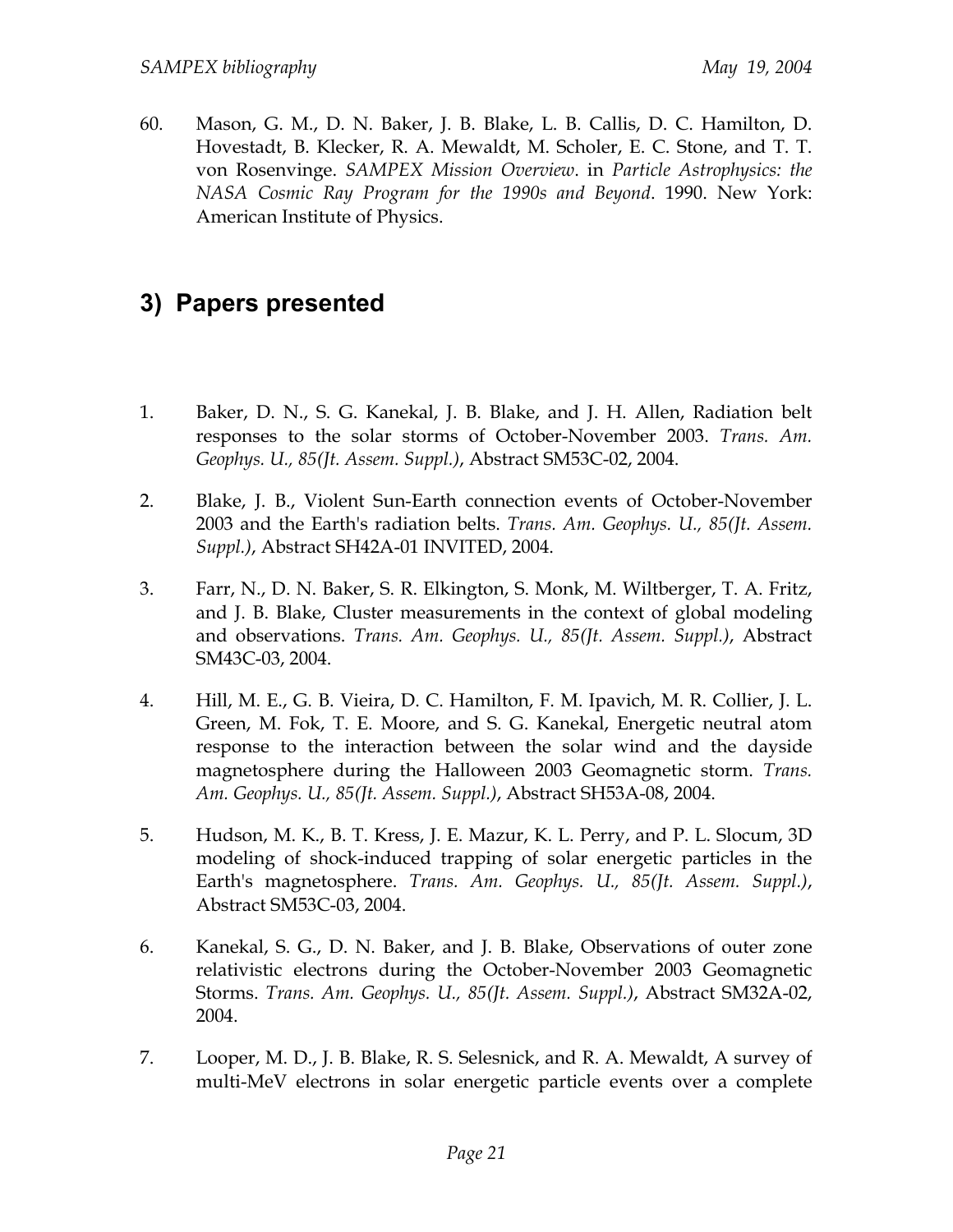solar cycle. *Trans. Am. Geophys. U., 85(Jt. Assem. Suppl.)*, Abstract SH22A-01, 2004.

- 8. Mewaldt, R. A., G. M. Mason, C. M. S. Cohen, M. I. Desai, A. W. Labrador, M. D. Looper, R. A. Leske, J. E. Mazur, E. C. Stone, T. T. von Rosenvinge, and M. E. Wiedenbeck, The Q/M dependence of spectral breaks in large solar-particle events of October 28 and 29, 2003. *Trans. Am. Geophys. U., 85(Jt. Assem. Suppl.)*, Abstract SH23B-05, 2004.
- 9. O'Brien, T. P., J. C. Green, T. G. Onsager, R. H. Friedel, J. F. Fennel, and M. D. Looper, Comprehensive investigation of dramatic MeV electron loss events. *Trans. Am. Geophys. U., 85(Jt. Assem. Suppl.)*, Abstract SM41A-04, 2004.
- 10. Presicci, M. R., D. N. Baker, E. J. Rigler, and R. S. Weigel, Electron flux prediction in the radiation belt using autoregressive models with optimally-estimated coefficients. *Trans. Am. Geophys. U., 85(Jt. Assem. Suppl.)*, Abstract SM32A-05, 2004.
- 11. Bailey, S. M., D. N. Baker, C. A. Barth, K. D. Mankoff, S. G. Kanekal, S. M. Petrinec, D. L. Chenette, J. G. Luhmann, G. M. Mason, J. E. Mazur, and D. S. Evans, Precipitating auroral electrons and lower thermospheric nitric oxide densities: SNOE, POLAR, SAMPEX, and NOAA/POES Comparisons for Geomagnetic Storms in 1998-2003. *IUGG 2003 meeting*, 2003.
- 12. Baker, D. N., Radiation belt responses to the solar events of October-November 2003. *Trans. Am. Geophys. U., 84(Fall Meet. Suppl.)*, Abstract SM52G-05, 2003.
- 13. Blake, J. B., P. L. Slocum, J. E. Mazur, and K. Shiokawa, On the geoeffectiveness of shock in the creation of new radiation belts. *Trans. Am. Geophys. U., 84(Fall Meet. Suppl.)*, Abstract SM41D-03, 2003.
- 14. Fennel, J. F., J. B. Blake, D. Heynderickx, and N. Crosby, HEO observations of the radiation belt electron fluxes: comparison with model predictions and a source for model updates. *Trans. Am. Geophys. U., 84(Fall Meet. Suppl.)*, Abstract SH52A-05, 2003.
- 15. Kanekal, S. G., R. Friedel, and G. D. Reeves, Global flux isotropization and in-situ pitch angle evolution during relativistic electron energization in the outer zone. *Trans. Am. Geophys. U., 84(Fall Meet. Suppl.)*, Abstract SM51E-03, 2003.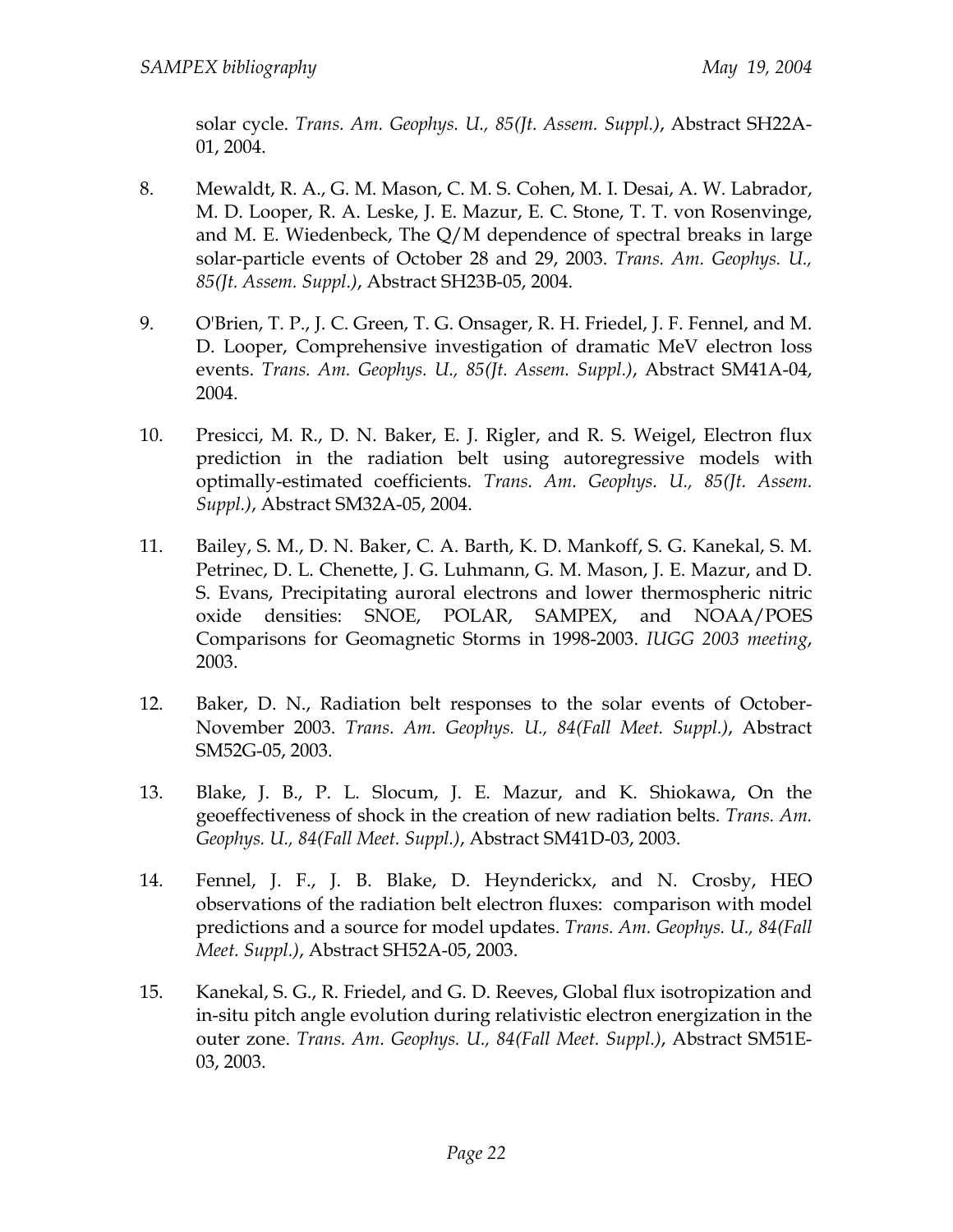- 16. Labrador, A. W., R. A. Leske, S. Kanekal, B. Klecker, M. D. Looper, and R. A. Mewaldt, Measurements of the geomagnetic cutoff rigiditydependence for solar energetic particle events. *Trans. Am. Geophys. U., 84(Fall Meet. Suppl.)*, Abstract SM31B-1115, 2003.
- 17. Looper, M. D., J. B. Blake, and R. A. Mewaldt, SAMPEX observations of the inner radiation belt over a complete solar cycle. *Trans. Am. Geophys. U., 84(Fall Meet. Suppl.)*, Abstract SM51E-01, 2003.
- 18. Mazur, J. E., J. B. Blake, M. D. Looper, G. M. Mason, R. A. Mewaldt, B. Klecker, and S. G. Kanekal, Non-uniform precipitation of solar energetic particles across the Earth's polar caps. *Trans. Am. Geophys. U., 84(Fall Meet. Suppl.)*, Abstract SM42D-05, 2003.
- 19. Mewaldt, R. A., C. M. S. Cohen, M. I. Desai, R. E. Gold, S. M. Krimigis, A. W. Labrador, R. A. Leske, G. M. Mason, E. C. Stone, T. T. von Rosenvinge, and M. E. Wiedenbeck, Solar Energetic Particle Observations during the Spectacular Solar Events of Late 2003. *Trans. Am. Geophys. U., 84(Fall Meet. Suppl.)*, Abstract SM52G-03, 2003.
- 20. Mewaldt, R. A., C. M. S. Cohen, A. W. Labrador, R. A. Leske, G. M. Mason, M. D. Looper, J. E. Mazur, and E. C. Roelof, Variable Contributions of Solar-Energetic Protons, Helium, Heavy-Ions, and Electrons to the Ionization of the Upper Atmosphere. *Trans. Am. Geophys. U., 84(Fall Meet. Suppl.)*, Abstract SM31B-1116, 2003.
- 21. Wiedenbeck, M. E., R. A. Mewaldt, C. M. S. Cohen, A. C. Cummings, R. A. Leske, E. C. Stone, and T. T. von Rosenvinge, Survey of 3He abundances in large, gradual solar particle events: 1997-2002. *Trans. Am. Geophys. U., 84(Fall Meet. Suppl.)*, Abstract SH11D-1143, 2003.
- 22. Baker, D. N., J. Rigler, and D. Vassiliadis, Solar wind driven radiation belt response functions at 100-min time scales using SAMPEX orbit-averaged electron fluxes. *34th Scientific Assembly of the Committee on Space Research (COSPAR)*, 2002.
- 23. Mazur, J. E., New insights into solar energetic particles at the maximum of cycle 23. *34th Scientific Assembly of the Committee on Space Research (COSPAR)*, 2002.
- 24. Kozyra, J. U., M. W. Liemohn, M. G. Mlynczak, L. J. Paxton, W. R. Skinner, D. N. Baker, C. A. Cattell, G. A. Germany, S. B. Mende, and C. J. Pollock, TIMED Observations of the Signatures of Magnetic Activity in the MLTI Region placed into Global Context by ACE, POLAR, IMAGE, SAMPEX,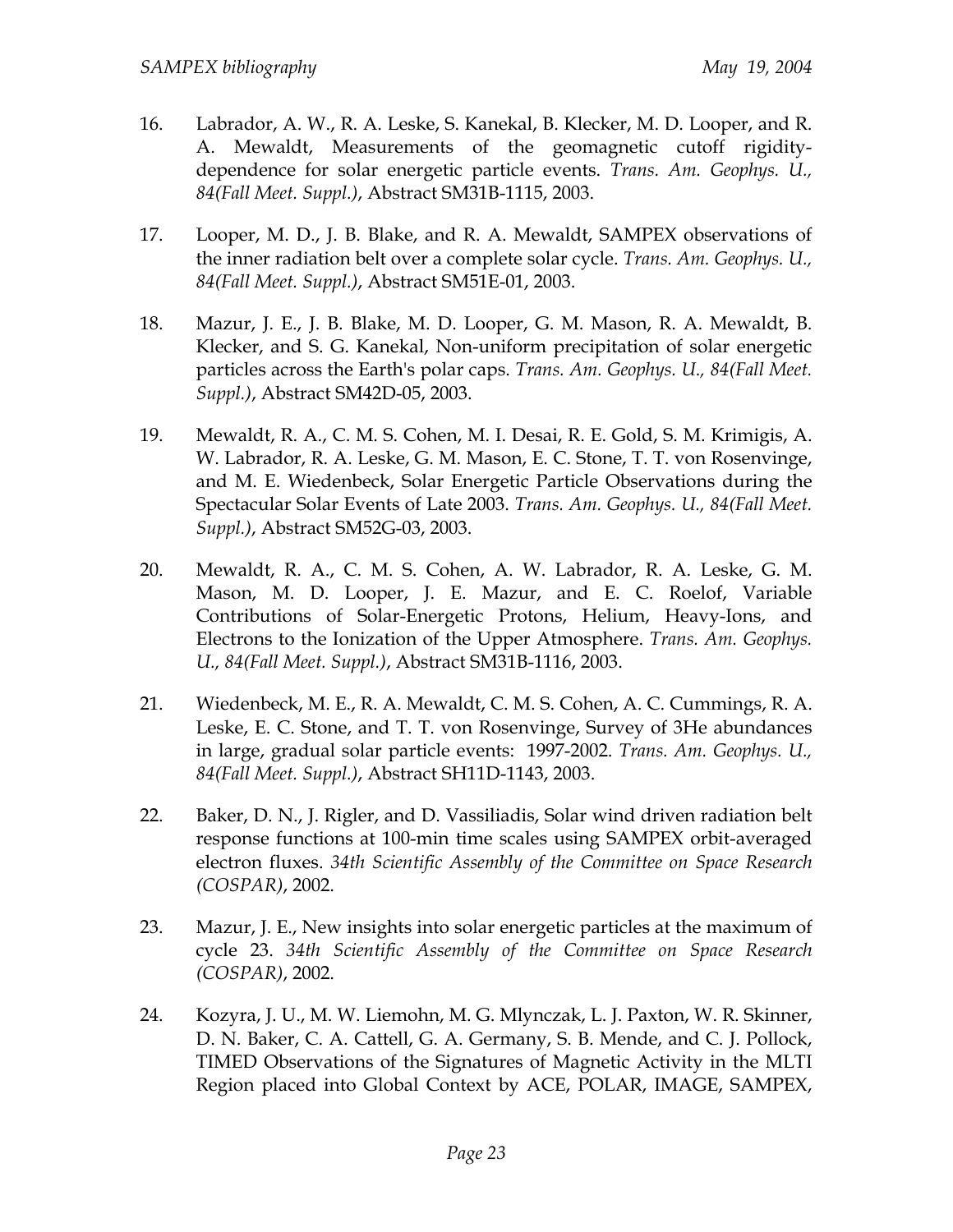FAST, NOAA/POES, and DMS. *Trans. Am Geophys. U., 83*, Abstract SA52B-04, 2002.

- 25. Baker, D. N., J. B. Blake, J. L. Burch, E. F. Donovan, M. Dunlop, H. U. Frey, A. Korth, S. B. Mende, and H. J. Singer, Multi-spacecraft observations of the magnetotail in the CLUSTER era: the telescope-microscope combination. *Trans. Am. Geophys. U., 83*, Abstract SM31B-01, 2002.
- 26. Baker, D. N., T. A. Fisher, C. A. Barth, K. D. Mankoff, S. G. Kanekal, S. M. Bailey, S. M. Petrinec, J. G. Luhmann, G. M. Mason, J. E. Mazur, and D. S. Evans, Precipitating auroral electrons and lower thermospheric nitric oxide densities: SNOE, POLAR, SAMPEX, and NOAA/POES Comparisons for Geomagnetic Storms in 1998-2001. *Trans. Am. Geophys. U., 83*, Abstract SA22A-07, 2002.
- 27. Baker, D. N., R. A. Mewaldt, S. G. Kanekal, D. S. Evans, S. M. Bailey, M. J. Reiner, and B. R. Dennis, Tracing the Sun-Earth Connection: The Solar Particle Chain in April 2002. *Trans. Am. Geophys. U., 83(Fall Meet. Suppl.)*, Abstract SA11B-03, 2002.
- 28. Chaves, R. G., L. Kepko, H. E. Spence, and S. G. Kanekal, Are Pressure Variations in the Solar Wind Causally Related to Relativistic Electron Enhancements? *Trans. Am. Geophys. U., 83*, Abstract SM42A-09, 2002.
- 29. Cohen, C. M. S., R. A. Mewaldt, G. M. Mason, M. D. Looper, J. R. Dwyer, R. A. Leske, J. E. Mazur, and T. T. von Rosenvinge, Composition and Spectra of Solar Energetic Particles from ~0.1 to >100 MeV/nucleon during the April, 2002 Storms Period. *Trans. Am. Geophys. U., 83(Fall Meet. Suppl.)*, SA12A-03, 2002.
- 30. Hudson, M. K., P. Haines, M. Witberger, K. R. Lorentzen, J. E. Mazur, and R. A. Leske, Shock-induced Trapping of Solar Energetic Particles in the Earth's Magnetosphere. *Trans. Am. Geophys. U., 83(Fall Meet. Suppl.)*, 2002.
- 31. Kanekal, S. G., D. N. Baker, and J. B. Blake, Magnetospheric energetic particle response during the April 2002 Event. *Trans. Am. Geophys. U., 83(Fall Meet. Suppl.)*, Abstract SA21B-0435, 2002.
- 32. Kanekal, S. G., D. N. Baker, J. B. Blake, and M. D. Looper, Observations of Jovian Electrons over the Earth's Polar regions: 1992-2001. *Trans. Am. Geophys. U., 83*, Abstract SM52A-11, 2002.
- 33. Kozyra, J. U., D. N. Baker, G. Crowley, D. S. Evans, X. Fang, R. A. Frahm, S. G. Kanekal, M. W. Liemohn, G. Lu, G. M. Mason, R. A. Mewaldt, L. J. Paxton, E. C. Roelof, and J. D. Winningham, The Relative Atmospheric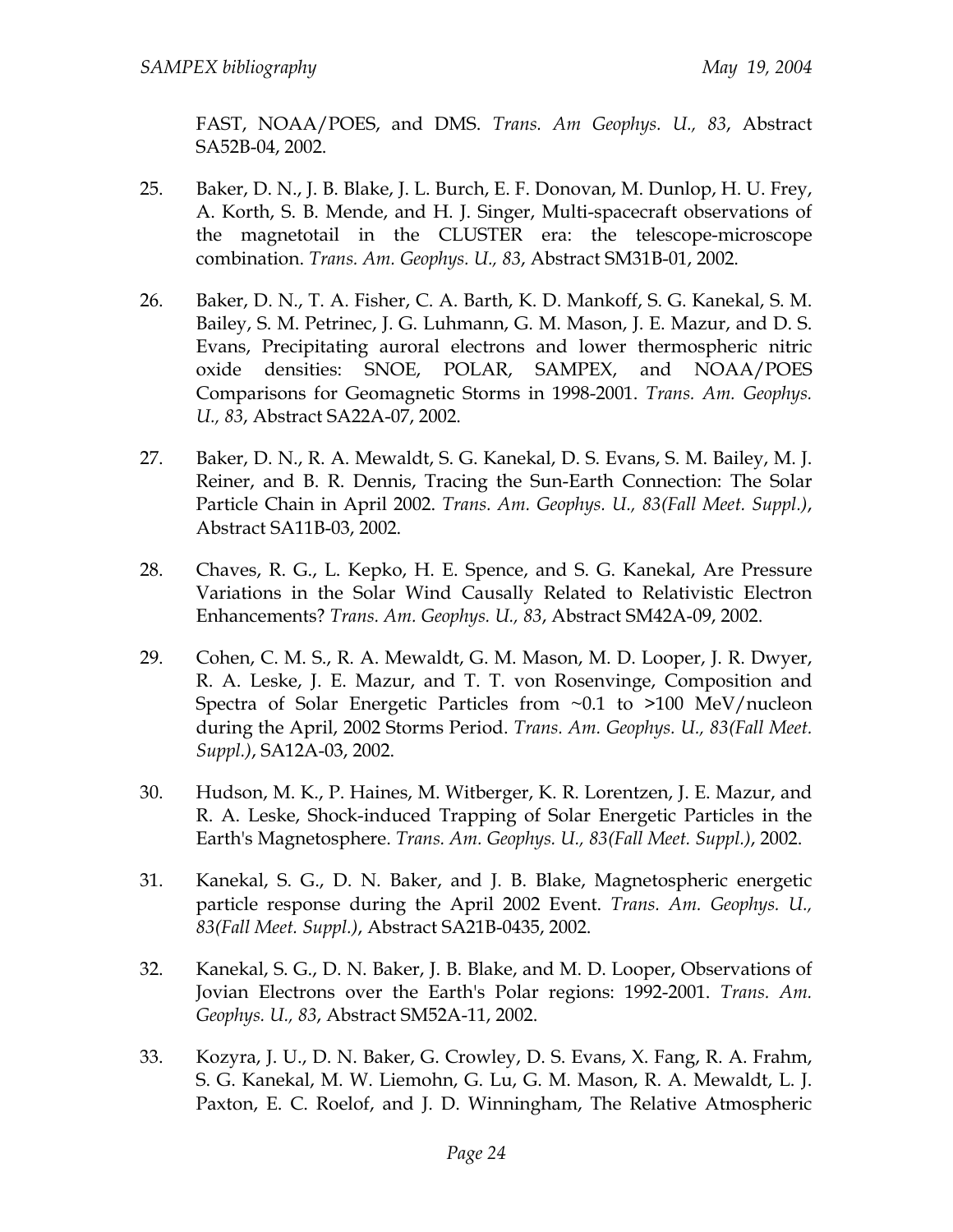Impacts and Energy Inputs of Precipitating Solar and Magnetospheric Ion and Electron Populations during the 17-24 April 2002 Events. *Trans. Am. Geophys. U., 83(Fall Meet. Suppl.)*, Abstract SA12A-07, 2002.

- 34. Labrador, A. W., R. A. Leske, C. M. Cohen, R. A. Mewaldt, E. C. Stone, and T. T. von Rosenvinge, High Energy Ionic Charge State Measurements by SAMPEX for Solar Energetic Particle Events of Solar Cycle 23. *Trans. Am. Geophys. U., 83*, Abstract SH32A-12, 2002.
- 35. Labrador, A. W., R. A. Leske, S. G. Kanekal, K. B., M. D. Looper, J. E. Mazur, and R. A. Mewaldt, SAMPEX Measurements of Geomagnetic-Cutoff Variations During the 4/21/02 Solar Energetic Particle Event. *Trans. Am. Geophys. U., 83(Fall Meet. Suppl.)*, SA21B-0434, 2002.
- 36. Li, G., G. P. Zank, W. K. Rice, G. M. Mason, M. I. Desai, R. A. Mewaldt, C. M. S. Cohen, and M. D. Looper, On Modeling the April 21, 2002 SEP event. *Trans. Am. Geophys. U., 83(Fall Meet. Suppl.)*, SA21B-0433, 2002.
- 37. Li, X., M. Temerin, D. N. Baker, G. D. Reeves, D. Larson, and S. G. Kanekal, Dipole Tilt Effects on Radiation Belt Electrons and Dst Index. *Trans. Am. Geophys. U., 83(Fall Meet. Suppl.)*, Abstract SM22B-08, 2002.
- 38. Li, X., M. A. Temerin, S. Monk, D. N. Baker, and G. D. Reeves, Operational real-time forecast of MeV electrons at geosynchronous orbit based on ACE and GOES-10 measurements. *Trans. Am. Geophys. U., 83*, Abstract SH51B-04, 2002.
- 39. Lorentzen, K. R., P. R. Straus, P. C. Anderson, and J. B. Blake, Using GPS Occultations to Measure Relativistic Electron Precipitation from the Radiation Belts. *Trans. Am. Geophys. U., 83(Fall Meet. Suppl.)*, Abstract SM51A-0512, 2002.
- 40. Mazur, J. E., M. Popecki, B. Klecker, A. Bogdanov, G. M. Mason, E. Möbius, and L. M. Kistler, A Multi-Instrument Survey of the Ionization States of Heavy Ions in Large Solar Particle Events: 1992-2002. *Trans. Am. Geophys. U., 83(Fall Meet. Suppl.)*, SH62A-12, 2002.
- 41. Rigler, E. J., D. N. Baker, D. Vassiliadis, S. G. Kanekal, and A. J. Klimas, Solar Wind-Driven Radiation Belt Response Functions at Sub-Daily Time Scales Using SAMPEX Orbit-Averaged Electron Fluxes. *Trans. Am. Geophys. U., 83*, Abstract SM52A-10, 2002.
- 42. Rigler, J. and D. N. Baker, Solar Wind to Radiation Belt Energetic Electron Response Functions Using Multi-Channel Prediction Filters. *Trans. Am. Geophys. U., 83(Fall Meet. Suppl.)*, SA22A-10, 2002.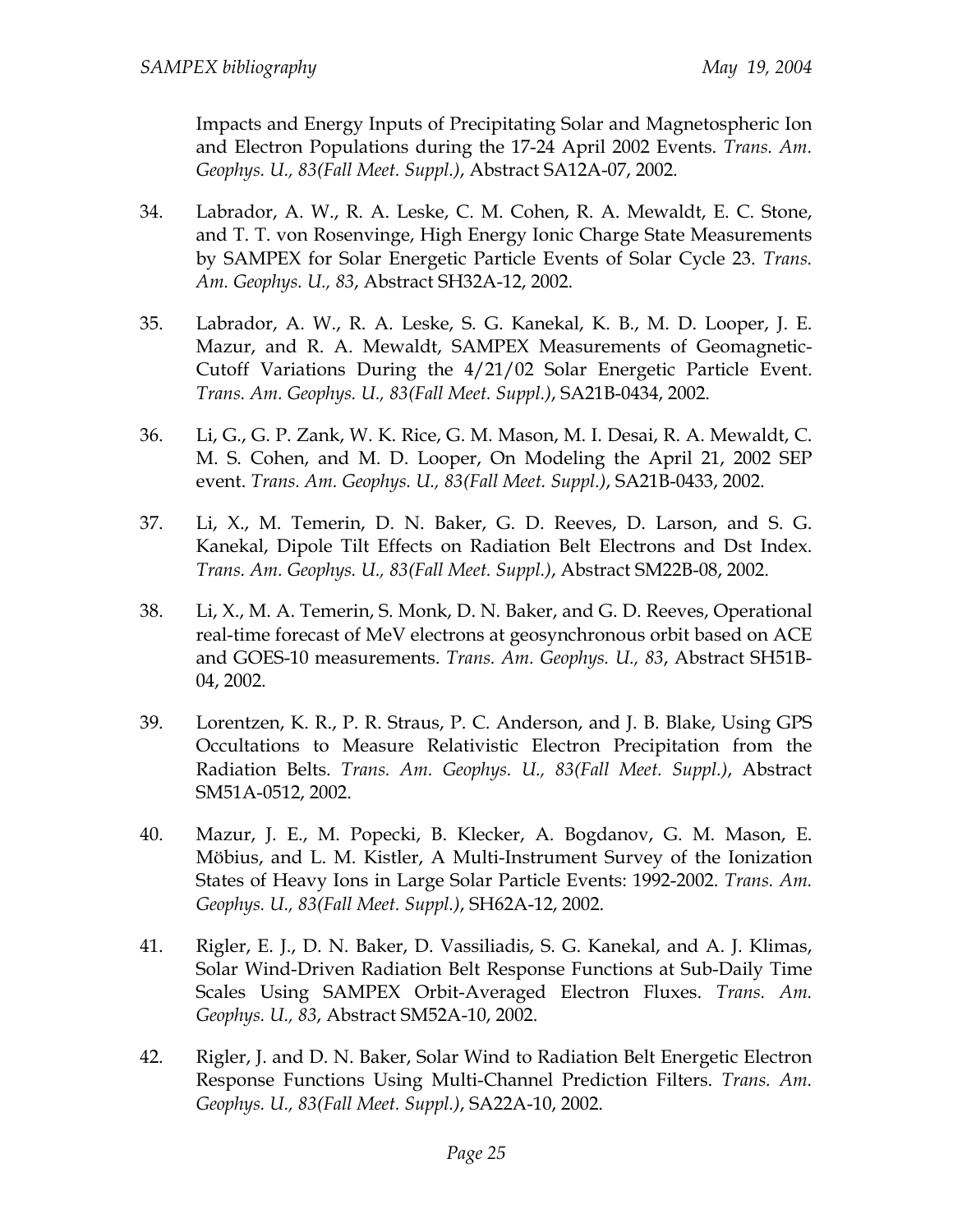- 43. Slocum, P. L., J. B. Blake, J. F. Fennel, M. K. Hudson, M. D. Looper, K. R. Lorentzen, and J. E. Mazur, Observations of Ion Injections During Large Solar Energetic Particle Events. *Trans. Am. Geophys. U., 83(Fall Meet. Suppl.)*, Abstract SM51A-0501, 2002.
- 44. Slocum, P. L., E. R. Christian, C. M. S. Cohen, A. C. Cummings, R. A. Leske, J. E. Mazur, G. M. Mason, R. A. Mewaldt, E. C. Stone, T. T. von Rosenvinge, and M. E. Wiedenbeck, Energetic particle composition at 1 AU between large gradual SEP events. *Trans. Am. Geophys. U., 83*, Abstract SH42B-03, 2002.
- 45. Sollitt, L. S., E. C. Stone, R. A. Mewaldt, C. M. S. Cohen, A. W. Labrador, R. A. Leske, M. E. Wiedenbeck, and T. T. von Rosenvinge, A Novel Technique to Determine Ionic Charge States in Large Solar Particle Events. *Trans. Am. Geophys. U., 83(Fall Meet. Suppl.)*, SH11A-0382, 2002.
- 46. Vassiliadis, D., R. S. Weigel, A. J. Klimas, D. N. Baker, and S. G. Kanekal, Diffusion and injections in the radiation belts: L shell coupling. *Trans. Am. Geophys. U., 83(Fall Meet. Suppl.)*, Abstract SM51A-0504, 2002.
- 47. Vassiliadis, D., R. S. Weigel, A. J. Klimas, S. F. Fung, S. G. Kanekal, D. N. Baker, E. J. Rigler, and R. H. Friedel, Structure of the outer zone of the electron radiation belt. *Trans. Am. Geophys. U., 83*, Abstract SM52A-08, 2002.
- 48. Callis, L. B., Solar-Atmospheric coupling by electrons: observational and computational evidence for effects on the climate of the middle atmosphere. *2001 CEDAR Workshop and SCOSTEP 10th Quadrennial STP Symposium*, June 17-22, 2001, 2001.
- 49. Bailey, S. M., C. A. Barth, and D. N. Baker, Remote sensing of thermospheric nitric oxide as an indicator of auroral energy input. *Trans. Am. Geophys. U., 82*, S287, 2001.
- 50. Baker, D. N., The role of substorms in relativistic electron acceleration during geomagnetic storms. *Trans. Am. Geophys. U., 82*, S363, 2001.
- 51. Baker, D. N., Comparison and contrast of solar maximum and the approach to solar minimum: coronal mass ejections and recurrent highspeed solar wind streams the their geospace consequences. *Trans. Am. Geophys. U., 82*, S328, 2001.
- 52. Baker, D. N., C. A. Barth, K. E. Mankoff, S. G. Kanekal, S. M. Bailey, G. M. Mason, and J. E. Mazur, Relationships between precipitating auroral zone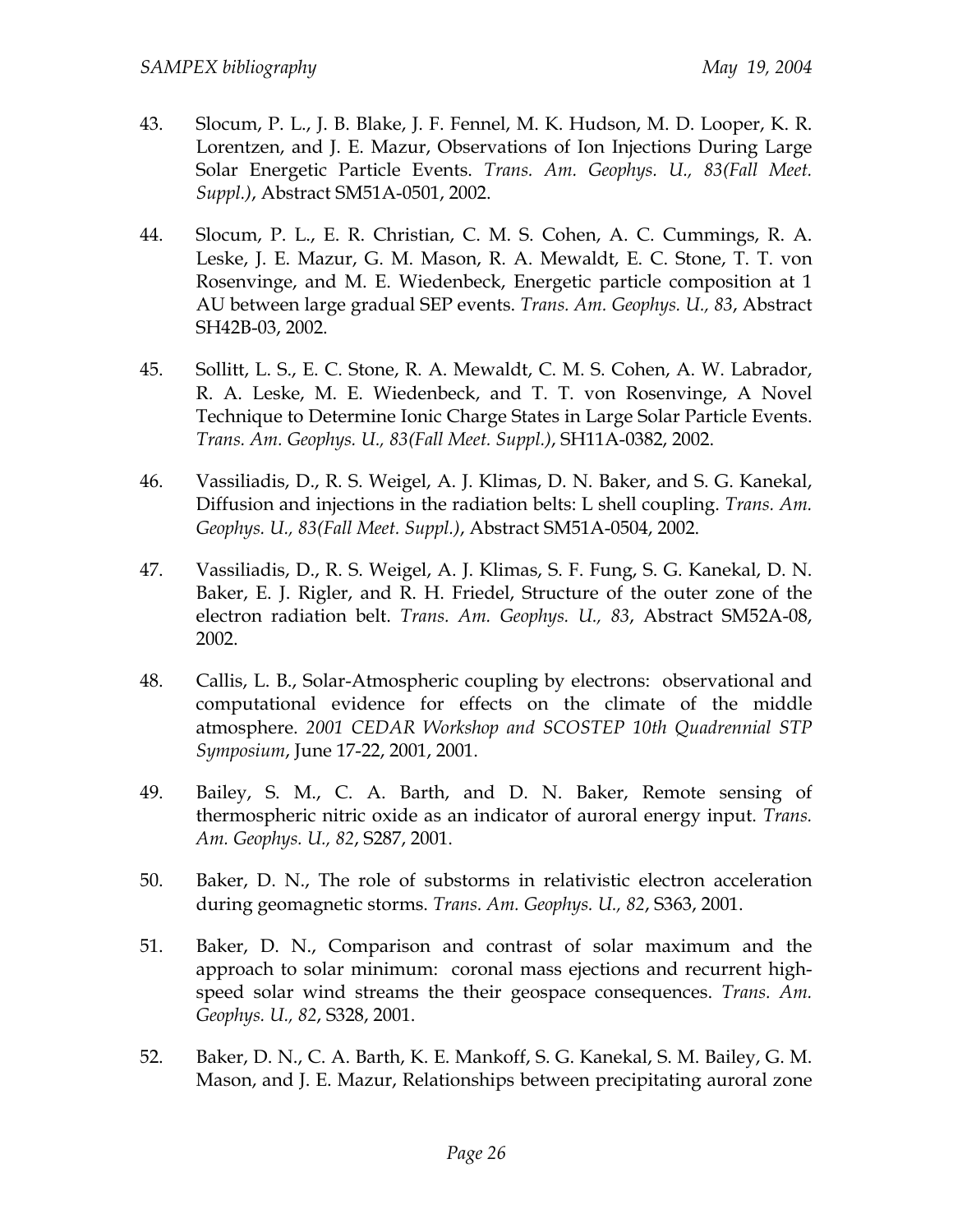electrons and lower thermosphere nitric oxide densities: 1998, 2000. *Trans. Am. Geophys. U., 82*, S63, 2001.

- 53. Baker, D. N., J. L. Burch, P. W. Daly, R. E. Ergun, R. Friedel, T. A. Fritz, J.- M. Jahn, D. G. Mitchell, and G. E. Reeves, The Magnetospheric Response to Solar Wind Forcing on 31 March 2001: SOHO, ACE, CLUSTER, IMAGE, FAST, SAMPEX, and GEO observations of a Major Geomagnetic Storm. *Trans. Am. Geophys. U., 82*, F1071, 2001.
- 54. Callis, L. B., From Days to Decades: the Sun and the Earth Linked by a Tenuous Wind. *Trans. Am. Geophys. U., 82*, F12, 2001.
- 55. Fox, N. J., G. D. Reeves, R. Friedel, D. N. Baker, S. Kanekal, and J. B. Sigwarth, Energetic electron environment during CME-driven geomagnetic storms. *Trans. Am. Geophys. U., 82*, S363, 2001.
- 56. Hudson, M. K., J. G. Lyon, K. R. Lorentzen, and J. E. Mazur, Impulsive Radiation Belt Particle Injection: Why Are Shock Acceleration Events So Rare? *Trans. Am. Geophys. U., 82*, F1091, 2001.
- 57. Kanekal, S. G., D. N. Baker, and J. B. Blake, Relativistic electron response to high speed solar wind streams and coronal mass ejections: a comparison. *Trans. Am. Geophys. U., 82*, F1074, 2001.
- 58. Labrador, A. W., R. A. Leske, R. A. Mewaldt, E. C. Stone, and T. T. von Rosenvinge, High Energy Ionic Charge State Measurements from Recent Solar Energetic Particle Events of 2000-2001. *Trans. Am. Geophys. U., 82*, F991, 2001.
- 59. Leske, R. A., R. A. Mewaldt, A. W. Labrador, E. C. Stone, and T. T. von Rosenvinge, New Measurements of Geomagnetic Cutoff Variations During Solar Energetic Particle Events. *Trans. Am. Geophys. U., 82*, F1055, 2001.
- 60. Li, X., D. N. Baker, S. G. Kanekal, and M. A. Temerin, Long term measurements of MeV electrons by SAMPEX and their variations associated with solar wind and geomagnetic storms. *Trans. Am. Geophys. U., 82*, S364, 2001.
- 61. Li, X., M. A. Temerin, D. N. Baker, G. D. Reeves, and D. Larson, Quantitative prediction of relativistic electron variations at geostationary orbit from a diffusion model using solar wind as the only input. *Trans. Am. Geophys. U., 82*, S353, 2001.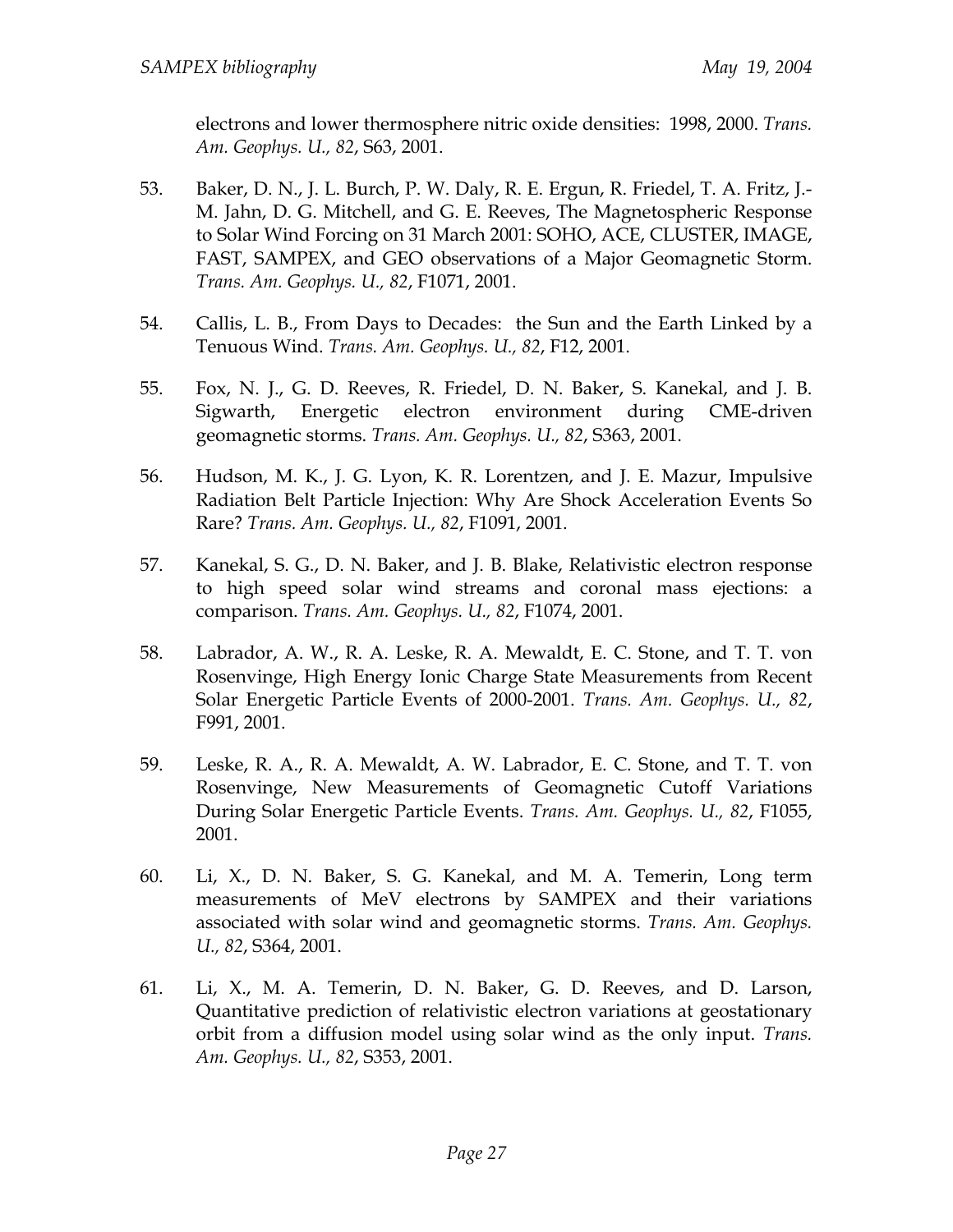- 62. Lorentzen, K. R., M. D. Looper, J. B. Blake, R. M. Millan, D. M. Smith, and R. P. Lin, Precipitation of Relativistic Electrons from the Drift Loss Cone. *Trans. Am. Geophys. U., 82*, F1092, 2001.
- 63. Mazur, J. E. and G. M. Mason, Ionization states of heavy ions in large solar particle events: 1998-2001. *Trans. Am. Geophys. U., 82*, F1003, 2001.
- 64. Petrinec, S. M., D. L. Chenette, W. L. Imhof, D. N. Baker, C. A. Barth, K. D. Mankoff, J. G. Luhmann, G. M. Mason, J. E. Mazur, and D. S. Evans, A Multi-spacecraft Study of the Magnetospheric Influence on Ionospheric Chemistry - a Detailed Examination of Recent Geomagnetically Active Periods. *Trans. Am. Geophys. U., 82*, F951, 2001.
- 65. Baker, D. B., Dynamics of outer radiation belt electrons as observed with the SAMPEX and POLAR spacecraft. *1st S-RAMP Conference*, 2000.
- 66. Baker, D. N. and D. F. Moorer, Jr., Specification and forecast of energetic magnetospheric electrons and ions. *1st S-RAMP Conference*, 2000.
- 67. Baker, D. N., C. A. Barth, K. Mankoff, S. C. Solomon, S. G. Kanekal, S. Petrinec, J. G. Luhmann, G. M. Mason, and J. E. Mazur, Solar disturbances and their geospace impacts: SNOE, SAMPEX, and POLAR observations. *1st S-RAMP symposium*, 2000.
- 68. Barghouty, A. F., J. R. Jokipii, and R. A. Mewaldt, The transition from singly to multiply charged anomalous cosmic rays: simulation and interpretation of SAMPEX observations. *Adv. Space Res. - 33rd COSPAR General Assembly, paper D1.1-0011*, 2000.
- 69. Barghouty, A. F. and R. A. Mewaldt, Charge states and elemental abundances of solar energetic ions in homogeneous and inhomogeneous models. *Adv. Space Res. - 33rd COSPAR General Assembly, paper D2.1-0033*, 2000.
- 70. Blake, J. B. and M. C. McNab, Solar-particle polar-cap intensity structures and magnetic field models. *Adv. Space Res. - 33rd COSPAR General Assembly, paper D3.4-0018*, 2000.
- 71. Blake, J. B., N. N. Pavlov, R. S. Selesnick, and L. V. Tverskaya, Predicting the L-position of the storm-injected relativistic electron belt. *Adv. Space Res. - 33rd COSPAR General Assembly, paper PSW1-0018*, 2000.
- 72. Blake, J. B., R. S. Selesnick, J. R. Fennell, and D. N. Baker, Comparison of the 4 May, 26 August, and 24 September 1998 storm periods: energetic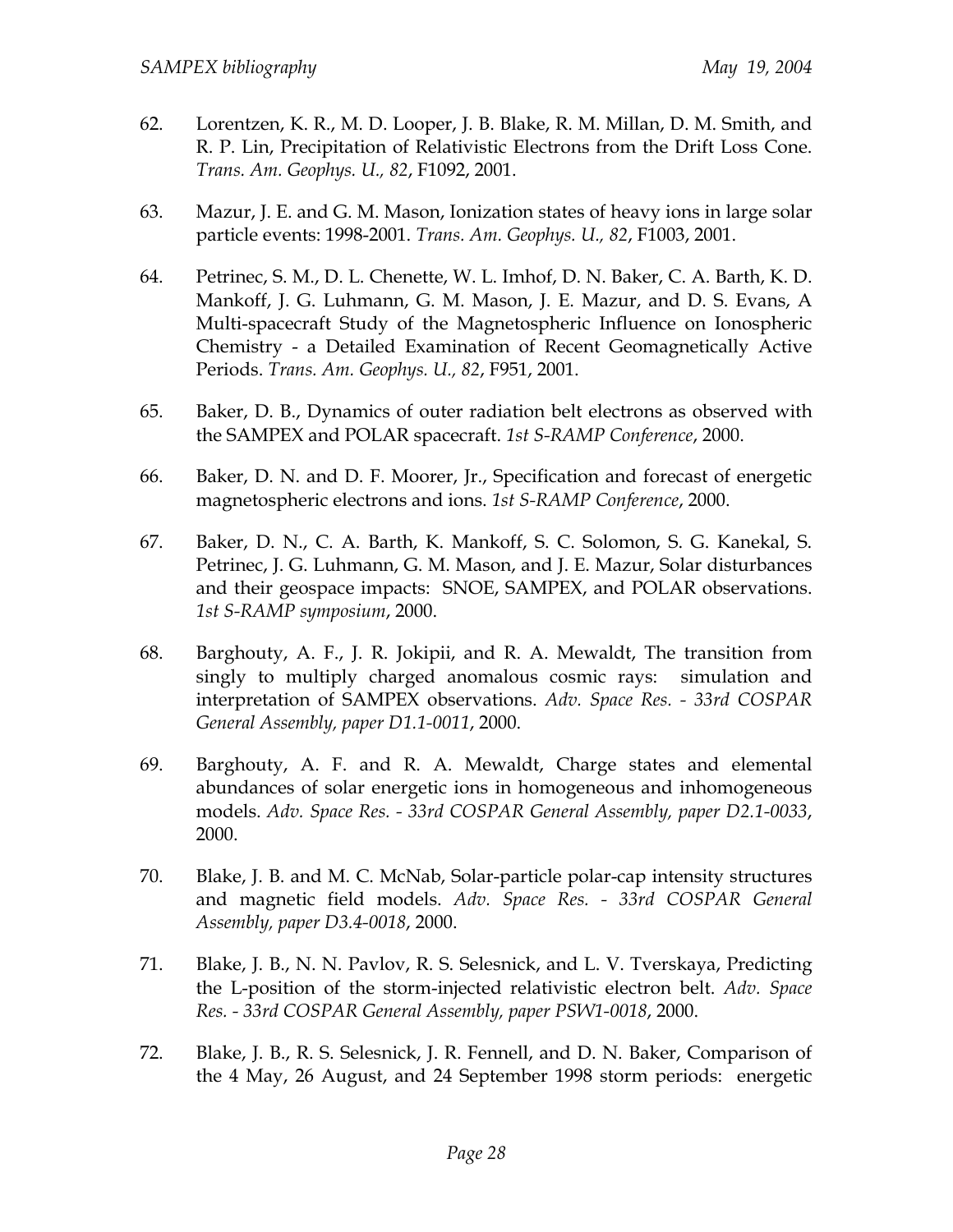particle space weather. *Adv. Space Res. - 33rd COSPAR General Assembly, paper PSW1-0108*, 2000.

- 73. Bogdanov, A. T., B. Klecker, E. Möbius, M. Hilchenbach, M. A. Popecki, L. M. Kistler, D. Morris, and D. Hovestadt, Observations of heavy ion charge spectra in CME driven gradual solar energetic particle events. *Adv. Space Res. - 33rd COSPAR General Assembly, paper D2.1-0032*, 2000.
- 74. Moorer, D. and D. N. Baker, Capturing radiation belt dynamics with data assimilation -- an update. *Adv. Space Res. - 33rd COSPAR General Assembly, paper PSRB1-0002*, 2000.
- 75. Steenberg, C. D., A. C. Cummings, and E. C. Stone, Modeling anomalous cosmic ray composition and charge state during solar minimum. *Adv. Space Res. - 33rd COSPAR General Assembly, paper D1.1-0006*, 2000.
- 76. Kucharek, H., S. G. Kanekal, B. Klecker, J. B. Blake, and D. N. Baker, Solar wind and energetic electrons in the Earth's radiation belts: a correlation study. *European Geophys. Soc. Newsletter*, April 25-29, 2000, 2000.
- 77. Baker, D. N., C. A. Barth, K. Mankoff, S. C. Solomon, S. G. Kanekal, J. G. Luhmann, S. Petrinec, D. L. Chenette, G. M. Mason, and J. E. Mazur, Solar disturbances and their geospace impacts: SNOE, SAMPEX and POLAR observations. *Solar-Terrestrial Physics - Results, Applications, and Modeling Phase (S-RAMP) Project*, Symposium #17, 2000.
- 78. Mankoff, K. D., C. A. Barth, D. N. Baker, A. W. Merkel, S. M. Petrinec, D. L. Chenette, W. L. Imhof, J. G. Luhmann, S. G. Kanekal, G. M. Mason, and J. E. Mazur, Comparison of SNOE, POLAR, and SAMPEX observations of the magnetosphere-thermosphere interaction during the 1998 geomagnetic storms. *Trans. Am Geophys. U.*, S393, 2000.
- 79. Baker, D. N., Dynamics of outer radiation belt electrons as observed with the SAMPEX and POLAR spacecraft. *Trans. Am. Geophys. U., 81*, S365, 2000.
- 80. Baker, D. N., C. A. Barth, K. Mankoff, S. C. Solomon, S. G. Kanekal, J. G. Luhmann, S. Petrinec, D. L. Chenette, G. M. Mason, and J. E. Mazur, Large solar disturbances and their geospace impacts: SNOE, SAMPEX, and POLAR observations. *Trans. Am. Geophys. U., 81*, S401, 2000.
- 81. Baker, D. N., S. G. Kanekal, X. Li, D. Vassiliadis, and A. J. Klimas, Radiation belt electrons: a major issue for the Living With a Star Program. *Trans. Am. Geophys. U., 81*, F1000, 2000.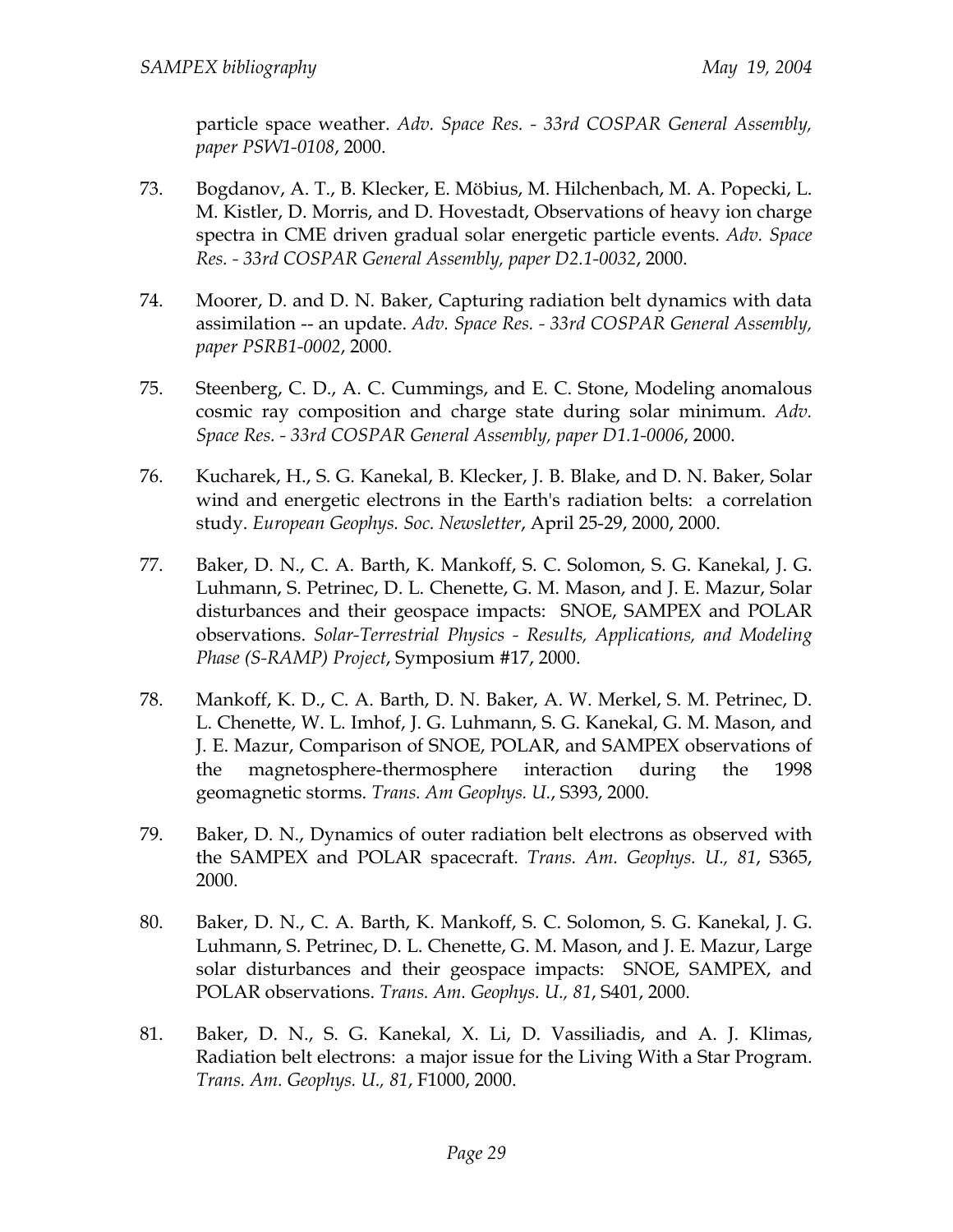- 82. Bertnik, J., U. S. Inan, T. F. Bell, and J. B. Blake, *L*-Dependence of electron precipitation driven by oblique whistler waves permeating the inner belt and slot regions. *Trans. Am. Geophys. U., 81*, F1048, 2000.
- 83. Blake, J. B., U. S. Inan, M. Walt, T. F. Bell, D. L. Chenette, and H. J. Christian, SAMPEX Observations of Lightning-Induced Energetic Electron Flux Enhancements in the Drift Loss Cone. *Trans. Am. Geophys. U., 81*, F1048, 2000.
- 84. Boberg, P. R., R. A. Leske, R. A. Mewaldt, E. C. Stone, A. C. Cummings, and T. T. von Rosenvinge, Ionic charge-state measurements for the 14 July 2000 solar particle event from SAMPEX. *Trans. Am. Geophys. U., 81*, F957, 2000.
- 85. Callis, L. B. and B. A. Tinsley, Sun-climate connections: on the influence of solar, galactic, and magnetospheric particles. *Trans. Am. Geophys. U., 81*, F128, 2000.
- 86. Elkington, S. R., P. Buehler, D. F. Moorer, D. N. Baker, M. K. Hudson, M. J. Wiltberger, and J. F. Fennel, Data assimilation in initializing MHD/particle simulations of the radiation belts. *Trans. Am. Geophys. U., 81*, F934, 2000.
- 87. Friedel, R. H. W., T. E. Cayton, S. G. Kanekal, D. N. Baker, S. Bourdarie, and J. B. Blake, Relativistic electron losses in the inner magnetosphere. *Trans. Am. Geophys. U., 81*, F1047, 2000.
- 88. Kanekal, S. G., D. N. Baker, and J. B. Blake, The May-1997, March-Sept-October 1998 geomagnetic storms: observational overview of outer zone energetic particles. *Trans. Am. Geophys. U., 81*, S381, 2000.
- 89. Kanekal, S. G., D. N. Baker, and J. B. Blake, Magnetospheric relativistic electron enhancement events: high speed solar wind streams vs. coronal mass ejections. *Trans. Am. Geophys. U., 81*, F1064, 2000.
- 90. Kucharek, H., S. Kanekal, B. Klecker, J. B. Blake, and D. N. Baker, Variation of the intensity of relativistic electrons in the earth's radiation belts with the solar wind. *Trans. Am. Geophys. U., 81*, S404, 2000.
- 91. Leske, R. A., R. A. Mewaldt, A. C. Cummings, E. C. Stone, and T. T. v. Rosenvinge, Impact on the space station radiation environment of geomagnetic cutoff suppressions during solar energetic particle events. *Trans. Am. Geophys. U., 81*, S366, 2000.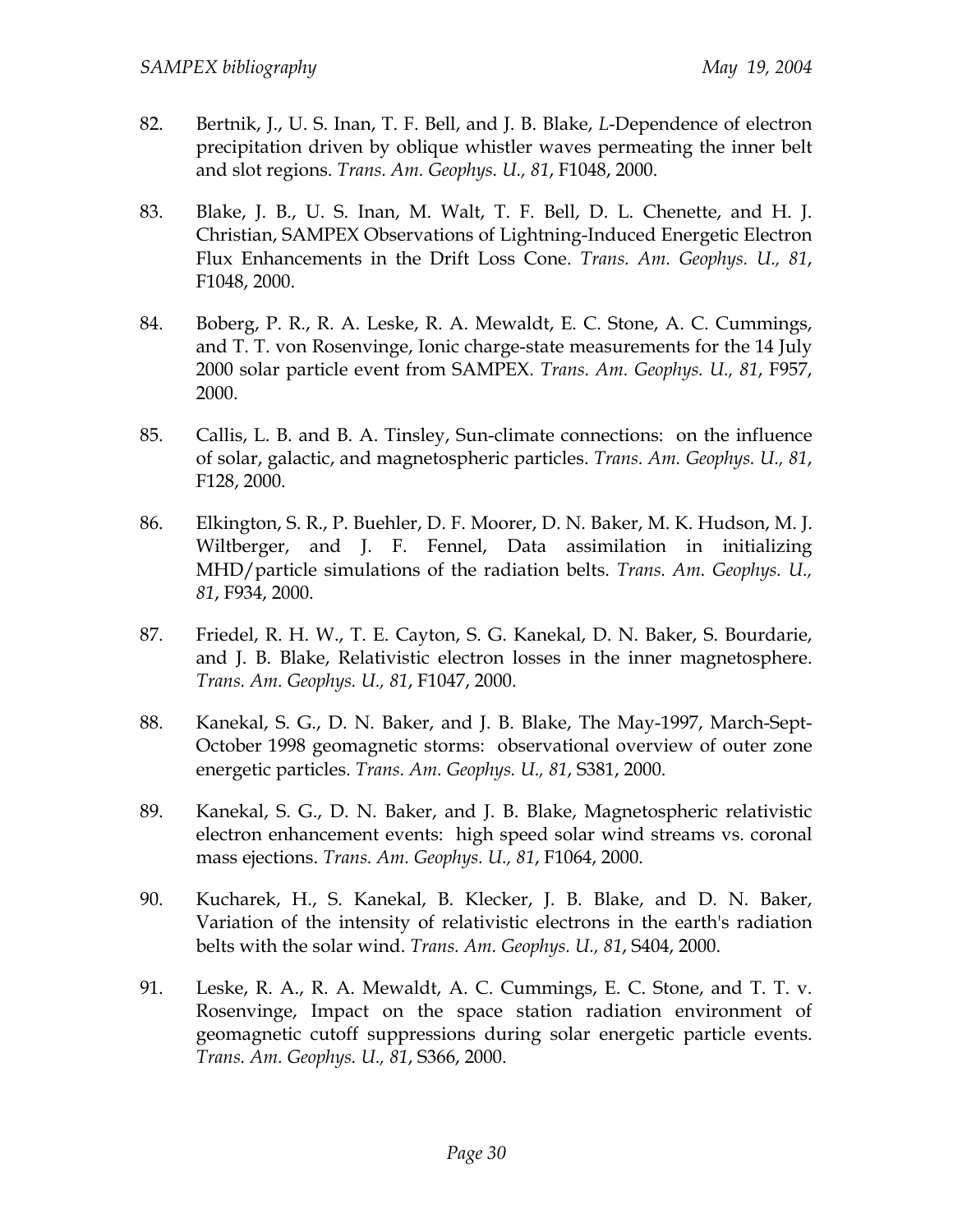- 92. Leske, R. A., R. A. Mewaldt, E. C. Stone, and T. T. von Rosenvinge, Further studies of geomagnetic cutoff variations during solar energetic particle events. *Trans. Am. Geophys. U., 81*, F1000, 2000.
- 93. Li, X., D. N. Baker, M. A. Temerin, D. Larson, and G. D. Reeves, MeV electron enhancements at geosynchronous orbit directly driven by solar wind variations. *Trans. Am. Geophys. U., 81*, S365, 2000.
- 94. Li, X., M. Temerin, D. N. Baker, G. Reeves, and D. Larson, Quantitative prediction of MeV electrons at geostationary orbit on the basis of solar wind measurements. *Trans. Am. Geophys. U., 81*, F985, 2000.
- 95. Lorentzen, K. R., J. B. Blake, U. S. Inan, and J. Bortnik, Observations of relativistic electron microbursts in association with VLF wave activity. *Trans. Am. Geophys. U., 81*, S365, 2000.
- 96. Lorentzen, K. R., M. D. Looper, and J. B. Blake, Stormtime variations in energetic protons seen by SAMPEX and POLAR. *Trans. Am. Geophys. U., 81*, F957, 2000.
- 97. Mason, G. M. and G. L. Siscoe, Solar energetic particle impact on the low earth orbit radiation environment. *Trans. Am. Geophys. U., 81*, S366, 2000.
- 98. Mazur, J. E., New insights into solar energetic particle composition. *Trans. Am. Geophys. U., 81*, F953, 2000.
- 99. Mazur, J. E. and G. M. Mason, Ionization States of Energetic Particles From Corotating Interaction Regions: SAMPEX Measurements Using the Geomagnetic Cutoff Technique. *Trans. Am. Geophys. U., 81*, S346, 2000.
- 100. McNab, M. C., J. F. Fennell, and J. B. Blake, Polar, HEO and SAMPEX energetic particle observations of the July 14, 2000 event. *Trans. Am. Geophys. U., 81*, F957, 2000.
- 101. Mewaldt, R. A., A. C. Cummings, A. J. Davis, R. A. Leske, E. C. Stone, M. E. Wiedenbeck, E. R. Christian, T. T. von Rosenvinge, W. R. Binns, and P. L. Hink, Anomalous and galactic cosmic rays in the heliosphere -- the view from 1 AU. *Trans. Am. Geophys. U., 81*, F985, 2000.
- 102. Millan, R. M., K. R. Lorentzen, M. P. McCarthy, R. P. Lin, D. Chua, and D. M. Smith, Observations of MeV Auroral x-ray bursts with MAXIS. *Trans. Am. Geophys. U., 81*, S382, 2000.
- 103. Millan, R. M., K. R. Lorentzen, M. P. McCarthy, A. T. Weatherwax, R. P. Lin, and D. M. Smith, Balloon observations of MeV X-ray bursts correlated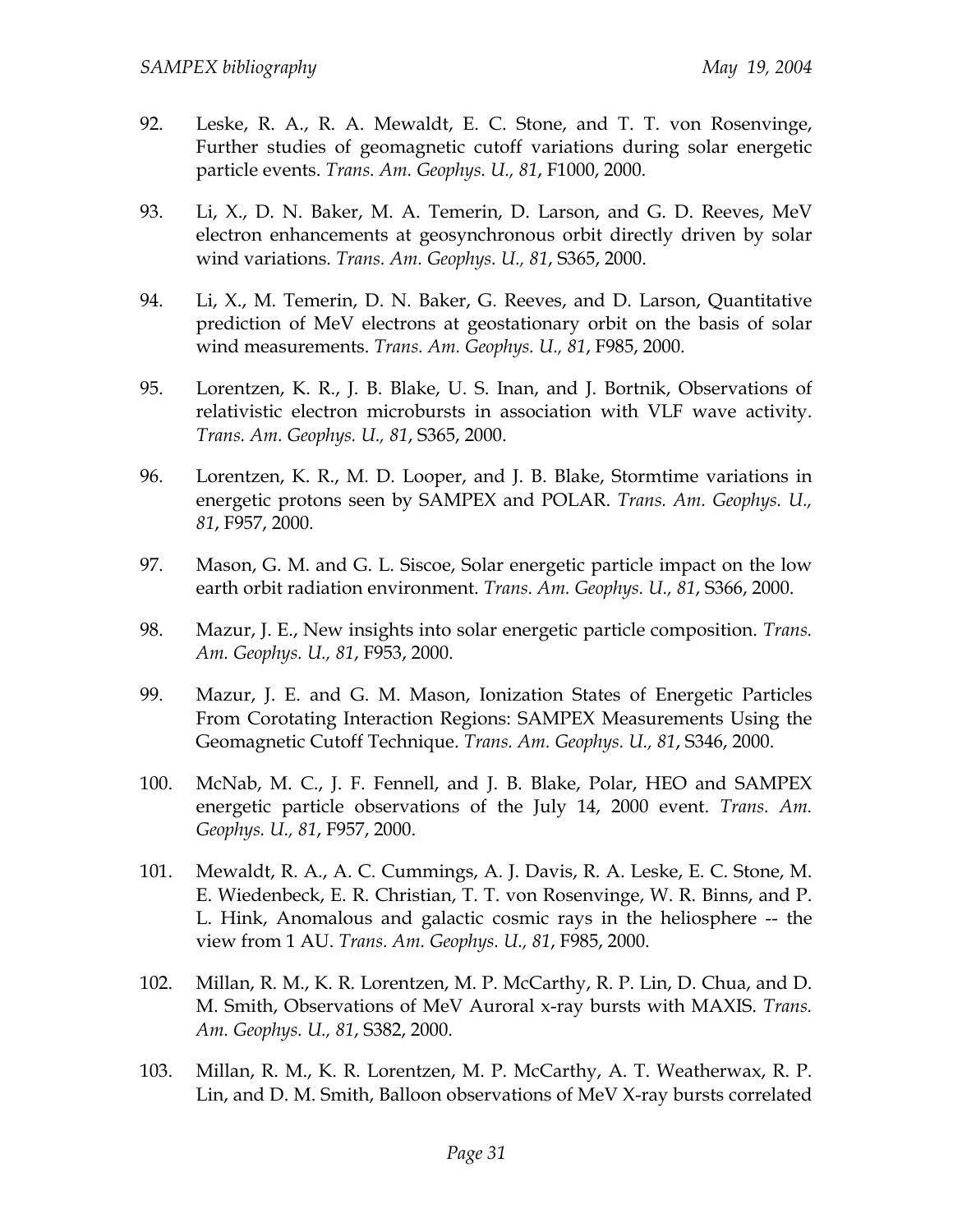with spacecraft and ground-based data. *Trans. Am. Geophys. U., 81*, F1047, 2000.

- 104. Moorer, D. F. and D. N. Baker, Data assimilation in radiation belt modeling. *Trans. Am. Geophys. U., 81*, F933, 2000.
- 105. Nakamura, R., D. N. Baker, S. R. Elkington, M. Hudson, J. B. Blake, M. Looper, and T. Nagai, ULF oscillations of the dawnside magnetosphere during March 10, 1998 storm. *Trans. Am. Geophys. U., 81*, S382, 2000.
- 106. Sanderson, R., M. I. Desai, S. G. Kanekal, G. M. Mason, J. R. Dwyer, and J. E. Mazur, Energetic particle populations associated with coronal mass ejections at Wind, ACE, and SAMPEX: space weather predictions. *Trans. Am. Geophys. U., 81*, F995, 2000.
- 107. Steenberg, C. D., A. C. Cummings, and E. C. Stone, Multiply charged ACRs in the heliosphere. *Trans. Am. Geophys. U., 81*, S351, 2000.
- 108. Vassiliadis, D., A. J. Klimas, D. N. Baker, and S. Kanekal, The electron disappearance event of May-July 1999: Linear MA filter analysis. *Trans. Am. Geophys. U., 81*, F1047, 2000.
- 109. Watson, T., J. Nagy, J. E. Mazur, and G. M. Mason, Space weather impacts on the SAMPEX/LICA sensor: a 7-year database of a surface charging effect in low-earth orbit. *Trans. Am. Geophys. U., 81*, S369, 2000.
- 110. Yarborough, S., D. N. Baker, X. Li, N. E. Turner, S. G. Kanekal, A. J. Klimas, D. Vassiliadis, and H. J. Singer, A nonlinear dynamical feedback mechanism for outer radiation belt electron depletion following the May 1999 solar wind disappearance event. *Trans. Am. Geophys. U., 81*, S398, 2000.
- 111. Baker, D. N., Energetics and topology of the magnetosphere during geomagnetic storms. *22nd General Assembly of the International Union of Geodesy and Geophysics, July 1999*, 1999.
- 112. Baker, D. N., J. H. Allen, J. B. Blake, S. G. Kanekal, and G. D. Reeves, Space environmental conditions during April-May 1998: prototypical solar maximum events? *22nd General Assembly of the International Union of Geodesy and Geophysics, July 1999*, 1999.
- 113. Baker, D. N., C. A. Barth, S. C. Solomon, S. M. Bailey, S. G. Kanekal, and G. M. Mason, Magnetosphere-thermosphere coupling: comparison of measurements of electron fluxes in the magnetosphere and nitric oxide in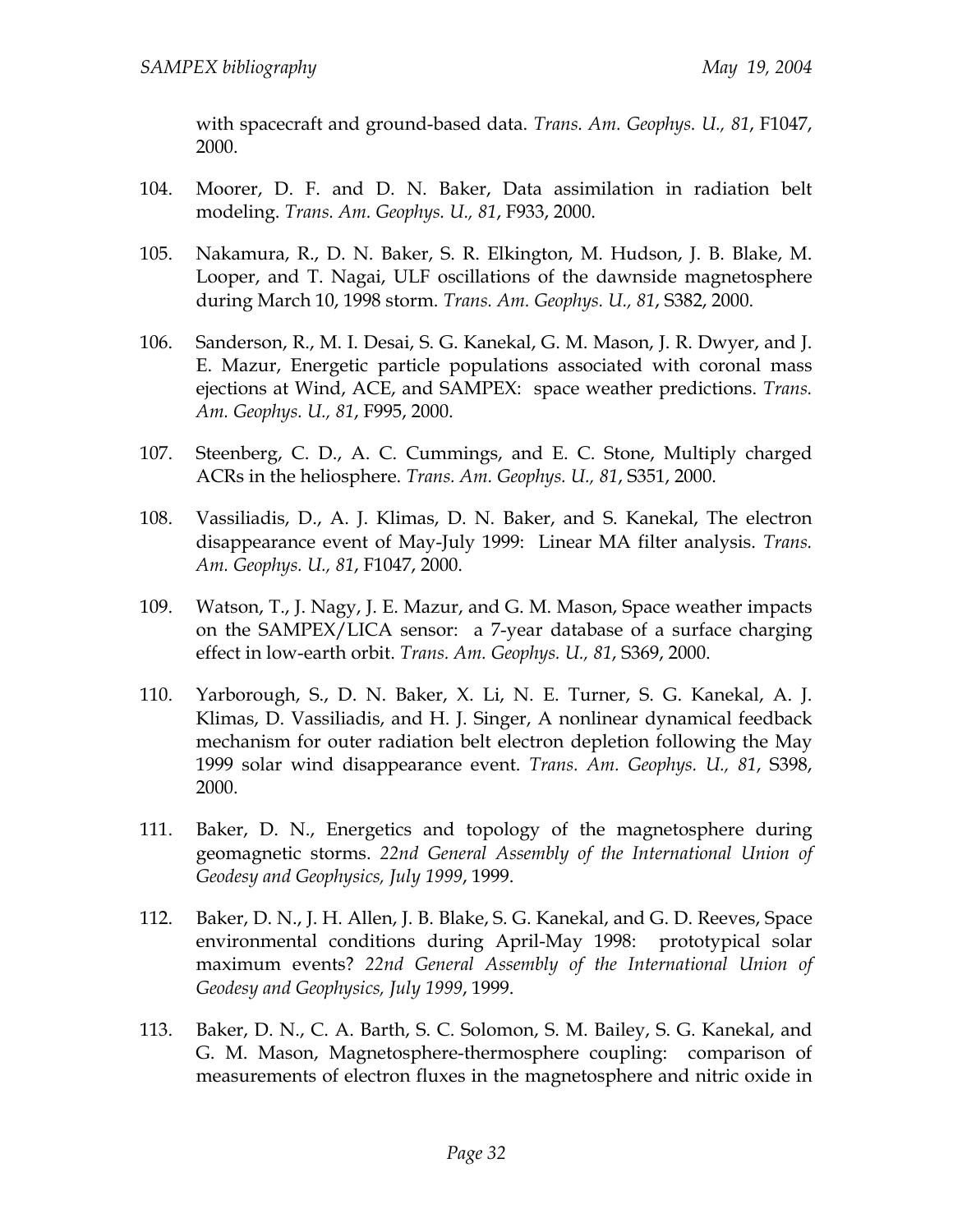the thermosphere. *22nd General Assembly of the International Union of Geodesy and Geophysics, July 1999*, 1999.

- 114. Callis, L. B., Upper and lower stratospheric ozone changes 1979-1994: the roles of variable transport and temperature. *22nd General Assembly of the International Union of Geodesy and Geophysics, July 1999*, 1999.
- 115. Callis, L. B., Solar wind and energetic electron precipitation variations: effects on the middle atmosphere. *22nd General Assembly of the International Union of Geodesy and Geophysics, July 1999*, 1999.
- 116. Kanekal, S. G., D. N. Baker, J. B. Blake, B. Klecker, G. M. Mason, and R. A. Mewaldt, Relativistic electron events in the outer zone during August-September 1998: SAMPEX and POLAR measurements. *22nd General Assembly of the International Union of Geodesy and Geophysics, July 1999*, 1999.
- 117. Leske, R. A., A. C. Cummings, R. A. Mewaldt, E. C. Stone, and E. R. Christian, Spatial and temporal variations of anomalous cosmic rays in the heliosphere. *22nd General Assembly of the International Union of Geodesy and Geophysics, July 1999*, 1999.
- 118. Li, X., D. N. Baker, and M. Temerin, Simulation of dispersionless injections of energetic particles associated with magnetic substorms. *22nd General Assembly of the International Union of Geodesy and Geophysics, July 1999*, 1999.
- 119. Baker, D. N., S. G. Kanekal, and J. B. Blake, Solar cycle changes of energetic particle properties in the inner magnetosphere. *22nd General Assembly of the International Union of Geodesy and Geophysics, Birmingham, UK, July 18-20, 1999*, 1999.
- 120. Kanekal, S. G., D. N. Baker, J. B. Blake, B. Klecker, G. M. Mason, and R. A. Mewaldt, The statistical polar cap boundary and dynamics: energetic particle results from SAMPEX. *22nd General Assembly of the International Union of Geodesy and Geophysics, Birmingham, UK, July 1999*, 1999.
- 121. Christian, E. R., T. T. von Rosenvinge, M. D. Looper, J. E. Mazur, C. M. S. Cohen, A. C. Cummings, R. A. Leske, R. A. Mewaldt, E. C. Stone, S. M. Krimigis, M. E. Wiedenbeck, N. Yanasak, J. R. Dwyer, D. C. Hamilton, G. M. Mason, W. R. Binns, and P. L. Hink, Observations of the Solar Modulation of Galactic and Anomalous Cosmic Rays During Solar Minimum. *Bull. Am. Phys. Soc., 44(1)*, 1124, 1999.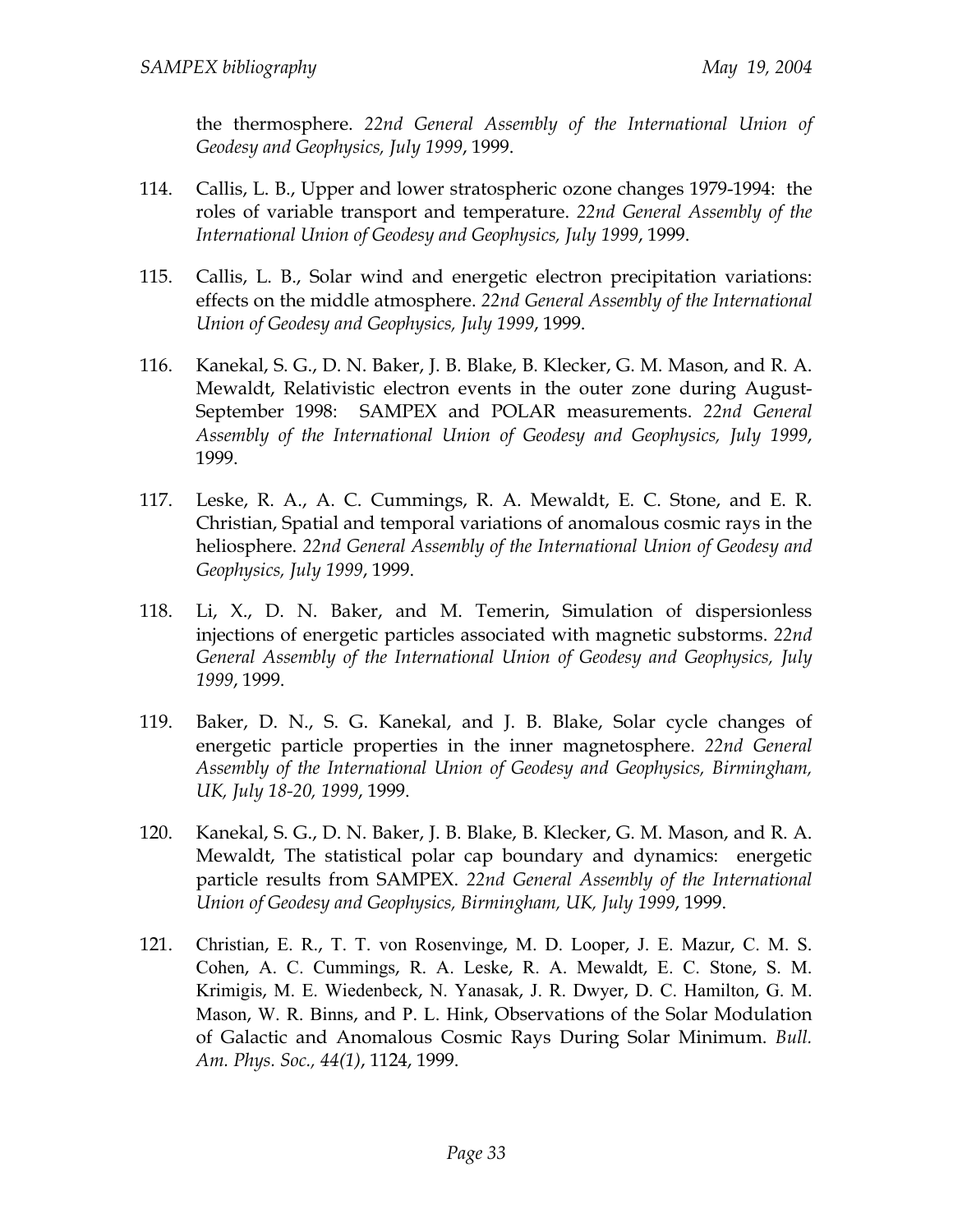- 122. Klecker, B., E. Möbius, M. A. Popecki, A. T. Bogdanov, L. M. Kistler, D. Heirtzler, D. Hovestadt, E. J. Lund, and D. Morris, New ionic charge measurements of solar energetic particles with SEPICA/ACE. *European Geophys. Soc. Newsletter, 70*, 198, 1999.
- 123. Mason, G. M., G. Mann, M. Scholer, and R. v. Steiger, Origin, injection, and acceleration of particles in CIRs: results of working groups E and G. *European Geophys. Soc. Newsletter, 70*, 210, 1999.
- 124. Blake, J. B., J. E. Mazur, M. D. Looper, and R. A. Mewaldt, Latitudinal intensity structure in solar particle access to the earth's polar cops and interplanetary particle and field parameters. *Proc. 26th Internat. Cosmic Ray Conf. (Salt Lake City, Utah), 7*, 345, 1999.
- 125. Allen, J. H., D. N. Baker, S. G. Kanekal, and G. D. Reeves, The S-RAMP special analysis interval: April-May 1998. *Trans. Am. Geophys. U., 80*, S308, 1999.
- 126. Baker, D. B., Energetic particle properties in the inner magnetosphere through the 11-year solar cycle. *Trans. Am. Geophys. U., 80*, S293, 1999.
- 127. Baker, D. N., C. A. Barth, S. C. Solomon, S. M. Bailey, S. G. Kanekal, G. M. Mason, and J. E. Mazur, Magnetosphere-Thermosphere Coupling: The Last Leg of the Sun-Earth Connection. *Trans. Am. Geophys. U., 80*, S302, 1999.
- 128. Baker, D. N., C. A. Barth, S. C. Solomon, S. M. Bailey, S. G. Kanekal, G. M. Mason, and J. E. Mazur, Solar eruptions: solar wind steams, and their combined geospace consequences: SNOE, SAMPEX, and ISTP observations in 1998. *Trans. Am. Geophys. U., 80*, F820, 1999.
- 129. Baker, D. N., S. G. Kanekal, T. I. Pulkkinen, and J. B. Blake, Equinoctial and solstitial averages of magnetospheric relativistic electrons: a strong semiannual modulation. *Trans. Am. Geophys. U., 80*, F845, 1999.
- 130. Barghouty, A. F. and R. A. Mewaldt, Dynamic simulation of solar energetic ions' equilibrium and acceleration. *Trans. Am. Geophys. U., 80*, F794, 1999.
- 131. Barth, C. A., D. N. Baker, S. C. Solomon, S. M. Bailey, and S. G. Kanekal, Comparison of measurements of energetic electron fluxes in the magnetosphere and nitric oxide in the thermosphere. *Trans. Am. Geophys. U., 80*, S302, 1999.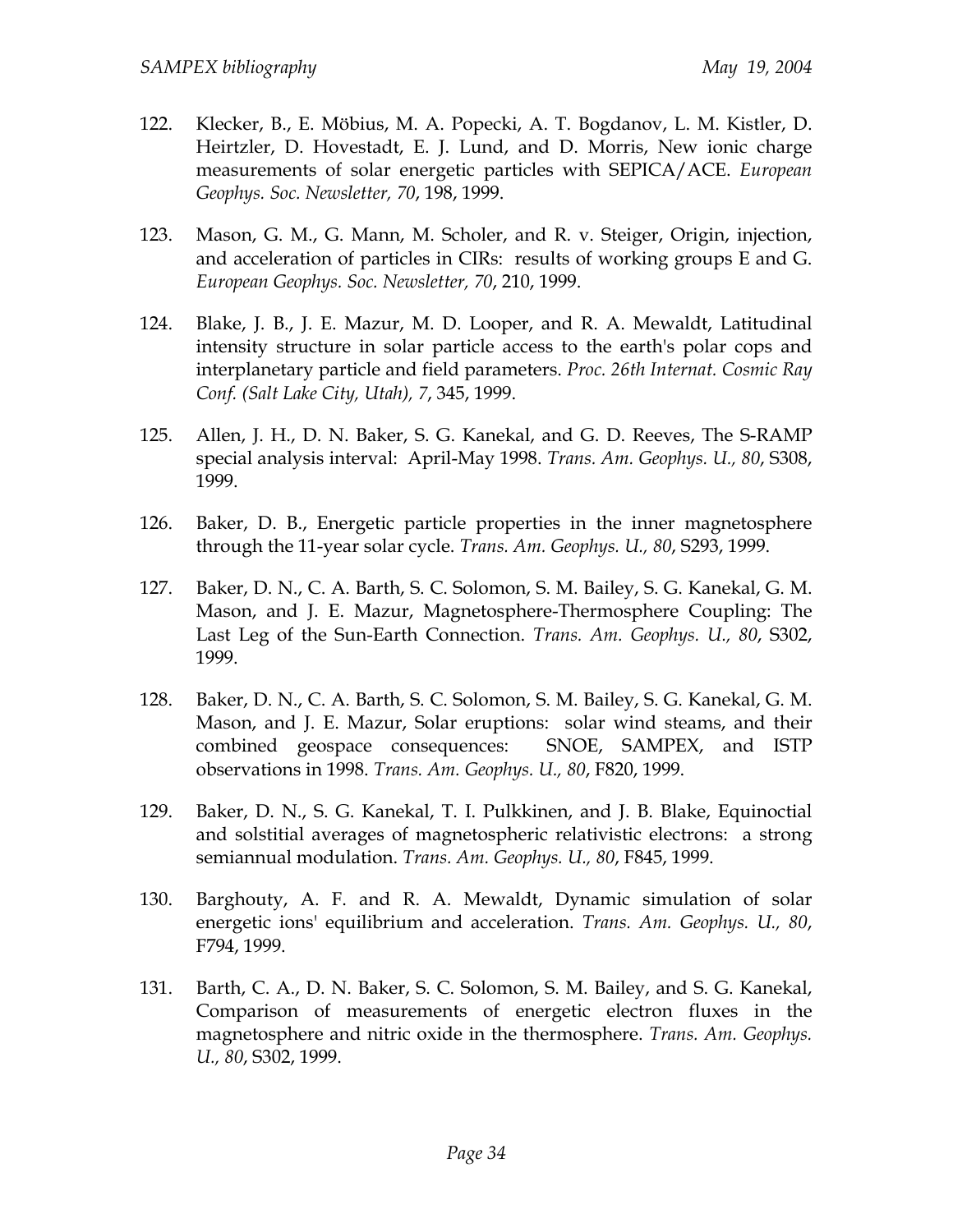- 132. Blake, J. B., J. E. Mazur, M. D. Looper, R. S. Selesnick, R. A. Mewaldt, I. McCrea, K. Shiokawa, and K. Yumoto, Observations of early effects of the large shock of 4 May 1998 upon the Earth's magnetosphere. *Trans. Am. Geophys. U., 80*, S294, 1999.
- 133. Blake, J. B., R. S. Selesnick, M. D. Looper, J. E. Mazur, M. K. Hudson, S. Li, D. N. Baker, and R. A. Mewaldt, Observations of trapped MeV protons enhancements in the outer zone subsequent to the arrival of interplanetary shocks. *Trans. Am. Geophys. U., 80*, F844, 1999.
- 134. Christon, S. P., M. I. Desai, J. R. Dwyer, G. Gloeckler, G. M. Mason, M. E. Greenspan, T. E. Eastman, A. T. Y. Lui, R. W. McEntire, E. C. Roelof, and D. J. Williams, Observation of singly-charged ionospheric oxygen ions at ~27 RE sunward of Earth. *Trans. Am. Geophys. U., 80*, S297, 1999.
- 135. Connolly, C., S. G. Kanekal, D. N. Baker, J. B. Blake, B. Klecker, G. M. Mason, and R. A. Mewaldt, The Aug-Sep 1998 geomagnetic storms: relativistic electron responses in the outer zone as seen by SAMPEX and POLAR. *Trans. Am. Geophys. U., 80*, S285, 1999.
- 136. Kanekal, S. G., J. B. Blake, R. S. Selesnick, D. N. Baker, and M. Carter, On the high altitude-low altitude coherence of relativistic electron enhancements in the Earth's magnetosphere. *Trans. Am. Geophys. U., 80*, F895, 1999.
- 137. Kanekal, S. G., G. M. Mason, J. E. Mazur, M. D. Looper, R. A. Leske, and R. A. Mewaldt, Geomagnetic cutoffs during solar energetic particle events: SAMPEX observations. *Trans. Am. Geophys. U., 80*, S302, 1999.
- 138. Larson, D. J., R. A. Leske, R. A. Mewaldt, A. C. Cummings, E. C. Stone, and T. T. von Rosenvinge, Measurements of solar energetic particle ionic charge states using SAMPEX / MAST. *Trans. Am. Geophys. U., 80*, S257, 1999.
- 139. Li, X., D. N. Baker, M. Temerin, T. Cayton, G. D. Reeves, and J. B. Blake, Sudden injections and subsequent drift echoes of energetic particles associated with shock impact and substorms: differences and similarities. *Trans. Am. Geophys. U., 80*, S294, 1999.
- 140. Li, X., M. Temerin, S. Monk, and D. N. Baker, Outer belt electron enhancements by solar-wind-driven radial diffusion. *Trans. Am. Geophys. U., 80*, F895, 1999.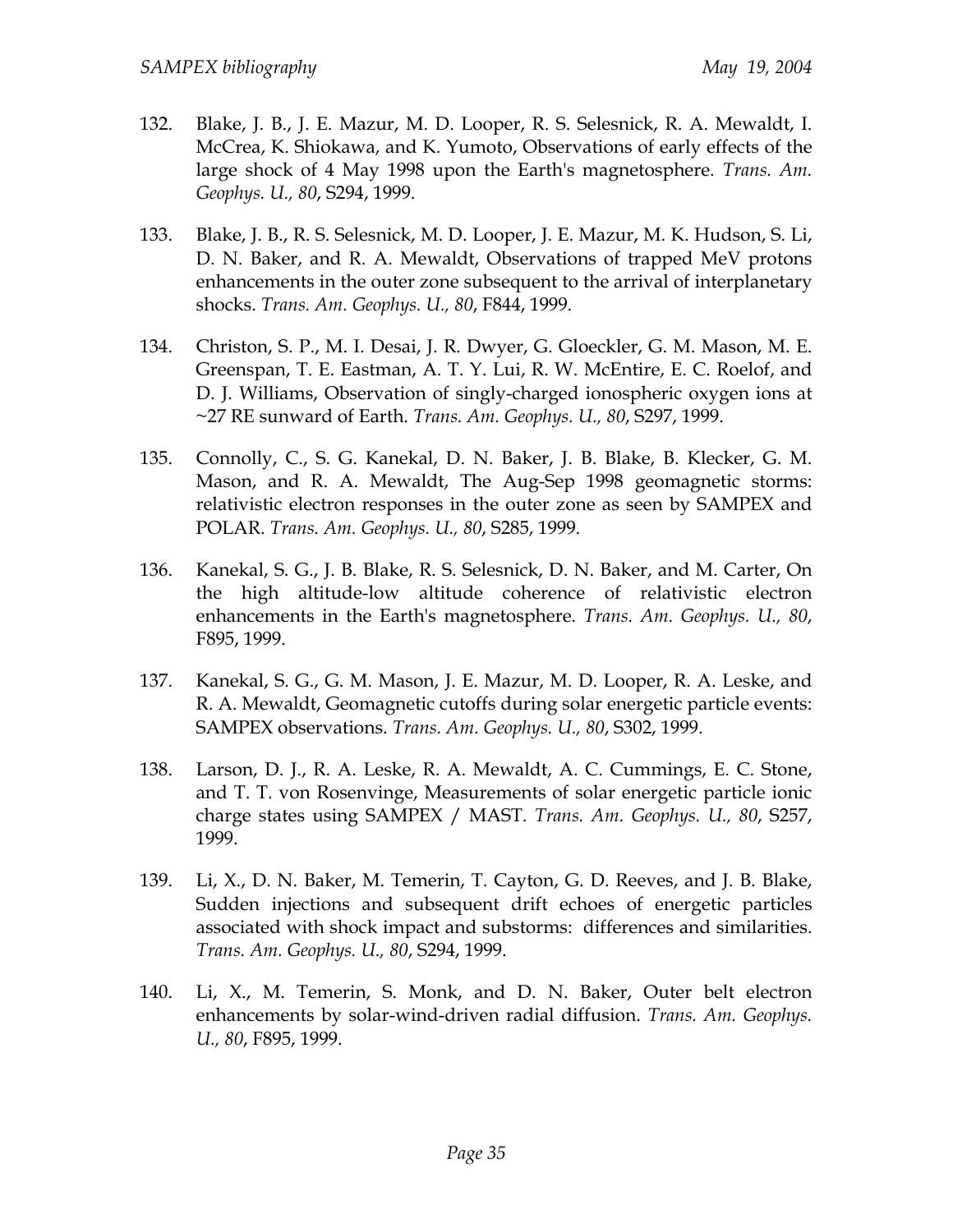- 141. Looper, M. D., J. B. Blake, J. F. Fennell, J. E. Mazur, and R. S. Selesnick, Multi-spacecraft observations of magnetospheric response to weakened solar wind. *Trans. Am. Geophys. U., 80*, F865, 1999.
- 142. Looper, M. D., J. B. Blake, and R. A. Mewaldt, Continuing SAMPEX observations of shock-injected ultra-relativistic electrons. *Trans. Am. Geophys. U., 80*, S305, 1999.
- 143. Moorer, D. F. and D. N. Baker, Quantitative mapping and forecasting of high energy electron flux in the outer radiation belt. *Trans. Am. Geophys. U., 80*, F845, 1999.
- 144. Ogliore, R. C. and R. A. Mewaldt, Quiet-time measurements of geomagnetic cutoffs at Space Station latitudes. *Trans. Am. Geophys. U., 80*, F796, 1999.
- 145. Yarborough, S., D. N. Baker, N. E. Turner, S. G. Kanekal, J. B. Blake, and H. J. Singer, High-energy electron dropouts in the outer radiation belt during and following the solar disappearance event of May 1999. *Trans. Am. Geophys. U., 80*, F864, 1999.
- 146. Klecker, B., Anomalous cosmic rays: our present understanding and open questions. *32nd COSPAR Scientific Assembly, July 1998*, (invited talk), 1998.
- 147. Klecker, B., SAMPEX studies of anomalous cosmic ray composition. *32nd COSPAR Scientific Assembly, July 1998*, 1998.
- 148. Klecker, B., Bestimmung der Ladungszusammensetzung der Anomalen Komponente der kosmischen Strahlung mit SAMPEX. *AEF Tagung, March 1998*, 1998.
- 149. Baker, D. N., Critical issues in space plasma physics. *Division of Plasma Physics Meeting*, 1998.
- 150. Baker, D. N., Acceleration of relativistic electrons in the Earth's magnetosphere. *Division of Plasma Physics meeting*, 1998.
- 151. Baker, D. N., C. Barth, S. Solomon, and S. Bailey, The SNOE spacecraft mission. *International Conference on Substorms-4*, 1998.
- 152. Baker, D. N., Geospace consequences of April-May 1998 solar activity. *ISTP Science Team Meeting*, 1998.
- 153. Baker, D. N., T. I. Pulkkinen, X. Li, H. E. Spence, G. D. Reeves, J. B. Blake, and W. K. Peterson, Substorm particle and field changes during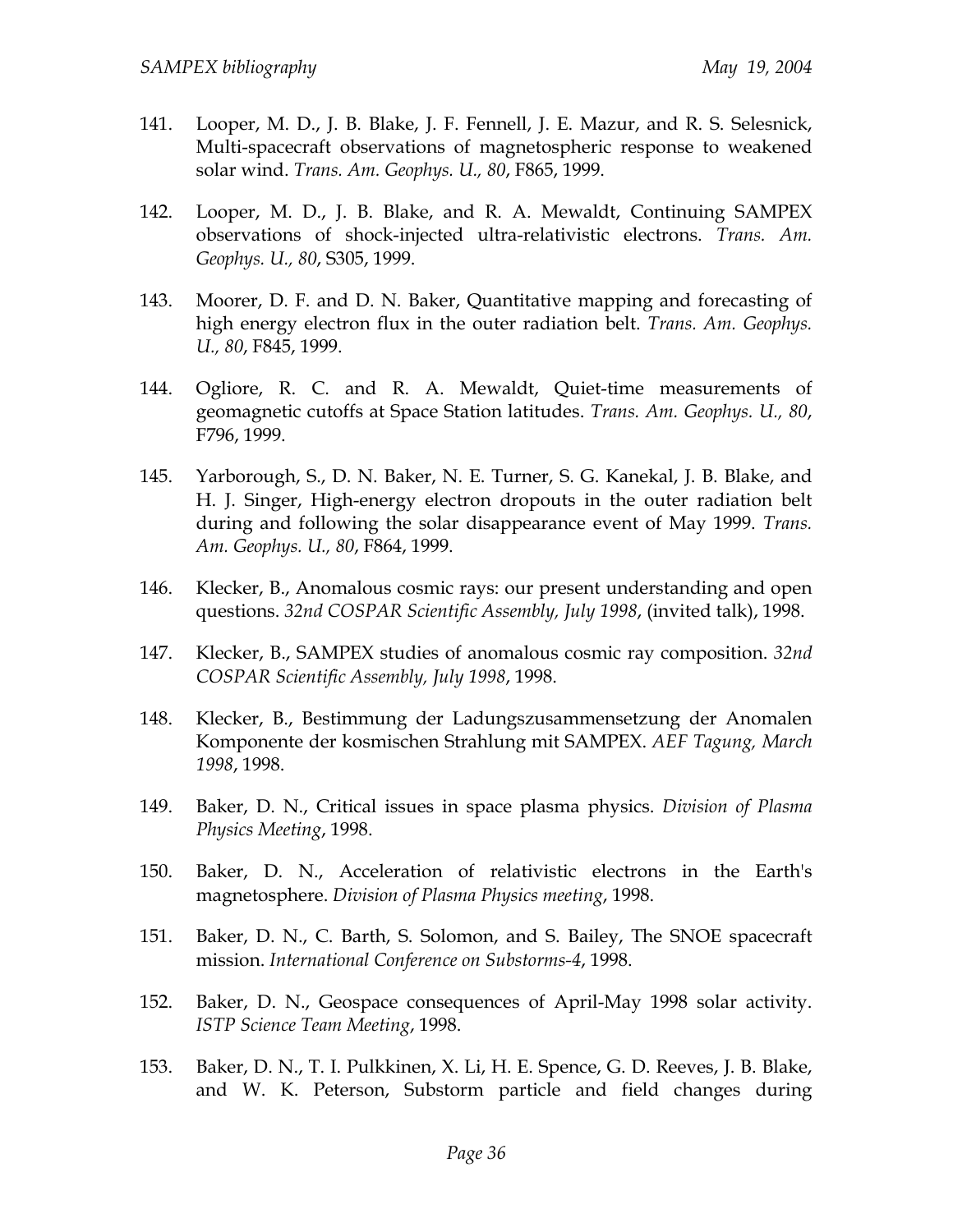geomagnetic storms: Cause and effect relationships. *Tans. Am. Geophys. U., 79*, 1998.

- 154. Anderson, P. C., J. E. Mazur, D. L. McKennie, J. B. Blake, and G. M. Mason, Precipitating electron pitch angle distributions in the morning and afternoon sectors during auroral x-ray events. *Trans. Am. Geophys. U., 79*, F759, 1998.
- 155. Baker, D. N., Solar disturbances and geospace consequences: more results from campaign 3. *Trans. Am. Geophys. U., 79*, S329, 1998.
- 156. Baker, D. N., Solar minimum and solar maximum: differences in atmospheric, ionospheric, and inner magnetospheric properties. *Trans. Am. Geophys. U., 79*, F751, 1998.
- 157. Baker, D. N., J. H. Allen, J. B. Blake, S. G. Kanekal, and G. D. Reeves, Space environmental conditions during April-May 1998: an indicator of upcoming solar maximum conditions. *Trans. Am. Geophys. U., 79*, 1998.
- 158. Baker, D. N. and M. J. Carlowics, ISTP's microscope and telescope: a view on the great Sun-Earth Observatory. *Trans. Am. Geophys. U., 79*, 1998.
- 159. Baker, D. N. and A. J. Klimas, Collective phenomena in the inner magnetosphere. *Trans. Am. Geophys. U., 79*, 1998.
- 160. Baker, D. N., A. J. Klimas, and D. Vassiliadis, Complexity, selforganization, and non-linear dynamics in space plasmas. *Trans. Am. Geophys. U., 79*, 1998.
- 161. Blake, J. B., M. D. Looper, J. E. Mazur, D. N. Baker, X. Li, M. K. Hudson, S. G. Kanekal, and R. A. Mewaldt, Multi-Satellite Observations of the Injection of Energetic Radiation-Belt Particles During May 1998. *Trans. Am. Geophys. U., 79*, F740, 1998.
- 162. Callis, L. B., Precipitating electron fluxes and resultant NOy formation during solar cycles 21 and 22. *Trans. Am. Geophys. U., 79*, F671, 1998.
- 163. Callis, L. B. and J. D. Lambeth, Solar variability, energetic electrons, and climatic effects. *Trans. Am. Geophys. U., 79*, F4, 1998.
- 164. Christian, E. R., T. T. von Rosenvinge, M. D. Looper, J. E. Mazur, C. M. S. Cohen, A. C. Cummings, R. A. Leske, R. A. Mewaldt, E. C. Stone, S. M. Krimigis, M. E. Wiedenbeck, N. Yanasak, J. R. Dwyer, D. C. Hamilton, G. M. Mason, W. R. Binns, and P. L. Hink, Galactic Cosmic Ray and Anomalous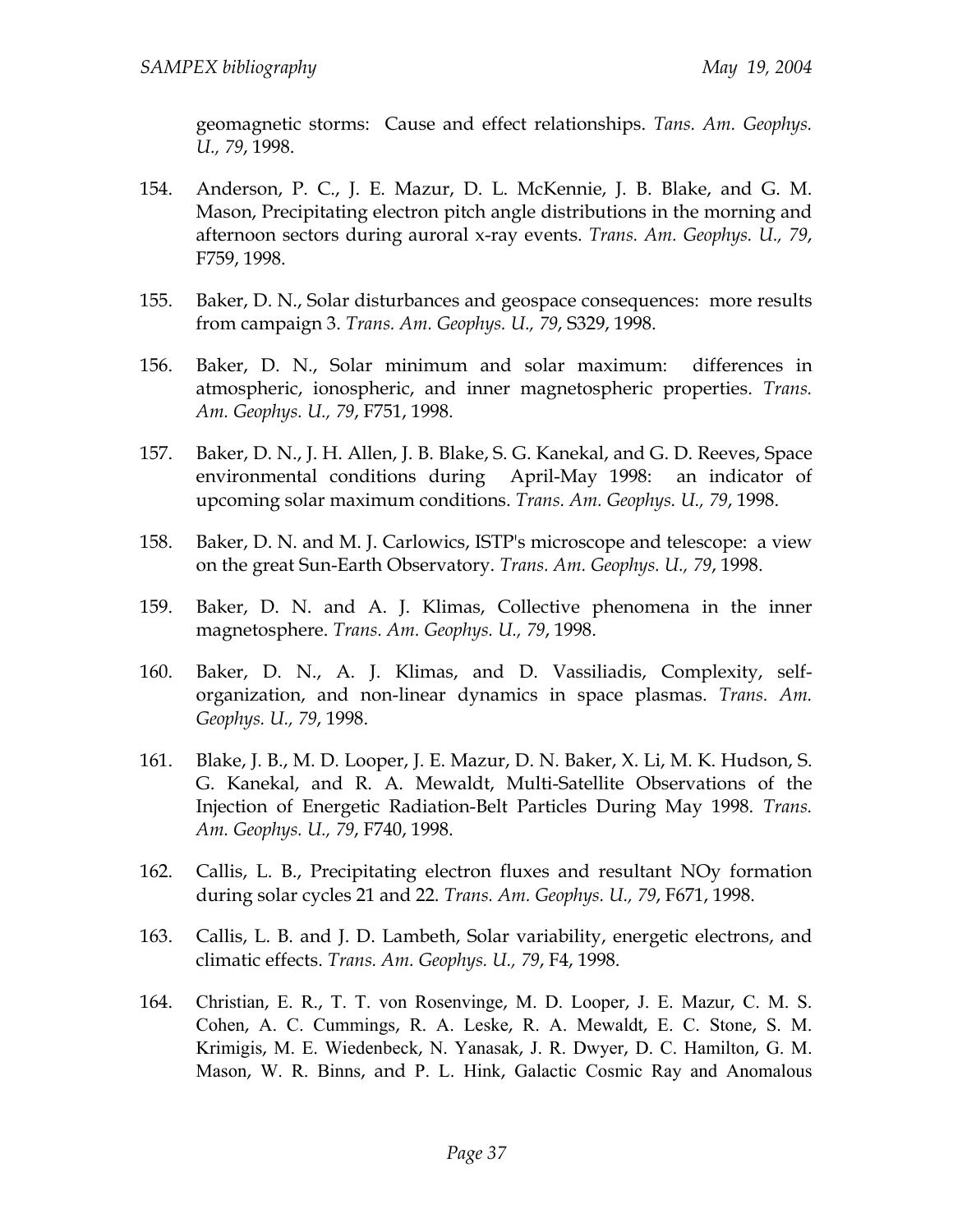Cosmic Ray Intensity Gradients in the Heliosphere. *Trans. Am. Geophys. U., 79*, F717, 1998.

- 165. Greenspan, M. E., G. M. Mason, and J. E. Mazur, LICA observations of long term variations in the flux of low altitude equatorial protons. *Trans. Am. Geophys. U., 79*, F732, 1998.
- 166. Hudson, M. K., S. R. Elkington, and J. G. Lyon, CME-driven ULF wave events and radiation belt particle acceleration. *Trans. Am. Geophys. U., 79*, F757, 1998.
- 167. Kanekal, S. G. and D. N. Baker, Jovian electrons in the Earth's polar regions. *Trans. Am. Geophys. U., 79*, S319, 1998.
- 168. Kanekal, S. G., D. N. Baker, J. B. Blake, L. B. Callis, B. Klecker, R. A. Mewaldt, G. M. Mason, and the SAMPEX team, The SAMPEX World Wide Web Data and Information System. *Trans. Am. Geophys. U., 79*, S251, 1998.
- 169. Kanekal, S. G., D. N. Baker, J. B. Blake, B. Klecker, G. M. Mason, and R. A. Mewaldt, Magnetospheric response to magnetic cloud/CME events: global analysis. *Trans. Am. Geophys. U., 79*, F741, 1998.
- 170. Klecker, B., Anomalous cosmic rays and their interstellar source: a summary. *Trans. Am. Geophys. U., 79*, F706, 1998.
- 171. Looper, M. D. and J. B. Blake, Near-equatorial observations of high-energy geomagnetically trapped helium ions. *Trans. Am. Geophys. U., 79*, F732, 1998.
- 172. Looper, M. D., J. B. Blake, and R. A. Mewaldt, SAMPEX observations of energetic particle albedo over the polar caps. *Trans. Am. Geophys. U., 79*, S263, 1998.
- 173. Mason, G. M., Solar energetic particle events: solar maximum vs. solar minimum. *Trans. Am. Geophys. U., 79*, F751, 1998.
- 174. Mason, G. M., A. C. Cummings, J. R. Dwyer, A. B. Galvin, R. E. Gold, D. Haggerty, E. Hawkins, D. Hovestadt, L. Kistler, B. Klecker, S. M. Krimigis, R. A. Leske, J. E. Mazur, R. A. Mewaldt, E. Möbius, M. Popecki, D. V. Reames, E. C. Stone, T. T. von Rosenvinge, and M. E. Wiedenbeck, Solar Energetic Particle Composition and Spectra During the November 1997 Solar Particle Events. *Trans. Am. Geophys. U., 79*, S255, 1998.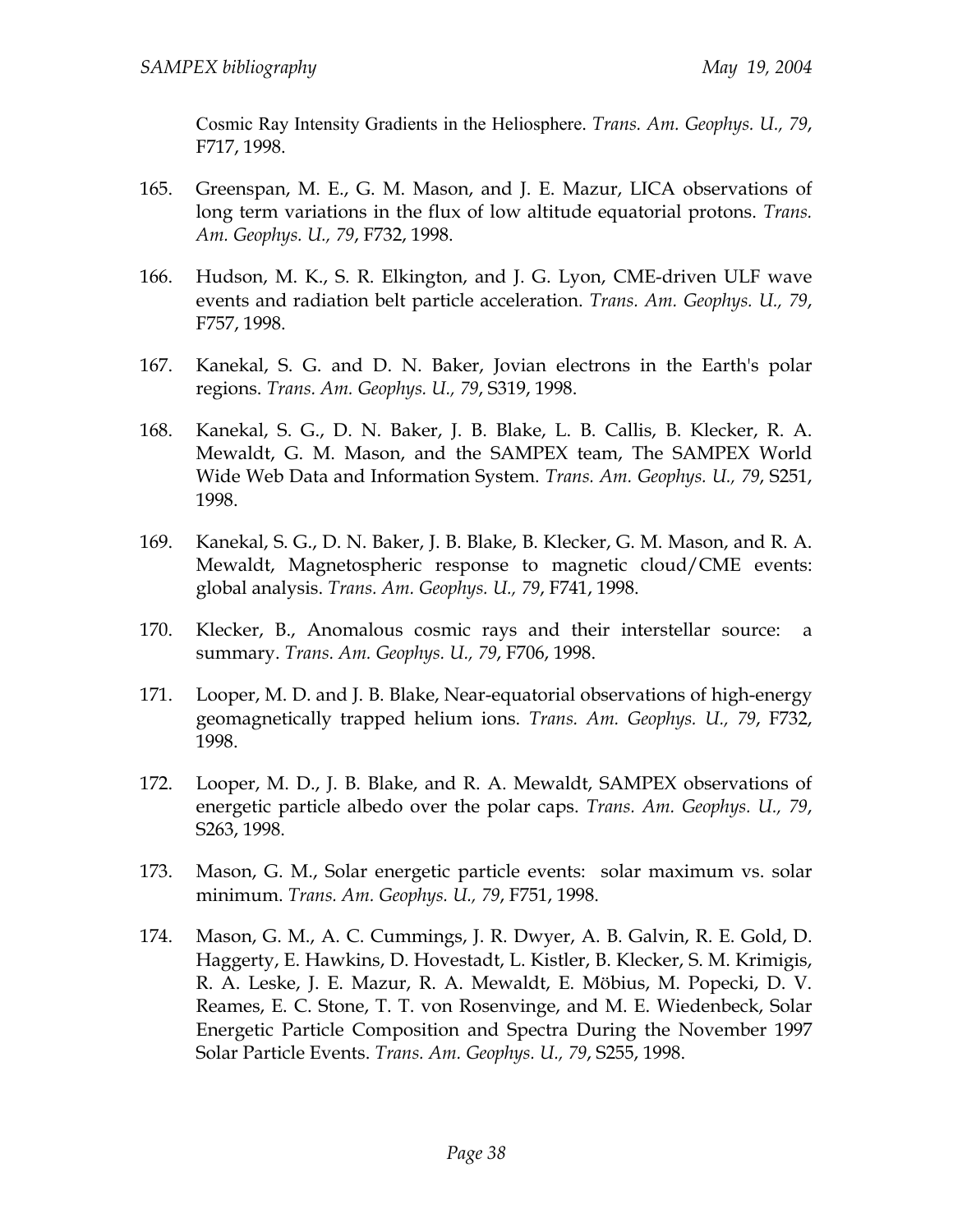- 175. Mazur, J. E., New investigations of the ionization states of solar energetic particles. *Trans. Am. Geophys. U., 79*, F693, 1998.
- 176. Mazur, J. E., J. B. Blake, and G. M. Mason, Low energy anomalous cosmic rays trapped in the Earth's magnetosphere: 6 years of SAMPEX observations. *Trans. Am. Geophys. U., 79*, F733, 1998.
- 177. Mazur, J. E., G. M. Mason, M. D. Looper, and R. A. Mewaldt, Charge states of solar energetic particles using the geomagnetic cutoff technique: SAMPEX measurements in the 1997 November solar particle events. *Trans. Am. Geophys. U., 79*, S256, 1998.
- 178. Mewaldt, R. A., C. M. S. Cohen, A. C. Cummings, R. A. Leske, E. C. Stone, M. E. Wiedenbeck, E. R. Christian, and T. T. von Rosenvinge, Massfractionation of solar energetic particles: interpreting new isotope measurements from ACE. *Trans. Am. Geophys. U., 79*, F694, 1998.
- 179. Moorer, D. and D. N. Baker, Relationship between electron flux at GPS altitudes and other regions of the outer belt. *Trans. Am. Geophys. U., 79*, F740, 1998.
- 180. Nakamura, R., M. Isowa, Y. Kamide, D. N. Baker, and M. D. Looper, Precipitation of electrons of the outer radiation belt during geomagnetic storms. *Trans. Am. Geophys. U., 79*, W100, 1998.
- 181. Reeves, G. D., T. E. Cayton, R. H. W. Friedel, J.-M. Jain, M. G. Henderson, M. M. Meier, D. N. Baker, S. G. Kanekal, J. B. Blaker, J. R. Fennell, and R. S. Selesnick, Relativistic electron observations on the three-dimensional magnetosphere. *Trans. Am. Geophys. U., 79*, S321, 1998.
- 182. Selesnick, R. S., R. A. Mewaldt, and R. A. Leske, Solar-cycle effects on the intensity of high-energy heavy ions in the Earth's radiation belts. *Trans. Am. Geophys. U., 79*, F757, 1998.
- 183. Baker, D. N., Radiation belt models and forecasts. *Western Pacific Geophysics Meeting*, 1998.
- 184. Baker, D. N., S. G. Kanekal, J. B. Blake, B. Klecker, and R. A. Mewaldt, On the global coherence of outer zone relativistic electron behavior. *Western Pacific Geophysics Meeting*, 1998.
- 185. Baker, D. N., H. E. Spence, and J. B. Blake, ISTP and cosmic plasma processes: relativistic particle acceleration and global energy transport. *31st COSPAR Scientific Assembly*, 1997.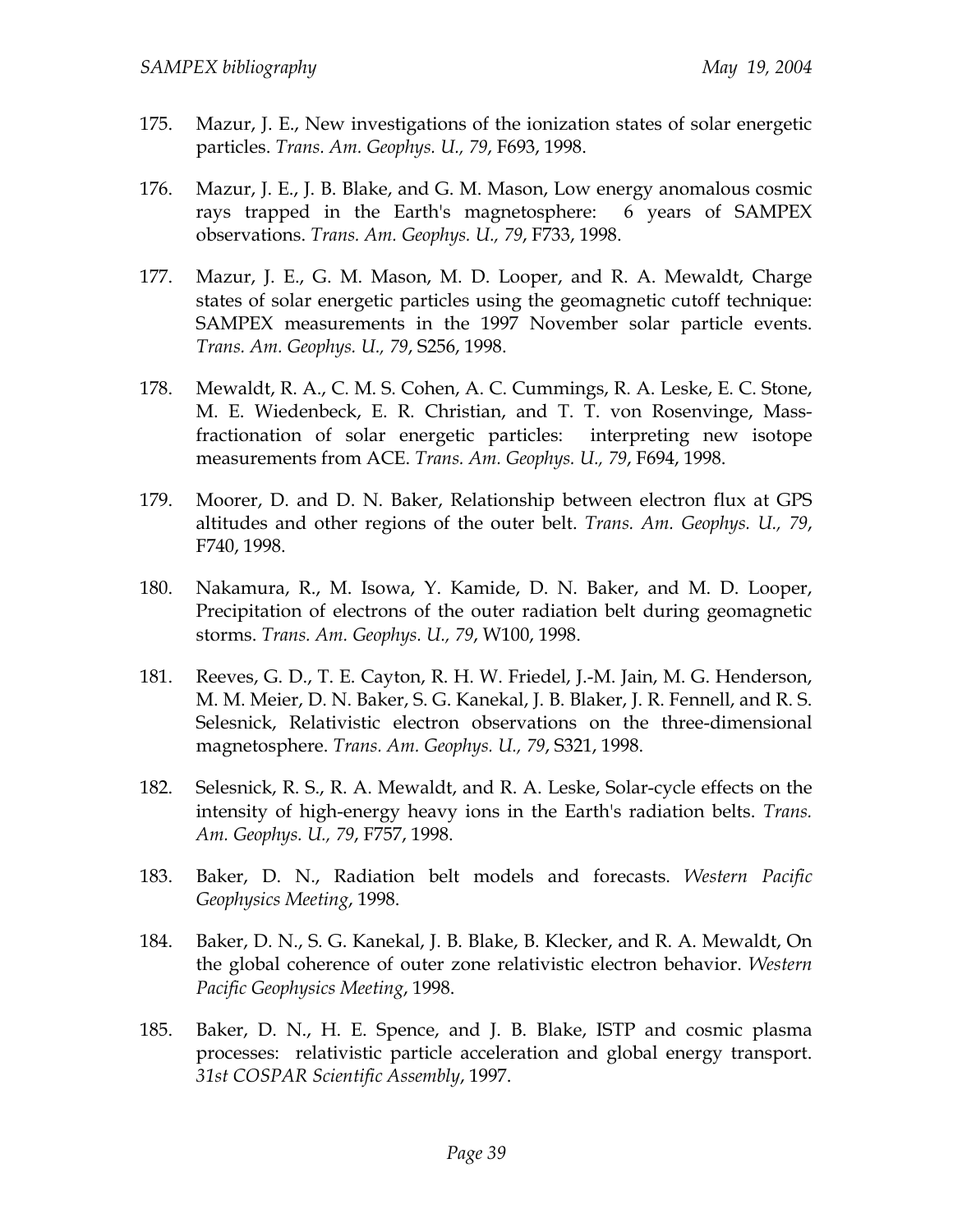- 186. Mewaldt, R. A., The acceleration of interstellar material at the solar wind termination shock. *American Astron. Society*, 1997.
- 187. Klecker, B., M. Oetliker, D. Hovestadt, J. B. Blake, M. C. McNab, and G. M. Mason, SAMPEX observations of multiply charged ACR ions. *European. Geophys. Soc. XXII General Assembly, April 1997*, 1997.
- 188. Klecker, B., M. Oetliker, J. E. Mazur, J. B. Blake, D. Hovestadt, and G. M. Mason, Measurement of anomalous cosmic ray composition and energy spectra at 1 AU for solar minimum conditions (1992 - 1995). *Proc. 25th Internat. Cosmic Ray Conf. (Durban, South Africa)*, 1997.
- 189. Oetliker, M., G. M. Mason, B. Klecker, J. B. Blake, and M. C. McNab, ACR elemental abundances of C, N, O, and Ne measured with HILT on SAMPEX. *Proc. European Geophys. Soc.*, 1997.
- 190. Baker, D. N., The Third IAGG Campaign. *Trans. Am. Geophys. U., 78*, F575, 1997.
- 191. Baker, D. N., X. Li, T. Pulkkinen, S. G. Kanekal, R. Selesnick, M. G. Henderson, G. D. Reeves, and H. E. Spence, Coronal mass ejections, magnetic clouds, and relativistic magnetospheric electron events. *Trans. Am. Geophys. U., 78*, S283, 1997.
- 192. Baker, D. N. and T. I. Pulkkinen, Magnetic reconnection during magnetospheric substorms. *Trans. Am. Geophys. U., 78*, S303, 1997.
- 193. Callis, L. B., M. Natarajan, D. S. Evans, and J. D. Lambeth, Solaratmospheric coupling by electrons (SOLACE): middle atmospheric effects of the May 12, 1997 event. *Trans. Am. Geophys. U., 78*, F508, 1997.
- 194. Cummings, A. C. and E. C. Stone, Location of the solar wind termination shock. *Trans. Am. Geophys. U., 78*, F546, 1997.
- 195. Cummings, J. R., R. S. Selesnick, R. A. Leske, and R. A. Mewaldt, Geomagnetically trapped anomalous cosmic rays at solar cycle minimum. *Trans. Am. Geophys. U., 78*, S263, 1997.
- 196. Greenspan, M. E., J. E. Mazur, and G. M. Mason, Solar cycle dependence of storm-time low altitude equatorial particle fluxes measured by SAMPEX LICA. *Trans. Am. Geophys. U., 78*, F598, 1997.
- 197. Kanekal, S. G., D. N. Baker, J. B. Blake, B. Klecker, G. M. Mason, and R. A. Mewaldt, Magnetospheric response to the Jan '97 magnetic cloud observed by SAMPEX and POLAR. *Trans. Am. Geophys. U., 78*, S288, 1997.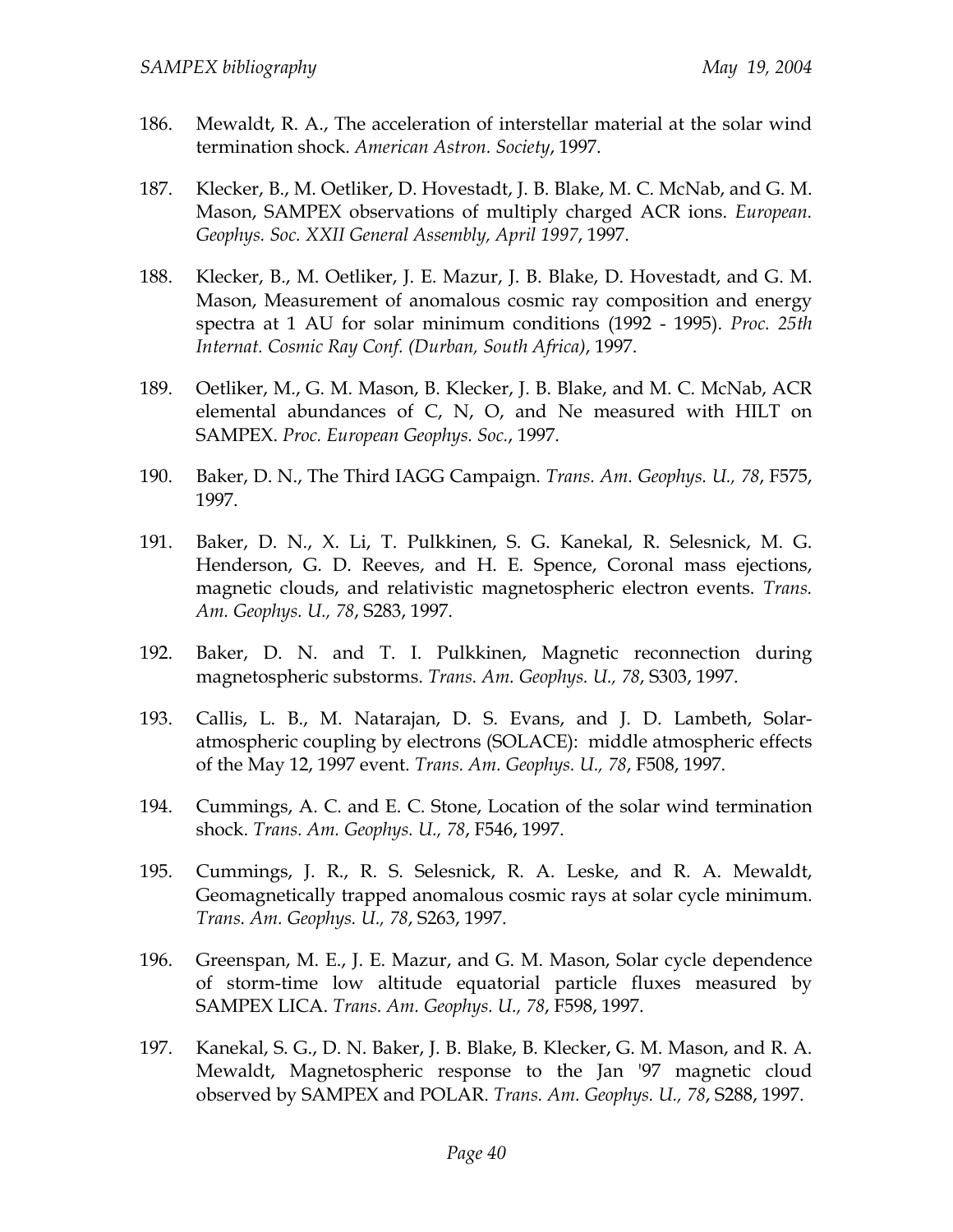- 198. Kanekal, S. G., D. N. Baker, J. B. Blake, B. Klecker, G. M. Mason, and R. A. Mewaldt, SAMPEX and POLAR energetic particle observations of the magnetospheric response to the early 1997 magnetic cloud and CME events. *Trans. Am. Geophys. U., 78*, F608, 1997.
- 199. Klecker, B., R. A. Mewaldt, and A. C. Cummings, Anomalous cosmic rays: a report from the ISSI workshop on cosmic rays in the heliosphere. *Trans. Am. Geophys. U., 78*, F546, 1997.
- 200. Klecker, B., M. Oetliker, R. A. Mewaldt, and R. A. Leske, A search for minor ions in anomalous cosmic rays. *Trans. Am. Geophys. U., 78*, F531, 1997.
- 201. Leske, R. A., R. A. Mewaldt, A. C. Cummings, E. C. Stone, and T. T. von Rosenvinge, Updated isotopic composition measurements of geomagnetically filtered and geomagnetically trapped anomalous cosmic rays. *Trans. Am. Geophys. U., 78*, S263, 1997.
- 202. Li, X., D. B. Baker, M. Temerin, D. Larson, R. P. Lin, T. Cayton, E. G. D. Reeves, T. Araki, H. Singer, and S. G. Kanekal, Energetic electron injections into the inner magnetosphere during the January 10-11, 1997 magnetic cloud event. *Trans. Am. Geophys. U., 78*, F575, 1997.
- 203. Li, X., D. N. Baker, M. Temerin, D. Larson, R. P. Lin, E. G. D. Reeves, J. B. Blake, M. Looper, R. Selesnick, and R. A. Mewaldt, Simultaneous observations by multi-spacecraft of solar wind and outer radiation belt electrons. *Trans. Am. Geophys. U., 78*, S277, 1997.
- 204. Marsden, R. G., A. C. Cummings, R. A. Mewaldt, and B. Klecker, Anomalous cosmic ray data sets. *Trans. Am. Geophys. U., 78*, F531, 1997.
- 205. Mason, G. M., J. R. Dwyer, J. E. Mazur, D. V. Reames, and T. T. von Rosenvinge, New spectral and abundance features observed in low energy CIR heavy ions. *Trans. Am. Geophys. U., 78*, F547, 1997.
- 206. Mazur, J. E., G. M. Mason, and M. E. Greenspan, The elemental composition of low altitude 0.5 MeV/nucleon trapped equatorial ions. *Trans. Am. Geophys. U., 78*, F590, 1997.
- 207. Mewaldt, R. A., R. S. Selesnick, and J. R. Cummings, Multiply ionized anomalous cosmic rays from above 15 MeV/nucleon. *Trans. Am. Geophys. U., 78*, S263, 1997.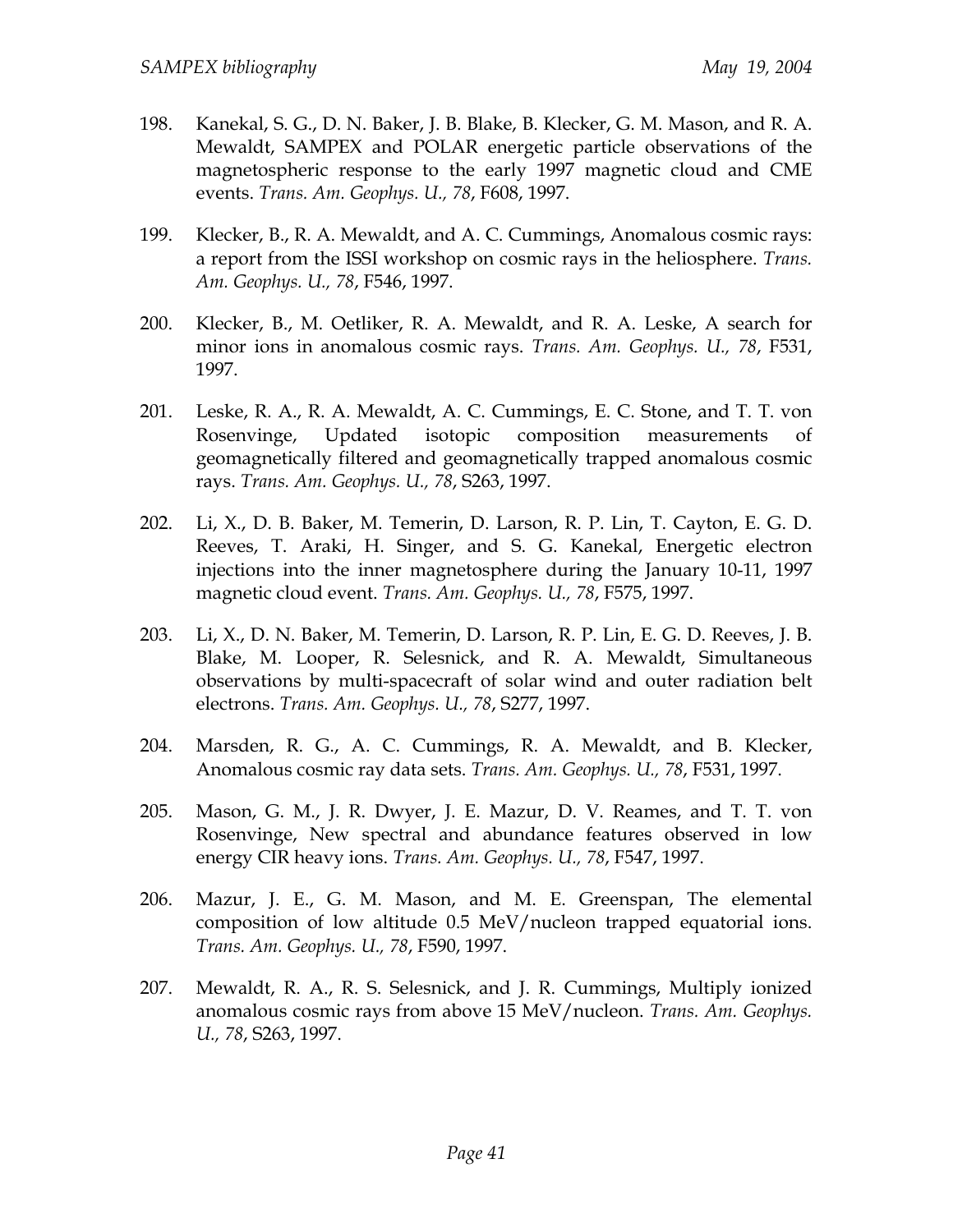- 208. Mewaldt, R. A., R. S. Selesnick, B. Klecker, and M. Oetliker, SAMPEX measurements of the ionic charge composition of anomalous cosmic rays. *Trans. Am. Geophys. U., 78*, F546, 1997.
- 209. Moorer, D. F. and D. N. Baker, Outer electron radiation belt modeling by assimilation of satellite flux data. *Trans. Am. Geophys. U., 78*, F597, 1997.
- 210. Moorer, D. F., D. N. Baker, and S. Fung, Outer electron belt modeling by assimilation of real-time satellite flux data. *Trans. Am. Geophys. U., 78*, S306, 1997.
- 211. Nakamura, R., K. Kamei, Y. Kamide, M. Isowa, D. B. Baker, J. B. Blake, and M. D. Looper, Storm-associated electron flux changes observed by SAMPEX. *Trans. Am. Geophys. U., 78*, F589, 1997.
- 212. Richardson, I. G., H. V. Cane, G. M. Mason, and J. E. Mazur, Corotating particle and solar wind structures during the 1990's solar minimum and the previous two solar minima: evidence for a 22 year cycle. *Trans. Am. Geophys. U., 78*, F550, 1997.
- 213. Thayer, M. R., A. C. Cummings, R. A. Leske, R. A. Mewaldt, E. C. Stone, and M. D. Looper, A search for anomalous hydrogen at 1 AU with SAMPEX. *Trans. Am. Geophys. U., 78*, F531, 1997.
- 214. Wilken, B., D. N. Baker, T. Doke, T. Mukai, N. Hasebe, G. D. Reeves, and S. Ullaland, Observations of energetic oxygen bursts and recurrent magnetospheric activity between Dec. 1993 and June 1994. *Trans. Am. Geophys. U., 78*, S284, 1997.
- 215. Williams, D. L., R. A. Leske, R. A. Mewaldt, E. C. Stone, R. S. Selesnick, J. R. Cummings, and T. T. von Rosenvinge, MAST measurements of solar energetic particle (SEP) isotopic composition. *Trans. Am. Geophys. U., 78*, S260, 1997.
- 216. Williams, D. L., R. A. Leske, R. A. Mewaldt, E. C. Stone, R. S. Selesnick, J. R. Cummings, and T. T. von Rosenvinge, MAST measurements of solar energetic particle isotopic composition. *Trans. Am. Geophys. U., 78*, F545, 1997.
- 217. Baker, D. N., What is space weather? *31st COSPAR Scientific Assembly*, 1996.
- 218. Baker, D. N., Clementine particle measurements at the Moon. *31st COSPAR Scientific Assembly*, 1996.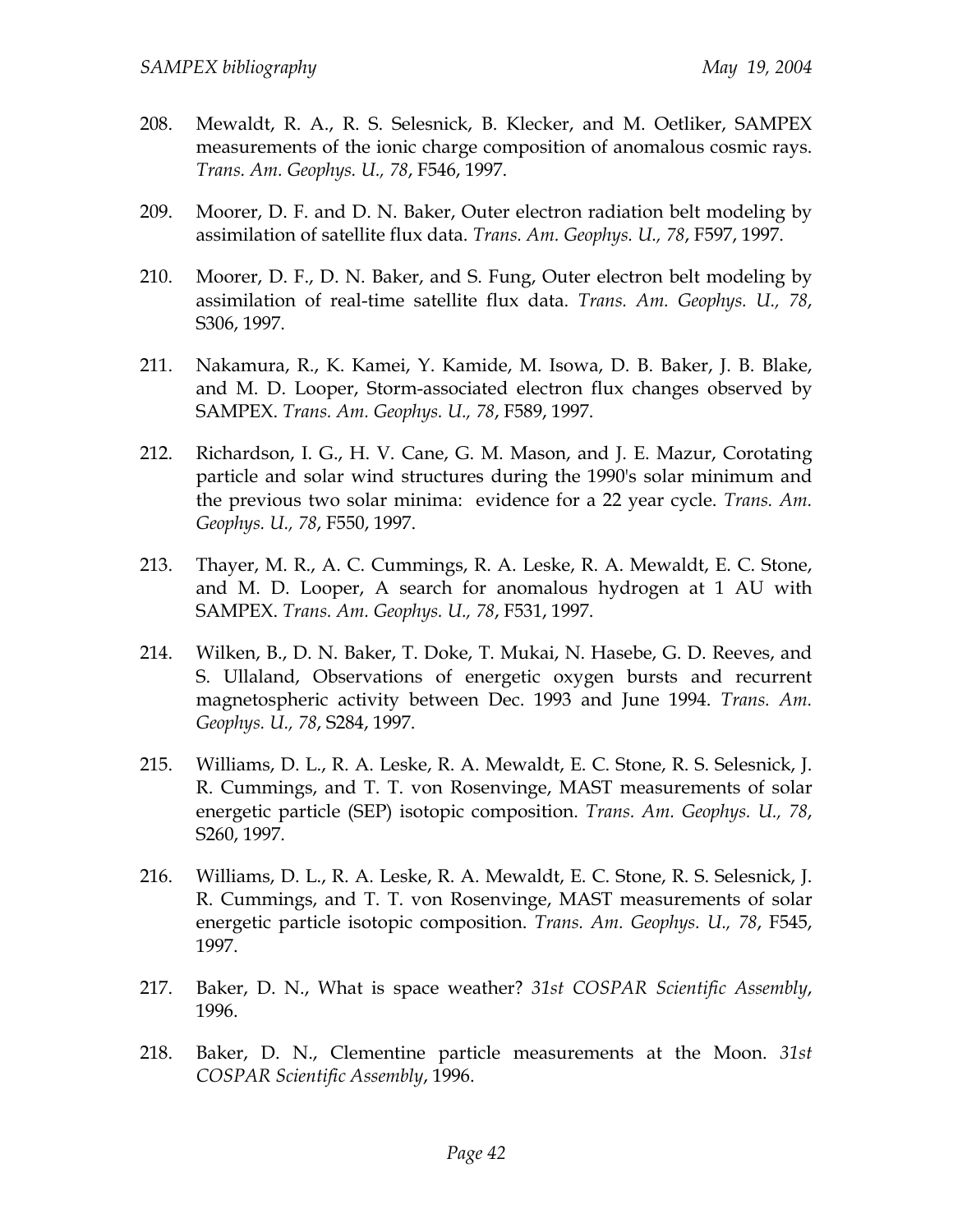- 219. Baker, D. N., J. B. Blake, L. B. Callis, D. Hovestadt, B. Klecker, and S. G. Kanekal, Strong electron acceleration in the Earth's magnetosphere. *31st COSPAR Scientific Assembly*, 1996.
- 220. Baker, D. N., H. E. Spence, and J. B. Blake, ISTP and cosmic plasma processes. *31st COSPAR Scientific Assembly*, 1996.
- 221. Callis, L. B., D. N. Baker, M. Natarajan, J. B. Blake, R. A. Mewaldt, J. R. Cummings, G. M. Mason, and J. E. Mazur, Observed thermospheric production of NO by magnetospheric electrons. *31st COSPAR Scientific Assembly*, 1996.
- 222. Baker, D. N., J. B. Blake, and S. Kanekal, Rapid electron radial diffusion: SAMPEX results. *Adv. Space Res.*, 1996.
- 223. Leske, R. A., J. R. Cummings, R. A. Mewaldt, E. C. Stone, and T. T. von Rosenvinge, Cosmic ray isotope results from SAMPEX. *Adv. Space Res., 900*, 1996.
- 224. Mewaldt, R. A., R. S. Selesnick, J. R. Cummings, R. A. Leske, E. C. Stone, and T. T. von Rosenvinge, Geomagnetic studies of anomalous cosmic ray composition. *Adv. Space Res., 900*, 280, 1996.
- 225. Selesnick, R. S. and R. A. Mewaldt, Atmospheric source of radiation belt ions. *Adv. Space Res., 996*, 200, 1996.
- 226. Mewaldt, R. A., R. S. Selesnick, J. R. Cummings, R. A. Leske, E. C. Stone, and T. T. von Rosenvinge, Evidence for multiply-charged anomalous cosmic rays from SAMPEX. *Bull. Am. Phys. Soc., 41*, 989, 1996.
- 227. Callis, L. B. and M. Natarajan, Calculations of rates of  $O<sub>3</sub>$  destruction by NOy using SAGE and SAGE II data. *Proc. XVIII Quadrennial Ozone Symposium, L'Aquila, Italy*, 1996.
- 228. Callis, L. B., M. Natarajan, and J. D. Lambeth, Global scale  $O_3$  variations: the role of temperature and transport. *Proc. XVIII Quadrennial Ozone Symposium, L'Aquila, Italy*, 1996.
- 229. Natarajan, M. and L. B. Callis, Ozone variability and photochemical tendency in the high latitude summer stratosphere. *Proc. XVIII Quadrennial Ozone Symposium, L'Aquila, Italy*, 1996.
- 230. Anderson, P. C., D. L. McKenzie, D. Chenette, J. M. Quinn, and M. Grande, Comparison of auroral X-ray emissions with simultaneously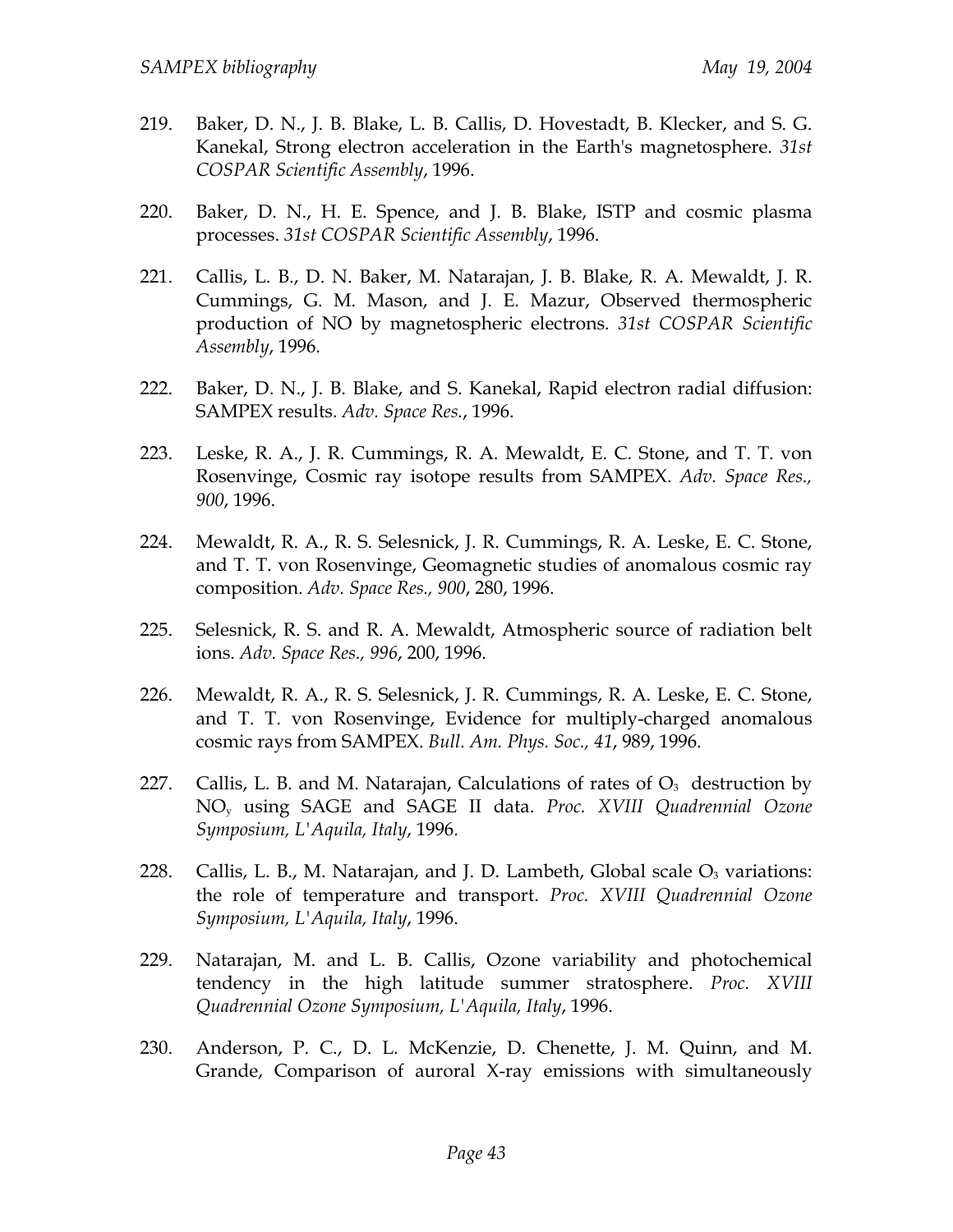measured energetic electron precipitation. *Trans. Am. Geophys. U., 77*, F613, 1996.

- 231. Baker, D. N., Future space physics missions focused on comparative planetary magnetospheres. *Trans. Am. Geophys. U., 77*, S253, 1996.
- 232. Baker, D. N., X. Li, T. J. Pulkkinen, S. G. Kanekal, M. D. Looper, J. B. Blake, and R. A. Mewaldt, Detection of Jovian electrons at high terrestrial latitudes: SAMPEX, HEO and POLAR results. *Trans. Am. Geophys. U., 77*, F599, 1996.
- 233. Blake, J. B., D. N. Baker, N. Turner, K. W. Ogilvie, and R. Lepping, Correlation of changes in the outer-zone relativistic-electron population with upstream solar wind and magnetic field measurements from WIND. *Trans. Am. Geophys. U., 77*, S593, 1996.
- 234. Greenspan, M. E., J. E. Mazur, and G. M. Mason, SAMPEX measurements of equatorial signatures during magnetic storms. *Trans. Am. Geophys. U., 77*, F600, 1996.
- 235. Kanekal, S. G., D. N. Baker, J. B. Blake, B. Klecker, and R. A. Mewaldt, Outer zone electron variability: space weather and human exploration implications. *Trans. Am. Geophys. U., 77*, F536, 1996.
- 236. Leske, R. A., R. A. Mewaldt, D. N. Baker, M. D. Looper, G. M. Mason, J. E. Mazur, and T. T. von Rosenvinge, Monitoring changes in the geomagnetic cutoff during large solar energetic particle events. *Trans. Am. Geophys. U., 77 (Suppl.)*, F530, 1996.
- 237. Li, X., D. N. Baker, M. Temerin, D. Larson, E. G. D. Reeves, J. B. Blake, M. Looper, and S. G. Kanekal, Effects of solar wind conditions on the relativistic electrons in the magnetosphere. *Trans. Am. Geophys. U., 77*, S632, 1996.
- 238. Looper, M. D., J. B. Blake, and R. A. Mewaldt, SAMPEX observations of upgoing energetic protons over the polar cap. *Trans. Am. Geophys. U., 77*, F588, 1996.
- 239. Mason, G. M., J. E. Mazur, J. R. Dwyer, D. V. Reames, and T. T. von Rosenvinge, Low energy CIR heavy ions: abundance anomalies and new spectral features. *Trans. Am. Geophys. U., 77*, G587, 1996.
- 240. Mazur, J. E., G. M. Mason, and M. E. Greenspan, Low altitude particle pitch angle distributions measured on SAMPEX. *Trans. Am. Geophys. U., 77*, F604, 1996.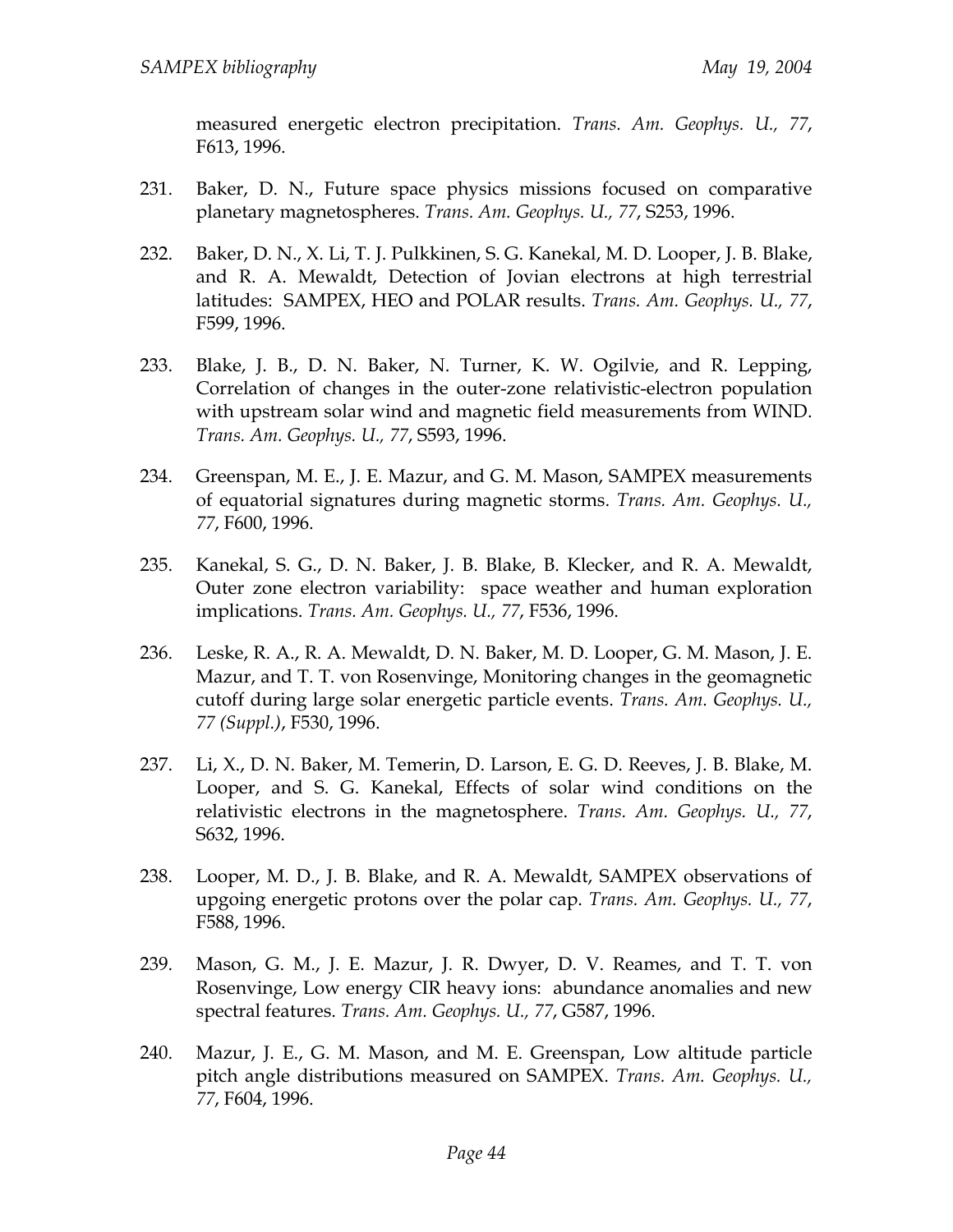- 241. McNab, M. C., J. B. Blake, and M. Schulz, Numerical studies of the geomagnetic trapping of anomalous cosmic rays. *Trans. Am. Geophys. U., 77*, F605, 1996.
- 242. Mewaldt, R. A., Multiply-charged anomalous cosmic rays. *Trans. Am. Geophys. U., 77*, F575, 1996.
- 243. Pulkkinen, T. I., D. N. Baker, L. A. Frank, J. B. Sigwarth, S. G. Kanekal, and T. Onsager, Particle precipitation boundaries and UV oval images compared: geomagnetically quiet times. *Trans. Am. Geophys. U., 77*, F623, 1996.
- 244. Rusch, D. W., S. M. Bailey, X. Li, and D. N. Baker, An observed response of the middle atmosphere to energetic electron precipitation at midlatitudes. *Trans. Am. Geophys. U., 77*, F542, 1996.
- 245. Selesnick, R. S., J. B. Blake, J. F. Fennell, W. A. Kilasinski, and J. D. Sullivan, Dynamics of outer-zone relativistic electrons observed by the CEPPAD investigation aboard POLAR. *Trans. Am. Geophys. U., 77*, F632, 1996.
- 246. Spence, H. E., R. B. Sheldon, T. A. Fritz, J. Chen, J. B. Blake, J. F. Fennell, D. N. Baker, M. G. Henderson, M. Grande, M. G. Kivelson, and R. J. Walker, Polar Energetic Particles (PEPs): A New Signature of the High-Latitude Magnetosphere. *Trans. Am. Geophys. U., 77*, S573, 1996.
- 247. Williams, D. L., R. A. Leske, R. A. Mewaldt, E. C. Stone, R. S. Selesnick, J. R. Cummings, and T. T. von Rosenvinge, Measurement of the isotopic composition of solar energetic particles. *Trans. Am. Geophys. U., 77*, F587, 1996.
- 248. Blake, J. B., M. D. Looper, J. J. Quenby, B. Drolias, E. Keppler, A. C. Cummings, and R. A. Mewaldt, Ulysses EPAC and SAMPEX PET observations of short-period modulation of the GCR. *Trans. Am. Geophys. U. (Suppl.), 77*, S224, 1996.
- 249. Callis, L. B. and M. Natarajan, Near-global and mid-latitude ozone changes: data analyses and simulations for 1979-1993. *Trans. Am. Geophys. U. (Suppl.), 77*, S54, 1996.
- 250. Klecker, B., D. Hovestadt, M. Scholer, J. B. Blake, M. C. McNab, M. D. Looper, and G. M. Mason, Search for an energy dependence of ACR ionic charge state composition. *Trans. Am. Geophys. U. (Suppl.), 77*, S225, 1996.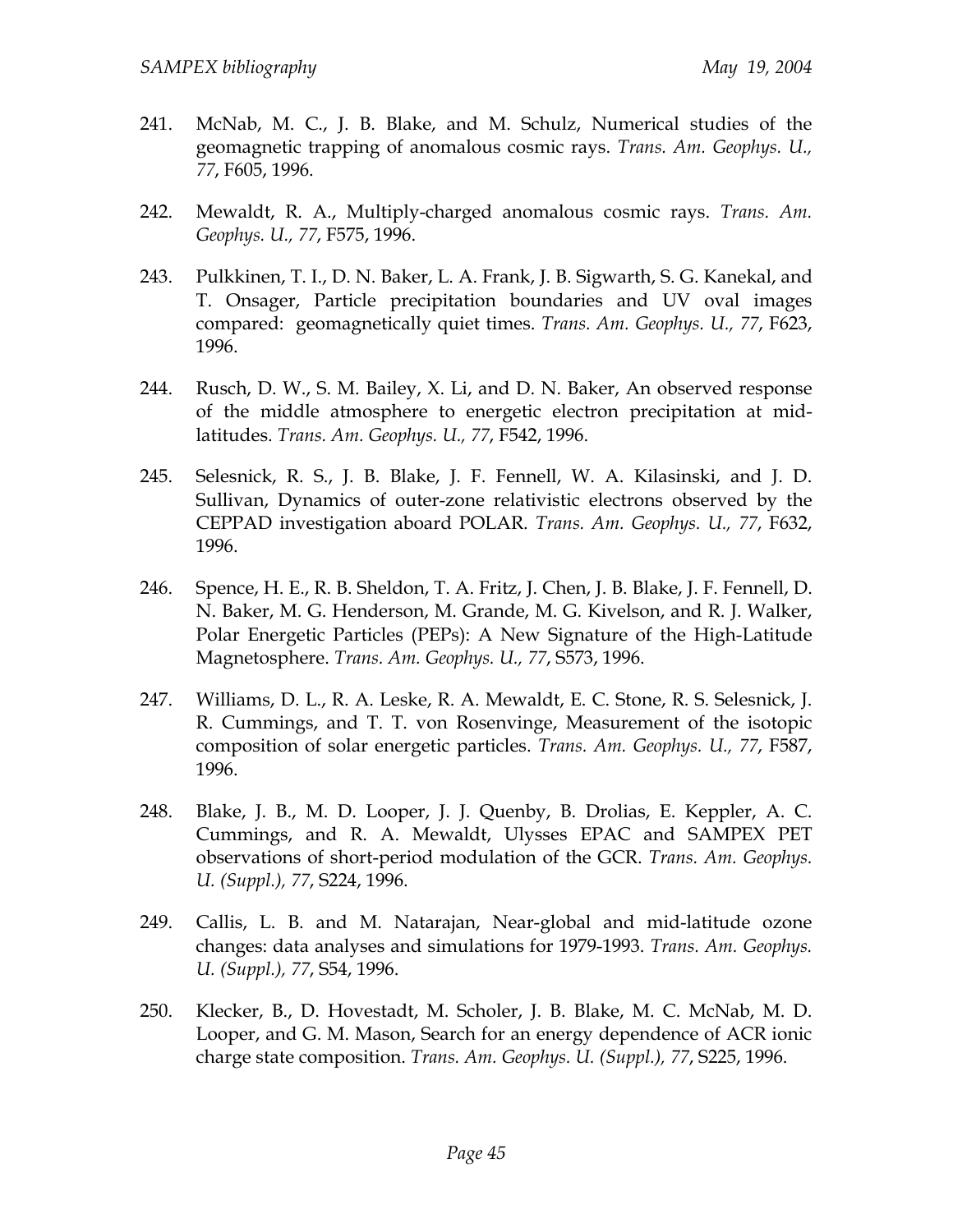- 251. Leske, R. A., J. R. Cummings, R. A. Mewaldt, R. S. Selesnick, E. C. Stone, and T. T. von Rosenvinge, The distribution of Fe ionic charge states in large solar energetic particle events. *Trans. Am. Geophys. U. (Suppl.), 77*, S207, 1996.
- 252. Mason, G. M., J. E. Mazur, J. R. Dwyer, D. V. Reames, and T. T. von Rosenvinge, Composition and energy spectra of CIR heavy ions observed near Earth during the current solar minimum. *Trans. Am. Geophys. U. (Suppl.), 77*, S222, 1996.
- 253. Mazur, J. E., G. M. Mason, D. N. Baker, and J. B. Blake, Low altitude equatorial particles: indirect measurement on ring current ions on SAMPEX. *Trans. Am. Geophys. U. (Suppl.), 77*, S246, 1996.
- 254. Mewaldt, R. A., R. S. Selesnick, J. R. Cummings, and E. C. Stone, Interpretation of multiply charged anomalous cosmic rays. *Trans. Am. Geophys. U. (Suppl.), 77*, S225, 1996.
- 255. Selesnick, R. S., R. A. Mewaldt, J. R. Cummings, and E. C. Stone, Evidence for multiply charged anomalous cosmic ray oxygen. *Trans. Am. Geophys. U. (Suppl.), 77*, S225, 1996.
- 256. Leske, R. A., A. C. Cummings, J. R. Cummings, R. A. Mewaldt, R. S. Selesnick, E. C. Stone, and T. T. von Rosenvinge, Isotopic Composition Measurements of Anomalous Cosmic Ray N, O, and Ne from SAMPEX. *Bull. A.P.S., 40*, 925, 1995.
- 257. Baker, D. N., S. Kanekal, J. B. Blake, L. B. Callis, B. Klecker, and R. A. Mewaldt, High-energy electron measurements in the outer radiation belts: SAMPEX results. *IUGG XXI Assembly*, 1995.
- 258. Baker, D. N., S. Kanekal, J. B. Blake, B. Klecker, and G. Rostoker, Examination of relativistic magnetospheric electron increases and spacecraft bulk dielectric charging using the SAMPEX spacecraft. *IUGG XXI Assembly*, 1995.
- 259. Rostoker, G., D. N. Baker, and S. H. Skone, Correlated measurements of relativistic electrons at SAMPEX with ULF measurements from the CANOPUS magnetometer chain. *IUGG XXI Assembly*, 1995.
- 260. Callis, L. B., Global ozone: natural variations and solar terrestrial linkages. *Proc. 24th Internat. Cosmic Ray Conf. (Rome)*, 1995.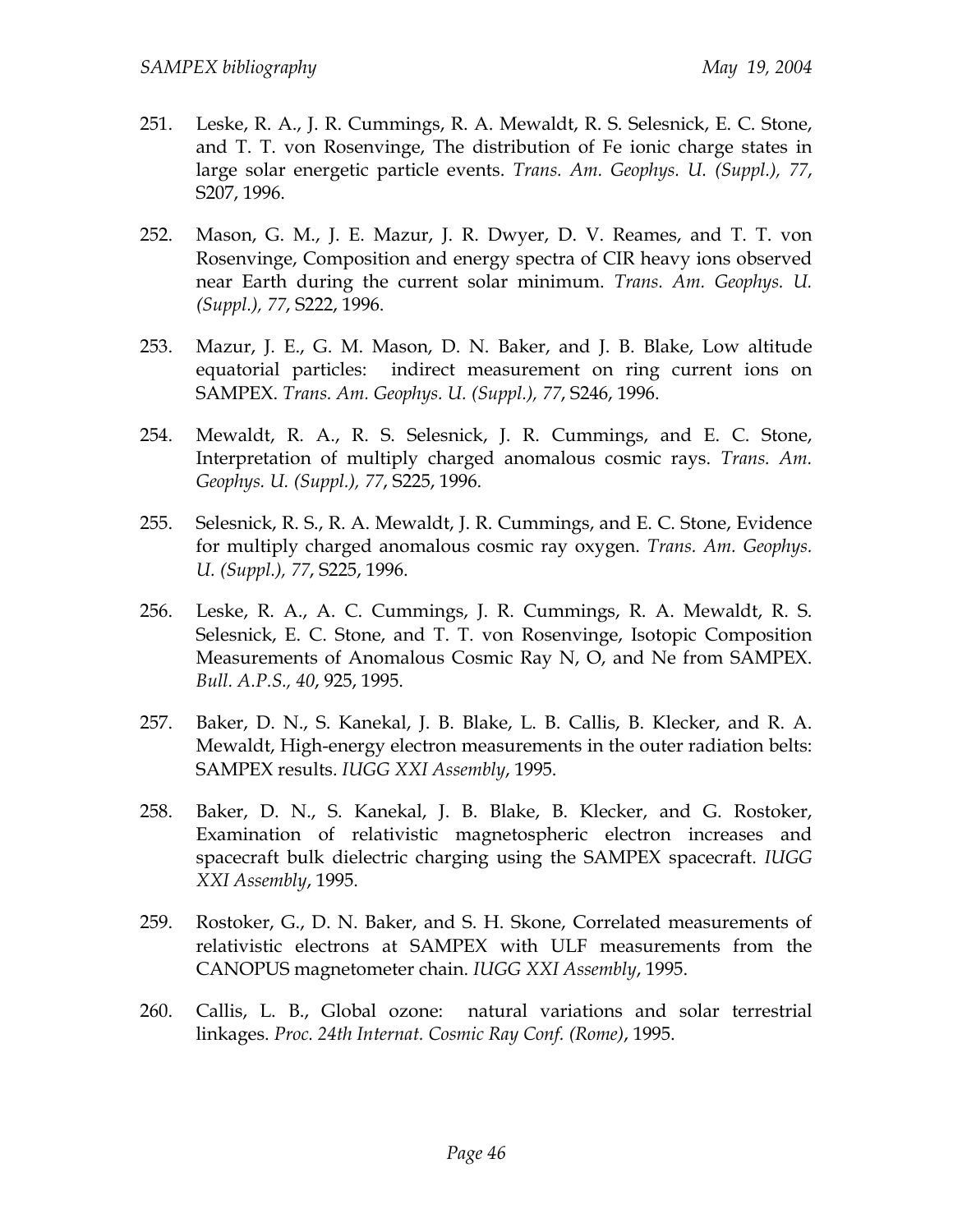- 261. Cummings, J. R., B. Klecker, and J. E. Mazur, SAMPEX studies of anomalous cosmic rays from 1992 to 1995. *Proc. 24th Internat. Cosmic Ray Conf. (Rome), 4*, 476, 1995.
- 262. Mason, G. M., J. E. Mazur, M. D. Looper, and R. A. Mewaldt, Charge state measurements of solar energetic particles observed with SAMPEX. *Proc. 24th Internat. Cosmic Ray Conf. (Rome), 4*, 474, 1995.
- 263. Mazur, J. E. and G. M. Mason, SAMPEX observations of corotating ion events at 1 AU. *Proc. 24th Internat. Cosmic Ray Conf. (Rome), 4*, 459, 1995.
- 264. Mazur, J. E., G. M. Mason, and B. Klecker, Heavy-ion acceleration beyond 10 MeV/nucleon in impulsive solar flares: SAMPEX observations. *Proc. 24th Internat. Cosmic Ray Conf. (Rome), 4*, 122, 1995.
- 265. Mazur, J. E., G. M. Mason, D. V. Reames, and T. T. von Rosenvinge, Helium spectra in corotating energetic particle streams observed by EPACT on the Wind spacecraft. *Proc. 24th Internat. Cosmic Ray Conf. (Rome), 4*, 460, 1995.
- 266. Williams, D. J., J. R. Cummings, R. A. Leske, R. A. Mewaldt, R. S. Selesnick, and E. C. Stone, Measurements of the isotopic composition of solar energetic particles. *Proc. 24th Internat. Cosmic Ray Conf. (Rome), 4*, 465, 1995.
- 267. Oetliker, M., B. Klecker, D. Hovestadt, M. Scholer, J. B. Blake, M. Looper, and J. R. Cummings, Charge states of heavy solar energetic particles observed with SAMPEX. *Proc. European Geophys. Society*, 1995.
- 268. Callis, L. B., R. E. Boughner, D. N. Baker, R. A. Mewaldt, J. B. Blake, and M. Natarajan, Global energy deposition by relativistic electrons observed by SAMPEX: relationship to the solar cycle. *Proc. of the XXI General Assembly of the IUGG*, 1995.
- 269. Callis, L. B., R. E. Boughner, M. Natarajan, and J. D. Lambeth, Global Scale O3 variations: the role of temperature and transport. *Proc. of the XXI General Assembly of the IUGG*, 1995.
- 270. Baker, D. N., Present knowledge of the magnetosphere and outstanding remaining problems. *Trans. Am. Geophys. U., 76 (Suppl.)*, F525, 1995.
- 271. Baker, D. N., S. Kanekal, J. B. Blake, L. B. Callis, B. Klecker, and R. A. Mewaldt, High-energy electron measurements and atmospheric coupling: SAMPEX results. *Trans. Am. Geophys. U., 76*, S65, 1995.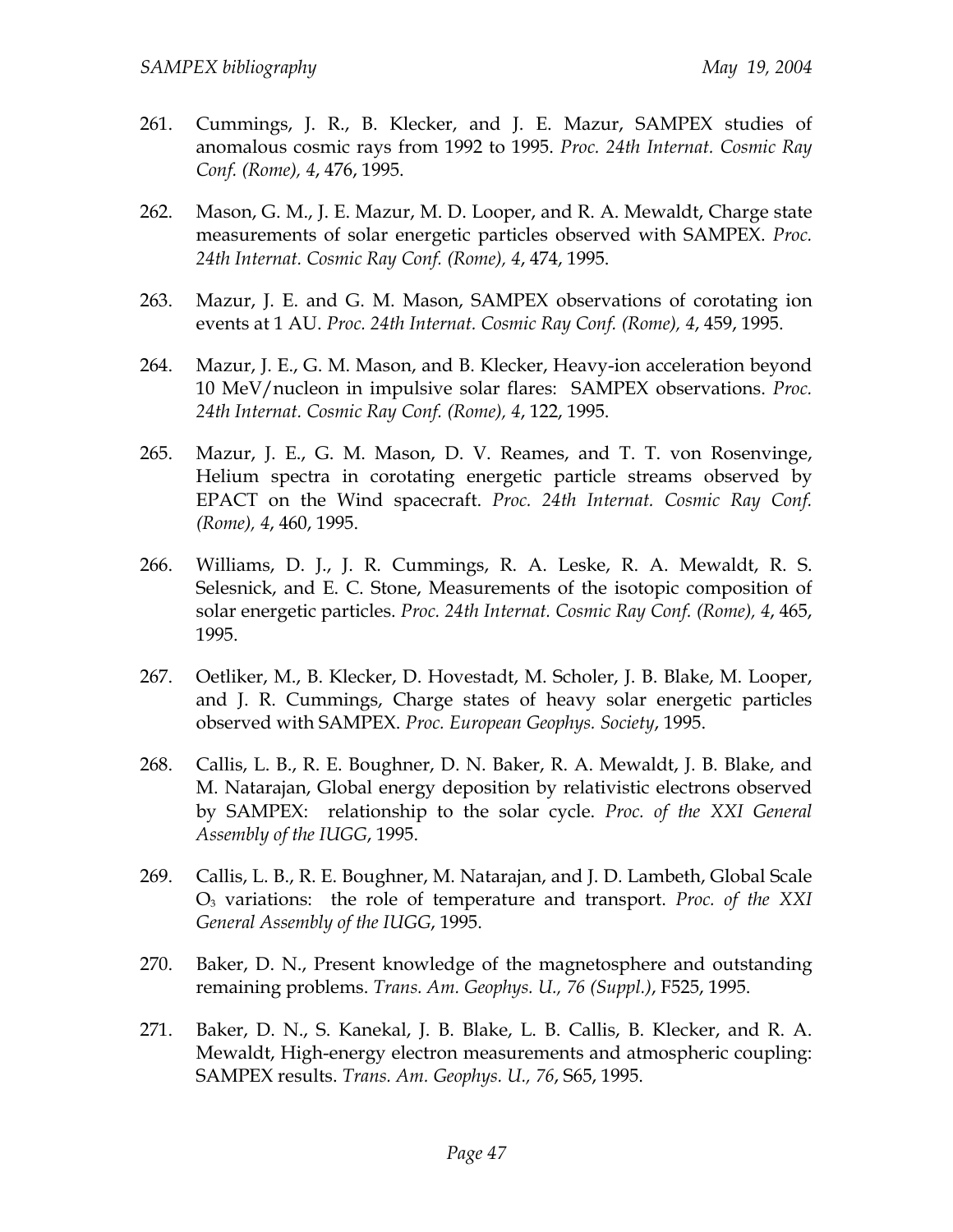- 272. Blake, J. B., M. D. Looper, B. Klecker, and D. Hovestadt, A search for molecular ions in the anomalous cosmic rays. *Trans. Am. Geophys. U., 76*, S229, 1995.
- 273. Cummings, J. R., R. A. Mewaldt, R. S. Selesnick, E. C. Stone, J. B. Blake, and M. D. Looper, MAST observations of high energy trapped helium nuclei. *Trans. Am. Geophys. U., 76 (Suppl.)*, F501, 1995.
- 274. Fränz, M., A. C. Cummings, J. B. Blake, J. R. Cummings, D. Hovestadt, B. Klecker, G. M. Mason, J. E. Mazur, R. A. Mewaldt, E. C. Stone, and W. R. Webber, Latitudinal and radial gradients of anomalous cosmic-ray oxygen. *Trans. Am. Geophys. U., 75*, S223, 1995.
- 275. Friesen, L. M., J. B. Blake, D. N. Baker, G. D. Reeves, H. E. Spence, K. Yumoto, and K. Shiokawa, Substorm observations by an extensive network of satellite and ground-based sensors. *Trans. Am. Geophys. U., 76*, 1995.
- 276. Kanekal, S., D. N. Baker, J. B. Blake, R. E. Boughner, L. B. Callis, A. C. Cummings, J. R. Cummings, T. L. Garrard, D. C. Hamilton, D. Hovestadt, B. Klecker, M. D. Looper, G. M. Mason, J. E. Mazur, R. A. Mewaldt, M. Scholer, E. C. Stone, and T. T. von Rosenvinge, The SAMPEX world wide web data and information system. *Trans. Am. Geophys. U., 76*, S211, 1995.
- 277. Klecker, B., The ionic charge of anomalous cosmic rays: SAMPEX observations. *Trans. Am. Geophys. U., 76*, S236, 1995.
- 278. Klecker, B., D. Hovestadt, A. C. Cummings, J. R. Cummings, R. A. Mewaldt, E. C. Stone, J. E. Mazur, G. M. Mason, and T. T. von Rosenvinge, SAMPEX studies of anomalous cosmic rays 1992 to 1995. *Trans. Am. Geophys. U., 76*, S228, 1995.
- 279. Leske, R. A., A. C. Cummings, J. R. Cummings, R. A. Mewaldt, E. C. Stone, and T. T. von Rosenvinge, Measurements of the isotopic composition of anomalous cosmic ray N, O, and Ne from SAMPEX. *Trans. Am. Geophys. U., 76*, S223, 1995.
- 280. Li, X., D. N. Baker, T. Cayton, G. Reeves, M. Temerin, and J. B. Blake, Multi-satellite observations of the outer zone electron variation during the Nov. 3-4, 1993 storm. *Trans. Am. Geophys. U., 76 (Suppl.)*, F495, 1995.
- 281. Looper, M. D., J. B. Blake, J. R. Cummings, R. A. Mewaldt, and R. S. Selesnick, Maps of hydrogen isotopes at low altitudes in the inner zone of the Earth's magnetosphere. *Trans. Am. Geophys. U., 76 (Suppl.)*, F501, 1995.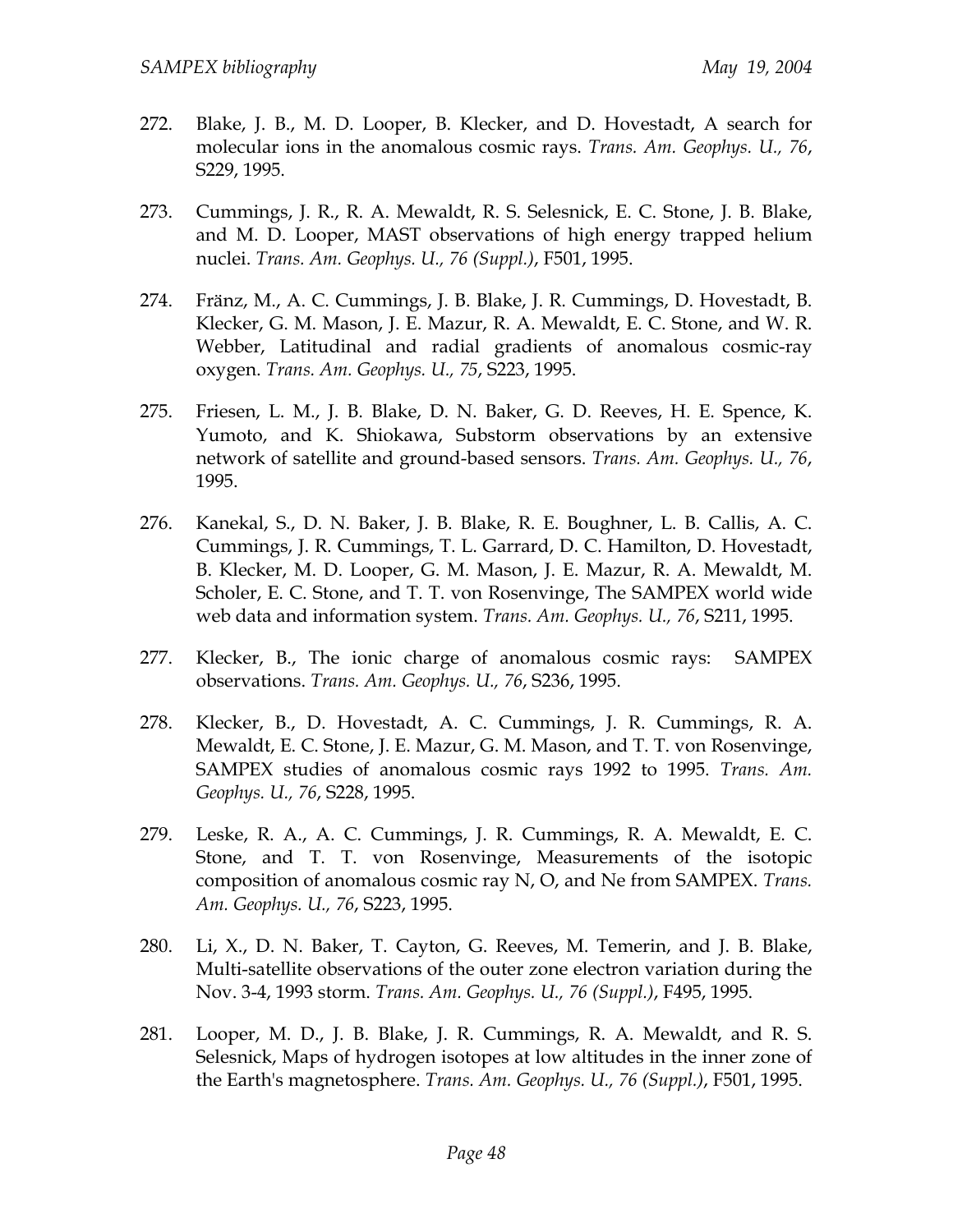- 282. Looper, M. D., J. B. Blake, B. Klecker, and D. Hovestadt, Trapped anomalous cosmic rays near the geomagnetic cutoff. *Trans. Am. Geophys. U., 76*, S237, 1995.
- 283. Mason, G. M. and J. E. Mazur, Observations of low energy trapped anomalous cosmic rays using SAMPEX. *Trans. Am. Geophys. U., 76*, S237, 1995.
- 284. Mason, G. M., J. E. Mazur, D. V. Reames, and T. T. von Rosenvinge, <sup>3</sup>Herich solar energetic particle events during solar minimum. *Trans. Am. Geophys. U., 76 (Suppl.)*, F471, 1995.
- 285. Mazur, J. E. and G. M. Mason, SAMPEX observations of corotating particle event composition, energy spectra, and ionization states. *Trans. Am. Geophys. U., 76*, S224, 1995.
- 286. McCrea, I. W., D. M. Willis, M. D. Looper, J. B. Blake, P. C. Anderson, and B. Klecker, Correlated observations of relativistic electron precipitation by EISCAT and SAMPEX. *Trans. Am. Geophys. U., 76*, S255, 1995.
- 287. McNab, M., J. B. Blake, M. D. Looper, B. Klecker, and D. Hovestadt, Calculations of the stable trapping of anomalous cosmic rays in the Earth's radiation belts. *Trans. Am. Geophys. U., 76*, S244, 1995.
- 288. Mewaldt, R. A., A. C. Cummings, J. R. Cummings, R. A. Leske, E. C. Stone, and T. T. von Rosenvinge, Further studies of anomalous cosmic rays using the geomagnetic field. *Trans. Am. Geophys. U., 76*, S236, 1995.
- 289. Natarajan, M., L. B. Callis, D. N. Baker, J. B. Blake, R. A. Mewaldt, R. S. Selesnick, and J. R. Cummings, Model study of the middle atmospheric perturbation due to precipitating relativistic electrons. *Trans. Am. Geophys. U., 76 (Suppl.)*, F119, 1995.
- 290. Selesnick, R. S., Anomalous cosmic rays in the radiation belts. *Trans. Am. Geophys. U., 76*, S236, 1995.
- 291. Slavin, J. A., S. G. Kanekal, D. N. Baker, B. Klecker, R. A. Mewaldt, and J. R. Cummings, Solar modulation of relativistic electrons in the Earth's radiation belts. *Trans. Am. Geophys. U., 76 (Suppl.)*, F495, 1995.
- 292. Trattner, K. J., R. G. Marsden, T. R. Sanderson, K. -P. Wenzel, V. Bothmer, B. Klecker, and D. Hovestadt, The anomalous component of cosmic rays: results from the south polar pass of Ulysses. *Trans. Am. Geophys. U., 76*, S236, 1995.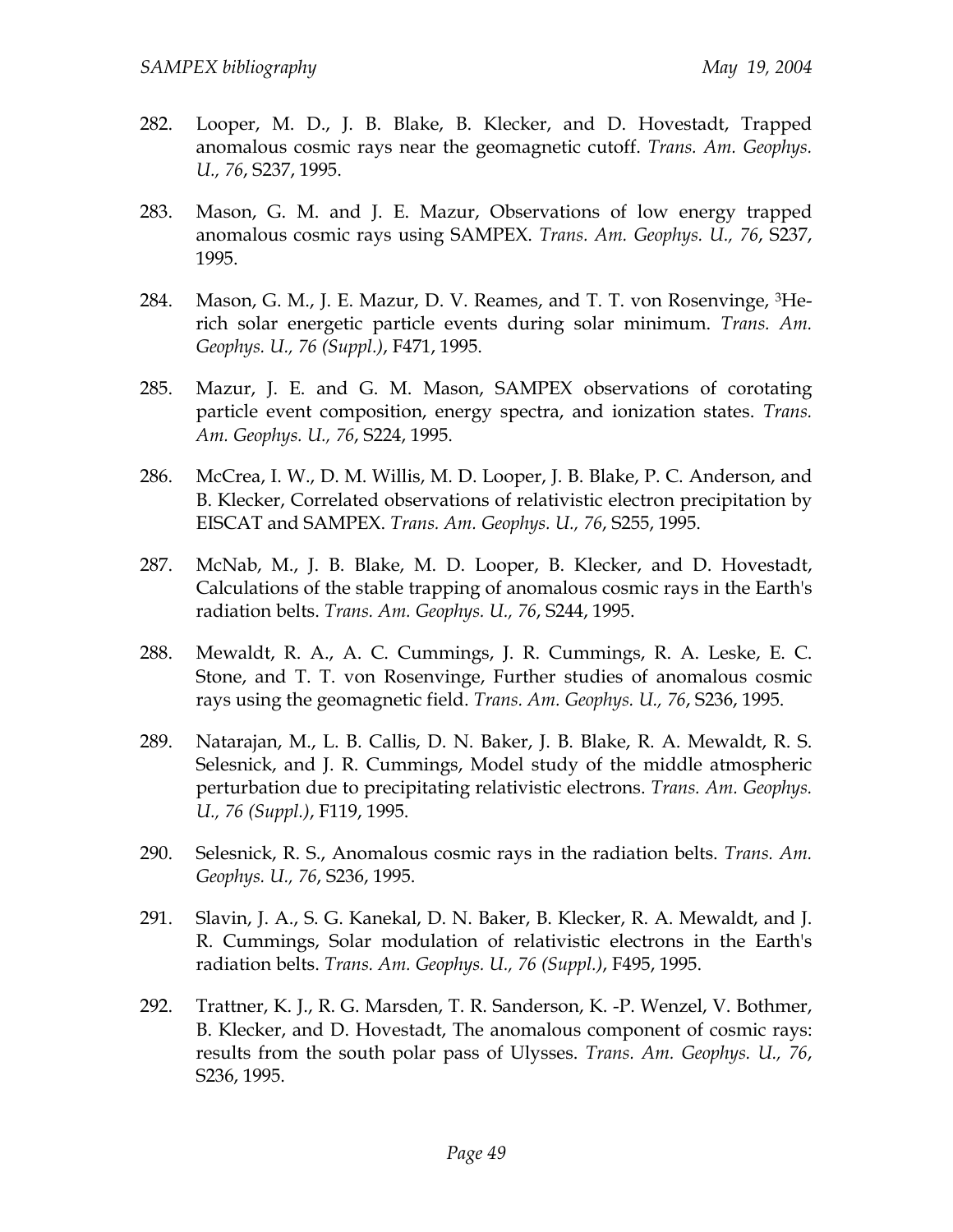- 293. Trattner, K. J., R. G. Marsden, T. R. Sanderson, K. -P. Wenzel, B. Klecker, and D. Hovestadt, Anomalous cosmic ray N, O, and Ne: latitudinal gradients from measurements at Ulysses and SAMPEX. *Trans. Am. Geophys. U., 76 (Suppl.)*, F457, 1995.
- 294. Turner, N., D. N. Baker, S. Kanekal, and J. B. Blake, Observations of energetic ions associated with the 21 February 1994 interplanetary shock event: Clementine. *Trans. Am. Geophys. U., 76 (Suppl.)*, F488, 1995.
- 295. Walpole, P. H., G. M. Mason, J. E. Mazur, D. J. Mabry, J. E. Stephens, R. Whitley, and D. C. Welch, High voltage power supply anomalies on the SAMPEX/LICA instrument due to geomagnetic activity. *Trans. Am. Geophys. U., 76 (Suppl.)*, F433, 1995.
- 296. Cummings, A. C., J. R. Cummings, R. A. Mewaldt, E. C. Stone, J. B. Blake, M. Fränz, B. Klecker, D. Hovestadt, W. R. Webber, G. M. Mason, J. E. Mazur, and T. T. von Rosenvinge, Observations of anomalous cosmic rays in the heliosphere from the SAMPEX, Ulysses, Voyager, and Pioneer spacecraft. *Adv. Space Res., 30th COSPAR Congress, Hamburg - June 1994*, 1994.
- 297. Klecker, B., Energetic particle environment in near-Earth orbit. *Adv. Space Res., 17(2)*, 37-45, 1994.
- 298. Mewaldt, R. A., SAMPEX observations of high-energy heavy ions in the magnetosphere. *Adv. Space Res., 30th COSPAR Assembly June 1994*, 1994.
- 299. Leske, R. A., A. C. Cummings, J. R. Cummings, R. A. Mewaldt, R. S. Selesnick, E. C. Stone, and T. T. von Rosenvinge, The charge state of solar energetic particles: preliminary results from MAST on SAMPEX. *Bull. A. P. S., 39*, 1122, 1994.
- 300. Mewaldt, R. A., A. C. Cummings, J. R. Cummings, R. A. Leske, R. S. Selesnick, E. C. Stone, and T. T. von Rosenvinge, Anomalous cosmic ray studies using the Earth's field as a magnetic rigidity filter. *Bull. A. P. S., 39*, 1140, 1994.
- 301. Klecker, B., D. Hovestadt, M. Scholer, H. Kästle, and J. B. Blake, Bestimmung der Ionenladung der Anomalen Komponente der kosmischen Strahlung mit HILT / SAMPEX. *Tagung Arbeitsgemeinschaft extraterrestrische Physik*, 1994.
- 302. Baker, D. N., Global coherence in the solar wind-magnetosphereionosphere system. *Trans. Am. Geophys. U., 75*, 1994.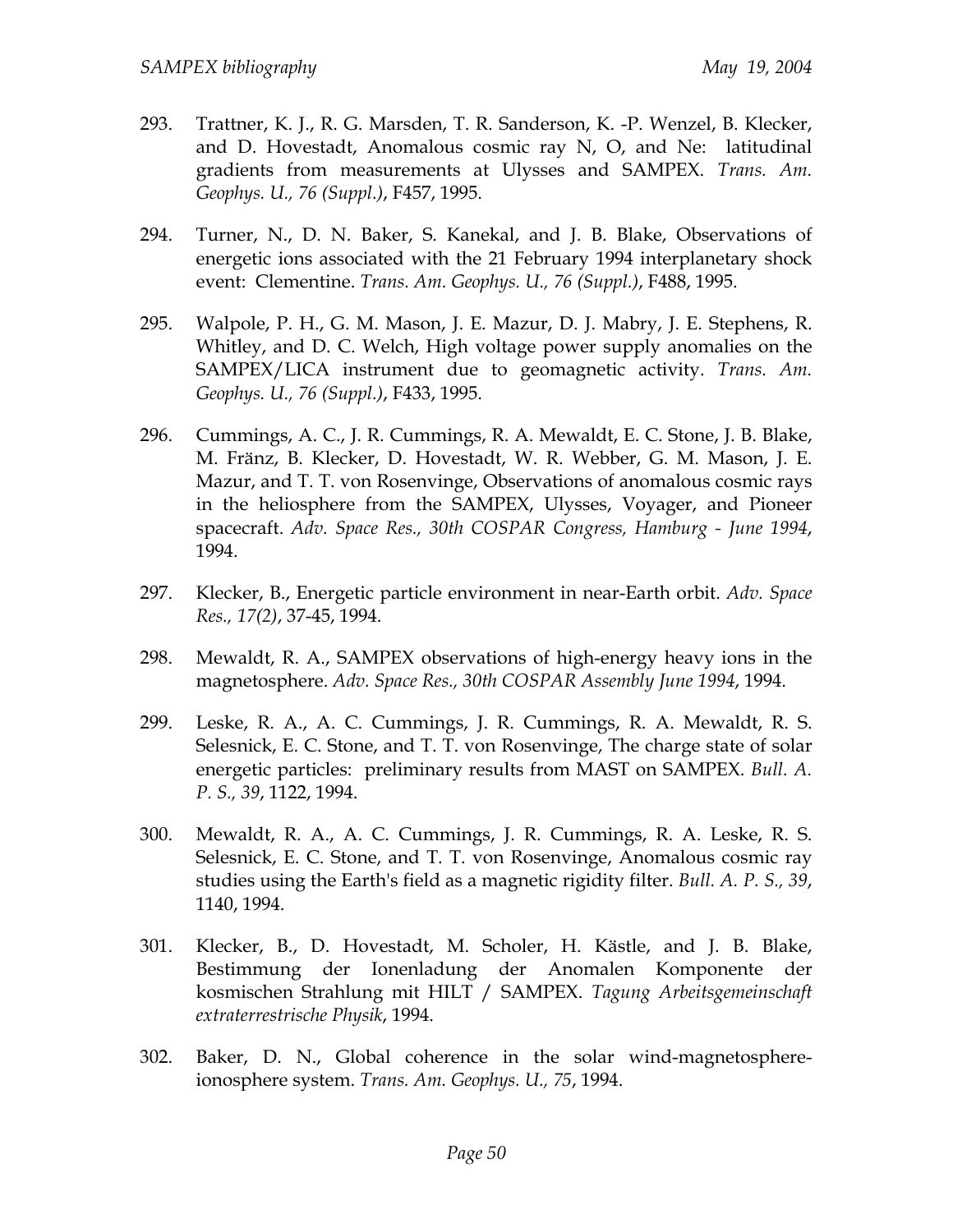- 303. Baker, D. N., A quantitative assessment of energy storage and release in the Earth's magnetotail. *Trans. Am. Geophys. U., 75 (Suppl)*, 1994.
- 304. Baker, D. N., J. B. Blake, and J. H. Adams, The charged particle telescope experiment on Clementine. *Trans. Am. Geophys. U., 75*, 1994.
- 305. Baker, D. N., J. B. Blake, L. B. Callis, S. Kanekal, B. Klecker, and R. A. Mewaldt, A synoptic view of the Earth's electron radiation belts: SAMPEX. *Trans. Am. Geophys. U., 75 (Suppl.)*, 545, 1994.
- 306. Baker, D. N., S. Kanekal, J. B. Blake, L. B. Callis, J. R. Cummings, R. A. Mewaldt, D. Hovestadt, and B. Klecker, Relativistic electron acceleration in the outer radiation belts: SAMPEX. *Trans. Am. Geophys. U., 75*, 301, 1994.
- 307. Baker, D. N., S. Kanekal, J. B. Blake, B. Klecker, and G. Rostoker, High energy magnetospheric particles and their effect on spacecraft observations. *Trans. Am. Geophys. U., 75*, 313, 1994.
- 308. Blake, J. B., The Van Allen radiation belts two newly observed populations. *Trans. Am. Geophys. U., 75*, 53, 1994.
- 309. Blake, J. B., M. K. Hudson, A. Kotelnikov, X. Li, J. R. Wygant, M. Temerin, I. Roth, S. Gussenhoven, R. A. Mewaldt, and J. R. Cummings, Shock injection of energetic ions into the Earth's magnetosphere. *Trans. Am. Geophys. U., 75, Suppl.*, 72, 1994.
- 310. Blake, J. B., M. Looper, D. N. Baker, B. Klecker, and D. Hovestadt, Observations of relativistic electron precipitation bursts by SAMPEX. *Trans. Am. Geophys. U., 75*, 301, 1994.
- 311. Blake, J. B., M. D. Looper, D. N. Baker, R. Nakamura, and B. Klecker, Very high temporal and spatial resolution measurements of the precipitation of relativistic electrons. *Trans. Am. Geophys. U., 75 (Suppl.)*, 541, 1994.
- 312. Cummings, A. C., J. R. Cummings, R. A. Mewaldt, E. C. Stone, B. Blake, M. Fränz, B. Klecker, D. Hovestadt, W. R. Webber, G. M. Mason, J. E. Mazur, and T. T. von Rosenvinge, Radial and latitudinal gradients of anomalous cosmic-ray oxygen from 1 to 60 AU. *Trans. Am. Geophys. U., 75*, 294, 1994.
- 313. Cummings, A. C., J. R. Cummings, R. A. Mewaldt, E. C. Stone, J. B. Blake, M. Fränz, B. Klecker, D. Hovestadt, W. R. Webber, G. M. Mason, J. E. Mazur, and T. T. von Rosenvinge, Radial and latitudinal gradients of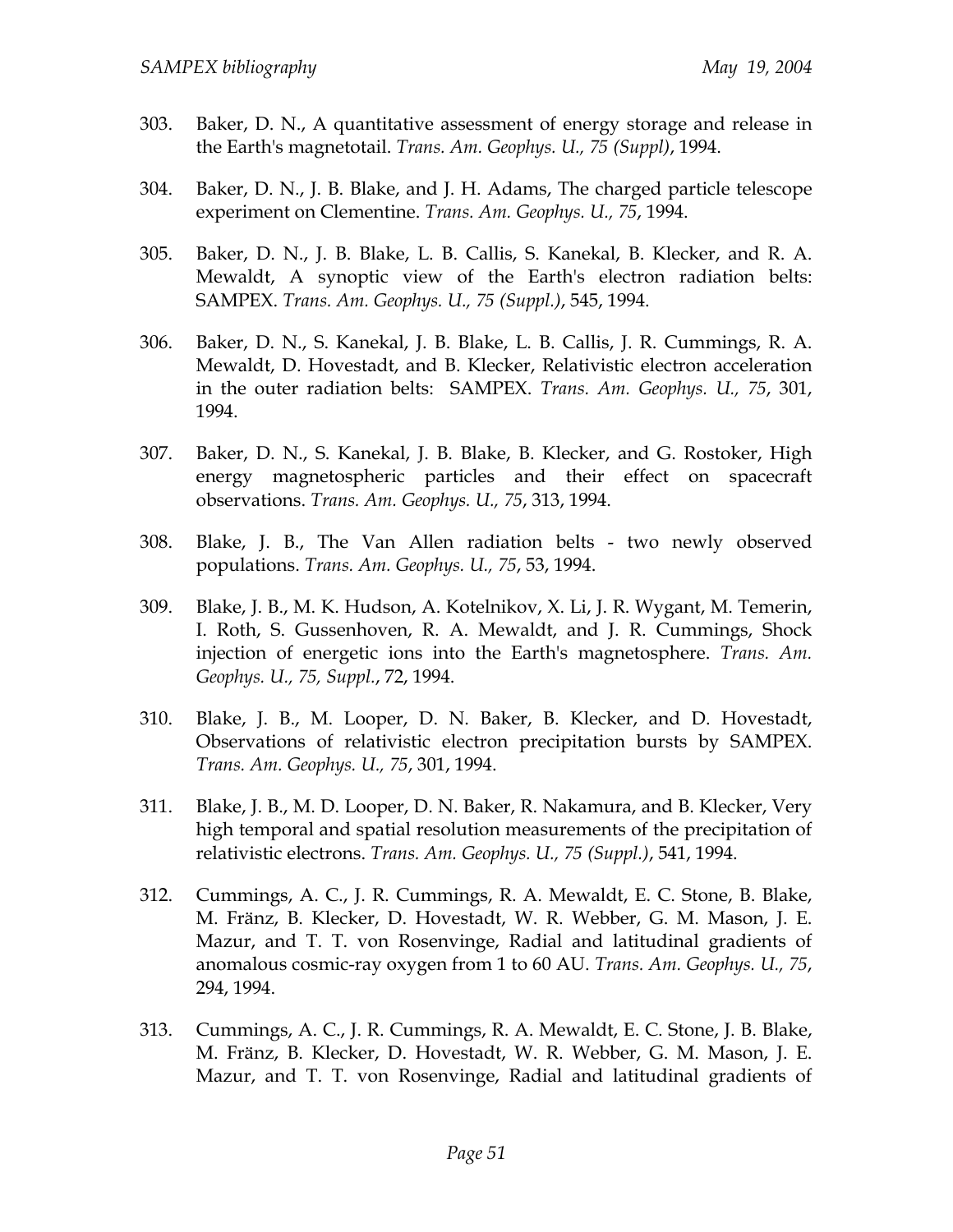anomalous cosmic-ray oxygen. *Trans. Am. Geophys. U., 75 (Suppl.)*, 513, 1994.

- 314. Cummings, J. R., A. C. Cummings, R. A. Mewaldt, R. S. Selesnick, E. C. Stone, and T. T. von Rosenvinge, MAST observations of high energy trapped helium nuclei. *Trans. Am. Geophys. U., 75*, 301, 1994.
- 315. Kamide, Y., R. Nakamura, J. C. Foster, D. N. Baker, A. J. Lazarus, and S. Kokubun, Energetic particle acceleration during the November 4, 1993 geomagnetic storm. *Trans. Am. Geophys. U., 75 (Suppl.)*, 538, 1994.
- 316. Kanekal, S., D. N. Baker, J. B. Blake, G. M. Mason, R. A. Mewaldt, and J. R. Cummings, Study of the polar cap extent using SAMPEX observations. *Trans. Am. Geophys. U., 75 (Suppl.)*, 571, 1994.
- 317. Kanekal, S., D. N. Baker, G. M. Mason, J. B. Blake, R. A. Mewaldt, and J. R. Cummings, Study of the polar cap extent using SAMPEX sensors. *Trans. Am. Geophys. U., 75*, 306, 1994.
- 318. Klecker, B., D. Hovestadt, M. Scholer, B. Blake, M. C. McNab, G. M. Mason, and J. E. Mazur, Determination of the ionic charge of the anomalous component of cosmic rays with SAMPEX. *Trans. Am. Geophys. U., 75*, 294, 1994.
- 319. Leske, R. A., A. C. Cummings, J. R. Cummings, R. A. Mewaldt, E. C. Stone, and T. T. von Rosenvinge, Measurements of the ionic charge states of solar energetic particles using the geomagnetic field. *Trans. Am. Geophys. U., 75 (Suppl.)*, 534, 1994.
- 320. Looper, M. D., J. B. Blake, B. Klecker, and D. Hovestadt, SAMPEX HILT observations of geomagnetically trapped anomalous cosmic rays. *Trans. Am. Geophys. U., 75 (Suppl.)*, 542, 1994.
- 321. Looper, M. D., R. A. Mewaldt, J. R. Cummings, R. S. Selesnick, D. N. Baker, and J. B. Blake, SAMPEX observations of deuterium in the inner magnetosphere. *Trans. Am. Geophys. U., 75*, 301, 1994.
- 322. Mason, G. M., J. E. Mazur, D. C. Hamilton, B. Klecker, D. Hovestadt, R. A. Leske, and R. A. Mewaldt, Energy spectra of solar particle events rich in heavy ions observed with SAMPEX. *Trans. Am. Geophys. U., 75*, 288, 1994.
- 323. Mason, G. M., J. E. Mazur, M. Looper, and J. R. Cummings, Charge state measurements of solar energetic particles observed with SAMPEX. *Trans. Am. Geophys. U., 75 (Suppl)*, 516, 1994.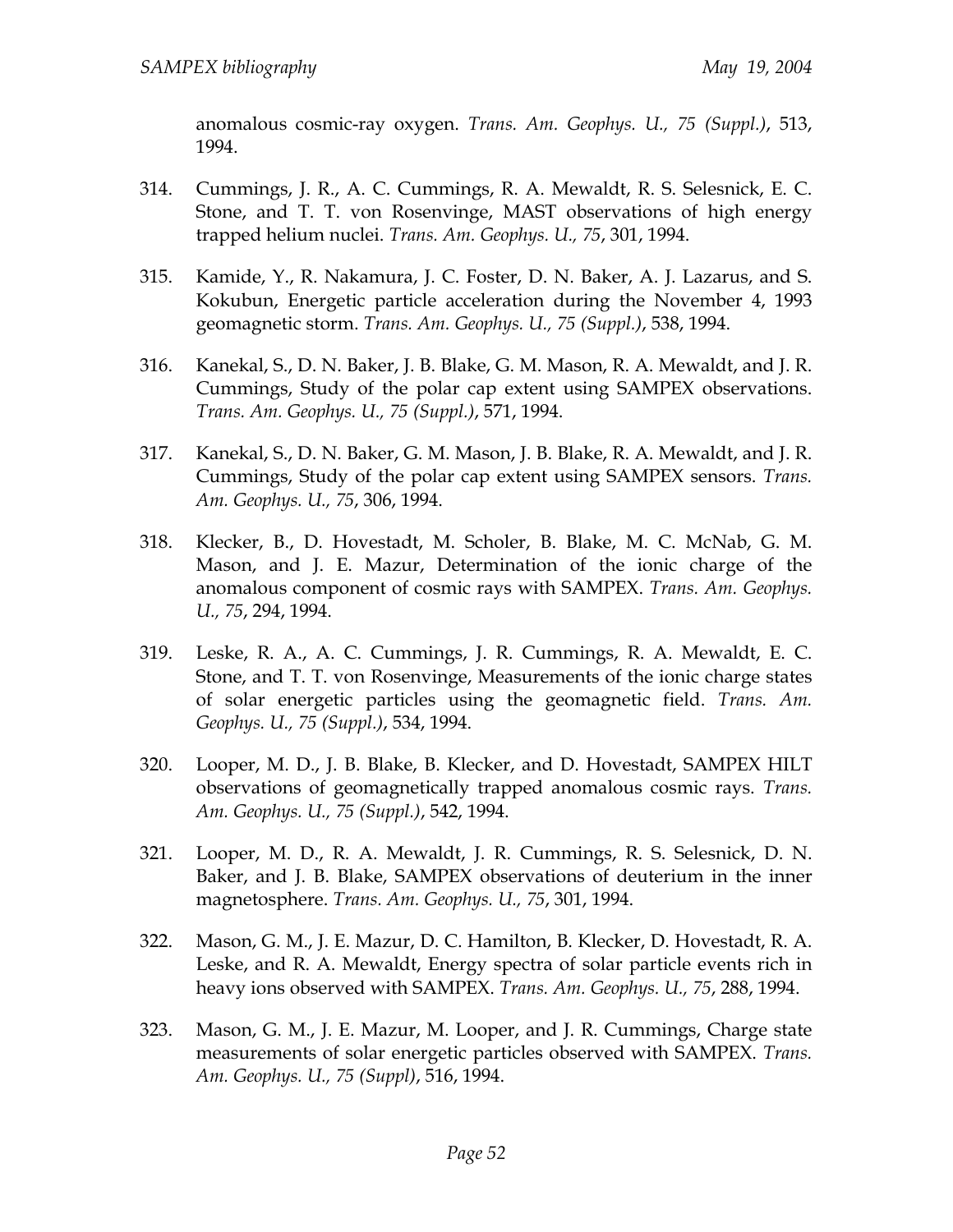- 324. Mazur, J. E., G. M. Mason, and D. C. Hamilton, Precipitating ions observed with SAMPEX during geomagnetic storms. *Trans. Am. Geophys. U., 75*, 301, 1994.
- 325. Mazur, J. E., G. M. Mason, and D. C. Hamilton, Corotating ion events at 1 AU: SAMPEX observations during the Ulysses approach to the south solar pole. *Trans. Am. Geophys. U., 75 (Suppl.)*, 516, 1994.
- 326. McCrea, I. W., D. M. Willis, M. D. Looper, J. B. Blake, and B. Klecker, Correlated observations of relativistic electron precipitation by EISCAT and SAMPEX. *Trans. Am. Geophys. U., 75 (Suppl.)*, 541, 1994.
- 327. Mewaldt, R. A., "Anomalous" solar energetic particles accelerated at the solar wind termination shock. *Trans. Am. Geophys. U., 75*, 294, 1994.
- 328. Mewaldt, R. A., A. C. Cummings, J. R. Cummings, R. A. Leske, E. C. Stone, and T. T. von Rosenvinge, Studies of anomalous cosmic rays using the Earth's field as a magnetic rigidity filter. *Trans. Am. Geophys. U., 75 (Suppl.)*, 534, 1994.
- 329. Selesnick, R. S., A. C. Cummings, J. R. Cummings, R. A. Mewaldt, E. C. Stone, and T. T. von Rosenvinge, Observations and theory of geomagnetically trapped anomalous cosmic rays. *Trans. Am. Geophys. U., 75*, 301, 1994.
- 330. Selesnick, R. S., J. R. Cummings, R. A. Mewaldt, E. C. Stone, J. B. Blake, and M. D. Looper, Modeling the production of geomagnetically trapped helium and hydrogen isotopes. *Trans. Am. Geophys. U., 75 (Suppl.)*, 542, 1994.
- 331. Trattner, K. J., G. M. R., T. R. Sanderson, K. -P. Wenzel, B. Klecker, and D. Hovestadt, The anomalous component of cosmic rays: oxygen latitudinal gradient. *Trans. Am. Geophys. U., 75 (Suppl.)*, 516, 1994.
- 332. Baker, D. N., T. I. Pulkkinen, and R. L. McPherron, Time-dependent magnetic mapping and current system evolution during substorms: CDAW-9. *7th IAGA Scientific Assembly*, 1993.
- 333. Cummings, A. C., J. R. Cummings, R. A. Mewaldt, E. C. Stone, and T. T. von Rosenvinge, The Return of the Anomalous Cosmic Ray Component in 1992. *Bull. A.P.S., 38*, 947, 1993.
- 334. Leske, R. A., A. C. Cummings, J. R. Cummings, R. A. Mewaldt, R. S. Selesnick, E. C. Stone, and T. T. von Rosenvinge, The Isotopic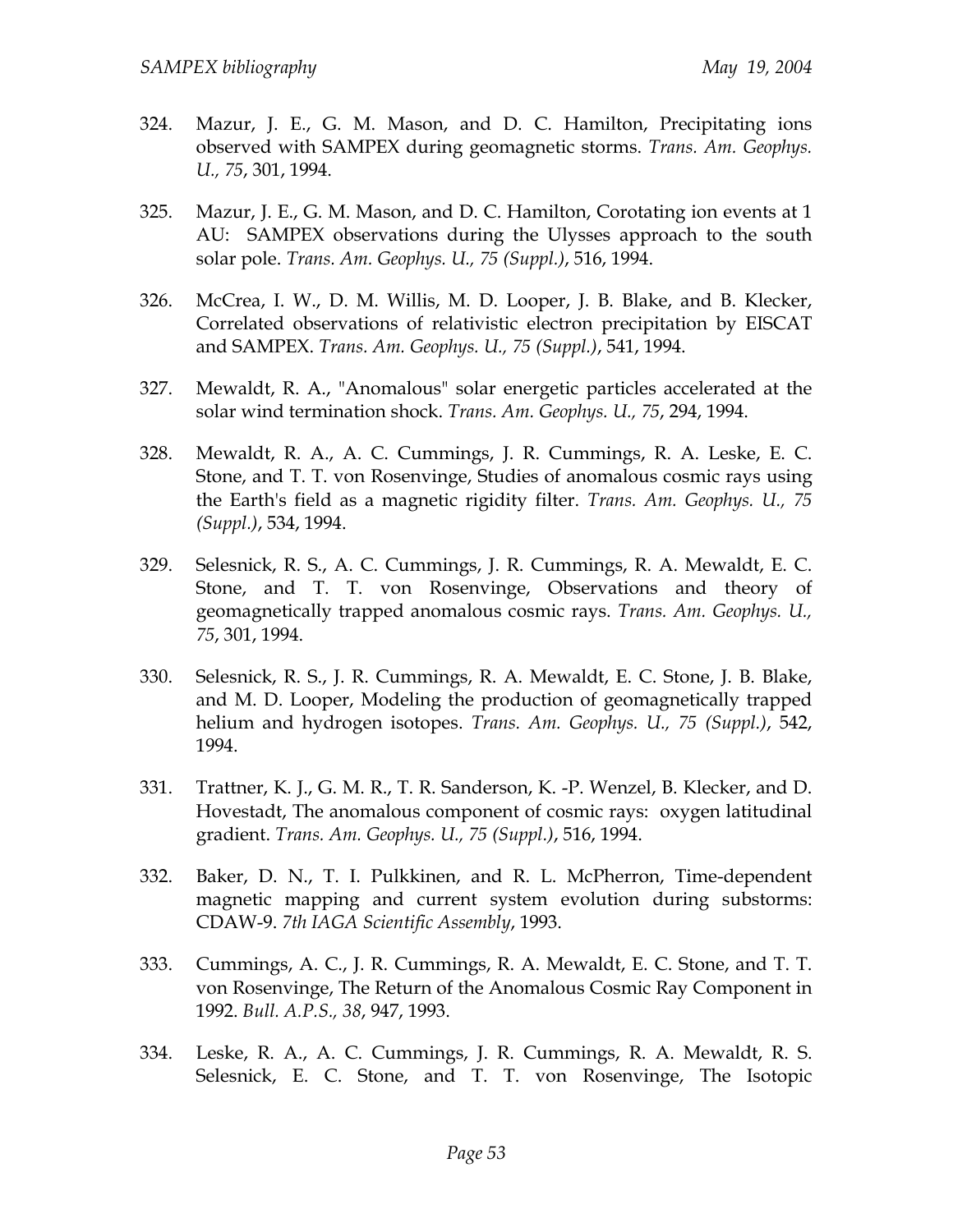Composition of Galactic Cosmic Rays: Preliminary Results from SAMPEX. *Bull. A.P.S., 38*, 948, 1993.

- 335. Mewaldt, R. A., A. C. Cummings, J. R. Cummings, R. S. Selesnick, E. C. Stone, and T. T. von Rosenvinge, Observations of Anomalous Cosmic Rays Trapped in the Magnetosphere. *Bull. A.P.S., 38*, 948, 1993.
- 336. Selesnick, R. S., A. C. Cummings, J. R. Cummings, R. A. Leske, R. A. Mewaldt, E. C. Stone, and T. T. von Rosenvinge, Measurements of Solar Energetic Particle Isotopes during the Large Flares of October and November 1992. *Bull. A.P.S., 38*, 948, 1993.
- 337. Callis, L. B., R. E. Boughner, D. N. Baker, M. Natarajan, R. E. Mewaldt, and J. R. Cummings, Relativistic Electrons Observed by the PET Instrument Aboard SAMPEX: Relevance to the Middle Atmosphere. *European Geophysical Society*, 1993.
- 338. Baker, D. N., Highly relativistic electrons: their morphology and effect on the middle atmosphere. *IAGA 7th Scientific Assembly*, 1993.
- 339. Baker, D. N., The inner magnetosphere. *IAGA 7th Scientific Assembly, August 8-20, 1993*, 1993.
- 340. Baker, D. N., S. Kanekal, J. B. Blake, J. R. Cummings, R. Mewaldt, E. C. Stone, and L. B. Callis, New energetic particle measurements at low altitudes: SAMPEX results. *IAGA Conference, 8-20 August 1993*, 1993.
- 341. Klecker, B., D. Hovestadt, M. Scholer, J. B. Blake, D. Mabry, and G. M. Mason, The Ionic Charge State of Anomalous Cosmic Ray Ions: First Results from HILT / SAMPEX. *Proc. 23rd Internat. Cosmic Ray Conf. (Calgary), 3*, 427, 1993.
- 342. Klecker, B., D. Hovestadt, M. Scholer, J. B. Blake, D. Mabry, and G. M. Mason, Observations of Anomalous Cosmic Rays at 1 AU in Solar Cycle 22. *Proc. 23rd Internat. Cosmic Ray Conf. (Calgary), 3*, 408, 1993.
- 343. Mason, G. M., J. E. Mazur, and D. C. Hamilton, Heavy Ion Mass Composition in 3He-rich Solar Particle Events. *Proc. 23rd Internat. Cosmic Ray Conf. (Calgary), 3*, 378, 1993.
- 344. Mazur, J. E., G. M. Mason, B. Klecker, D. Hovestadt, J. B. Blake, J. R. Cummings, R. S. Selesnick, and R. A. Mewaldt, The Energy Spectra and Abundances of Heavy Ions Measured with SAMPEX in the Large Solar Energetic Particle Events of October and November 1992. *Proc. 23rd Internat. Cosmic Ray Conf. (Calgary), 3*, 383, 1993.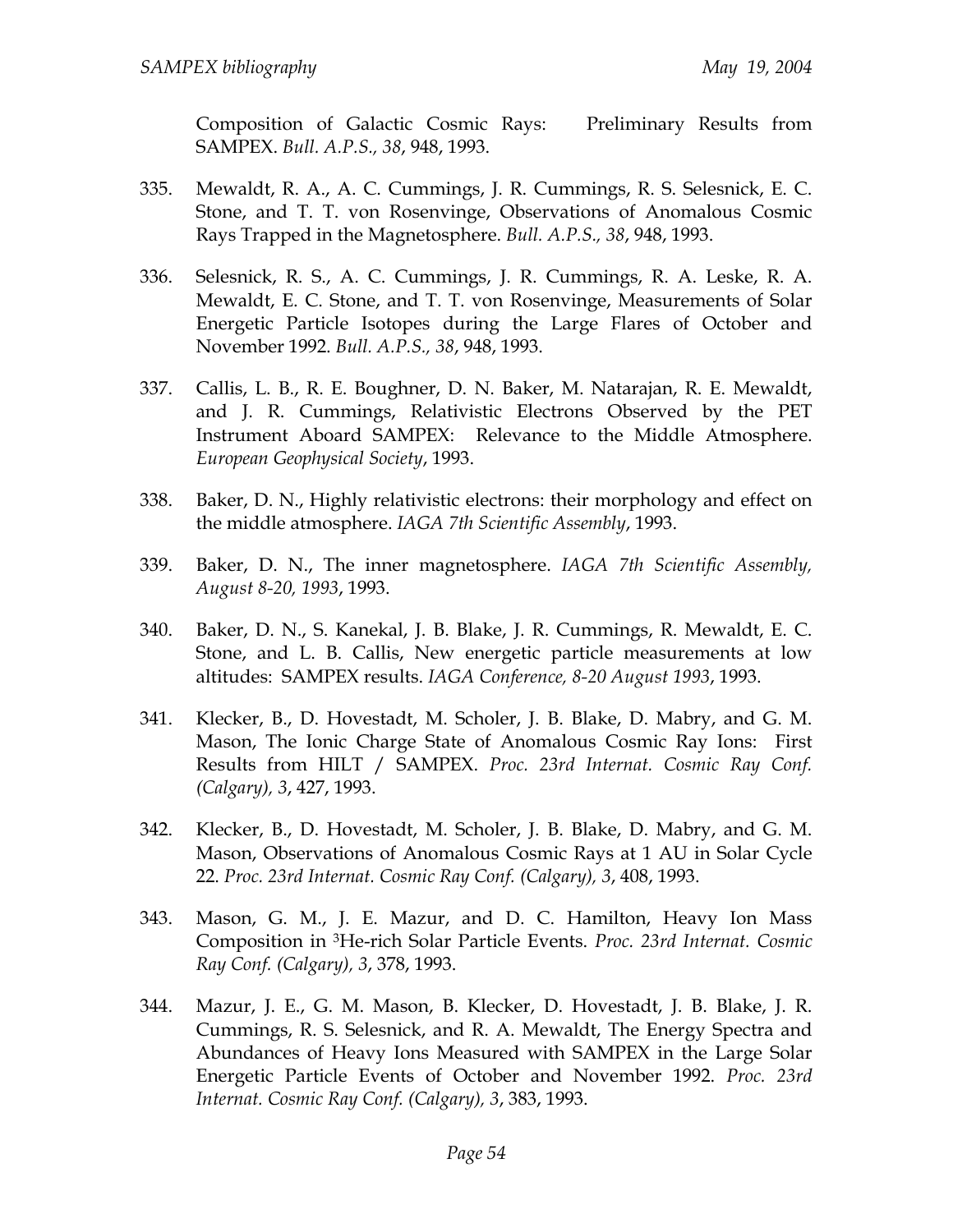- 345. Klecker, B., D. Hovestadt, M. Scholer, J. B. Blake, and G. M. Mason, Untersuchungen zur Anomalen Komponente der kosmischen Strahlung in der Abnehmenden Phase des Sonnenzyklus 22 mit SAMPEX. *Tagung Arbeitsgemeinschaft extraterrestrische Physik*, 1993.
- 346. Baker, D. N., S. Kanekal, J. B. Blake, L. B. Callis, J. R. Cummings, R. A. Mewaldt, E. C. Stone, G. M. Mason, and D. C. Hamilton, Trapped and Precipitating Magnetospheric Particle Measurements at Mid- and High-Latitudes: SAMPEX. *Trans. A.G.U., 74*, 239, 1993.
- 347. Baker, D. N., G. M. Mason, O. Figueroa, G. Colon, J. G. Watzin, and R. M. Aleman, An Overview of the SAMPEX Mission. *Trans. A.G.U., 74*, 236, 1993.
- 348. Callis, L. B., R. E. Boughner, D. N. Baker, J. B. Blake, R. A. Mewaldt, J. R. Cummings, and M. Natarajan, Relativistic Electrons as Observed on SAMPEX: Relevance to Magnetosphere-Middle Atmosphere Coupling. *Trans. A.G.U., 74*, 239, 1993.
- 349. Cummings, A. C., J. R. Cummings, R. A. Mewaldt, E. C. Stone, and T. T. von Rosenvinge, The 1992 Return of the Anomalous Cosmic Ray Component at 1 AU. *Trans. A.G.U., 74*, 239, 1993.
- 350. Cummings, J. R., A. C. Cummings, R. A. Mewaldt, R. S. Selesnick, E. C. Stone, D. N. Baker, T. T. von Rosenvinge, J. B. Blake, and L. B. Callis, PET: A Proton/Electron Telescope for Studies of Magnetospheric, Solar, and Galactic Particles. *Trans. A.G.U., 74*, 236, 1993.
- 351. Cummings, J. R., A. C. Cummings, R. A. Mewaldt, R. S. Selesnick, E. C. Stone, and T. T. von Rosenvinge, New Evidence for Anomalous Cosmic Rays Trapped in the Magnetosphere: Results from MAST. *Trans. A.G.U., 74*, 239, 1993.
- 352. Fatig, M. and N. Wilkerson, CSLP: Cooperative Satellite Learning Project, a Partnership in Education using the Solar, Anomalous, and Magnetospheric Particle Explorer (SAMPEX). *Trans. A.G.U., 74*, 237, 1993.
- 353. Klecker, B., D. Hovestadt, M. Scholer, J. B. Blake, and D. Mabry, HILT: A Heavy Ion Large Area Proportional Counter Telescope for Solar and Anomalous Cosmic Rays. *Trans. A.G.U., 74*, 236, 1993.
- 354. Klecker, B., D. Hovestadt, M. Scholer, J. B. Blake, D. Mabry, and G. M. Mason, On the Reappearance of the Anomalous Component of Cosmic Rays at 1 AU in 1992. *Trans. A.G.U., 74*, 239, 1993.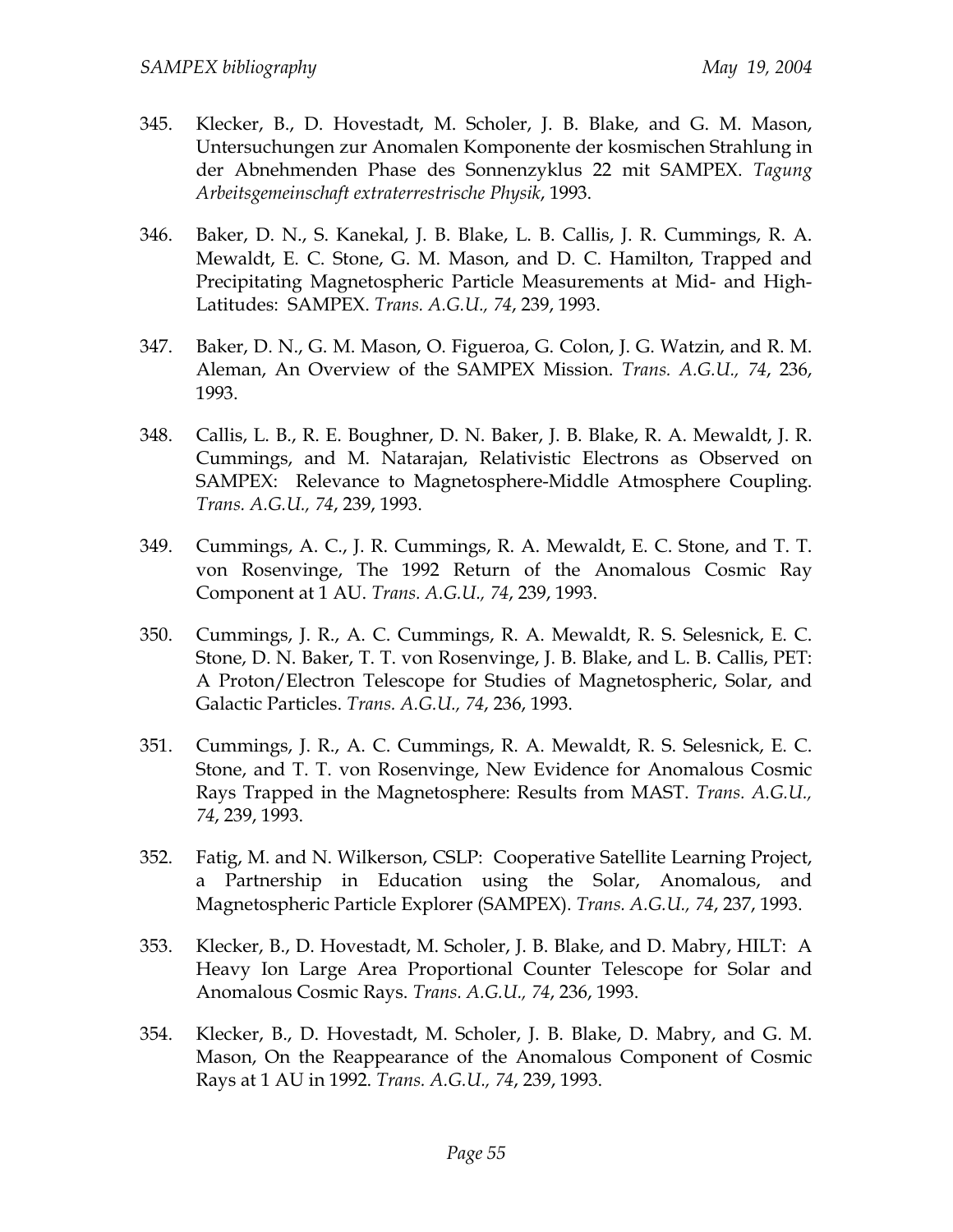- 355. Leske, R. A., A. C. Cummings, J. R. Cummings, R. A. Mewaldt, R. S. Selesnick, E. C. Stone, and T. T. von Rosenvinge, Early Results on the Isotopic Composition of Galactic Cosmic Rays from SAMPEX. *Trans. A.G.U., 74*, 237, 1993.
- 356. Mason, G. M., D. C. Hamilton, and J. E. Mazur, LEICA: A Low Energy Ion Mass Composition Analyzer for the Study of Solar and Magnetospheric Heavy Ions. *Trans. A.G.U., 74*, 236, 1993.
- 357. Mason, G. M., J. E. Mazur, and D. C. Hamilton, Heavy Ion Mass Composition in 3He-rich Flares Observed on SAMPEX. *Trans. A.G.U., 74*, 236, 1993.
- 358. Mazur, J. E., G. M. Mason, D. C. Hamilton, B. Klecker, D. Hovestadt, J. B. Blake, J. R. Cummings, R. S. Selesnick, and R. A. Mewaldt, The Energy Spectra and Abundances of Heavy Ions Measured with SAMPEX in the Large Solar Flares of October and November 1992. *Trans. A.G.U., 74*, 236, 1993.
- 359. Mewaldt, R. A., A. C. Cummings, J. R. Cummings, T. L. Garrard, R. A. Leske, R. S. Selesnick, E. C. Stone, and T. T. von Rosenvinge, MAST: A Mass Spectrometer Telescope for Studies of the Isotopic Composition of Solar, Anomalous, and Galactic Cosmic Rays. *Trans. A.G.U., 74*, 236, 1993.
- 360. Nealy, J. E., L. B. Callis, R. E. Boughner, M. Natarajan, D. N. Baker, J. R. Cummings, and R. A. Mewaldt, A Comparison of Proton and Electron Effects on the Middle Atmosphere for Strong Proton Events in Late 1989 and 1992. *Trans. A.G.U., 74*, 81, 1993.
- 361. Selesnick, R. S., A. C. Cummings, J. R. Cummings, R. A. Leske, R. A. Mewaldt, E. C. Stone, and T. T. von Rosenvinge, The Isotopic Composition of Solar Energetic Particles During the Large Solar Flares of October and November 1992. *Trans. A.G.U., 74*, 237, 1993.
- 362. Baker, D. N., J. B. Blake, L. B. Callis, J. R. Cummings, S. Kanekal, B. Klecker, and R. A. Mewaldt, Relativistic electron acceleration and decay time scales in the inner and outer radiation belts: SAMPEX. *Trans. Am. Geophys. U., 74*, 516, 1993.
- 363. Blake, J. B., R. A. Mewaldt, J. R. Cummings, R. S. Selesnick, D. N. Baker, R. Nakamura, and B. Klecker, High temporal and spatial resolution measurements of the precipitation of relativistic electrons. *Trans. Am. Geophys. U., 74*, 516, 1993.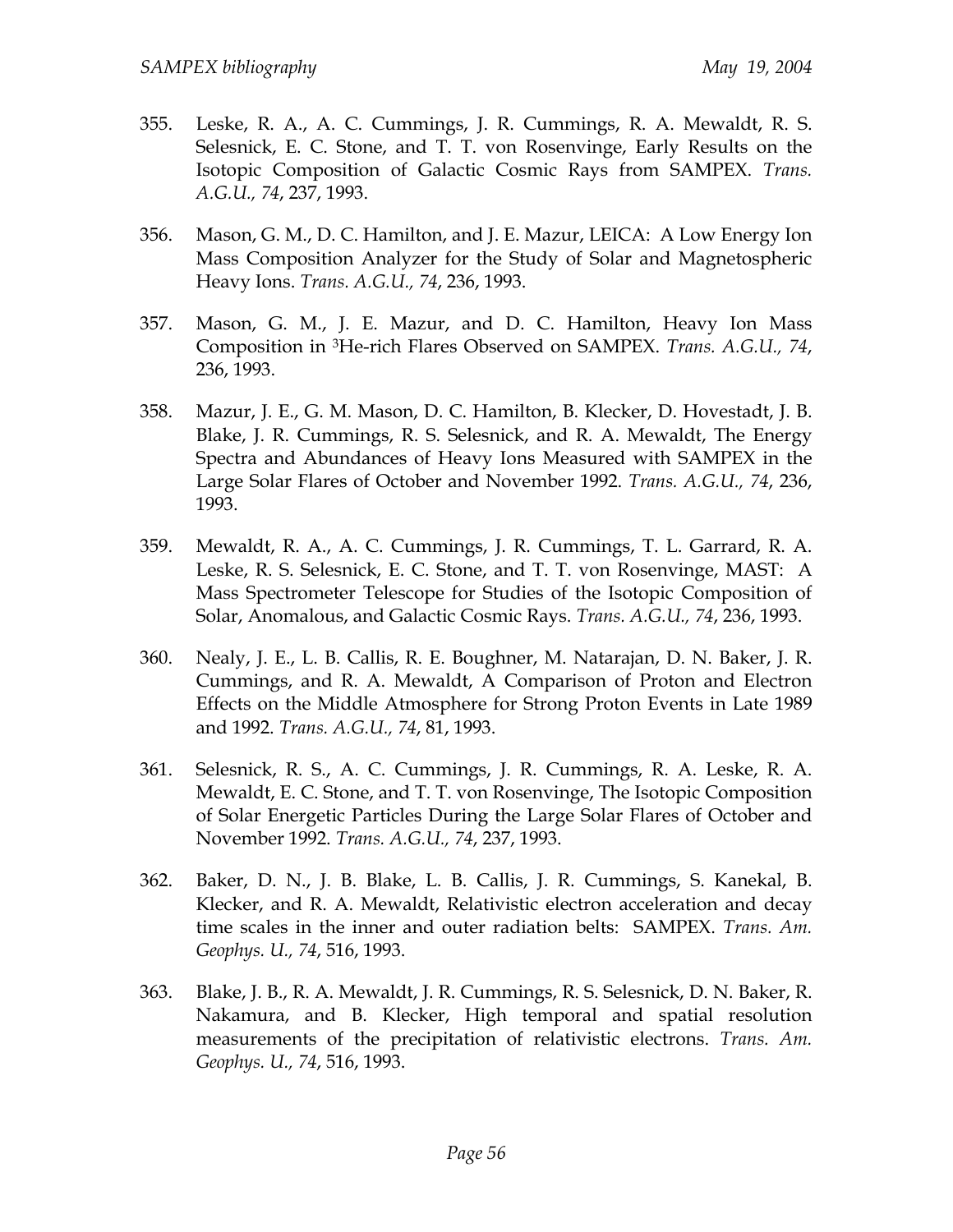- 364. Boughner, R. E., L. B. Callis, D. N. Baker, J. B. Blake, R. A. Mewaldt, J. R. Cummings, R. S. Selesnick, and S. Kanekal, A near-space and middle atmospheric coupling mechanism: an evaluation using SAMPEX data. *Trans. Am. Geophys. U., 74*, 474, 1993.
- 365. Callis, L. B., R. E. Boughner, D. N. Baker, J. B. Blake, R. A. Mewaldt, J. R. Cummings, and M. Natarajan, Relativistic electrons as observed by SAMPEX: relevance to magnetosphere-middle atmospheric coupling. *Trans. Am. Geophys. U., 74*, 1993.
- 366. Cummings, J. R., A. C. Cummings, R. A. Mewaldt, R. S. Selesnick, E. C. Stone, and T. T. von Rosenvinge, SAMPEX observations of high energy trapped helium nuclei. *Trans. Am. Geophys. U., 74*, 517, 1993.
- 367. Goldberg, R. A., D. N. Baker, F. A. Herrero, and L. Goembel, Joule heating in the mesosphere due to highly relativistic electron precipitation (HRE) events. *Trans. Am. Geophys. U., 74*, 1993.
- 368. Hamilton, D. C., G. M. Mason, J. E. Mazur, and J. B. Blake, Low altitude equatorial ions from the ring current observed on SAMPEX. *Trans. Am. Geophys. U., 74*, 510, 1993.
- 369. Kanekal, S., D. N. Baker, G. M. Mason, J. B. Blake, R. A. Mewaldt, and J. R. Cummings, Study of the polar cap boundary using SAMPEX sensors. *Trans. Am. Geophys. U., 74*, 503, 1993.
- 370. Looper, M. D., R. A. Mewaldt, J. R. Cummings, R. S. Selesnick, D. N. Baker, and J. B. Blake, Continuing observations of ultra-relativistic electrons injected into the magnetosphere by the SSC of 24 March 1991. *Trans. Am. Geophys. U., 74*, 516, 1993.
- 371. Mason, G. M., J. E. Mazur, D. C. Hamilton, B. Klecker, and D. Hovestadt, Solar energetic particle events rich in heavy ions observed with SAMPEX. *Trans. Am. Geophys. U., 74*, 491, 1993.
- 372. Mazur, J. E., G. M. Mason, D. C. Hamilton, and J. B. Blake, Low energy trapped anomalous cosmic rays observed with SAMPEX. *Trans. Am. Geophys. U., 74*, 517, 1993.
- 373. Mewaldt, R. A., A. C. Cummings, J. R. Cummings, R. S. Selesnick, E. C. Stone, and T. T. von Rosenvinge, The trapping of anomalous cosmic rays. *Trans. Am. Geophys. U.*, 1993.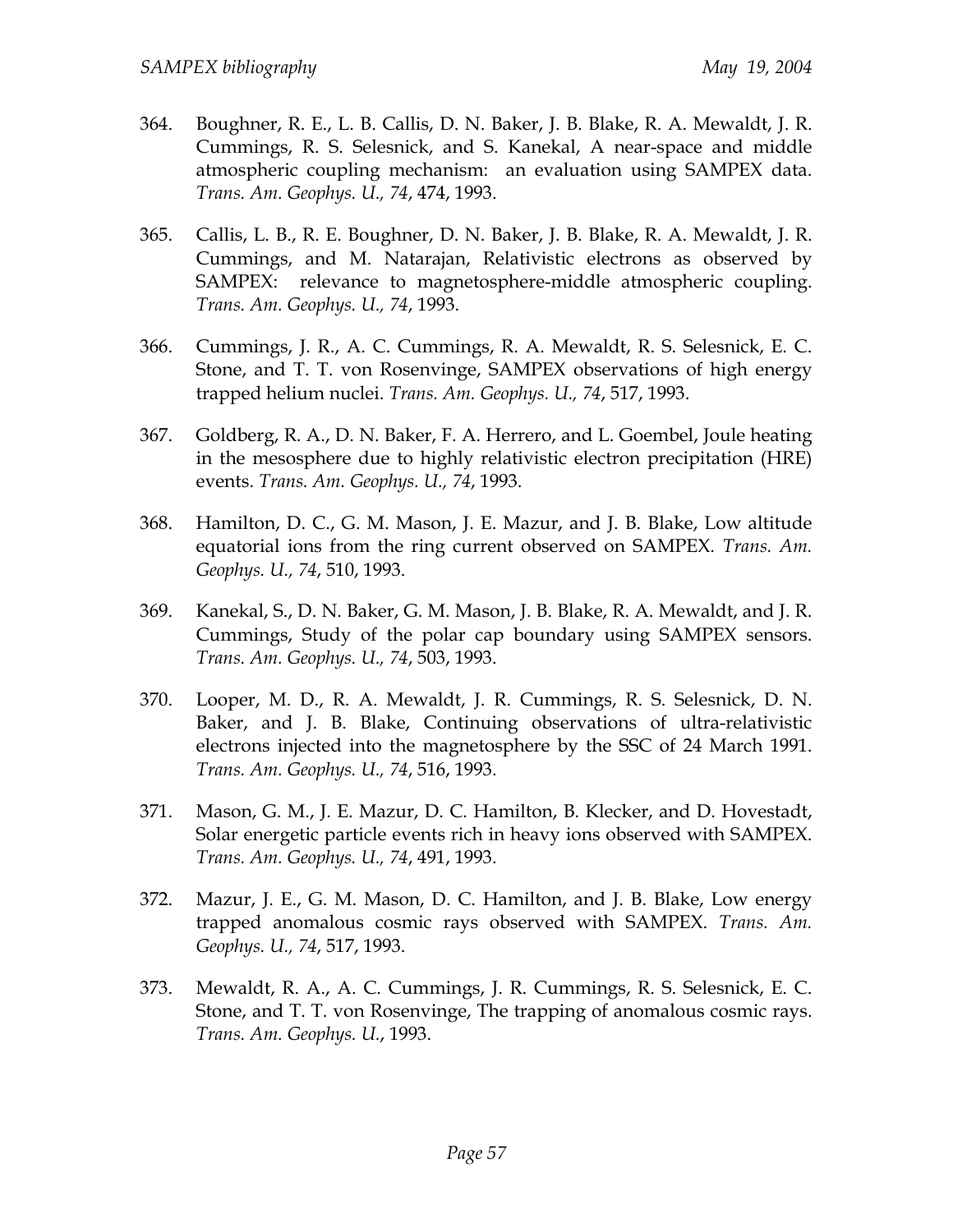- 374. Nakamura, R., D. N. Baker, S. Kanekal, J. B. Blake, B. Klecker, and J. R. Cummings, Relativistic electron precipitation bursts observed by SAMPEX. *Trans. Am. Geophys. U., 74*, 516, 1993.
- 375. Selesnick, R. S., A. C. Cummings, J. R. Cummings, R. A. Mewaldt, E. C. Stone, and T. T. von Rosenvinge, Angular distribution and energy spectra of geomagnetically trapped anomalous cosmic rays. *Trans. Am. Geophys. U., 74*, 517, 1993.
- 376. Baker, D. N., R. A. Goldberg, F. A. Herrero, J. B. Blake, and L. B. Callis, The role of relativistic magnetospheric electrons in solar-terrestrial coupling, initial results from STEP facilities and campaigns. *5th COSPAR Symposium, 24-28 August 1992*, 1992.
- 377. Mason, G. M., D. N. Baker, J. B. Blake, L. B. Callis, D. C. Hamilton, D. Hovestadt, B. Klecker, R. A. Mewaldt, M. Scholer, E. C. Stone, and T. T. von Rosenvinge, The Solar, Anomalous, and Magnetospheric Particle Explorer (SAMPEX): NASA's first small explorer mission. *Adv. Space Res., (September 1992)*, 1992.
- 378. Cooper, J. F. and D. N. Baker, Magnetospheric models for electron acceleration and transport in the heliosphere. *COSPAR 29th Plenary Meeting, 28 August - 5 September 1992*, 1992.
- 379. Baker, D. N., R. D. Belian, and J. B. Blake, Solar cycle variability of energetic particles in the outer magnetosphere. *Trans. Am. Geophys. U., 73*, 1992.
- 380. Cummings, J. R., T. L. Garrard, R. A. Mewaldt, R. S. Selesnick, E. C. Stone, and T. T. von Rosenvinge, New Observations of Trapped Heavy Ions above 15 MeV/nucleon. *Trans. Am. Geophys. U., 73*, 460, 1992.
- 381. Kanekal, S., D. N. Baker, T. T. von Rosenvinge, J. B. Blake, L. B. Callis, A. C. Cummings, J. R. Cummings, T. L. Garrard, R. A. Mewaldt, R. S. Selesnick, and E. C. Stone, New Relativistic Electron Measurements at Low Altitudes: SAMPEX results. *Trans. Am. Geophys. U., 73*, 1992.
- 382. Klecker, B., D. Hovestadt, M. Scholer, J. B. Blake, and G. M. Mason, Investigation of the Anomalous Component of Cosmic Rays in the Declining Phase of Solar Cycle 22. *Trans. Am. Geophys. U., 73*, 442, 1992.
- 383. Mewaldt, R. A., A. C. Cummings, J. R. Cummings, T. L. Garrard, R. S. Selesnick, E. C. Stone, D. N. Baker, T. T. von Rosenvinge, and J. B. Blake, Search for Remnants of the Ultra-relativistic Electrons Injected into the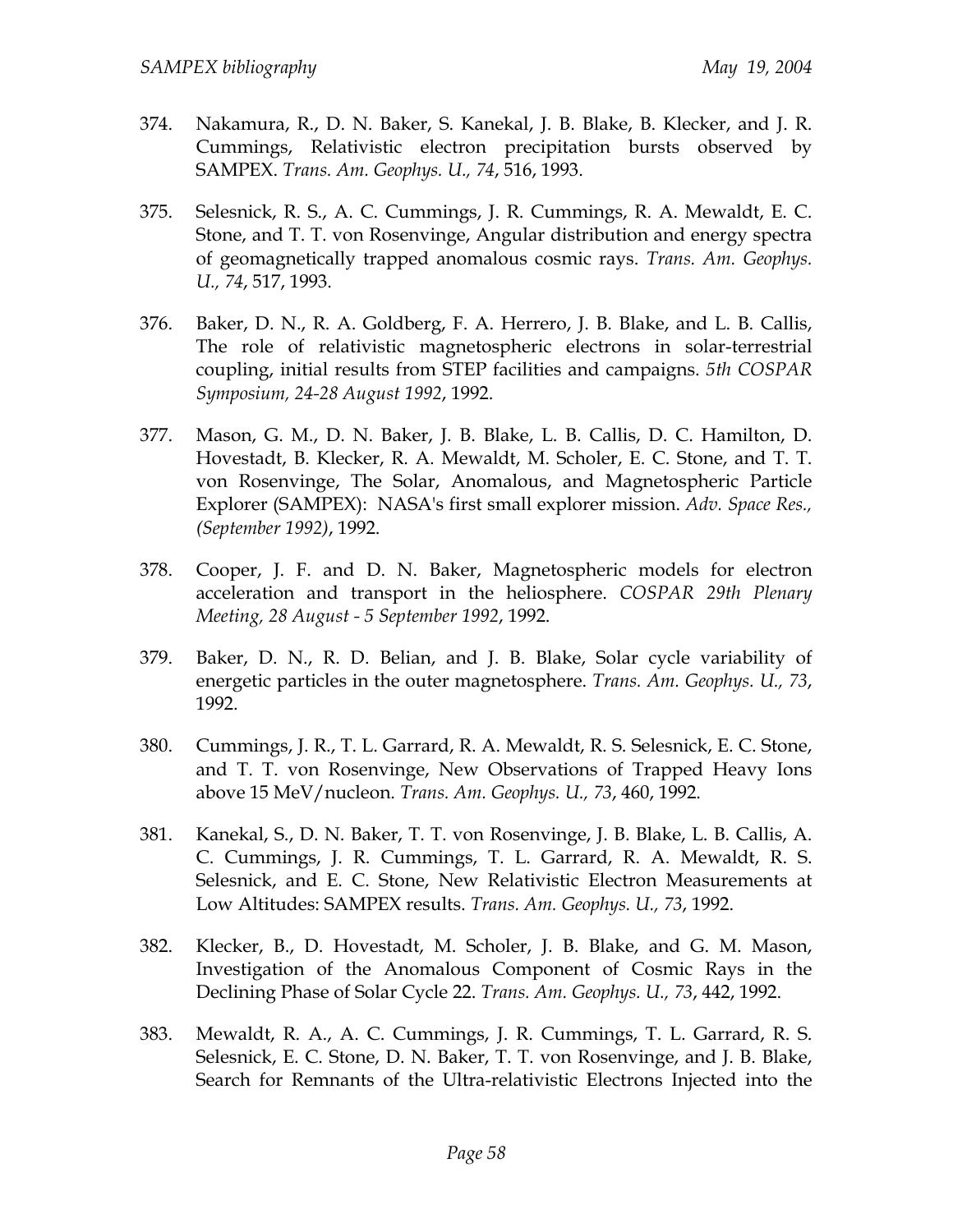Magnetosphere by the SSC of 24 March 1991. *Trans. Am. Geophys. U., 73*, 460, 1992.

384. Mason, G. M., D. N. Baker, J. B. Blake, L. B. Callis, D. C. Hamilton, D. Hovestadt, B. Klecker, R. A. Mewaldt, M. Scholer, E. C. Stone, and T. T. von Rosenvinge, SAMPEX Mission Overview. *Adv. Space Res., (August 1990)*, 1990.

## **4) Workshops/symposia**

- 1. Mazur, J. E., J. B. Blake, P. L. Slocum, M. K. Hudson, and G. M. Mason, *The Creation of New Radiation Belts Associated With Solar Energetic Particle Events and Interplanetary Shocks*, in *Chapman Conference on Solar Energetic Plasmas and Particles*. 2004, Univ. of Turku: Turku, Finland.
- 2. Labrador, A. W., R. A. Leske, S. Kanekal, B. Klecker, M. D. Looper, J. E. Mazur, and R. A. Mewaldt, *Ionic charge states in gradual SEP events*, in *ACE/RHESSI/WIND workshop*. 2003, U Mich/LANL: Taos, NM.
- 3. Mazur, J. E., G. M. Mason, M. Popecki, E. Möbius, L. Kistler, B. Klecker, and A. Bogdanov, *Ionization states of heavy ions in large solar particle events: implications for modeling*, in *MURI Workshop on the Coupling of SEP models to heliospheric models*. 2003, University of Arizona: Tucson, Arizona.
- 4. Labrador, A. W., R. A. Leske, S. Kanekal, B. Klecker, M. D. Looper, J. E. Mazur, and R. A. Mewaldt, *SAMPEX measurements of geomagnetic-cutoffs during the April 21, 2002, solar energetic particle event*, in *Storms 2 Workshop*. 2003, JHU/APL: Laurel, MD.
- 5. Mewaldt, R. A., C. M. S. Cohen, A. W. Labrador, R. A. Leske, G. M. Mason, M. D. Looper, J. E. Mazur, and E. C. Roelof, *Composition and Spectra of Solar Energetic Ions and Electrons during the April 2002 Storms Period*, in *Storms 2 Workshop*. 2003, JHU/APL: Laurel, MD.
- 6. Li, X., *Acceleration of relativistic electrons in the Earth's magnetosphere*, in *Huntsville 2002 Workshop on Particle Acceleration in Geospace and Beyond*. 2002, University of Alabama in Huntsville: Chattanooga, TN.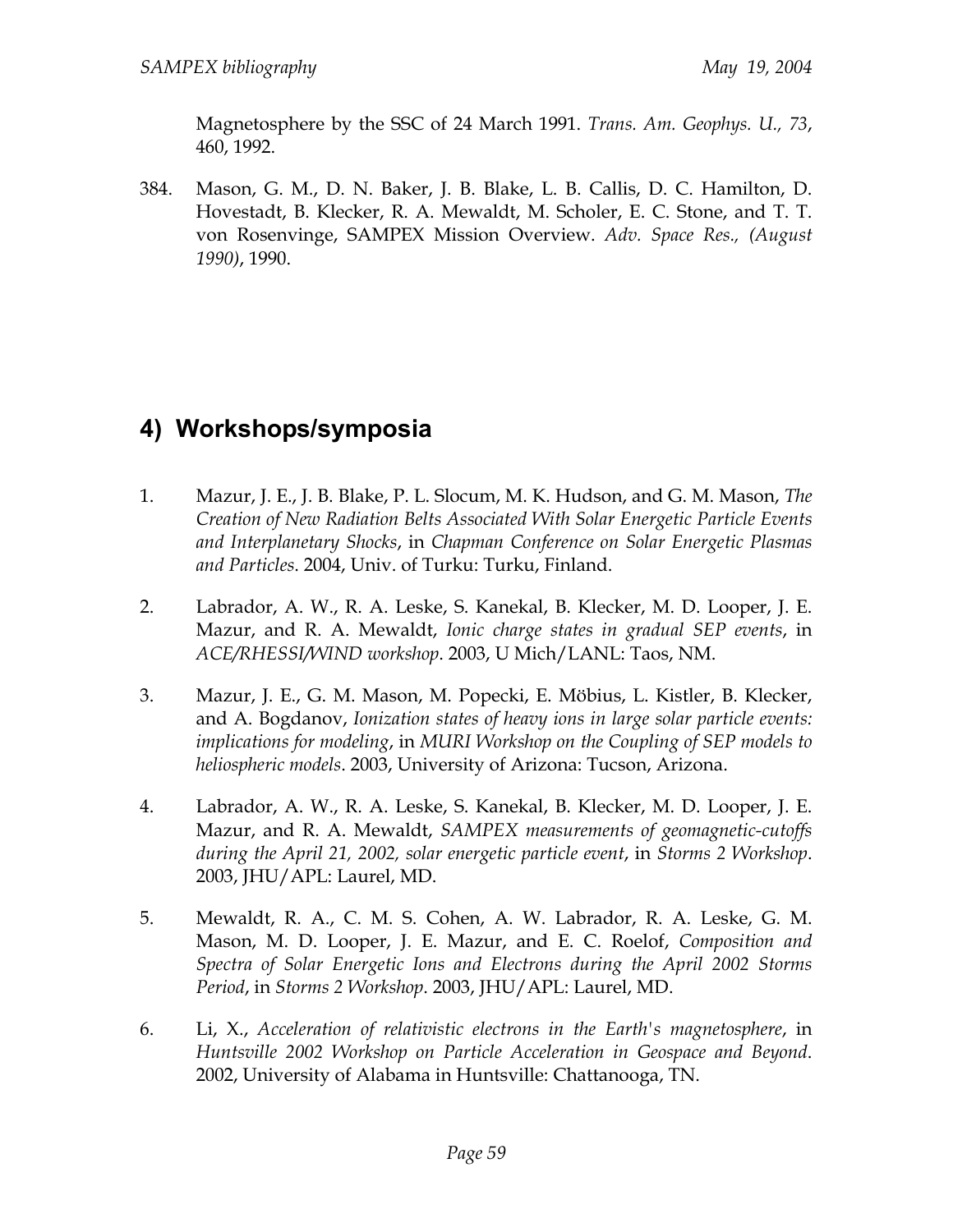- 7. Lorentzen, K. R., *Balloon and satellite observations of relativistic electron precipitation*, in *Dartmouth College Physics Dept. Colloquium*. 2001: Hanover, NH.
- 8. Mason, G. M., *Solar energetic particle acceleration: new insights on impulsive and shock-related events*, in *GEM-SHINE Workshops*. 2001, National Science Foundation: Snowmass, CO.
- 9. Roeder, J., J. R. Fennel, and K. R. Lorentzen, *Solar influences on magnetospheric energetic ions: multisatellite measurements*, in *GEM-SHINE Workshops*. 2001, National Science Foundation: Snowmass, CO.
- 10. Leske, R. A., R. A. Mewaldt, P. R. Boberg, A. C. Cummings, E. C. Stone, and T. T. von Rosenvinge, *The ionic charge state composition at high energies in large solar energetic events in solar cycle 23*, in *Joint SOHO-ACE Workshop 2001*. 2001, Universität Bern: Bern, Switzerland.
- 11. Leske, R. A., R. A. Mewaldt, C. M. S. Cohen, E. R. Christian, E. C. Stone, and T. T. von Rosenvinge, *ACE observations of 3He/4He and heavy isotope enrichments in large SEP events*, in *SHINE Workshops*. 2001, National Science Foundation: Snowmass, CO.
- 12. Baker, D. N. and D. F. Moorer, Jr., *Specification of radiation belt electrons and ions*, in *AGU Chapman Conf. on Space Weather: progress and challenges in research and applications*. 2000: Clearwater, Florida.
- 13. Baker, D. N., *The role of magnetospheric substorms in high-energy particle production within the Earth's magnetosphere*, in *Internat. Conf. on Substorms - 5; Tutorial Lecture; Proc. 5th Internat. Conf. Substorms; ESA SP-443, p 419- 423*. 2000: St. Petersburg, Russia.
- 14. Baker, D. N., *Electron radiation belt disappearance*, in *NASA/Goddard Space Flight Center*. 2000: Greenbelt, Maryland.
- 15. Baker, D. N., *Satellite anomalies due to space storms*, in *NATO Advanced Study Institute*. 2000: Hersonnisos, Crete, Greece.
- 16. Baker, D. N., *New views of the Earth, the Sun, and the planets*, in *Public Lecture*. 2000: Clermont, Iowa.
- 17. Baker, D. N., *The day the solar wind ran out of gas*, in *Science presentation to the Sun-Earth Connections Advisory Subcommittee, NASA Headquarters*. 2000: Washington, DC.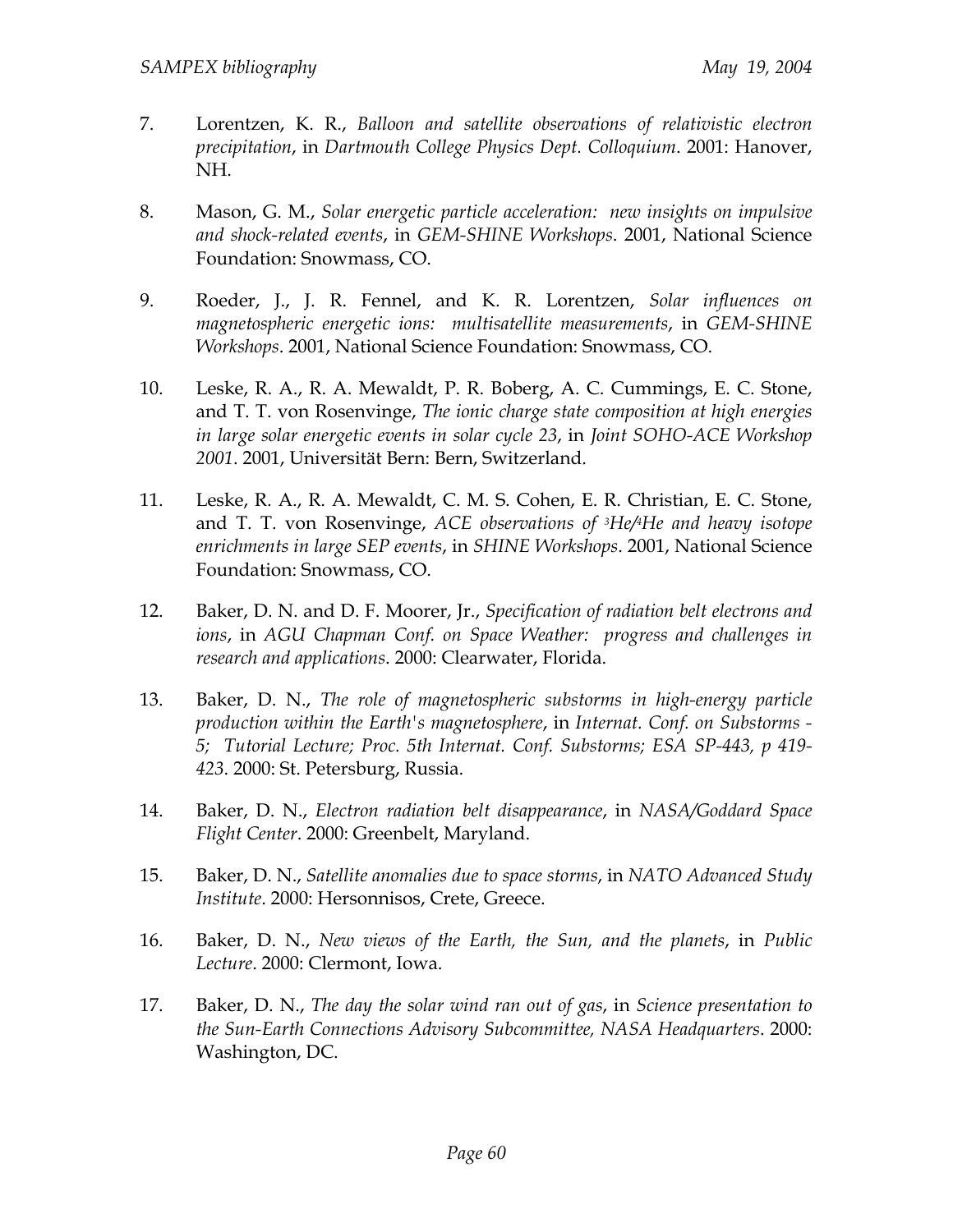- 18. Baker, D. N., *The day the solar wind ran out of gas*, in *Sigma Xi Honorary Society, Univ. of Colorado*. 2000: Boulder, Colorado.
- 19. Baker, D. N., *Solar-terrestrial physics -- past achievements and future opportunities*, in *Tutorial, 1st S-RAMP Conference*. 2000: Sapporo, Japan.
- 20. Baker, D. N., *Space weather events during the S-RAMP special analysis interval: April-May 1998*, in *Tutorial, 1st S-RAMP Conference*. 2000: Sapporo, Japan.
- 21. Lorentzen, K. R., *Relativistic electron precipitation: new observations*, in *UCLA Inst. for Geophys. and Planet. Phys. Seminar*. 2000: Los Angeles.
- 22. Baker, D. N., *Near-Earth space weather concerns in the Sun-Earth connection*, in *Workshop on Sun-Earth Connections, NATO Advanced Study Institute*. 2000: Hersonnisos, Crete, Greece.
- 23. Klecker, B., *Measurements of energetic particles in the radiation belts*, in *Workshop on Sun-Earth Connections, NATO Advanced Study Institute*. 2000: Hersonnisos, Crete, Greece.
- 24. Mason, G. M., *The Sun and Heliosphere*, in *37th Goddard Memorial Symposium*. 1999, American Astronautical Society: Greenbelt, MD.
- 25. Baker, D. N., *The Earth's radiation belts and the IMEX mission*, in *Aerospace Engineering, Univ. of Colorado*. 1999: Boulder, Colorado.
- 26. Baker, D. N., *Introduction to geospace and the effects of space weather*, in *Ball Aerospace Corp. Colloquium*. 1999: Boulder, Colorado.
- 27. Ogliore, R., *Determining the geomagnetic cutoff of galactic cosmic rays using the SAMPEX satellite*, in *Caltech Summer Undergraduate Research Fellowship Symposium*. 1999, Caltech: Pasadena, CA.
- 28. Baker, D. N., *Present status of radiation belt research*, in *CEDAR-GEM-SHINE program on Solar-Terrestrial Coupling Processes, University of Colorado*. 1999, National Science Foundation: Boulder, Colorado.
- 29. Baker, D. N., *How is the weather in space?*, in *Graduate Student Summer Program Lecture Series, NASA/ Goddard Space Flight Center*. 1999: Greenbelt, Maryland.
- 30. Baker, D. N., *Relativistic electron properties during geomagnetic storms*, in *High Energy Electron Workshop*. 1999: Abingdon, UK.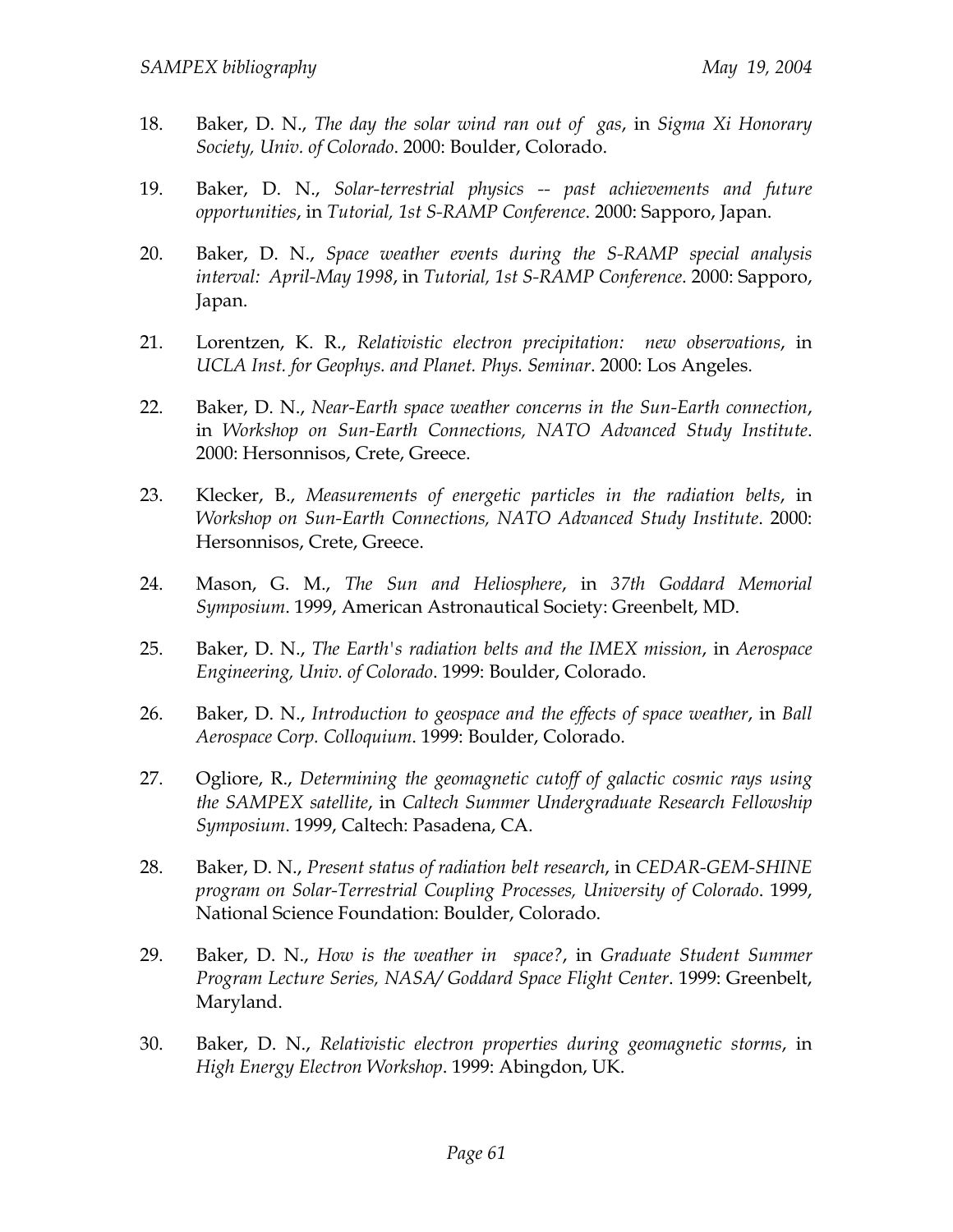- 31. Baker, D. N., *Energetics and topology of the magnetosphere during geomagnetic storms*, in *IUGG99, Birmingham, UK*. 1999: July 18-30, 1999.
- 32. Baker, D. N., *IMEX: a new look at the Earth's Van Allen radiation belts*, in *K.D. Woods Memorial Lecture Series, College of Engineering, University of Colorado*. 1999: Boulder, Colorado.
- 33. Baker, D. N., *How is the weather in space?*, in *Pachyderm Club of Pueblo*. 1999: Pueblo, Colorado.
- 34. Baker, D. N., *The S-RAMP program and space science research*, in *SCOSTEP Bureau Meeting, Coseners House*. 1999: Abingdon, UK.
- 35. Baker, D. N., *STEP -- Results, analysis, and modeling phase*, in *SCOSTEP, Conference of Delegates, IUGG Meeting*. 1999: Birmingham, UK.
- 36. Baker, D. N., *Tutorial lecture on relativistic electrons*, in *SHINE-GEM Symposium, Space Environment Center, NOAA*. 1999, National Science Foundation: Boulder, Colorado.
- 37. Baker, D. N., *A Sun-Earth connection video, toward solar max 2000: the present achievements and future opportunities of ISTP and GEM*. 1998: Yosemite National Park, CA.
- 38. Baker, D. N., *Acceleration of highly relativistic electrons in Earth's outer radiation belts*. 1998, 1998 Cambridge Symposium-Workshop: Multi-scale phenomena in Space Plasmas: Cascais, Portugal.
- 39. Baker, D. N., *Space weather effects on spacecraft*. 1998, Internat. Space University, Cleveland State University: Cleveland, Ohio.
- 40. Baker, D. N., *Space weather: what is it and why do we care?* 1998, LASP Seminar Series: Boulder, Colorado.
- 41. Mewaldt, R. A., *The anomalous cosmic rays -- interstellar material in our own back yard*. 1998, Butler University: Indianapolis, Indiana.
- 42. Blake, J. B., *Issues and data pertinent to assessing relativistic electron hazard to the Space Station*, in *Committee on Solar and Space Physics*. 1998, National Research Council Space Studies Board: Woods Hole, MA.
- 43. Mewaldt, R. A., *New measurements on anomalous cosmic rays*, in *GSFC LHEA seminar series*. 1998, NASA / GSFC: Greenbelt, MD.
- 44. Li, X., *Recent radiation belt enhancements*, in *Sixth Huntsville Modeling Workshop*. 1998: Guntersville, Alabama.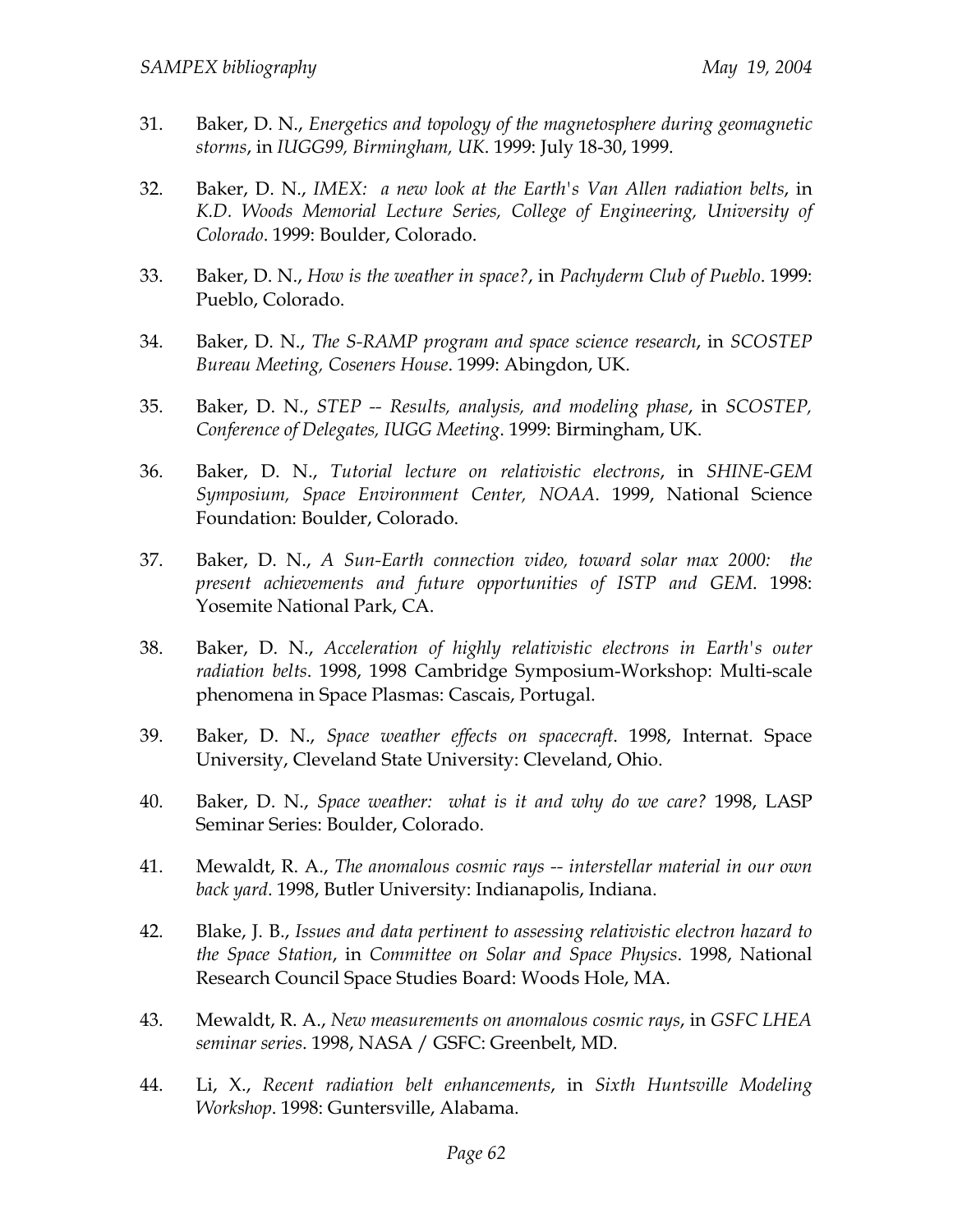- 45. Baker, D. N., *Space Weather*. 1997, Center for Integrated Plasma Studies Seminar Series, University of Colorado: Boulder, Colorado.
- 46. Baker, D. N., *Smaller, Faster, Cheaper, Better -- Which One do you Want?* 1997, Space Science Institute, Education Workshop: Boulder, Colorado.
- 47. Baker, D. N., *Earth's radiation belts: structure and electron acceleration*. 1997, Geospace Environment Modeling (GEM) Summer Workshop Tutorial Lecture: Snowmass, Colorado.
- 48. Baker, D. N., *The IACG Campaign*. 1997, Internat. Symp. on Solar-Terr. Coupling Processes: Paros, Greece.
- 49. Baker, D. N., *Relativistic particle acceleration in the Earth's magnetosphere*. 1997, Joint European and National Astronomical Meeting (JENAM-97), 6th European and 3rd Hellenic Astronomical Conf.: Thessaloniki, Greece.
- 50. Baker, D. N., *Space weather effects on satellites*. 1997, International Space University Summer School, Rice University: Houston, Texas.
- 51. Baker, D. N., *What is space weather?* 1997, IAGA 97: Uppsala, Sweden.
- 52. Baker, D. N., *The role of solar wind and magnetospheric variations in middle atmospheric processes*. 1997: Uppsala, Sweden.
- 53. Baker, D. N., *CME-related magnetic clouds and relativistic magnetospheric electron acceleration*. 1997, 31st ESLAB Symposium: Correlated Phenomena at the Sun, in the Heliosphere, and in Geospace, ESTEC Conference Center: Noordwijk, The Netherlands.
- 54. Baker, D. N., *Developing and managing small scientific satellites in the modern era*. 1997, ESTEC, ESA Technical Center Seminar: Noordwijk, The Netherlands.
- 55. Baker, D. N., *Particle linkages to the middle atmosphere*. 1997, Laboratory for Atmospheric and Space Physics Seminar: Boulder, Colorado.
- 56. Mason, G. M., *Systematics of CIR heavy ion composition as a function of heliospheric latitude and radius: report of the composition working subgroup*, in *2nd CIR workshop at Schloss Elmau*. 1997, University of Kiel: Elmau, Germany.
- 57. Mason, G. M., J. E. Mazur, J. R. Dwyer, D. V. Reames, and T. T. von Rosenvinge, *New spectral and abundance features of interplanetary heavy ions*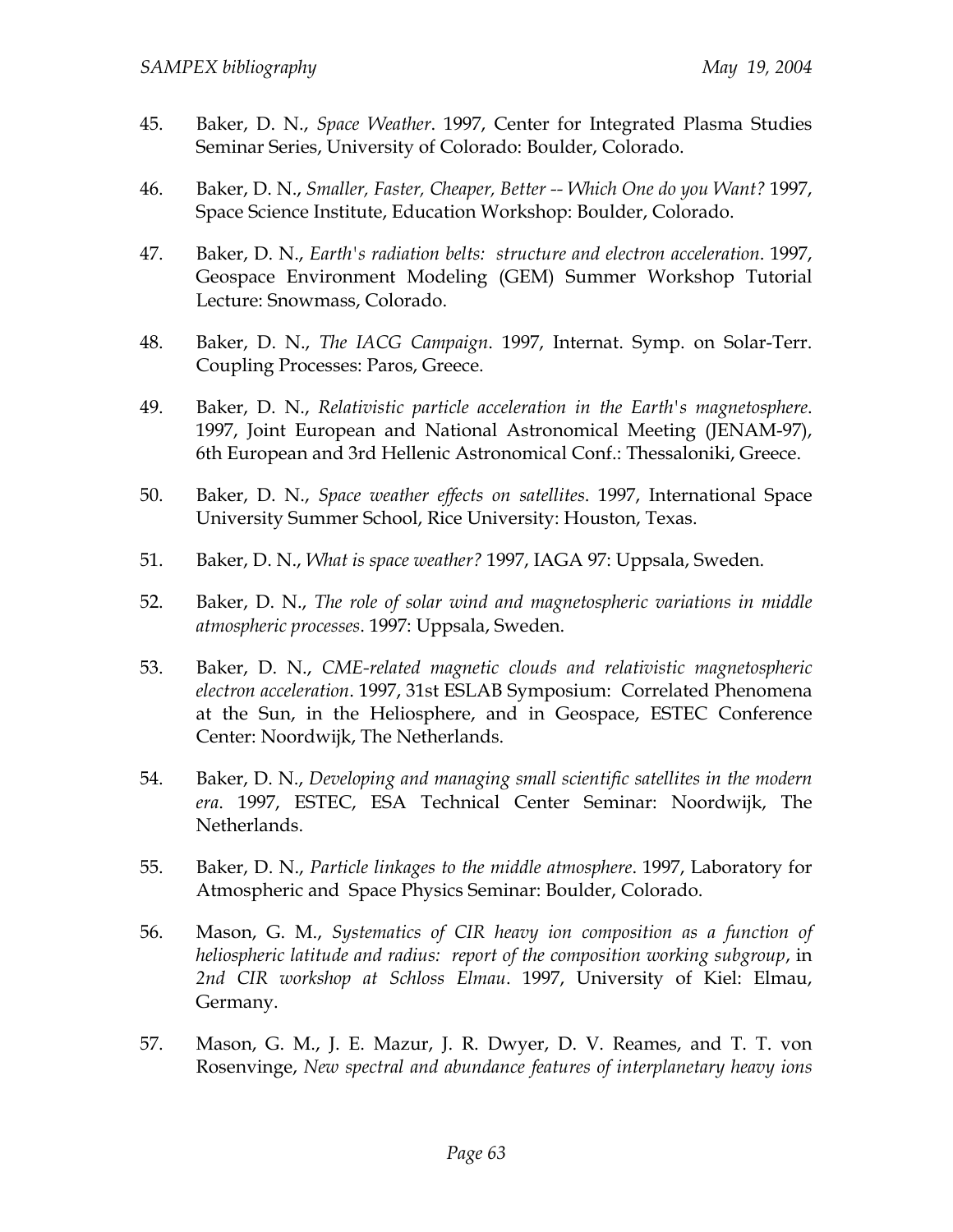*in corotating interaction regions*, in *2nd CIR workshop at Schloss Elmau*. 1997, University of Kiel: Elmau, Germany.

- 58. Richardson, I. G., J. E. Mazur, and G. M. Mason, *A comparison of recurrent energetic ion enhancements at the Ulysses spacecraft and IMP-8/SAMPEX from launch until the first north polar passage*, in *2nd CIR workshop at Schloss Elmau*. 1997, University of Kiel: Elmau, Germany.
- 59. McConnell, C. and D. K. Schmidt, *A Comparative Study of the Flight Dynamics and Control Laboratory's Orbital Analysis System with the Goddard Trajectory Determination System(GTDS)*, in *1997 Flight Mechanics Conference*. 1997, NASA / Goddard Space Flight Center: Greenbelt, MD.
- 60. McConnell, C. and D. K. Schmidt, *Attitude and Trajectory Estimation Using Magnetometer Only*, in *1997 Flight Mechanics Conference*. 1997, NASA / Goddard Space Flight Center: Greenbelt, MD.
- 61. Mason, G. M., *Recent Science Results from SAMPEX*, in *Goddard/University of Maryland Space Physics Seminar*. 1997, Department of Physics, University of Maryland: College Park, MD.
- 62. Baker, D. N. and e. al., *Coronal mass ejections, magnetic clouds, and relativistic magnetospheric electron events*, in *IAGA - 97*. 1997: Uppsala, Sweden.
- 63. Baker, D. N., X. Li, T. I. Pulkkinen, S. G. Kanekal, R. S. Selesnick, M. G. Henderson, and G. D. Reeves, *Coronal mass ejections, magnetic clouds, and relativistic magnetospheric electron events*, in *Internal. Symp. on Solar-Terrestrial Coupling Processes*. 1997: Paros, Greece.
- 64. Baker, D. N., X. Li, T. I. Pulkkinen, S. G. Kanekal, M. D. Looper, J. B. Blake, and R. A. Mewaldt, *Detection of Jovian electrons at high terrestrial latitudes: SAMPEX and Polar results*, in *Internat. Symp. on Solar-Terrestrial Coupling Processes*. 1997: Paros, Greece.
- 65. Baker, D. N., *Long-term changes in the outer zone electron population observed with SAMPEX and POLAR*, in *Internat. Workshop on Space Radiation Environment Modeling*. 1997: Moscow, Russia.
- 66. Mason, G. M., *Latest results from SAMPEX*, in *Maryland-Goddard Interaction Day*. 1997, American Center for Physics: College Park, MD.
- 67. Mewaldt, R. A., *The anomalous cosmic rays: a wayward sample of interstellar matter"*, in *NASA JOVE Retreat*. 1997, NASA: Pasadena, CA.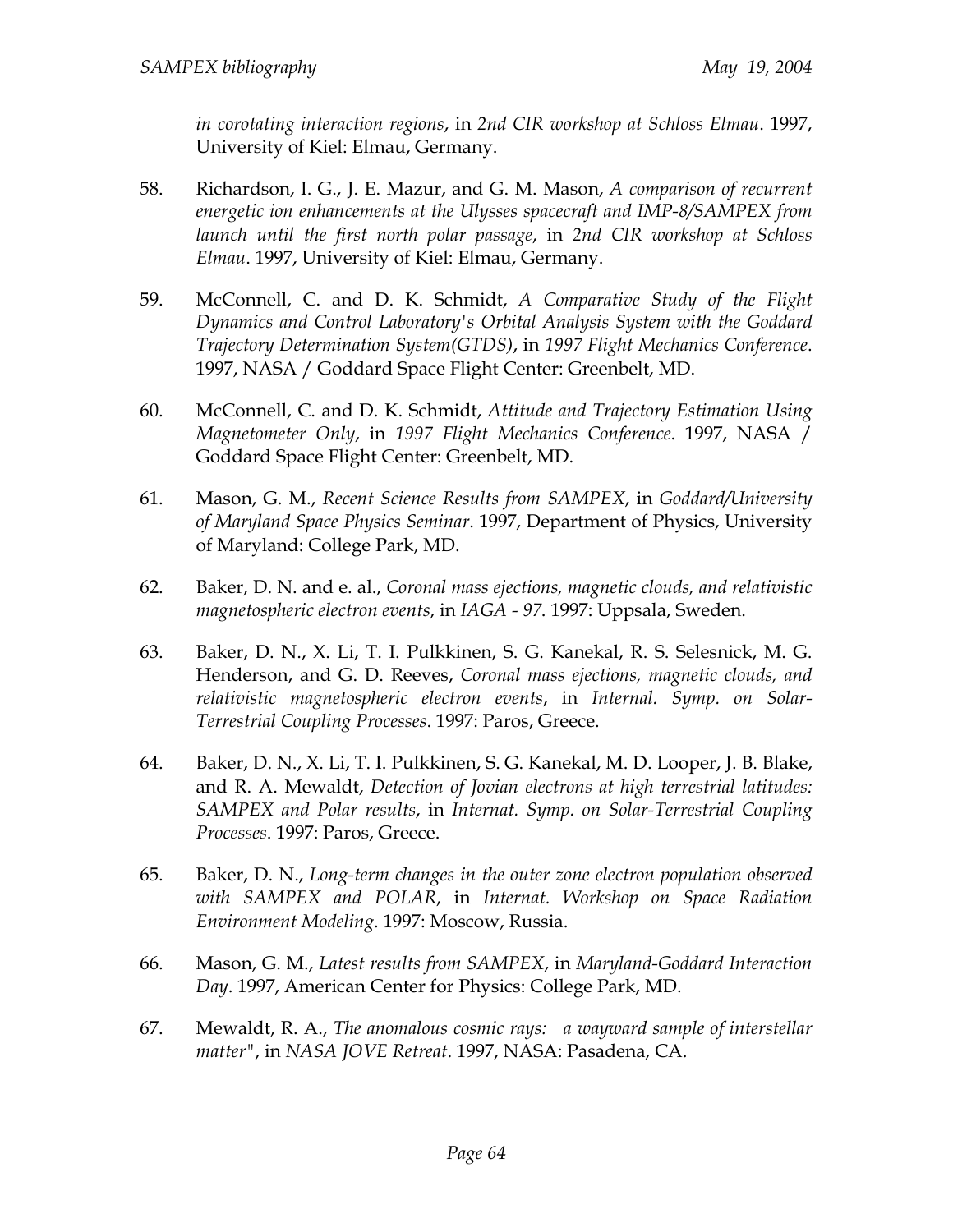- 68. Mewaldt, R. A., *Anomalous cosmic rays from SAMPEX*, in *Physics 10b research opportunities*. 1997, California Institute of Technology: Pasadena, CA.
- 69. Mason, G. M. and J. E. Mazur, *Corotating ion enhancements observed at 1 AU with SAMPEX*. 1996, University of Kiel: Elmau, Germany.
- 70. Blake, J. B., *Twenty seven day modulation of CIRs: Ulysses and SAMPEX comparison*, in *CIR workshop at Schloss Elmau*. 1996, University of Kiel: Elmau, Germany.
- 71. Mazur, J. E. and G. M. Mason, *The composition and energy spectra of >20 keV/nucleon ions in corotating particle streams: WIND/EPACT observations*, in *CIR workshop at Schloss Elmau*. 1996, University of Kiel: Elmau, Germany.
- 72. Mason, G. M., *The SAMPEX mission*, in *Committee on Solar and Space Physics*. 1996, National Research Council Space Studies Board: Irvine, CA.
- 73. Mason, G. M., *The SAMPEX video of the radiation belts*, in *Cooperative Satellite Learning Project*. 1996, Laurel, MD High School: Laurel, MD.
- 74. Leske, R. A., R. A. Mewaldt, A. C. Cummings, E. C. Stone, J. R. Cummings, and T. T. von Rosenvinge, *The isotopic composition of anomalous cosmic ray nitrogen, oxygen, and neon*, in *Cosmic rays in the heliosphere and galaxy, in honor of William R. Webber*. 1996, University of New Hampshire: Durham, NH.
- 75. Mewaldt, R. A., *Anomalous cosmic rays in the radiation belts*, in *Cosmic rays in the heliosphere and galaxy, in honor of William R. Webber*. 1996, University of New Hampshire: Durham, NH.
- 76. Baker, D. N., *Geomagnetic storms: ring current and radiation belt processes*, in *GEM summer workshop on space weather*. 1996: Snowmass, CO.
- 77. Baker, D. N., *Recent high-energy electron measurements in the Earth's magnetosphere*, in *Laboratory for extraterrestrial physics seminar series*. 1996, NASA/Goddard Space Flight Center: Greenbelt, MD.
- 78. Baker, D. N., *What is space weather and why are we interested: an introduction*, in *Science writers workshop*. 1996, University of Michigan: Ann Arbor, MI.
- 79. Baker, D. N., *High energy electrons in Earth's magnetosphere: their effects and methods of prediction*, in *Solar-terrestrial predictions workshop*. 1996: Hitachi, Japan.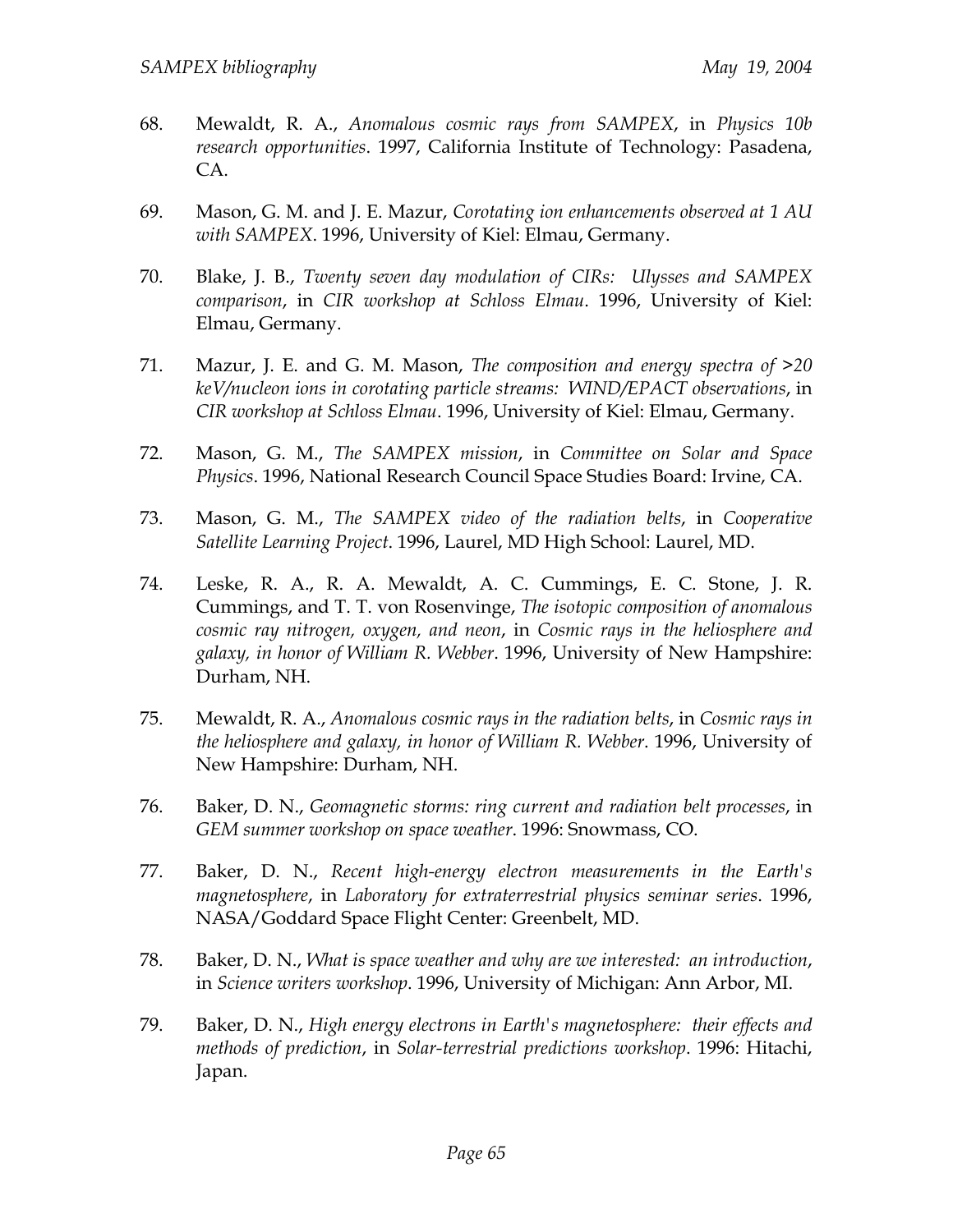- 80. Baker, D. N., *Global magnetospheric processes and nonlinear dynamics*, in *Univ. of Colorado*. 1996: Boulder, Colorado.
- 81. Cummings, A. C., *Anomalous cosmic ray observations*, in *Workshop on 3-D modulation of cosmic rays in the heliosphere*. 1996, ISSI: Bern, Switzerland.
- 82. Baker, D. N., S. Kanekal, J. B. Blake, B. Klecker, and G. Rostoker, *An examination of relativistic magnetospheric electron increases and spacecraft bulk dielectric charging using the SAMPEX spacecraft*. 1995, International Union of Geodesy and Geophysics: Boulder, CO.
- 83. Baker, D. N., H. Singer, J. Birn, T. Detman, J. Freeman, M. Hesse, J. Kappenman, A. J. Klimas, N. C. Maynard, R. L. McPherron, K. W. Ogilvie, V. O. Papitashvili, G. L. Siscoe, D. Vassiliadis, and L. J. Zanetti, *The electrojet specification pilot project*. 1995, International Union of Geodesy and Geophysics: Boulder, CO.
- 84. Kanekal, S., D. N. Baker, J. B. Blake, R. E. Boughner, L. B. Callis, A. C. Cummings, J. R. Cummings, T. L. Garrard, D. C. Hamilton, D. Hovestadt, R. A. Mewaldt, M. Scholer, E. C. Stone, and T. T. von Rosenvinge, *The SAMPEX world wide web data and information system*. 1995, International Union of Geodesy and Geophysics: Boulder, CO.
- 85. Kanekal, S., D. N. Baker, J. B. Blake, G. M. Mason, R. A. Mewaldt, and J. R. Cummings, *Study of the polar cap extent using SAMPEX sensors*. 1995, International Union of Geodesy and Geophysics: Boulder, CO.
- 86. Li, X., D. N. Baker, J. B. Blake, and M. Temerin, *Outer zone electron flux variations observed by SAMPEX*. 1995, International Union of Geodesy and Geophysics: Boulder, CO.
- 87. Nakamura, R., D. N. Baker, Y. Kamide, S. Kokobun, and G. D. Reeves, *The role of substorm-associated energetic particle injection during the initial growing phase of the November 3-4 storm*. 1995, International Union of Geodesy and Geophysics: Boulder, CO.
- 88. Baker, D. N., *The magnetospheric dynamical cycle: global solar windmagnetospheric interactions*, in *3rd International Workshop on Plasma Experiments and in Space*. 1995: Pitlochry, Scotland.
- 89. Markley, F. L., T. W. Flatley, and T. Leoutsakos, *SAMPEX special pointing mode*, in *1995 Flight Mechanics/Estimation Theory Symposium (NASA Conf. Pub. 3299)*. 1995, NASA/Goddard Space Flight Center,: Greenbelt, MD.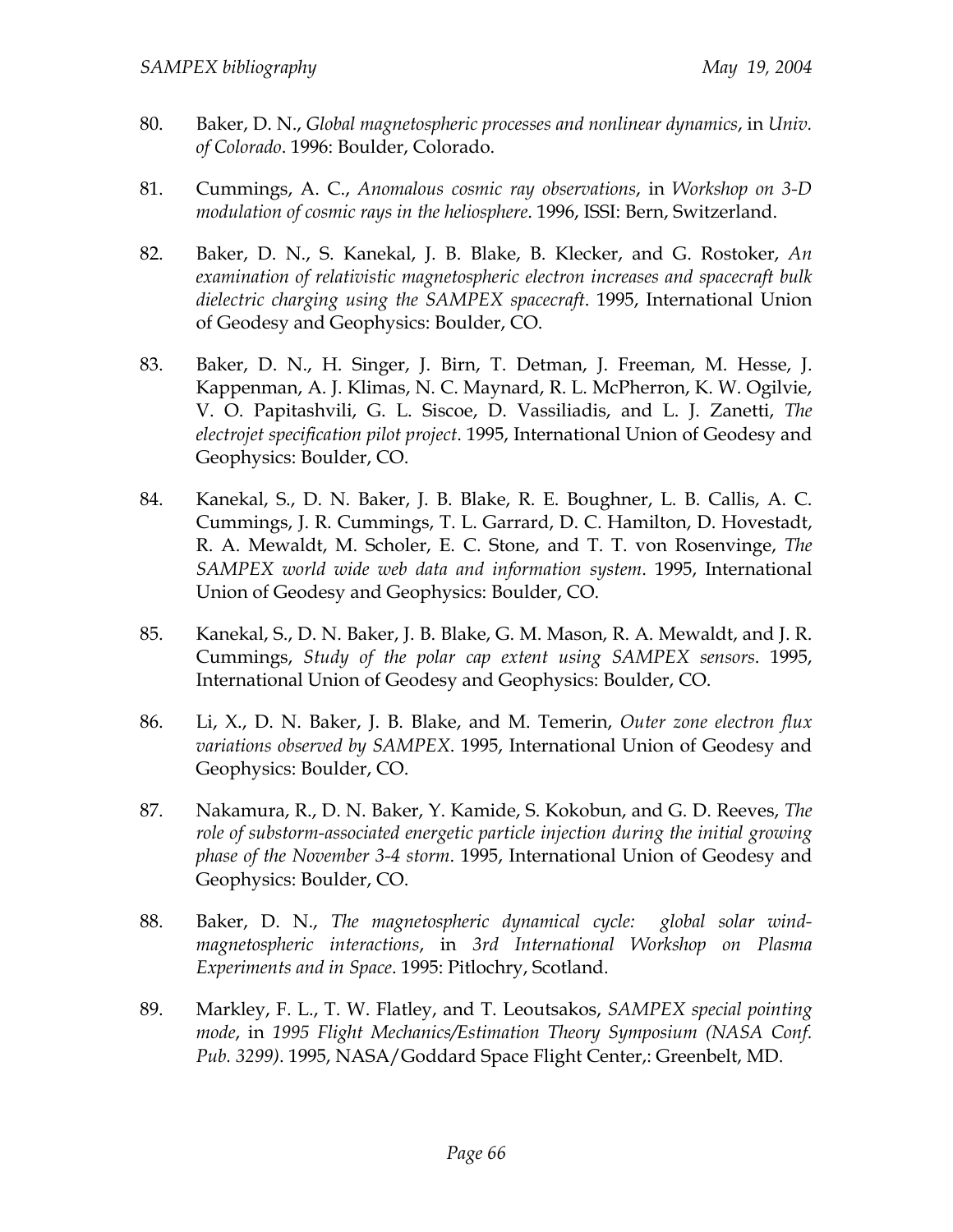- 90. Baker, D. N., *Solar wind-magnetospheric drivers of space weather*, in *CEDAR Summer Workshop*. 1995: Boulder, CO.
- 91. Mason, G. M., *Radiation belt studies with SAMPEX*, in *Cooperative Satellite Learning Project*. 1995, Laurel, MD High School: Laurel, MD.
- 92. Baker, D. N., *SAMPEX energetic electron studies in the Earth's magnetosphere*, in *Department of Astronomy/Center for Space Physics*. 1995, Boston University: Boston, MA.
- 93. Baker, D. N., *The plasma universe: solar-terrestrial relations*, in *Finnish Graduate School of Solar Terrestrial Plasma Physics*. 1995: Oulu, Finland.
- 94. Baker, D. N., *The plasma universe: planetary and astrophysical plasmas*, in *Finnish Graduate School of Solar Terrestrial Plasma Physics*. 1995: Oulu, Finland.
- 95. Baker, D. N., *The outer zone electron radiation belt*, in *GEM workshop*. 1995: Snowmass, CO.
- 96. Mason, G. M., *SAMPEX mission science management*, in *GSFC Small Satellite Workshop*. 1995, Goddard Space Flight Center: Greenbelt, MD.
- 97. Baker, D. N., *Solar wind-magnetospheric-atmosphere coupling: high-energy electron studies*, in *High Altitude Observatory Seminar Series*. 1995, High Altitude Observatory: Boulder, CO.
- 98. Baker, D. N., *The inner magnetosphere*, in *Int'l Union of Geodesy and Geophysics*. 1995: Boulder, CO.
- 99. Baker, D. N., S. Kanekal, J. B. Blake, L. B. Callis, B. Klecker, and R. A. Mewaldt, *High-energy electron measurements in the outer radiation belts: SAMPEX results*, in *Int'l Union of Geodesy and Geophysics*. 1995: Boulder, CO.
- 100. Klimas, A. J., D. Vassiliadis, and D. N. Baker, *Magnetospheric modeling from the point of view of nonlinear dynamics*, in *Int'l Union of Geodesy and Geophysics*. 1995: Boulder, CO.
- 101. Mason, G. M., *SAMPEX mission overview and scientific results*, in *NASA/Goddard Space Flight Center Scientific Colloquium*. 1995, Goddard Space Flight Center: Greenbelt, MD.
- 102. Mewaldt, R. A., *Earth's new radiation belt*, in *Physics Department Colloquium*. 1995, California Institute of Technology: Pasadena, CA.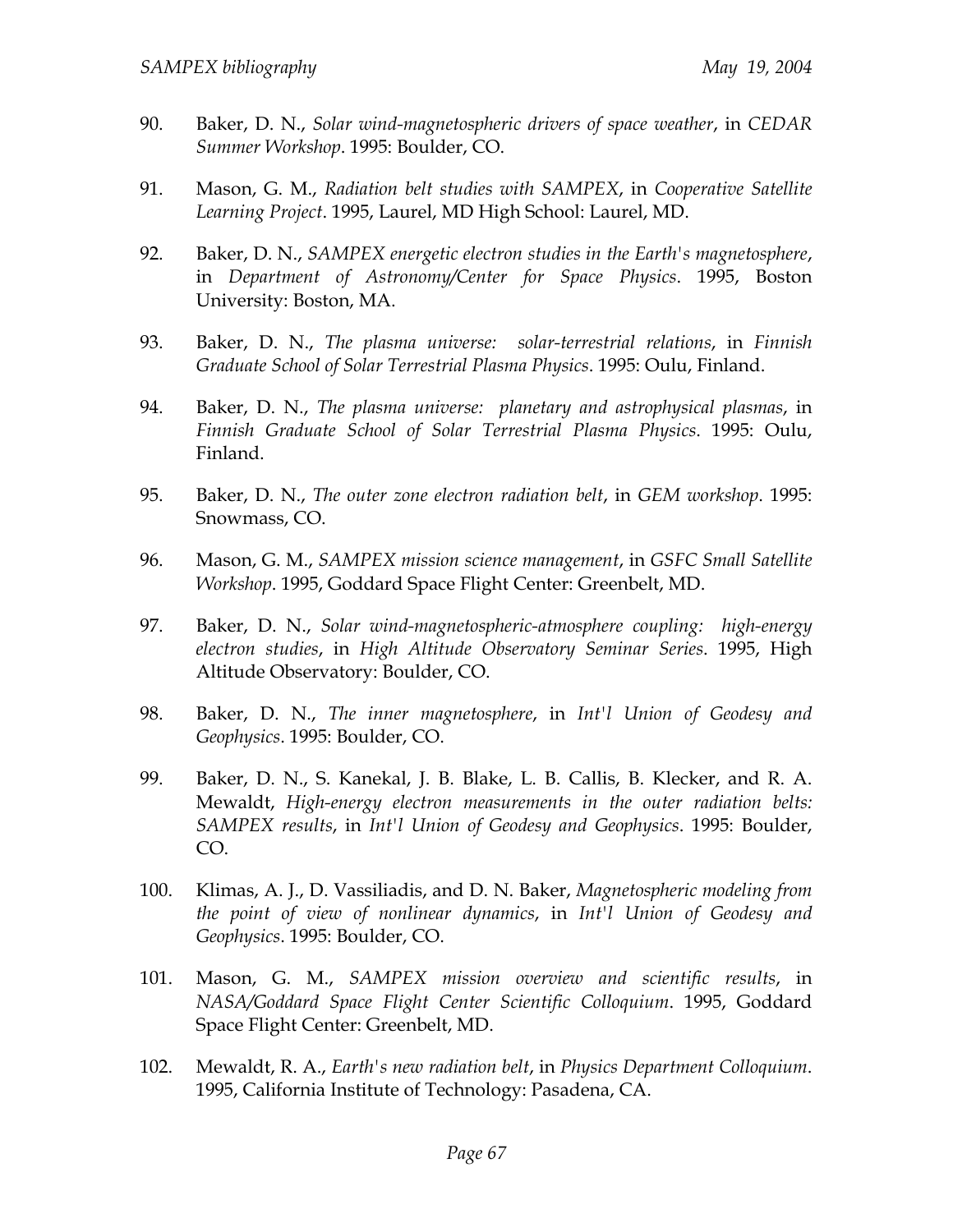- 103. Mason, G. M., *Our active sun and its effects on the radiation belts and upper atmosphere*, in *Public Lecture Series*. 1995, Johns Hopkins University Space Telescope Science Institute: Baltimore, MD.
- 104. Mason, G. M., *Recent solar and anomalous cosmic ray results from SAMPEX*, in *Retirement celebration for Moises Garcia-Munoz*. 1995, University of Chicago, Enrico Fermi Institute for Nuclear Studies: Chicago, IL.
- 105. Baker, D. N., *The ISTP program*, in *Space Science policy and practice*. 1995, University of Colorado: Boulder, CO.
- 106. Baker, D. N., *New scientific results from the SAMPEX mission*, in *Space Sciences Department Seminar*. 1995, Southwest Research Institute: San Antonio, TX.
- 107. Baker, D. N., *Jovian, solar, and other possible sources of radiation belt particles*, in *Workshop on Radiation Belts*. 1995: Brussels, Belgium.
- 108. Mason, G. M., *NASA's first Small Explorer: the SAMPEX mission*, in *Department of Physics Colloquium*. 1994, Bartol Research Foundation: Newark, DE.
- 109. Mason, G. M., *NASA's first Small Explorer Mission : SAMPEX*, in *Department of Physics Colloquium*. 1994, Clemson University: Clemson, SC.
- 110. Baker, D. N., *Energy transfer between the solar wind and the magnetosphereionosphere system*, in *Eight International Symposium on Solar Terrestrial Physics*. 1994: Sendai, Japan.
- 111. Goldberg, R. A., D. N. Baker, and F. A. Herrero, *Influence of intense highly relativistic electron precipitation events on mesospheric heating*, in *Eighth International Symposium on Solar Terrestrial Physics*. 1994: Sendai, Japan.
- 112. Nakamura, R., D. N. Baker, J. B. Blake, and S. Kanekal, *Relativistic electron precipitation near the outer edge of the radiation belt*, in *Eighth International Symposium on Solar-Terrestrial Physics*. 1994: Sendai, Japan.
- 113. Baker, D. N., *Magnetospheric particle acceleration and atmospheric loss: recent results from SAMPEX*, in *Front Range Branch AGU meeting*. 1994, National Center for Atmospheric Research: Boulder, CO.
- 114. Baker, D. N., *The SAMPEX scientific mission*, in *Guest lecture/Introductory Astronomy*. 1994, University of Colorado: Boulder, CO.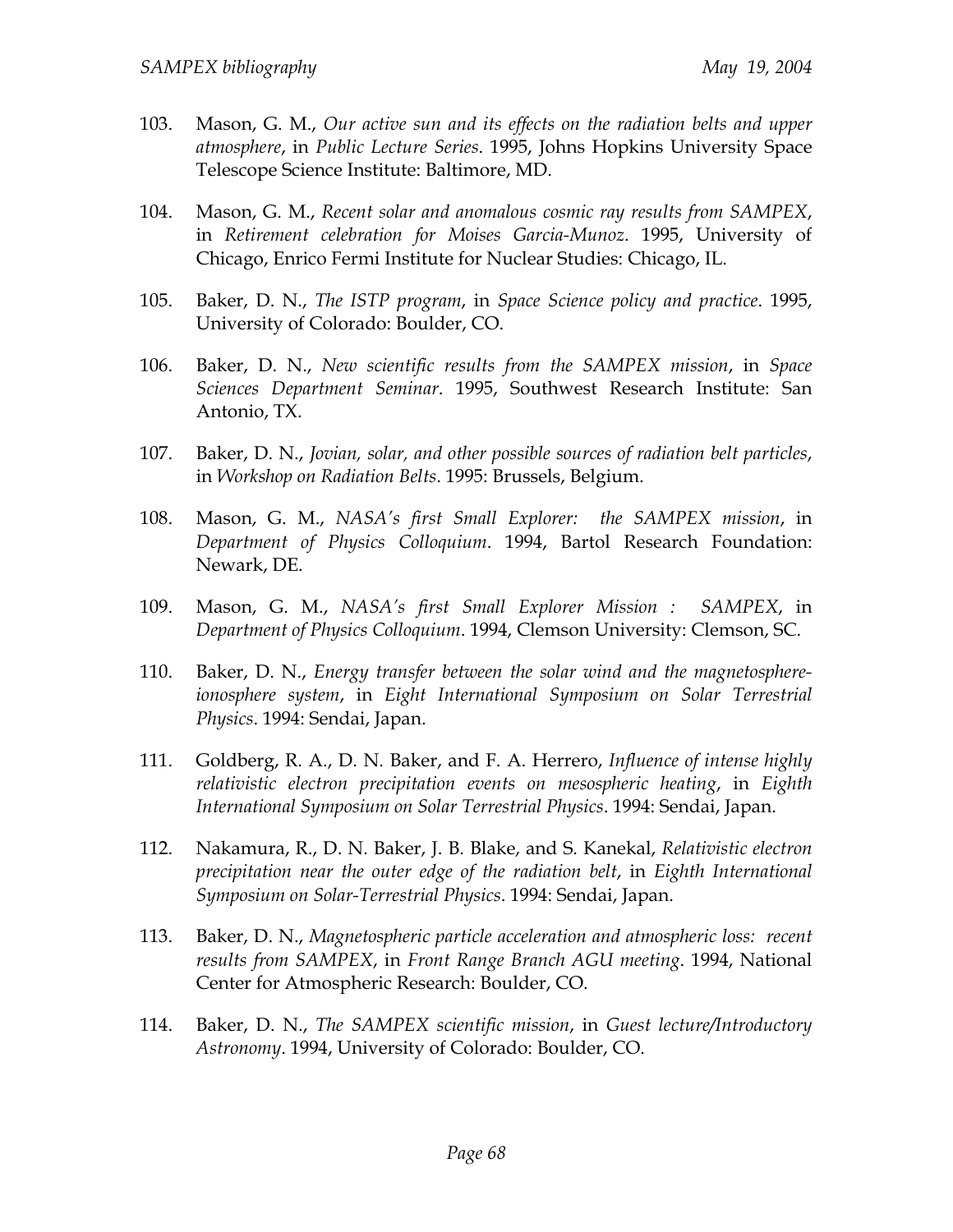- 115. Baker, D. N., *Solar effects on human technology*, in *Interagency consultative group meeting*. 1994: Sagimahara, Japan.
- 116. Baker, D. N., *The SAMPEX mission and solar energetic particles*, in *Interagency consultative group meeting*. 1994: Sagimahara, Japan.
- 117. Mewaldt, R. A., *Space Science Career Opportunities*, in *La Salle High School Career Day*. 1994: Pasadena, CA.
- 118. Mason, G. M., *NASA's first Small Explorer mission: the SAMPEX spacecraft*, in *Laboratory for Extraterrestrial Physics Seminar, Goddard Space Flight Center*. 1994, NASA/GSFC: Greenbelt, MD.
- 119. Baker, D. N., *Geomagnetic activity and realtime substorm prediction*, in *NOAA/Space Environment Laboratory Colloquium*. 1994, NOAA/SEL: Boulder, CO.
- 120. Baker, D. N., *New scientific results from the SAMPEX mission*, in *Scientific Colloquium*. 1994, Max-Planck Institute for Aeronomy: Lindau, Germany.
- 121. Mewaldt, R. A., *"Anomalous" solar energetic particles re-accelerated at the solar wind termination shock*, in *Second Pioneer-Voyager symposium on energetic particles and fields in the outer heliosphere*. 1994, Univ. of New Hampshire: Durham, NH.
- 122. Baker, D. N., *Recent scientific results from SAMPEX*, in *Space Environment Laboratory symposium*. 1994, Nagoya University: Toyohashi, Japan.
- 123. Baker, D. N., *Space policy implications of the ISTP program*, in *Space Science Policy & Practice*. 1994, University of Colorado: Boulder, CO.
- 124. Cummings, J. R., R. A. Mewaldt, R. S. Selesnick, E. C. Stone, and T. T. von Rosenvinge, *MAST observations of helium isotopes trapped in the Earth's magnetosphere*, in *Taos Workshop on the Earth's Trapped Particle Environment*. 1994: Taos, NM.
- 125. Baker, D. N., *Highly relativistic magnetospheric electrons and middle atmospheric coupling*, in *APAS Departmental Colloquium*. 1993, Denver, CO: University of Colorado.
- 126. Mewaldt, R. A., *The Solar, Anomalous, and Magnetospheric Particle Explorer*, in *Board on Physics and Astronomy*. 1993, National Research Council: Irvine, CA.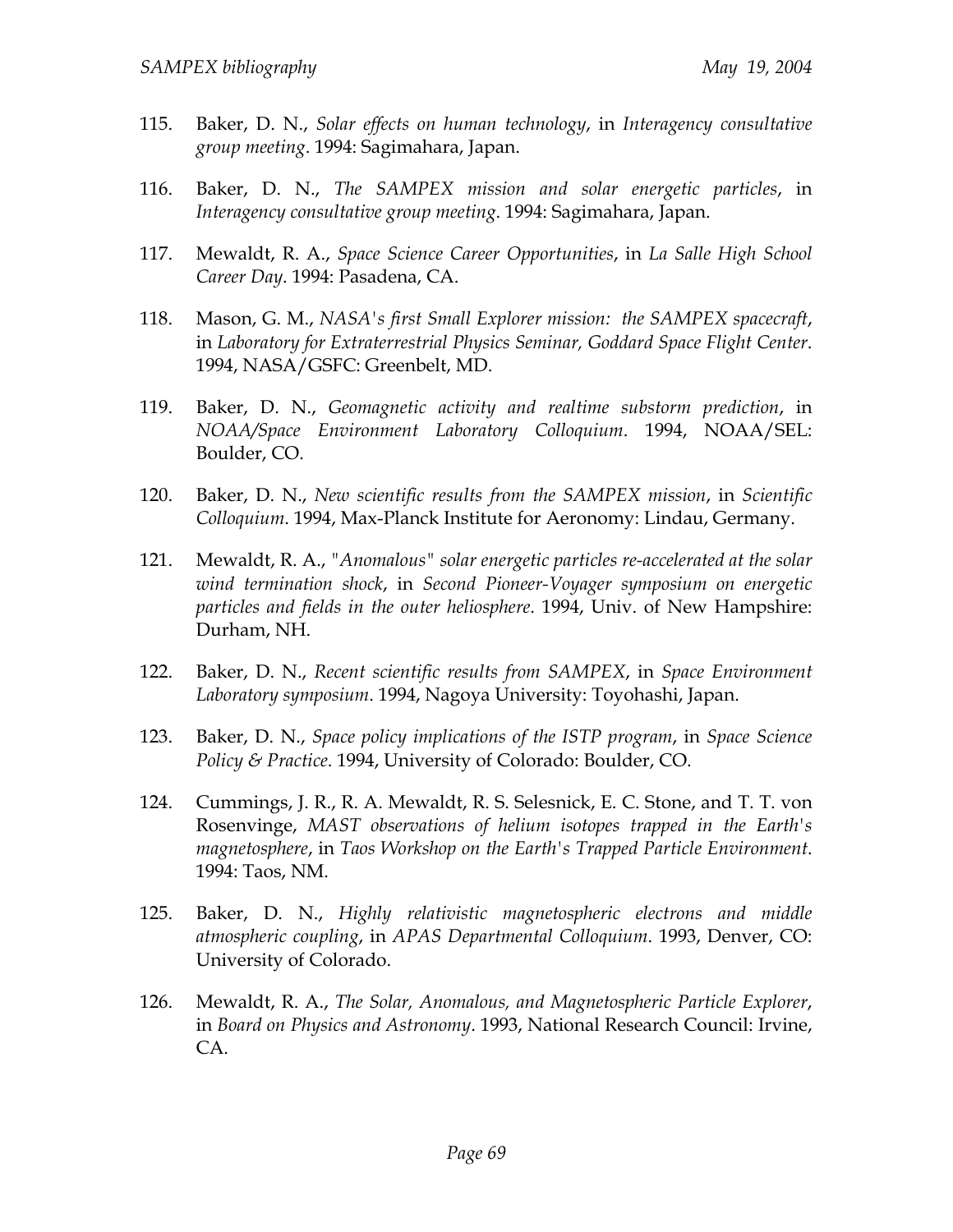- 127. Klecker, B., *SAMPEX Data Processing*, in *CELIAS Data Workshop*. 1993: Tramelan, Switzerland.
- 128. Mason, G. M., *Quick look data from SAMPEX science instruments*, in *Cooperative Satellite Learning Project*. 1993, Laurel, MD High School: Laurel, MD.
- 129. Klecker, B., *Die Anomale Komponente der kosmischen Strahlung erste Ergebnisse mit SAMPEX*, in *Department of Physics Seminar*. 1993, University of Bern: Bern, Switzerland.
- 130. Baker, D. N., *New results from the Solar, Anomalous, and Magnetospheric Particle Explorer mission (SAMPEX)*, in *GSFC Visitor's Center "Discover Goddard" series*. 1993, Goddard Space Flight Center: Greenbelt, MD.
- 131. Baker, D. N., *Relativistic magnetospheric electrons and long-term atmospheric coupling*, in *Inst. Geophys. and Planetary Physics Seminar*. 1993, University of California: Los Angeles, CA.
- 132. Baker, D. N., *Overview of the SAMPEX mission*, in *Joint UARS/SAMPEX workshop*. 1993, Lockheed Palo Alto Research Laboratory: Palo Alto, CA.
- 133. Baker, D. N., *A sampling of SAMPEX results*, in *Laboratory for Extraterrestrial Physics Seminar Series*. 1993, Goddard Space Flight Center: Greenbelt, MD.
- 134. Mason, G. M., *The SAMPEX Mission: science goals and instrumentation*, in *Professional Study Symposium on Small Satellite Subsystems Architecture*. 1993, American Institute of Aeronautics and Astronautics: Greenbelt, MD.
- 135. Baker, D. N., *Acceleration in plasma boundaries*, in *Second IACG Campaign for Boundaries in Collisionless Plasmas*. 1993: Graz, Austria.
- 136. Mason, G. M., *The SAMPEX Mission: project description and scientific results*, in *Seminar on Astrophysical Problems*. 1993, University of Chicago Enrico Fermi Institute: Chicago.
- 137. Klecker, B., *Die Anomale Komponente der kosmischen Strahlung Neue Resultate von SAMPEX*, in *Seminar on extraterrestrial plasma and energetic particles*. 1993, Max-Planck-Institut für extraterrestrische Physik: Garching, Germany.
- 138. Klecker, B., *The Return of the Anomalous Component of Cosmic Rays First Results from SAMPEX*, in *Seminar Space Science Center*. 1993, Space Science Center, University of New Hampshire: Durham, NH.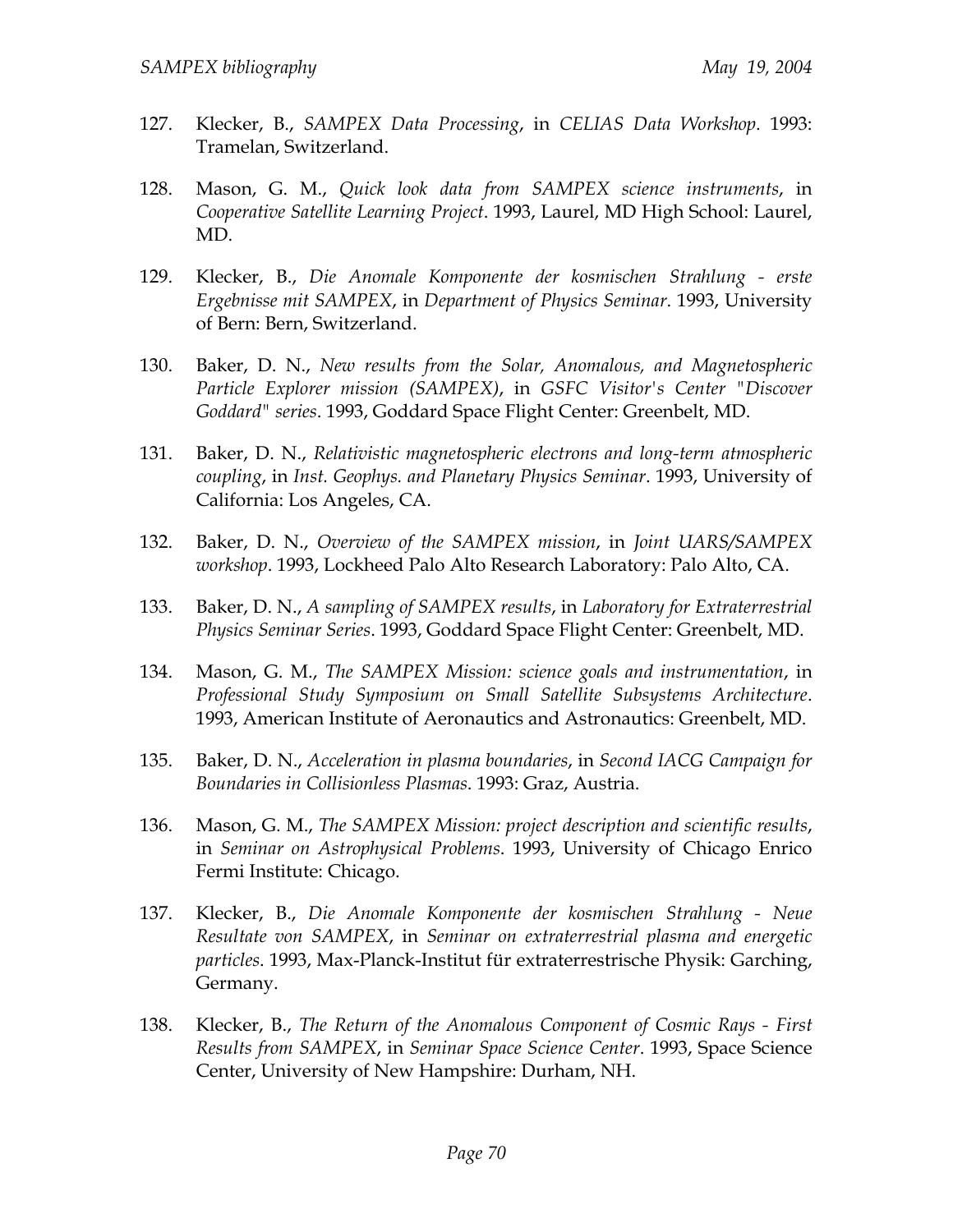- 139. Mason, G. M., *The SAMPEX Mission: First of NASA's Small Explorers*, in *Workshop on Small-Payload Science*. 1993, Universities Space Research Association: Washington, DC.
- 140. Baker, D. N., *Multi-spacecraft study of substorm growth and expansion phase features using a time-evolving field model*, in *Yosemite Conference on Solar System Plasma Physics*. 1993: Yosemite, CA.
- 141. Baker, D. N., *Energetic electron populations in Earth's magnetosphere*, in *3rd Huntsville Workshop on Magnetosphere/Ionosphere Plasma Models*. 1992: Guntersville, AL.
- 142. Baker, D. N., *Relativistic electrons and middle atmospheric coupling*, in *Center for Space Physics Colloquium*. 1992, Boston University: Boston, MA.
- 143. Mason, G. M., *Instruments for the SAMPEX satellite*, in *Cooperative Satellite Learning Project*. 1992, Laurel, MD High School: Laurel, MD.
- 144. Mason, G. M., *Data analysis for the SAMPEX science instruments*, in *Cooperative Satellite Learning Project*. 1992, Laurel, MD High School: Laurel, MD.
- 145. Baker, D. N., *The space plasma research program at Goddard Space Flight Center*, in *East-West Space Physics Conference*. 1992, University of Maryland: College Park, Maryland.
- 146. Baker, D. N., *Future NASA missions in space plasma physics*, in *GEM Workshop*. 1992, National Science Foundation: Snowmass, CO.
- 147. Baker, D. N., *Coordinated data analysis workshops and ISTP: examples of space physics collaboration*, in *Sciences Collaboratory Workshop*. 1992, National Academy of Sciences: Irvine, CA.
- 148. Baker, D. N., *Recent results and future directions in solar-terrestrial research*, in *Sigma Xi Lecture*. 1992: Hanscom AFB, MA.
- 149. Baker, D. N., *Relativistic electron coupling in the magnetosphere/atmosphere system*, in *Space physics seminar*. 1992, Phillips Laboratory: Hanscom AFB, MA.
- 150. Baker, D. N., *Satellite and rocket measurements of high-energy magnetospheric electrons*, in *Space Physics Seminar*. 1992, NASA/Goddard Space Flight Center: Greenbelt, MD.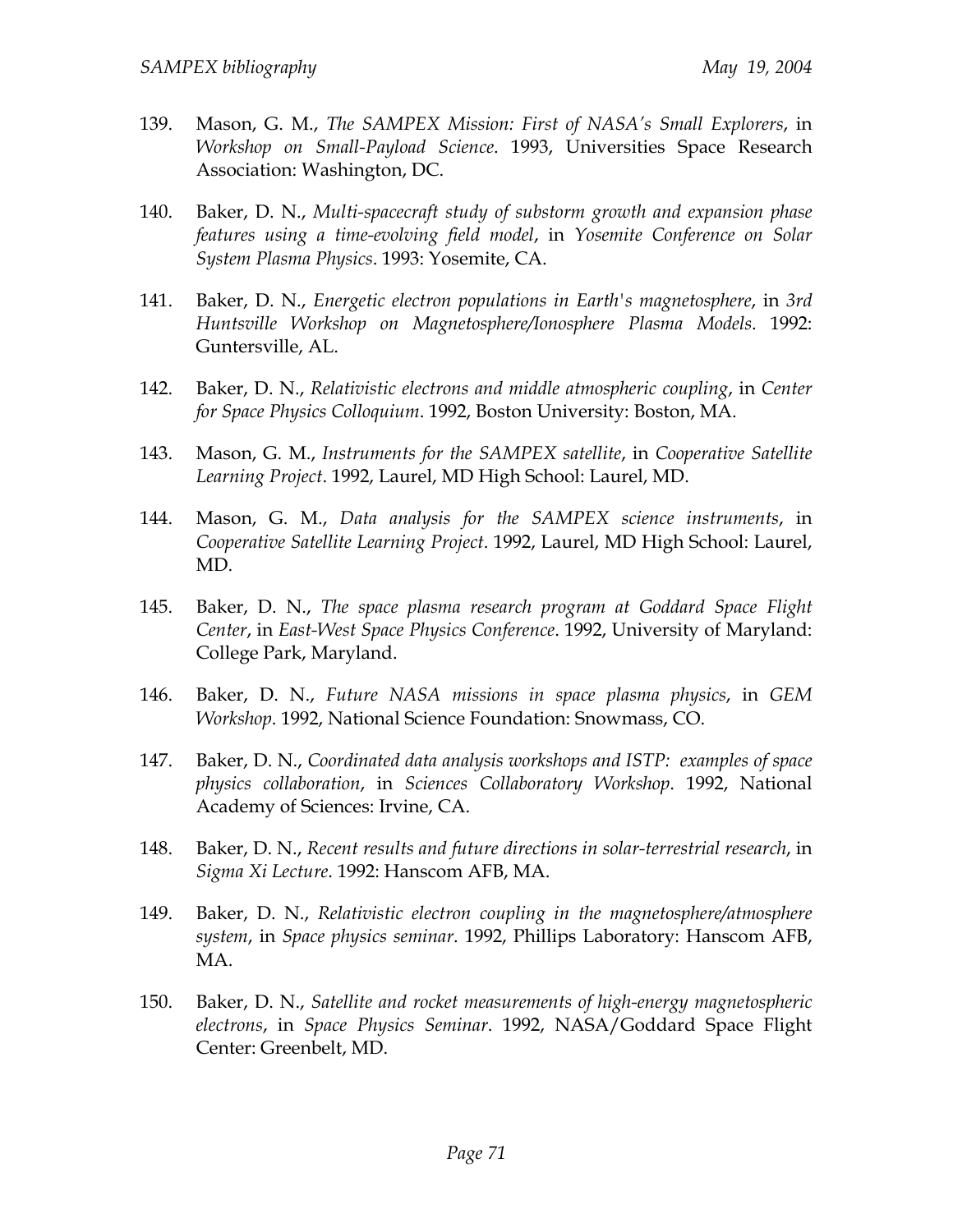- 151. Mewaldt, R. A., *Cosmic ray physics*, in *Space physics workshop for high school science teachers*. 1992, University of Iowa: Ames, IA.
- 152. Baker, D. N., *Present and planned NASA space physics missions*, in *Technical Research Center of Finland Symposium*. 1992: Helsinki, Finland.
- 153. Baker, D. N., *Future U.S. space missions*, in *U.S./Finnish Auroral Workshop*. 1992: Helsinki, Finland.
- 154. Mason, G. M., *Scientific studies on the SAMPEX mission*, in *Cooperative Satellite Learning Project*. 1991, Laurel, MD High School: Laurel, MD.

## **5) Other**

- 1. Li, X., D. N. Baker, D. Larson, M. Temerin, and S. Kanekal, *The predictability of the magnetosphere and space weather*, in *EOS, Trans. Am. Geophys. U.* 2003. p. 361,369-370.
- 2. Baker, D. N. and X. Li, *Relativistic electron flux enhancements during strong geomagnetic activity*, in *Geophysical Monograph Series*. 2002, Amer. Geophys. U.: Washington, DC.
- 3. Baker, D. N., *How to cope with space weather*, in *Science*. 2002. p. 1486-1587.
- 4. Baker, D. N., *The Sun-Earth Connection*, in *The Standard handbook for Aeronautical and Astronautical Engineers*, M. Davies, Editor. 2002, McGraw-Hill. p. Sept. 2002.
- 5. Callis, L. B., *Stratospheric studies consider crucial question of particle precipitation*, in *EOS, Trans. American Geophys. Union*. 2001. p. 297-301.
- 6. Barghouty, A. F., J. R. Jokipii, and R. A. Mewaldt, *Ionizing media and the observed charge states of anomalous cosmic rays*, in *The Outer Heliosphere: The Next Frontiers*, K. Scherer, et al., Editors. 2001, Pergamon Press: Amsterdam. p. 203.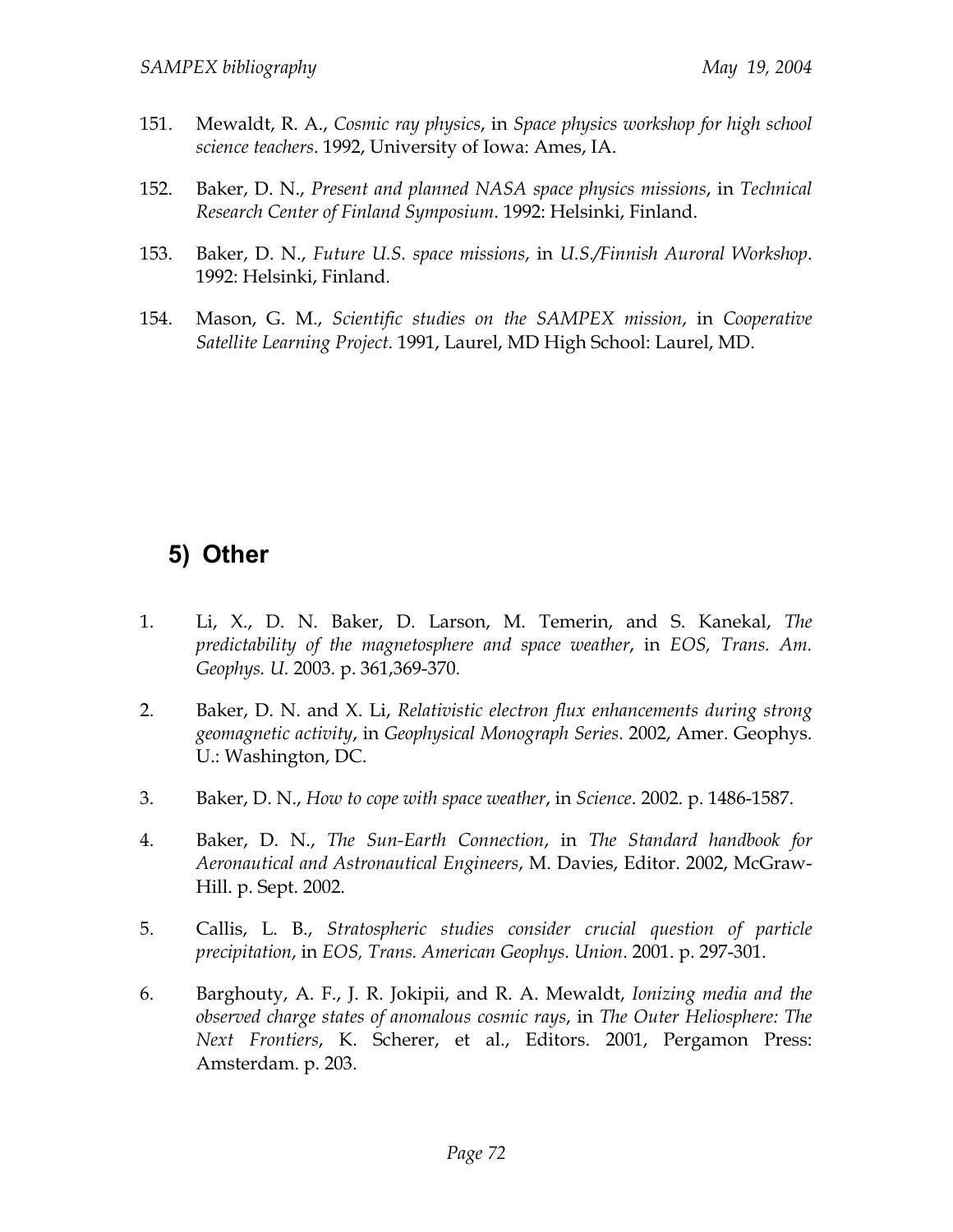- 7. Baker, D. N., *Satellite anomalies due to space storms*, in *Space Storms and Space Weather Hazards, Proceedings of the NATO Advanced Study Institute on Space Storms and Space Weather Hazards*, I. A. Daglis, Editor. 2001, Kluwer Academic Pub. p. 285.
- 8. Barghouty, A. F., J. R. Jokipii, and R. A. Mewaldt, *The transition from singly to multiply-charged anomalous cosmic rays: simulation and interpretation of SAMPEX observations*, in *ACE-2000 - The acceleration and transport of energetic particles observed in the heliosphere*, R. A. Mewaldt, E. Möbius, and T. H. Zurbuchen, Editors. 2000, AIP Press: New York. p. 337-340.
- 9. Barghouty, A. F. and R. A. Mewaldt, *Simulation of charge-equilibrium and acceleration of solar energetic ions*, in *ACE-2000 - The acceleration and transport of energetic particles observed in the heliosphere*, R. A. Mewaldt, E. Möbius, and T. H. Zurbuchen, Editors. 2000, AIP Press: New York. p. 71-78.
- 10. Leske, R. A., R. A. Mewaldt, E. R. Christian, C. M. S. Cohen, A. C. Cummings, P. L. Slocum, E. C. Stone, T. T. von Rosenvinge, and M. E. Wiedenbeck, *Observations of anomalous cosmic rays at 1 AU*, in *ACE-2000 - The acceleration and transport of energetic particles observed in the heliosphere*, R. A. Mewaldt, E. Möbius, and T. H. Zurbuchen, Editors. 2000, AIP Press: New York. p. 293-300.
- 11. Mewaldt, R. A., C. M. S. Cohen, R. A. Leske, E. R. Christian, A. C. Cummings, P. L. Slocum, E. C. Stone, T. T. von Rosenvinge, and M. E. Wiedenbeck, *Variable fractionation of solar energetic particles according to first ionization potential*, in *ACE-2000 - The acceleration and transport of energetic particles observed in the heliosphere*, R. A. Mewaldt, E. Möbius, and T. H. Zurbuchen, Editors. 2000, AIP Press: New York. p. 123-126.
- 12. Ogliore, R. C., *Determination of the geomagnetic latitude cutoff using the Solar, Anomalous, and Magnetospheric Particle Explorer*, in *Joint Science Department*. 2000, Claremont Colleges: Claremont, CA. p. April 21, 2000.
- 13. Baker, D. N. and M. J. Carlowicz, *ISTP and beyond: a solar-system telescope and a cosmic microscope*, in *Sun-Earth Plasma Connection*, J. L. Burch, R. L. Carovillano, and S. K. Antiochos, Editors. 1999, AGU: Washington. p. 1- 10.
- 14. Mewaldt, R. A., A. C. Cummings, and E. C. Stone, *Anomalous Cosmic Rays Interstellar interlopers in the heliosphere and magnetosphere*, in *Auroras, Magnetic Storms, Solar Flares, Cosmic Rays*, S. T. Suess and B. T. Tsurutani, Editors. 1998, Am. Geophys. U.: Washington, DC. p. 133-143.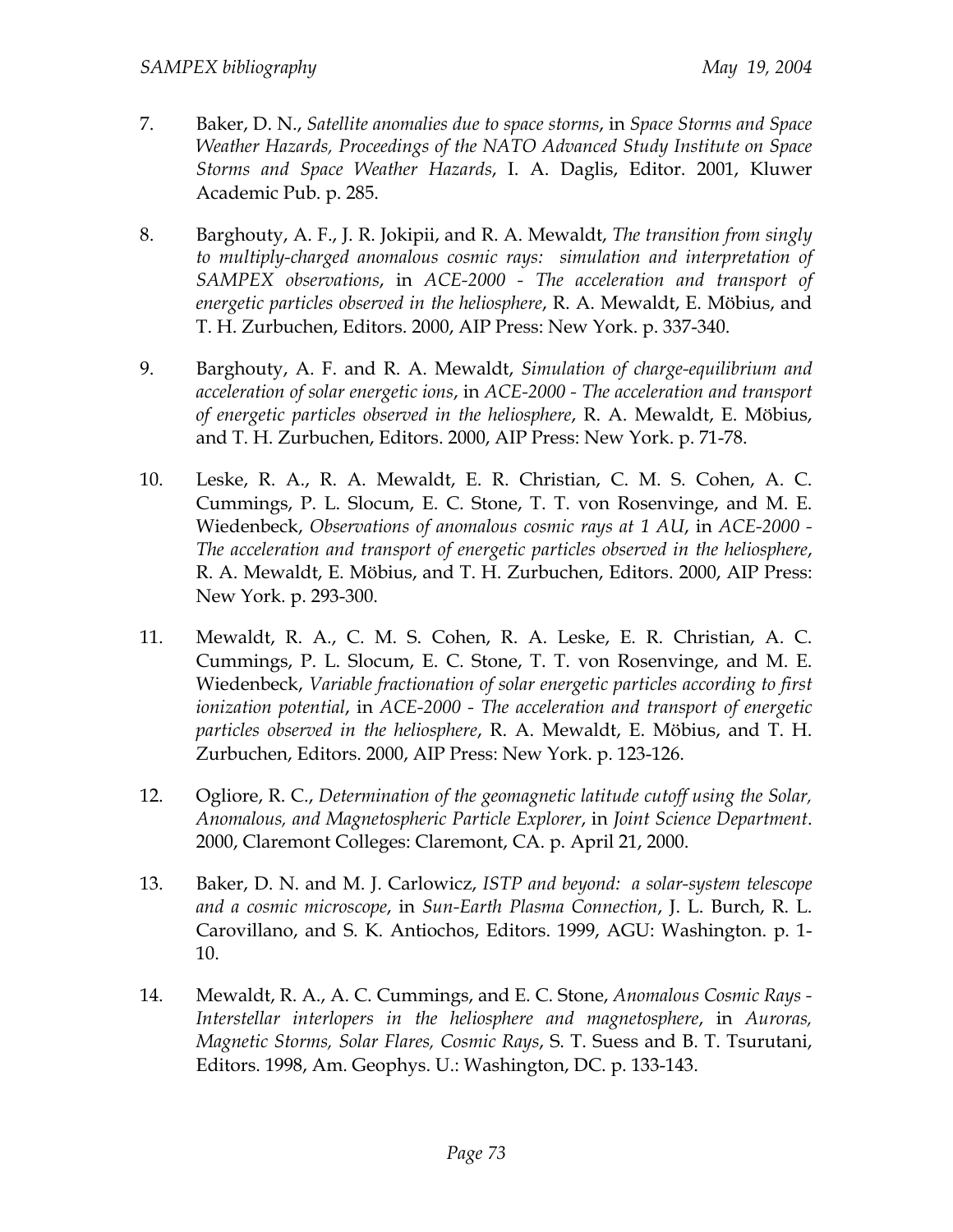- 15. Williams, D. L., *Measurements of the isotopic composition of solar energetic particles with the MAST instrument onboard SAMPEX*, in *Department of Physics*. 1998, California Institute of Technology: Pasadena, CA.
- 16. Baker, D. N., J. H. Allen, S. G. Kanekal, and G. D. Reeves, *Pager satellite failure may have been related to disturbed space environment*, in *Earth in Space*. 1998. p. 6-11.
- 17. Baker, D. N., J. A. Allen, S. G. Kanekal, and G. D. Reeves, *Disturbed space environment may have been related to pager satellite failure*, in *EOS, Trans. American Geophys. U.* 1998. p. 477, 482-483.
- 18. Tune, L., *NASA satellite researchers get a boost from students*, in *Outlook, The University of Maryland Faculty and Staff Weekly Newspaper*. 1998. p. 7.
- 19. Baker, D. N., *Jovian 'killer electrons' bombarding the Earth*, in *Colorado Daily*. 1997. p. 5, 11.
- 20. Baker, D. N., *Present knowledge of the magnetosphere and outstanding remaining problems*, in *Discovery of the Magnetosphere*, C. S. Gillmor and J. R. Spreiter, Editors. 1997, Am. Geophys. U.: Washington. p. 275-286.
- 21. Baker, D. N., *High energy electrons in the Earth's magnetosphere: their effects and methods of prediction*, in *Solar Terrestrial Predictions - V*, G. Heckman, Editor. 1997, Hiraiso STR Center: Ibaraki, Japan. p. 217.
- 22. Baker, D. N., J. F. Lemaire, and M. I. Panasyuk, *Researchers chart course for updating radiation belt models*, in *EOS, Trans. Am. Geophys. U.* 1996. p. 217- 218.
- 23. Baker, D. N., J. H. Allen, R. D. Belian, J. B. Blake, S. G. Kanekal, B. Klecker, R. P. Lepping, X. Li, R. A. Mewaldt, K. Ogilvie, T. Onsager, G. C. Reeves, G. Rostoker, R. B. Sheldon, H. J. Singer, H. E. Spence, and N. Turner, *An assessment of space environmental conditions during the recent Anik E1 spacecraft operational failure*, in *ISTP newsletter*. 1996. p. 8.
- 24. Baker, D. N., S. G. Kanekal, M. D. Looper, J. B. Blake, and R. A. Mewaldt, *Jovian, solar, and other possible sources of radiation belt particles*, in *Radiation Belts: Models and Standards*, J. F. Lemaire, D. Heynderickx, and D. N. Baker, Editors. 1996, American Geophysical Union Monograph #97: Brussels. p. 49-56.
- 25. Li, X., D. N. Baker, M. Temerin, J. B. Blake, and S. G. Kanekal, *Outer Zone Relativistic Electron Flux Variations Observed By SAMPEX During Nov. 1-8, 1993*, in *Radiation Belts: Models and Standards*, J. Lemaire, D. Henderickx,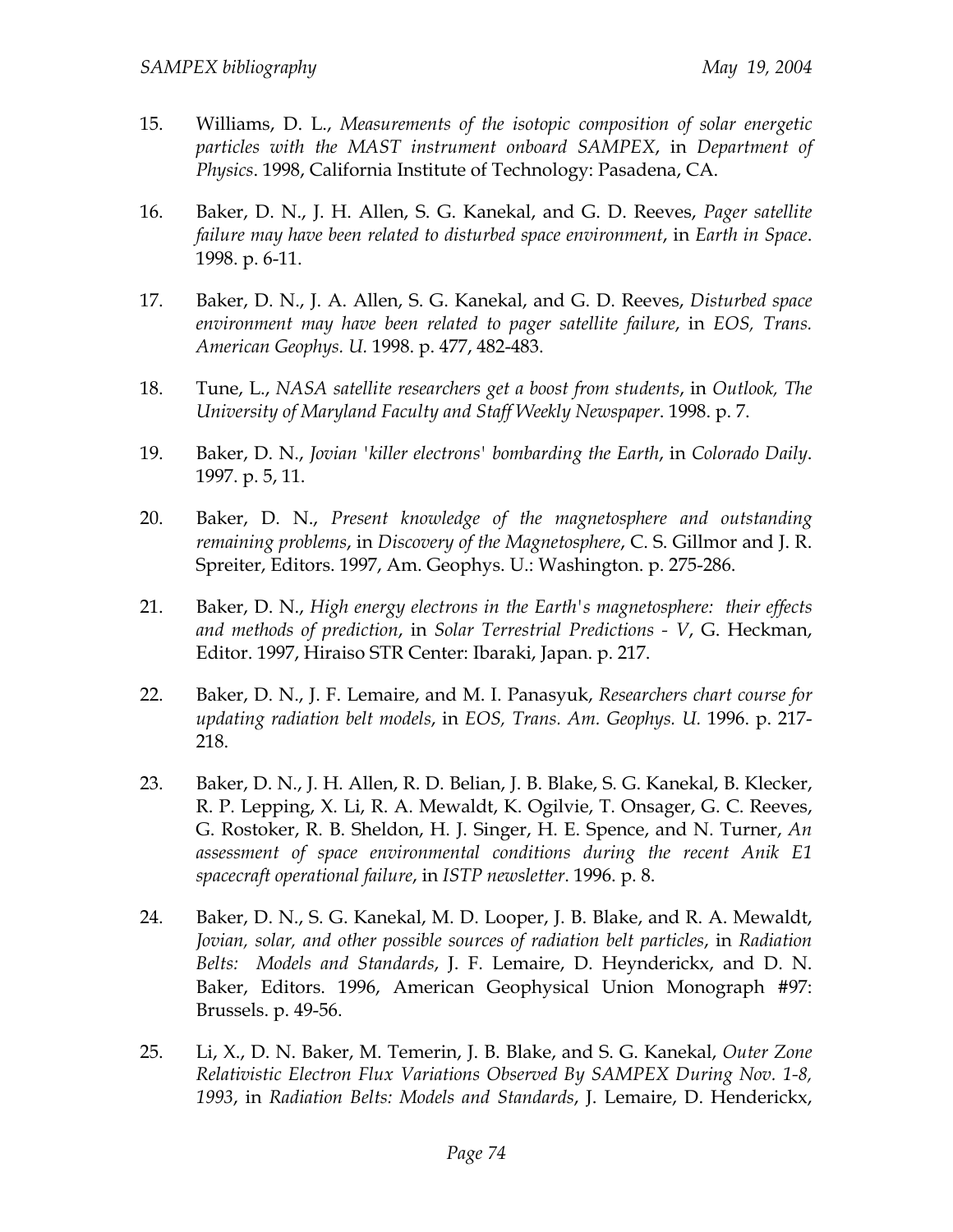and D. N. Baker, Editors. 1996, American Geophysical Union: Brussels. p. 241-245.

- 26. Baker, D. N., *Anik account*, in *Space News*. 1996. p. 20.
- 27. Baker, D. N., *The SAMPEX mission overview*, in *APS News (Supplement)*. 1994. p. S12-S13.
- 28. Mewaldt, R. A., *The Solar, Anomalous, and Magnetospheric Particle Explorer*, in *BPA News*. 1994. p. 13-14.
- 29. Baker, D. N., *Mission investigates radiation arriving at the Earth*, in *Earth in Space, for teachers and students of science*. 1994. p. 5-6.
- 30. Mewaldt, R. A., A. C. Cummings, and E. C. Stone, *Anomalous Cosmic Rays Interstellar interlopers in the heliosphere and magnetosphere*, in *EOS Trans. Am. Geophys. U.* 1994. p. 185,193.
- 31. Baker, D. N., J. B. Blake, S. Kanekal, B. Klecker, and G. Rostoker, *Relativistic magnetospheric electron effects on Anik E and Intelsat K spacecraft operations: SAMPEX results*, in *EOS, Trans. Am. Geophys. U.* 1994. p. 401.
- 32. Baker, D. N., S. Kanekal, J. B. Blake, B. Klecker, and G. Rostoker, *Satellite anomalies linked to electron increase in the magnetosphere*, in *EOS, Trans. Am. Geophys. U.* 1994. p. 401.
- 33. Baker, D. N., *Mission investigates radiation arriving at Earth*, in *EOS, Trans. Am. Geophys. Union*. 1994. p. 130-131.
- 34. Baker, D. N., *Mission investigates radiations arriving at Earth*, in *Geophysics News (1993)*. 1994, American Geophys. Union: Washington, DC. p. 16.
- 35. Baker, D. N., S. Kanekal, J. B. Blake, B. Klecker, G. Rostoker, H.-L. Lam, and J. Hruska, *Anomalies on the Anik Communications Spacecraft*, in *STEP International*. 1994. p. 3-5.
- 36. Baker, D. N., *The SAMPEX mission*, in *Physics News in 1993*. 1993. p. 33-35.
- 37. Mewaldt, R. A. and J. R. Cummings, *SAMPEX observations of anomalous cosmic rays trapped in the magnetosphere*, in *STEP International*. 1993. p. 1-6.
- 38. Mason, G. M., *The Solar, Anomalous, and Magnetospheric Particle Explorer*, in *EOS, Trans. Am. Geophys. U.* 1992. p. 153.
- 39. Klecker, B., *SAMPEX vor dem Start: der erste Small Explorer*, in *Skyweek*. 1992. p. 455.